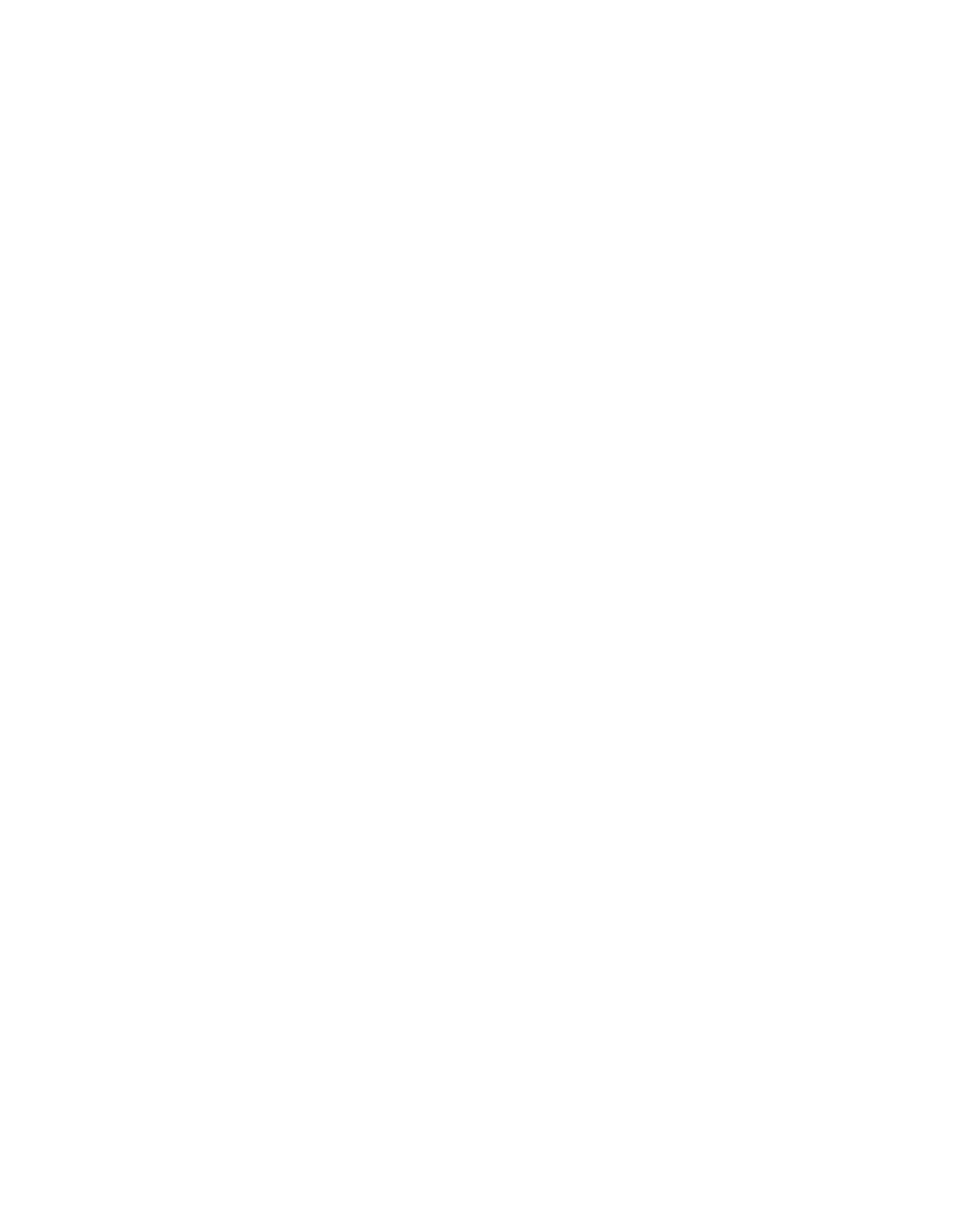### Legal Notices

#### **Warranty**

The only warranties for HP products and services are set forth in the express warranty statements accompanying such products and services. Nothing herein should be construed as constituting an additional warranty. HP shall not be liable for technical or editorial errors or omissions contained herein.

The information contained herein is subject to change without notice.

#### Restricted Rights Legend

Confidential computer software. Valid license from HP required for possession, use or copying. Consistent with FAR 12.211 and 12.212, Commercial Computer Software, Computer Software Documentation, and Technical Data for Commercial Items are licensed to the U.S. Government under vendor's standard commercial license.

#### Copyright Notices

© Copyright 1994 – 2011 Hewlett-Packard Development Company, L.P

This product includes cryptographic software written by Eric Young (eay@cryptsoft.com). This product includes software written by Tim Hudson (tjh@cryptsoft.com). Spell Checker copyright © 1995-2004 Wintertree Software Inc. Smack software copyright © Jive Software, 1998-2004. SVG Viewer, Mozilla JavaScript-C (SpiderMonkey), and Rhino software Copyright © 1998-2004 The Mozilla Organization. This product includes software developed by the OpenSSL Project for use in the OpenSSL toolkit. (http://www.openssl.org). OpenSSL software copyright 1998-2005 The OpenSSL Project. All rights reserved. This project includes software developed by the MX4J project (http://mx4j.sourceforge.net). MX4J software copyright © 2001-2004 MX4J Team. All rights reserved. JFreeChart software © 2000-2004, Object Refinery Limited. All rights reserved. JDOM software copyright © 2000 Brett McLaughlin, Jason Hunter. All rights reserved. LDAP, OpenLDAP, and the Netscape Directory SDK Copyright © 1995-2004 Sun Microsystems, Inc. Japanese Morphological Analyzer © 2004 Basis Technology Corp. The Sentry Spelling-Checker Engine Copyright © 2000 Wintertree Software Inc. CoolMenu software copyright © 2001 Thomas Brattli. All rights reserved. Coroutine Software for Java owned by Neva Object Technology, Inc. and is protected by US and international copyright law. Crystal Reports Pro and Crystal RTE software © 2001 Crystal Decisions, Inc., All rights reserved. Eclipse software © Copyright 2000, 2004 IBM Corporation and others. All rights reserved. Copyright 2001-2004 Kiran Kaja and Robert A. van Engelen, Genivia inc. All rights reserved. Xtree copyright 2004 Emil A. Eklund. This product includes software developed by the Indiana University Extreme! Lab (<http://www.extreme.indiana.edu/>). Portions copyright © Daniel G. Hyans, 1998. cbg.editor Eclipse plugin copyright © 2002, Chris Grindstaff. Part of the software embedded in this product is gSOAP software. Portions created by gSOAP are copyright © 2001-2004 Robert A. van Engelen, Genivia inc. All Rights Reserved. Copyright © 1991-2005 Unicode, Inc. All rights reserved. Distributed under the Terms of Use in http://www.unicode.org/copyright.html

#### Trademark Notices

Adobe™ is a trademark of Adobe Systems Incorporated.

Microsoft® and Windows® are U.S. registered trademarks of Microsoft Corporation.

Oracle is a registered trademark of Oracle Corporation and/or its affiliates.

#### **Acknowledgements**

This product includes ANTLR 3 software, which is Copyright © 2003–2008, Terence Parr All rights reserved. [\(www.antlr.org/\)](http://www.antlr.org/).

This product includes software developed by the Apache Software Foundation. [\(www.apache.org/\).](http://www.apache.org/)

This product includes software developed by the OpenSymphony Group. [\(opensymphony.com/\)](http://www.opensymphony.com/).

This product includes Sentry Spelling-Checker Engine, which is Copyright © 2000 Wintertree Software Inc. [\(www.wintertree-software.com\)](http://www.wintertree-software.com/dev/ssce/java/)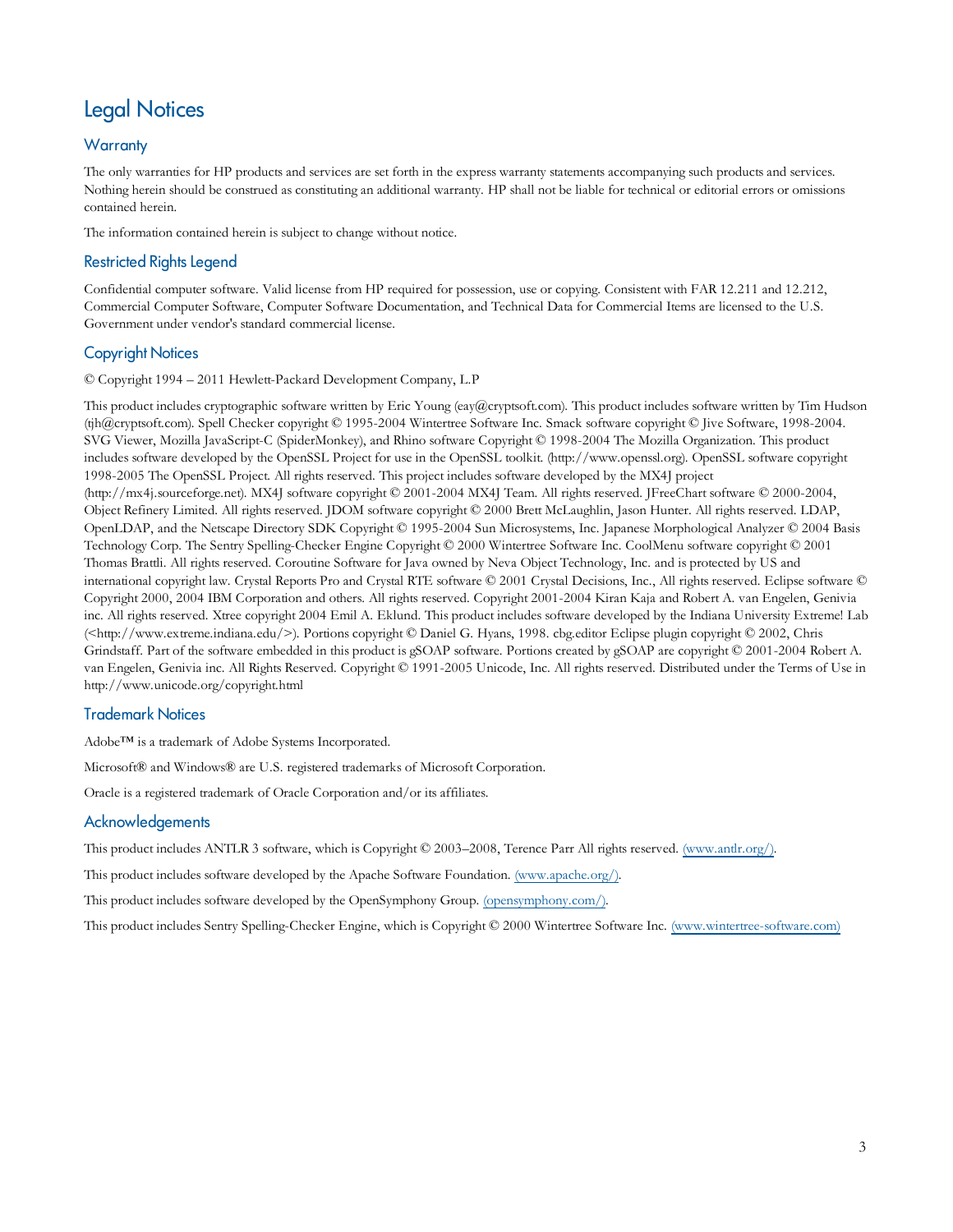### Support

Visit the HP Software Support Online web site at:

<http://www.hp.com/go/hpsoftwaresupport>

This web site provides contact information and details about the products, services, and support that HP Software offers.

HP Software online support provides customer self-solve capabilities. It provides a fast and efficient way to access interactive technical support tools needed to manage your business. As a valued support customer, you can benefit by using the support web site to:

- Search for knowledge documents of interest
- Submit and track support cases and enhancement requests
- Download software patches
- Manage support contracts
- $\bullet$  Look up HP support contacts
- Review information about available services
- Enter into discussions with other software customers
- Research and register for software training

Most of the support areas require that you register as an HP Passport user and sign in. Many also require a support contract. To register for an HP Passport ID, go to:

<http://h20229.www2.hp.com/passport-registration.html>

To find more information about access levels, go to:

[http://h20230.www2.hp.com/new\\_access\\_levels.jsp](http://h20230.www2.hp.com/new_access_levels.jsp)

### Documentation Updates

The title page of this document contains the following identifying information:

- Software Version number, which indicates the software version.
- Document Release Date, which changes each time the document is updated.
- Software Release Date, which indicates the release date of this version of the software.

To check for recent updates or to verify that you are using the most recent edition of a document, go to:

[http://h20230.www2.hp.com/selfsolve/manuals](http://h20230.www2.hp.com/selfsolve/manuals.html)

This site requires that you register for an HP Passport and sign in. To register for an HP Passport ID, go to:

<http://h20229.www2.hp.com/passport-registration.html>

Or click the **New users - please register** link on the HP Passport login page.

You will also receive updated or new editions if you subscribe to the appropriate product support service. Contact your HP sales representative for details.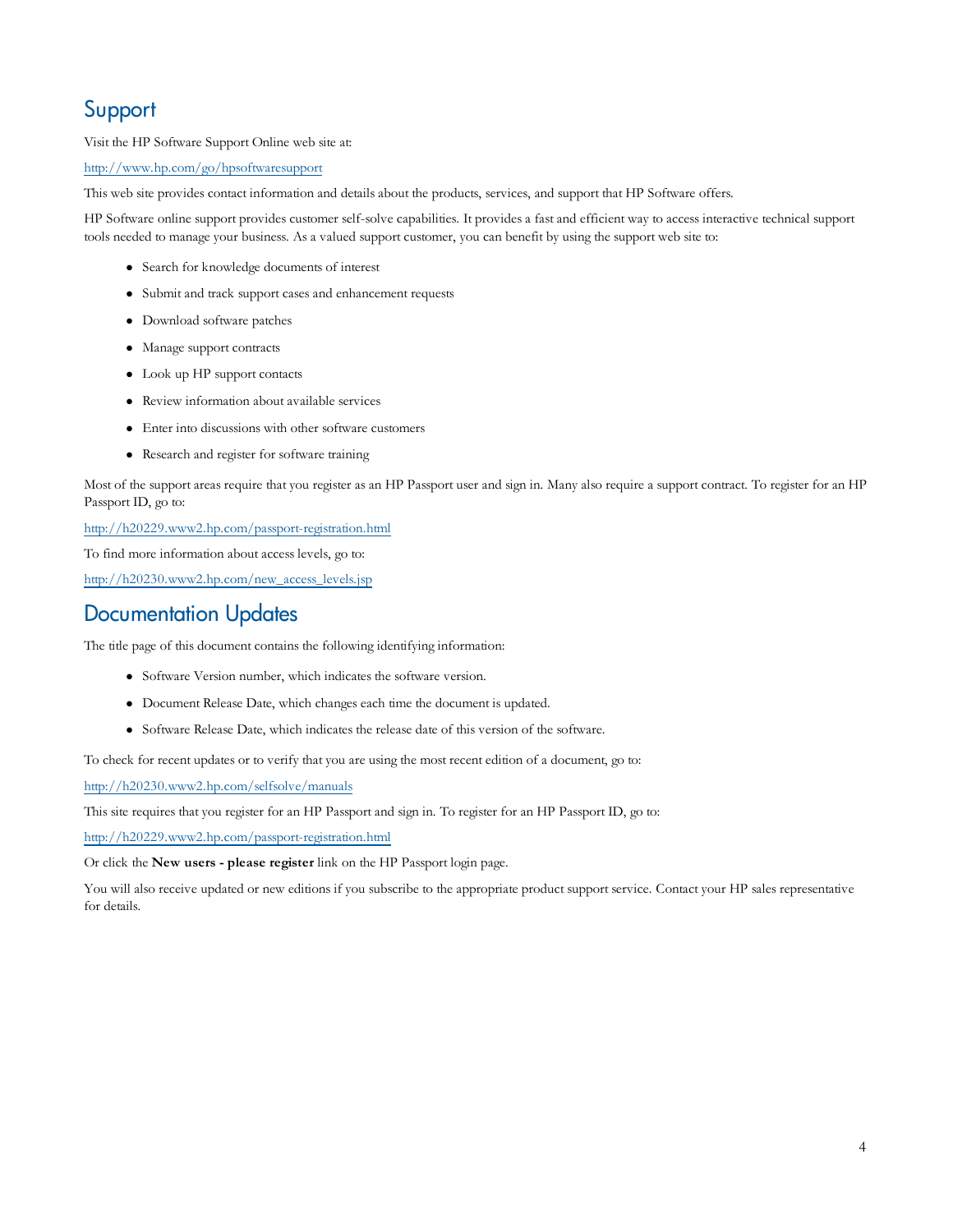## <span id="page-4-0"></span>**Contents**

| 5 <sup>5</sup> |  |
|----------------|--|
|                |  |
|                |  |
|                |  |
|                |  |
|                |  |
|                |  |
|                |  |
|                |  |
|                |  |
|                |  |
|                |  |
|                |  |
|                |  |
|                |  |
|                |  |
|                |  |
|                |  |
|                |  |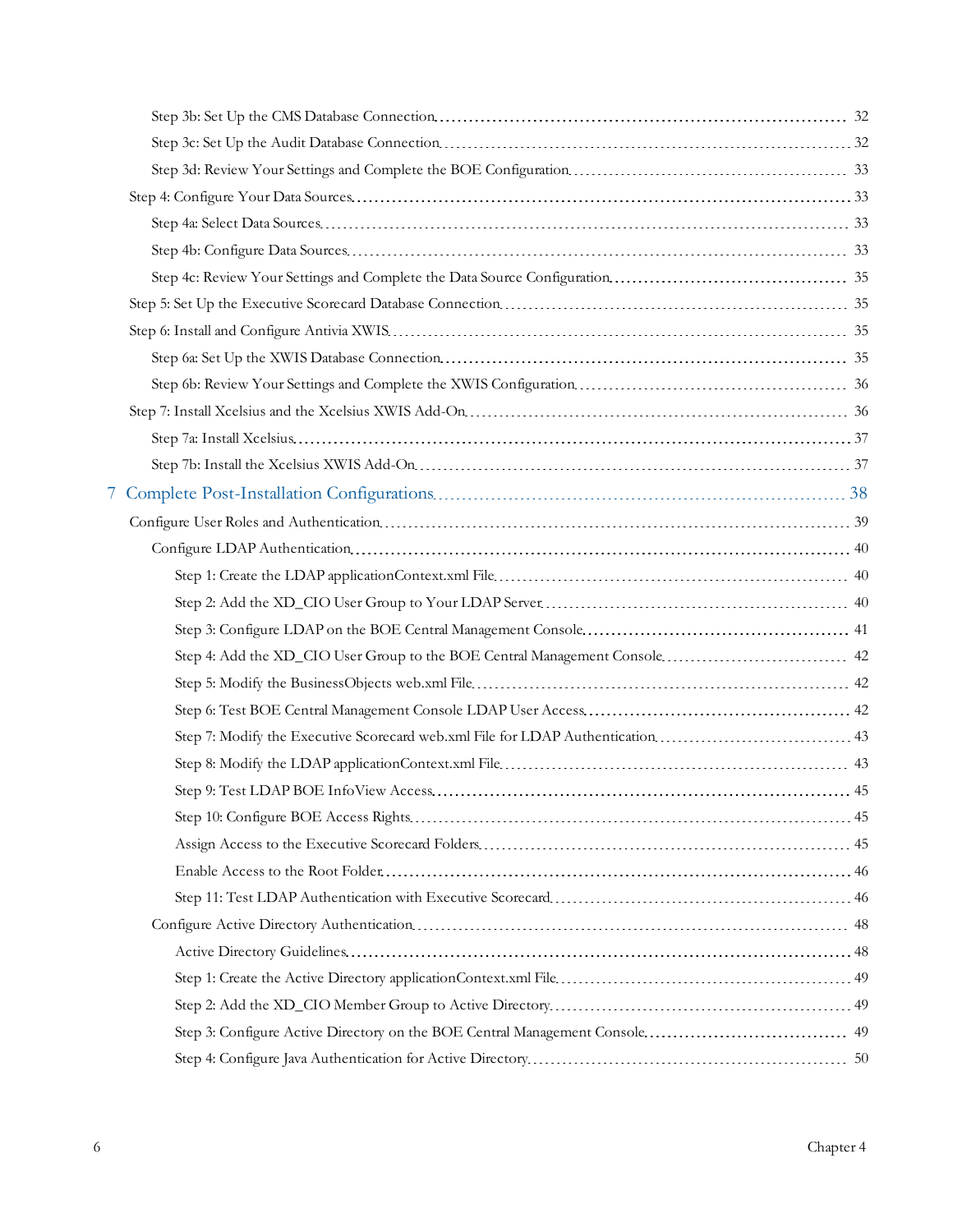| Step 7: Modify the Executive Scorecard web.xml File for Active Directory Authentication 52 |  |
|--------------------------------------------------------------------------------------------|--|
|                                                                                            |  |
|                                                                                            |  |
|                                                                                            |  |
|                                                                                            |  |
|                                                                                            |  |
|                                                                                            |  |
|                                                                                            |  |
|                                                                                            |  |
|                                                                                            |  |
|                                                                                            |  |
|                                                                                            |  |
|                                                                                            |  |
|                                                                                            |  |
|                                                                                            |  |
|                                                                                            |  |
|                                                                                            |  |
|                                                                                            |  |
|                                                                                            |  |
|                                                                                            |  |
|                                                                                            |  |
|                                                                                            |  |
|                                                                                            |  |
|                                                                                            |  |
|                                                                                            |  |
|                                                                                            |  |
|                                                                                            |  |
|                                                                                            |  |
|                                                                                            |  |
|                                                                                            |  |
|                                                                                            |  |
|                                                                                            |  |
|                                                                                            |  |
|                                                                                            |  |
|                                                                                            |  |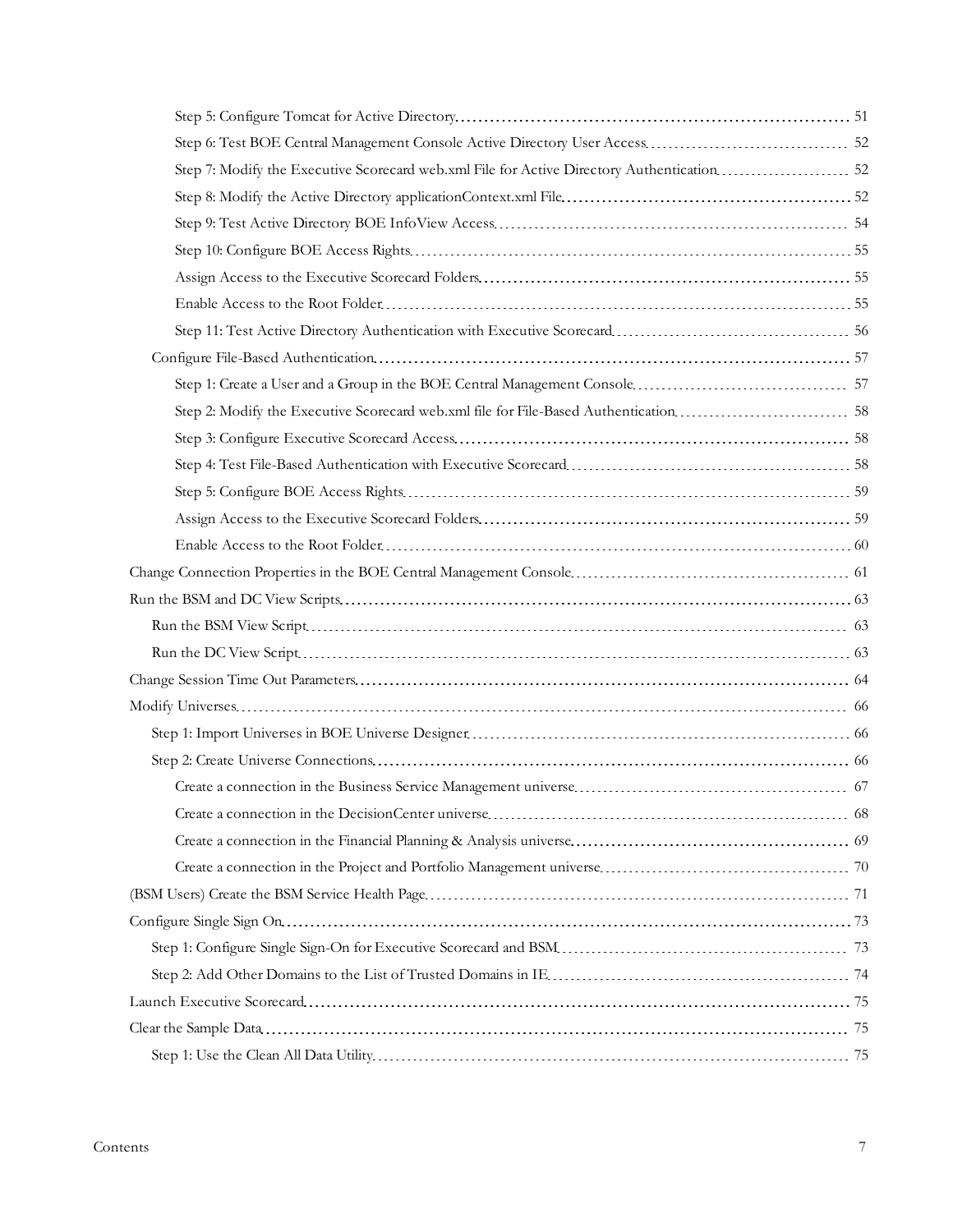| (FPA Users) Step 2: Remove Sample Data from the Financial Scorecard and Financial KPI Trend Components 75 |  |
|-----------------------------------------------------------------------------------------------------------|--|
|                                                                                                           |  |
|                                                                                                           |  |
|                                                                                                           |  |
|                                                                                                           |  |
|                                                                                                           |  |
|                                                                                                           |  |
|                                                                                                           |  |
|                                                                                                           |  |
|                                                                                                           |  |
|                                                                                                           |  |
|                                                                                                           |  |
|                                                                                                           |  |
|                                                                                                           |  |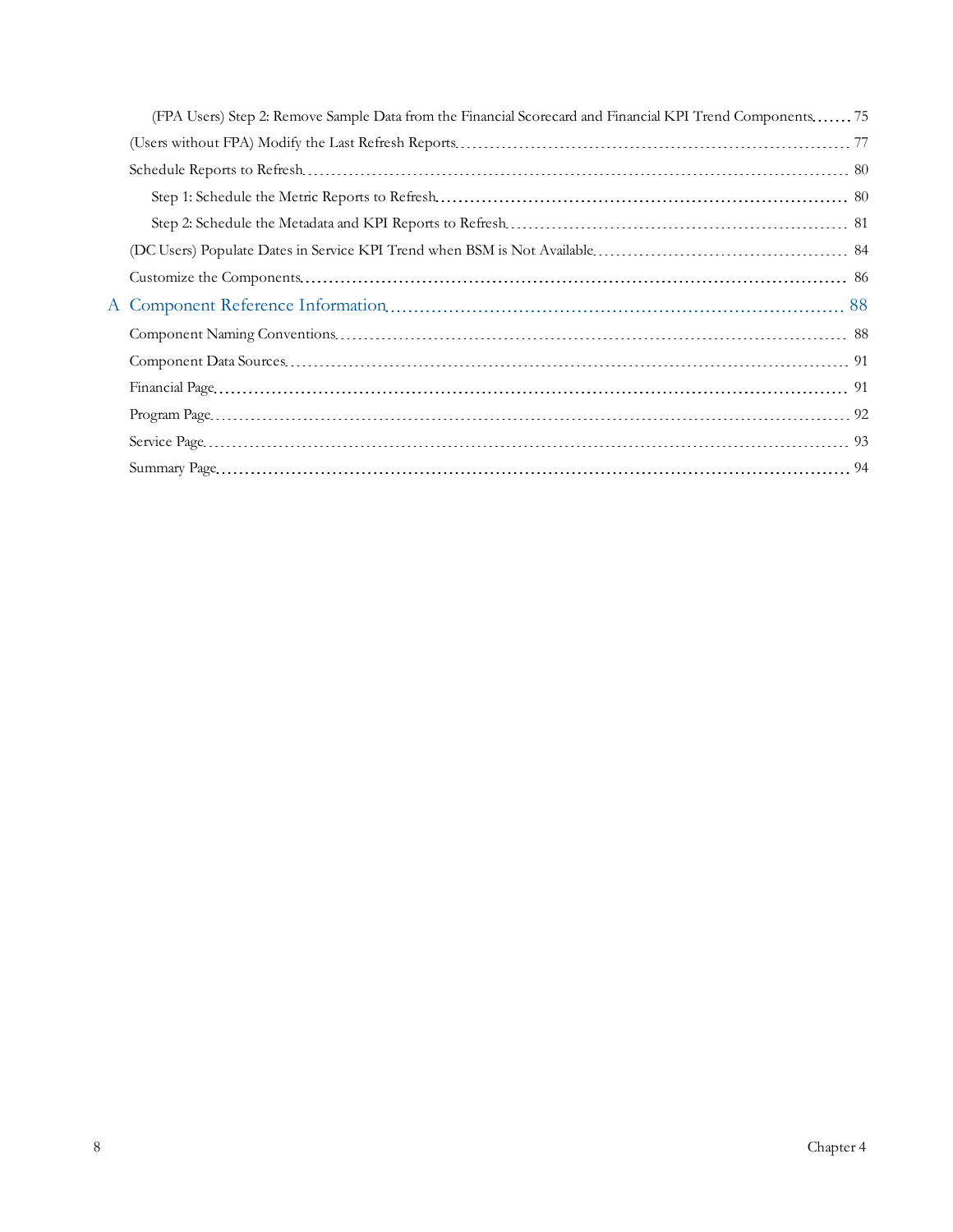# <span id="page-8-0"></span>1 Installation Guide Overview

The Executive Scorecard Installation and Configuration Guide provides instructions for installing and configuring Executive Scorecard on a single server.

## <span id="page-8-1"></span>Executive Scorecard Architecture

[Figure](#page-8-2) [1:](#page-8-2) [Executive](#page-8-2) [Scorecard](#page-8-2) [Architecture](#page-8-2) [on](#page-8-2) [page](#page-8-2) [9](#page-8-2) shows the configuration of all of the components that Executive Scorecard comprises.This guide detailsthe installation and configuration of these components. [Table](#page-9-0) [1:](#page-9-0) [Executive](#page-9-0) [Scorecard](#page-9-0) [Architecture](#page-9-0) [Descriptions](#page-9-0) [on](#page-9-0) [page](#page-9-0) [10](#page-9-0) lists the description for each of the numbered items.

#### <span id="page-8-2"></span>**Figure 1: Executive Scorecard Architecture**

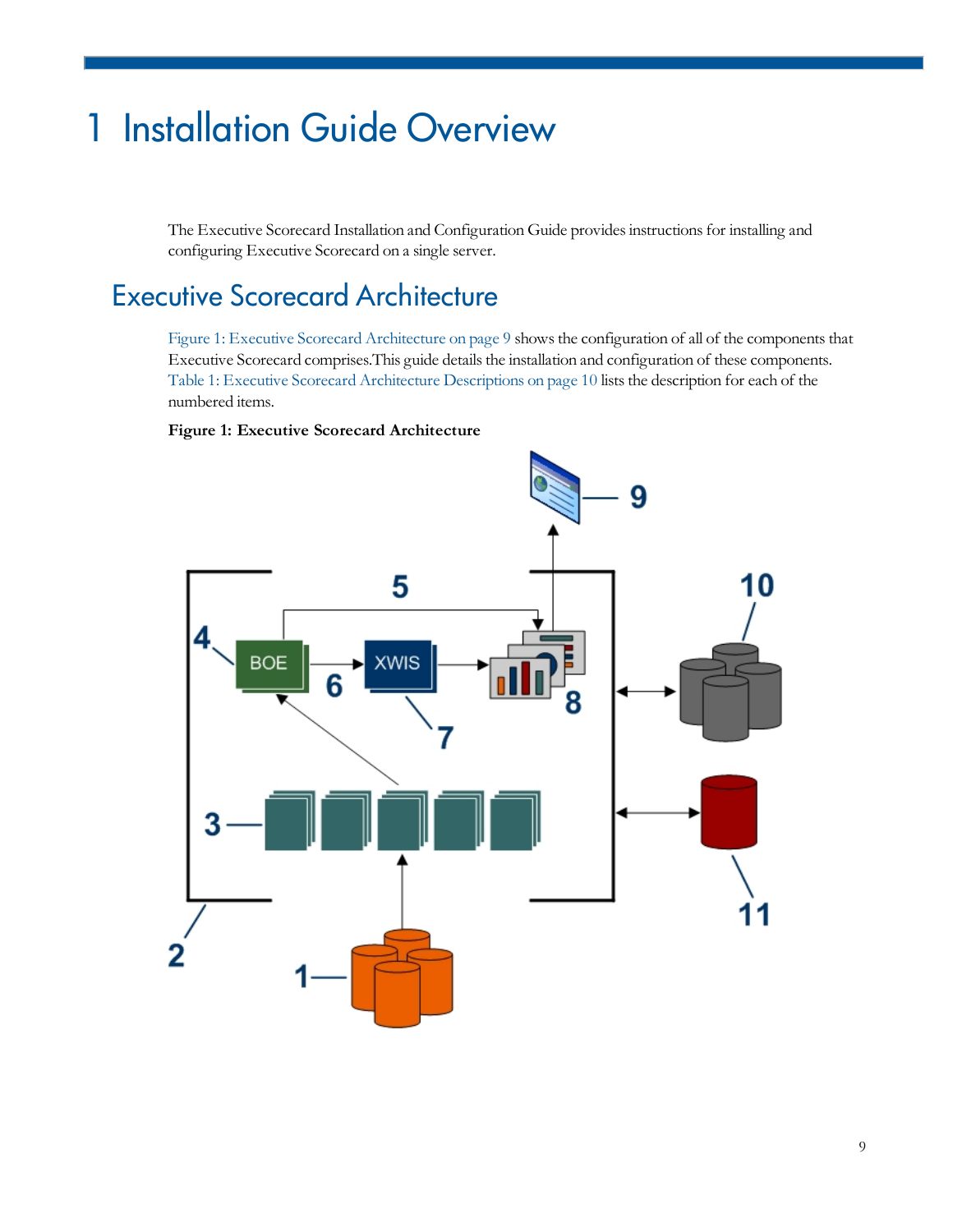| Item | Description                                                                                                                                                                                                                                                                                                                                                                                                                                                                                                                                                                                                                       |  |
|------|-----------------------------------------------------------------------------------------------------------------------------------------------------------------------------------------------------------------------------------------------------------------------------------------------------------------------------------------------------------------------------------------------------------------------------------------------------------------------------------------------------------------------------------------------------------------------------------------------------------------------------------|--|
| 1    | Source Databases: Executive Scorecard is configured out-of-box to use data from HP Business Service Management<br>8.00, HP DecisionCenter 2.0.xx, HP IT Analytics Financial Planning & Analysis 2.0.x, and HP Project and Portfolio<br>Management (PPM) 7.50. If you use PPM 8.00 or PPM 9.10, you can install Executive Scorecard 1.00 Hotfix 1<br>(XS1.00.001-HF1) to enable you to use the Executive Scorecard with PPM 8.00 or PPM 9.10.                                                                                                                                                                                      |  |
| 2    | The Executive Scorecard server.                                                                                                                                                                                                                                                                                                                                                                                                                                                                                                                                                                                                   |  |
| 3    | Analytics Content Packs (BIAR files):<br>XD_CIO: Contains metadata and KPI reports for all four sources as well as the Executive Scorecard page analytics.<br>XD_BSM: Contains the universe and metric reports for the components that use Business Service Management<br>data.<br>XD_DC: Contains the universe and metric reports for the components that use DecisionCenter data.<br>XD_FPA: Contains the universe and metric reports for the components that use Financial Planning & Analysis data.<br>XD_PPM: Contains the universe and metric reports for the components that use Project and Portfolio Management<br>data. |  |
| 4    | SAP® BusinessObjects Enterprise XI 3.1 applications.                                                                                                                                                                                                                                                                                                                                                                                                                                                                                                                                                                              |  |
| 5    | Executive Scorecard uses visual components from BusinessObjects Enterprise.                                                                                                                                                                                                                                                                                                                                                                                                                                                                                                                                                       |  |
| 6    | The Antivia Xcelsius Web Intelligence Integration Suite enables Executive Scorecard to retrieve data from the<br>BusinessObjects Enterprise server.                                                                                                                                                                                                                                                                                                                                                                                                                                                                               |  |
| 7    | Antivia Xcelsius Web Intelligence Integration Suite applications.                                                                                                                                                                                                                                                                                                                                                                                                                                                                                                                                                                 |  |
| 8    | The Executive Scorecard application.                                                                                                                                                                                                                                                                                                                                                                                                                                                                                                                                                                                              |  |
| 9    | Browser: Internet Explorer 7.                                                                                                                                                                                                                                                                                                                                                                                                                                                                                                                                                                                                     |  |
| 10   | MSSQL Databases: Executive Scorecard database, BusinessObjects Enterprise CMS database, BusinessObjects<br>Enterprise Audit database, and Antivia Xcelsius Web Intelligence Integration Suite database.                                                                                                                                                                                                                                                                                                                                                                                                                           |  |
| 11   | Security: Lightweight Directory Access Protocol (LDAP) or Active Directory authentication.                                                                                                                                                                                                                                                                                                                                                                                                                                                                                                                                        |  |

#### <span id="page-9-0"></span>**Table 1: Executive Scorecard Architecture Descriptions**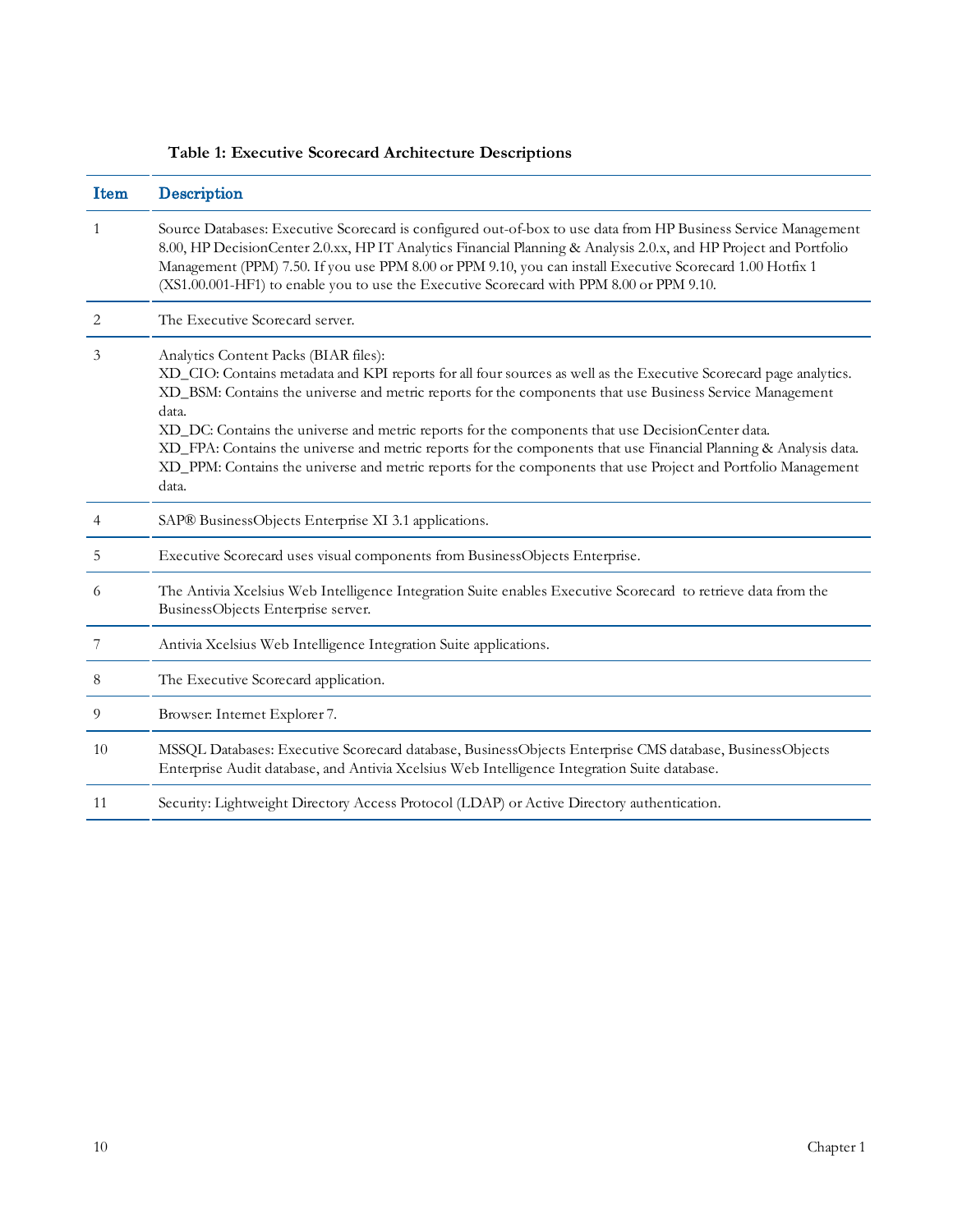# <span id="page-10-0"></span>Installation Guide Chapter Overview

|  | The table below summarizes the contents of each chapter. |
|--|----------------------------------------------------------|
|--|----------------------------------------------------------|

| Chapter                                                                       | <b>Description</b>                                                                                                             |
|-------------------------------------------------------------------------------|--------------------------------------------------------------------------------------------------------------------------------|
| Getting Started on page 13                                                    | Overview of installation procedures.                                                                                           |
| Meet System Requirements on page 15                                           | The hardware, server software, and client workstation requirements. Also lists<br>the supported data sources.                  |
| Generate a License on page 19                                                 | Information about how to obtain your Executive Scorecard license.                                                              |
| Configure Required Databases on page 20                                       | The creation and configuration of the relational database management systems<br>that you need for Executive Scorecard.         |
| Install and Configure Executive Scorecard<br>and Third Party Tools on page 30 | How to install Executive Scorecard and use the Configuration Tool to install<br>and configure third party tools.               |
| Complete Post-Installation Configurations<br>on page 38                       | How to configure authentication, create universe connections, and complete<br>other required configurations.                   |
| Component Reference Information on page<br>88                                 | Details about what data source each Executive Scorecard component<br>references and the naming conventions for the components. |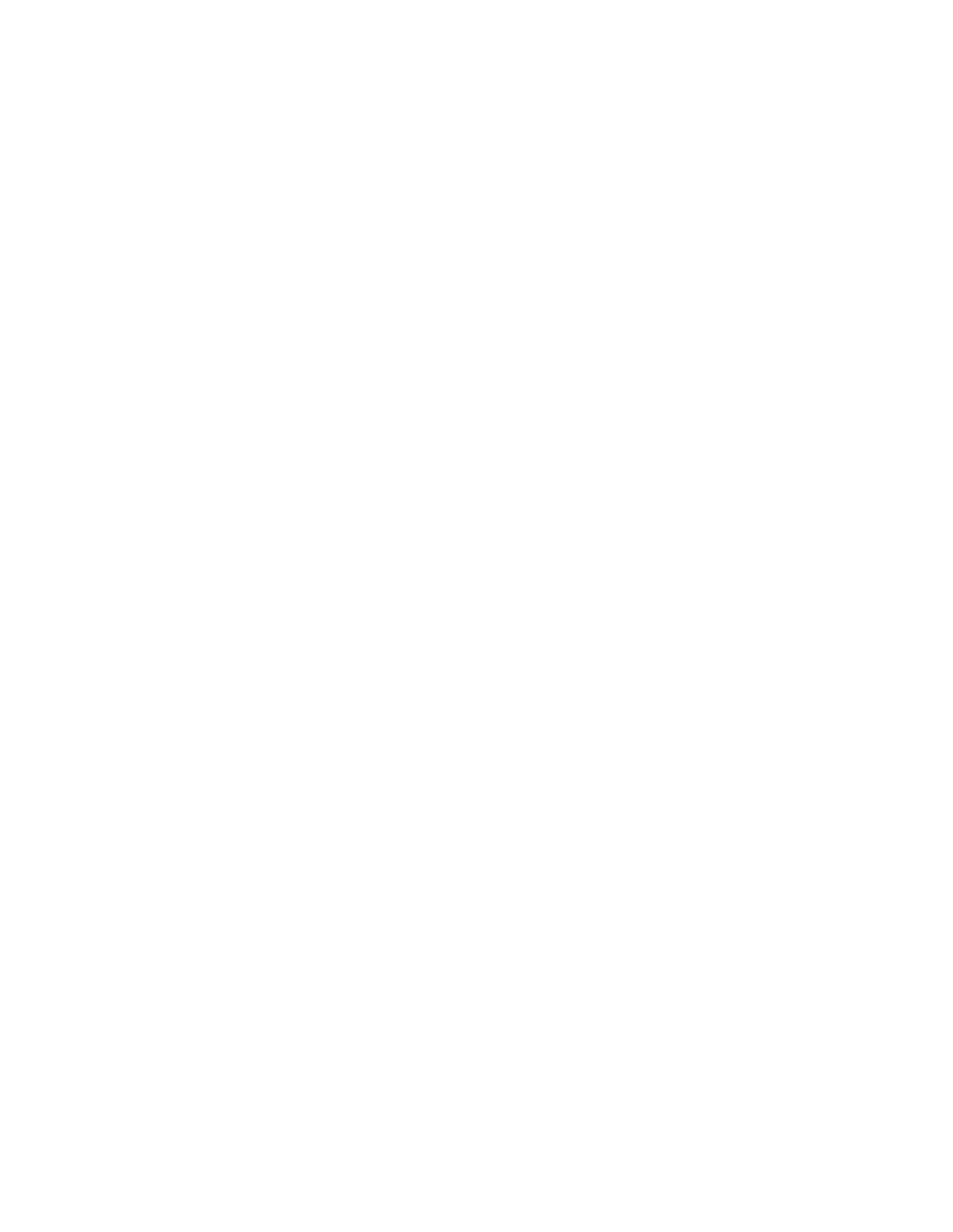# <span id="page-12-0"></span>2 Getting Started

The Executive Scorecard installation package guides the installation and configuration of all the components necessary to run the application successfully.

These are the processes to follow to install and configure Executive Scorecard:

- 1. [Meet](#page-14-0) [System](#page-14-0) [Requirements](#page-14-0) [on](#page-14-0) [page](#page-14-0) [15](#page-14-0)
- 2. [Generate](#page-18-0) [a](#page-18-0) [License](#page-18-0) [on](#page-18-0) [page](#page-18-0) [19](#page-18-0)
- 3. [Configure](#page-19-0) [Required](#page-19-0) [Databases](#page-19-0) [on](#page-19-0) [page](#page-19-0) [20](#page-19-0)
- 4. [Install](#page-29-0) [and](#page-29-0) [Configure](#page-29-0) [Executive](#page-29-0) [Scorecard](#page-29-0) [and](#page-29-0) [Third](#page-29-0) [Party](#page-29-0) [Tools](#page-29-0) [on](#page-29-0) [page](#page-29-0) [30](#page-29-0)
- 5. [Complete](#page-37-0) [Post-Installation](#page-37-0) [Configurations](#page-37-0) [on](#page-37-0) [page](#page-37-0) [38](#page-37-0)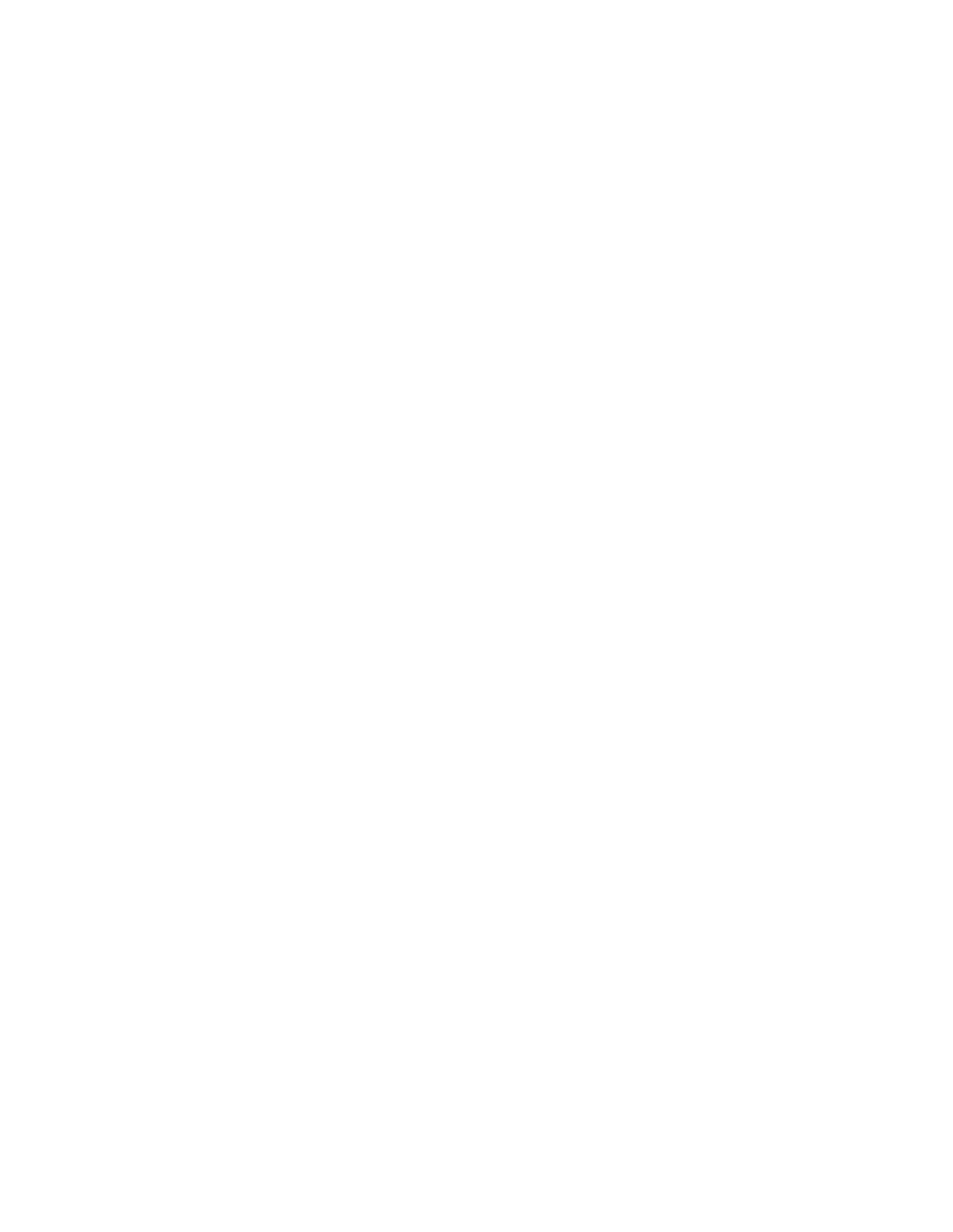# <span id="page-14-0"></span>3 Meet System Requirements

Before you begin the Executive Scorecard installation, make sure your system meets the minimum requirements for the following areas:

- [Hardware](#page-14-1) [Requirements](#page-14-1) [on](#page-14-1) [page](#page-14-1) [15](#page-14-1)
- [Server](#page-15-0) [Software](#page-15-0) [Requirements](#page-15-0) [on](#page-15-0) [page](#page-15-0) [16](#page-15-0)
- [Client](#page-16-0) [Workstation](#page-16-0) [Requirements](#page-16-0) [on](#page-16-0) [page](#page-16-0) [17](#page-16-0)
- [Compatibility](#page-17-0) [with](#page-17-0) [Other](#page-17-0) [HP](#page-17-0) [Products](#page-17-0) [on](#page-17-0) [page](#page-17-0) [18](#page-17-0)

## <span id="page-14-1"></span>Hardware Requirements

These are the minimum hardware requirements for Executive Scorecard and the related components.

| Item           | <b>Minimum Requirement</b>                                                                                                                                                        |
|----------------|-----------------------------------------------------------------------------------------------------------------------------------------------------------------------------------|
| <b>RAM</b>     | Application server: 8 GB<br>Xcelsius customization workstation: 4 GB                                                                                                              |
| Virtual Memory | Application server: 8 GB<br>Xcelsius customization workstation: 4 GB                                                                                                              |
| Disk Space     | Application server: 13 GB<br>Xcelsius customization workstation: 1.25 GB                                                                                                          |
| Java Heap Size | The Java virtual machine on the server that hosts the Executive Scorecard application requires a heap<br>size of at least 1024 MB.<br>For example: -Xmx1024m -XX:MaxPermSize=256m |

**Note**: You can install BusinessObjects Enterprise on an auxiliary disk drive; however, the installation process still requires a minimum of 5 GB of temporary file space on the C drive. Verify that you have this free space available.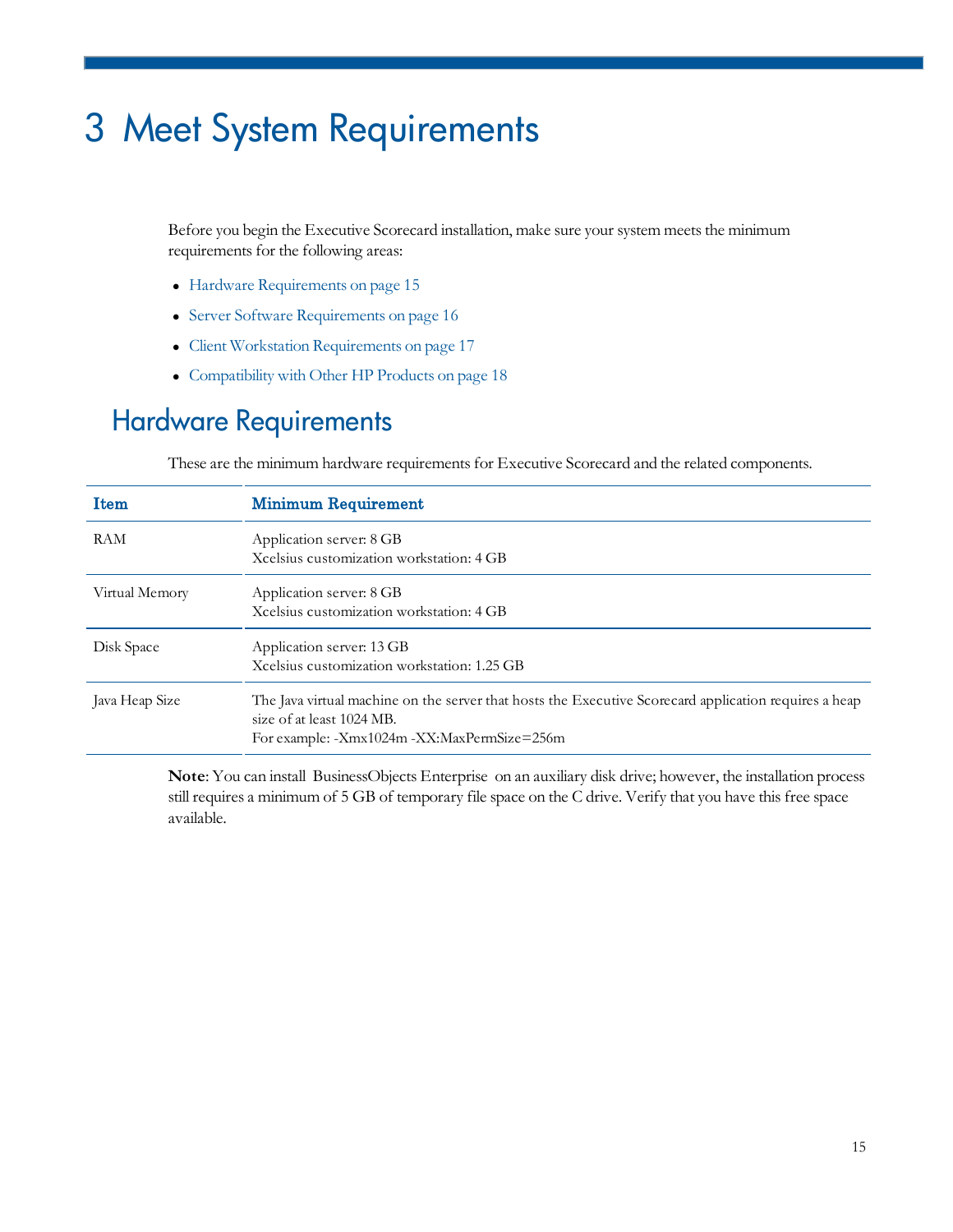## <span id="page-15-0"></span>Server Software Requirements

| Product                                                   | <b>Notes</b>                                                                                                                                                                                                                                                       |
|-----------------------------------------------------------|--------------------------------------------------------------------------------------------------------------------------------------------------------------------------------------------------------------------------------------------------------------------|
| Windows Server™ 2003 SP2 operating system                 | - Obtain Microsoft Windows Server 2003 software and license keys<br>directly from Microsoft Corporation.<br>- Make sure service pack 2 is installed.<br>- Install the patches listed in Microsoft Patches on page 16.                                              |
| Microsoft SQL Server 2005 SP2                             | - Supported driver (client): Microsoft SQL Server JDBC driver<br>1.2.2828 (sqljdbc-1.2.jar)<br>- Obtain Microsoft SQL Server 2005 Enterprise Edition software<br>and license keys directly from Microsoft Corporation.<br>- Make sure service pack 2 is installed. |
| SAP® BusinessObjects Enterprise XI 3.1 Fix Pack 1.2       | Included on the Executive Scorecard installation media.                                                                                                                                                                                                            |
| Java <sup>™</sup> 2 SDK, Standard Edition 5.0, v 1.5.0_15 | Included on the Executive Scorecard installation media. Installed<br>with BusinessObjects Enterprise.                                                                                                                                                              |
| Tomcat 5.5                                                | Included on the Executive Scorecard installation media. Installed<br>with BusinessObjects Enterprise.                                                                                                                                                              |
| Antivia Xcelsius Web Intelligence Integration Suite       | Included on the Executive Scorecard installation media.                                                                                                                                                                                                            |
| Adobe Reader 9 or higher                                  | Free download available from the Adobe web site:<br>www.adobe.com. (http://www.adobe.com).                                                                                                                                                                         |
| Adobe Flash Player 10.0.45.2 or higher                    | Free download available from the Adobe web site:<br>www.adobe.com. (http://www.adobe.com).                                                                                                                                                                         |

<span id="page-15-1"></span>**Note**: A Microsoft SQL Server client is required on the machine that you run the Configuration Tool on.

### Microsoft Patches

Install these Microsoft operating system patches before you begin the Executive Scorecard installation process.

- The Microsoft Windows Server 2003 (KB925336) patch. Available from [www.microsoft.com](http://www.microsoft.com/downloads/details.aspx?FamilyId=8EFFE1D9-7224-4586-BE2B-42C9AE5B9071&displaylang=en). (http://www.microsoft.com/downloads/details.aspx?FamilyId=8EFFE1D9-7224-4586-BE2B-42C9AE5B9071&displaylang=en)
- Install the Microsoft Visual C++ 2005 SP1 Redistributable Package (x86) patch that contains Visual C++ Libraries runtime components. Available from [www.microsoft.com.](http://www.microsoft.com/downloads/details.aspx?FamilyID=200b2fd9-ae1a-4a14-984d-389c36f85647&displaylang=en) (http://www.microsoft.com/downloads/details.aspx?FamilyID=200b2fd9-ae1a-4a14-984d-389c36f85647&displaylang=en)
- Microsoft Core XML Services (MSXML) 6.0 Service Pack 1 (msxml6\_x86.msi). Available from [www.microsoft.com](http://www.microsoft.com/downloads/details.aspx?displaylang=en&FamilyID=d21c292c-368b-4ce1-9dab-3e9827b70604). (http://www.microsoft.com/downloads/ details.aspx?displaylang=en&FamilyID=d21c292c-368b-4ce1-9dab-3e9827b70604)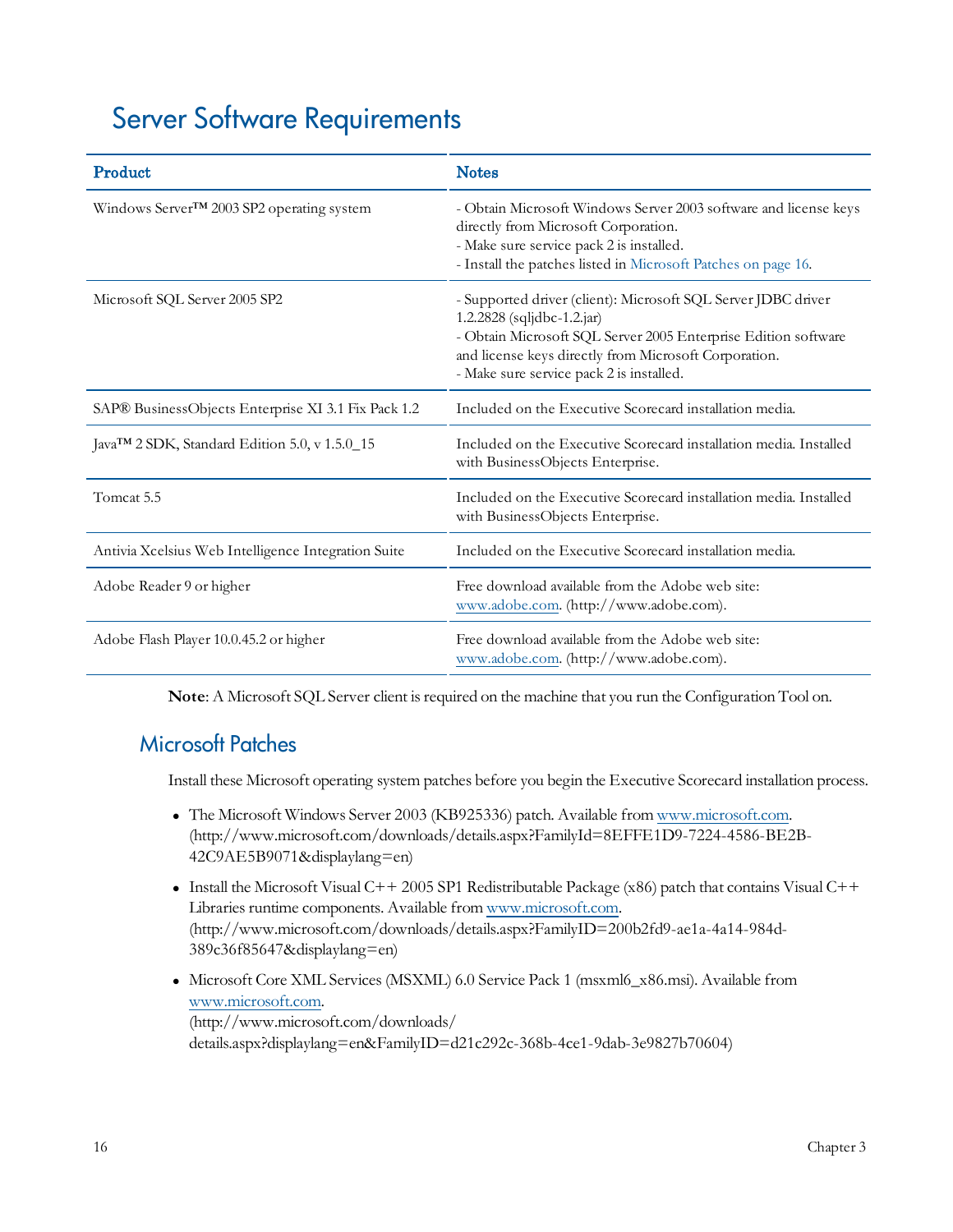**Note**: Microsoft Core XML Services(MSXML) 6.0 Service Pack 2 (msxml6-KB954459-enu-x86.exe) is an optional security patch on MSXML 6.0 SP1. Available from [www.microsoft.com.](http://www.microsoft.com/downloads/details.aspx?FamilyId=59914795-60c7-4ebe-828d-f28cb457e6e3&displaylang=en) (http://www.microsoft.com/downloads/details.aspx?FamilyId=59914795-60c7-4ebe-828df28cb457e6e3&displaylang=en)

# <span id="page-16-0"></span>Client Workstation Requirements

| Product                                | <b>Notes</b>                                                                                                                                                               |
|----------------------------------------|----------------------------------------------------------------------------------------------------------------------------------------------------------------------------|
| Microsoft Windows                      | Networked with Internet Explorer 7 browser.                                                                                                                                |
| Adobe Flash Player 10.0.45.2 or higher | Free download available from the Adobe web site: www.adobe.com.<br>(http://www.adobe.com).                                                                                 |
| Microsoft Office XP                    | Version 2003 or 2007. BusinessObjects Enterprise requires Microsoft<br>Excel.                                                                                              |
| JRE 5.0                                | Free download available from the Oracle web site: www.oracle.com.<br>$(\text{http://www.oracle.com}).$                                                                     |
| Monitor Resolution                     | The maximum resolution for viewing Executive Scorecard is 1440 x 1050.<br>If the resolution is set higher than 1440 x 1050, the component hover text<br>becomes truncated. |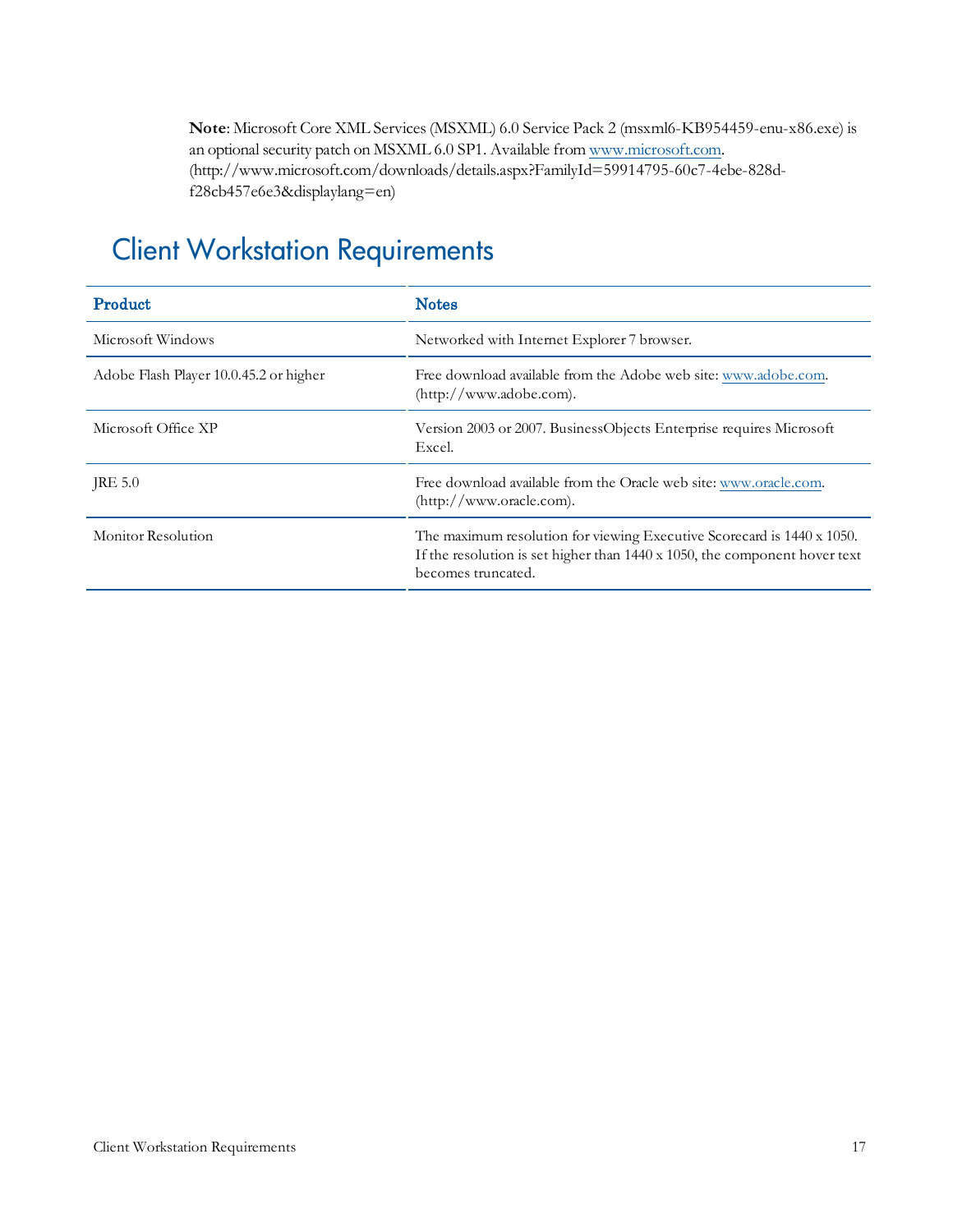# <span id="page-17-0"></span>Compatibility with Other HP Products

Executive Scorecard is configured to use data from these four data sources:

- HP Business Service Management 8.00
- HP DecisionCenter 2.0.xx
- HP IT Analytics Financial Planning & Analysis 2.0.x
- HP Project and Portfolio Management 7.50 **Note**: You can install Executive Scorecard 1.00 Hotfix 1 (XS1.00.001-HF1) to enable you to use the Executive Scorecard with PPM 8.00 or PPM 9.10.

Although Executive Scorecard supports these sources out-of-box, you can customize the product to use your own sources. Executive Scorecard components that use data from a source that you do not use will be populated with sample data until you clean out the sample data or supply the related data from your own data sources. For information about purging the sample data, see [Step](#page-74-2) [1:](#page-74-2) [Use](#page-74-2) [the](#page-74-2) [Clean](#page-74-2) [All](#page-74-2) [Data](#page-74-2) [Utility](#page-74-2) [on](#page-74-2) [page](#page-74-2) [75](#page-74-2).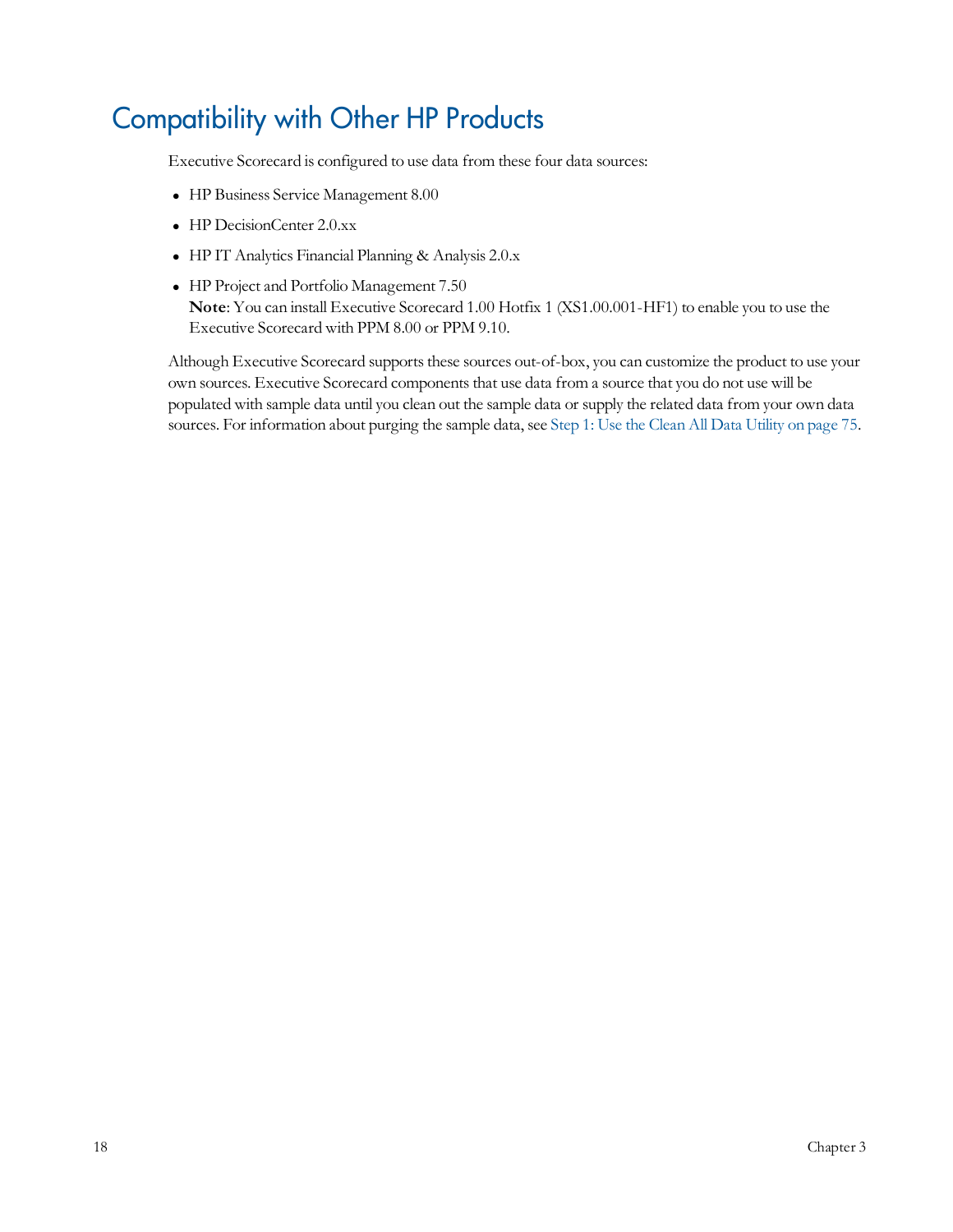# <span id="page-18-0"></span>4 Generate a License

The **HP License Key Delivery Service** web site ([webware.hp.com](http://webware.hp.com/)) manages HP software licensing for Executive Scorecard. You can download the latest version of the *ESD and Webware License Management Guide* from this site. The guide describes the process to obtain your entitlement certificate, which contains the HP order number that you need to generate your permanent license keys.

Follow the stepsin the *ESD and Webware License Management Guide* to give your HP order number, select the products that need licenses, and provide other required information. If you are a first time visitor to the web site, you will be asked to create an account with an email address and password. Most requests to generate permanent license keys require the following information:

- The Executive Scorecard product name and number shown on the product receipt or in the email sent by HP to acknowledge the order.
- The order number from the entitlement certificate.
- A target server name and IP address.
- <sup>l</sup> Contact information, such as company name, your name, fax and phone numbers, and license ownership details.

### <span id="page-18-1"></span>Managing Permanent License Keys

After you create your user account on the [HP](http://webware.hp.com/) [License](http://webware.hp.com/) [Key](http://webware.hp.com/) [Delivery](http://webware.hp.com/) [Service](http://webware.hp.com/) web site, generate the entitlement certificate, and generate the license keys, the License Key Delivery Service sends permanent keysto you in an email file attachment. When you receive the permanent license key file, save it in a convenient directory on the server where you plan to install the Executive Scorecard. During the Executive Scorecard installation and configuration, you will be prompted to install this license file.

If necessary, you can return to the HP License Key Delivery Service web site and retrieve the permanent license keys again by selecting **Manage Licenses** on the web site home page and logging into your account.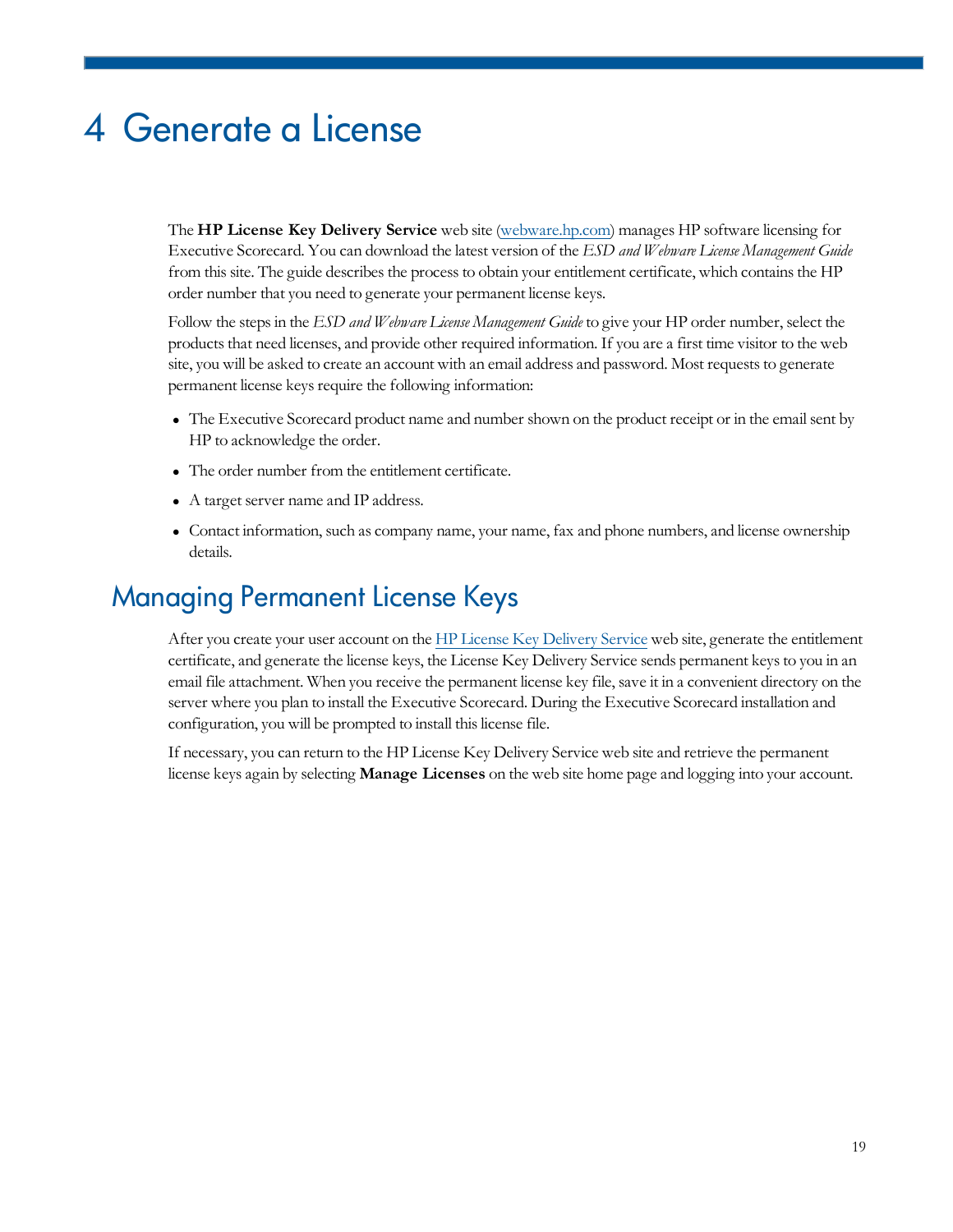# <span id="page-19-0"></span>5 Configure Required Databases

The supported relational database management system (RDBMS) is Microsoft SQL Server 2005. Verify that you have a complete installation and configuration of the RDBMS server environment before you install the Executive Scorecard components. You must create the required databases on the RDBMS server and define Open Database Connectivity (ODBC) connectionsto connect the Executive Scorecard application to the databases.

Note: Although the databases in this section must be MS SQL server databases, Executive Scorecard does support data sources that are on Oracle databases.

Complete these steps to configure the required databases:

- [Step](#page-20-0) [1:](#page-20-0) [Install](#page-20-0) [Microsoft](#page-20-0) [SQL](#page-20-0) [Server](#page-20-0) [2005](#page-20-0) [SP2](#page-20-0) [on](#page-20-0) [page](#page-20-0) [21](#page-20-0)
- [Step](#page-20-1) [2:](#page-20-1) [Set](#page-20-1) [SQL](#page-20-1) [Server](#page-20-1) [Authentication](#page-20-1) [Properties](#page-20-1) [on](#page-20-1) [page](#page-20-1) [21](#page-20-1)
- [Step](#page-20-2) [3:](#page-20-2) [Enable](#page-20-2) [TCP/IP](#page-20-2) [on](#page-20-2) [page](#page-20-2) [21](#page-20-2)
- [Step](#page-21-0) [4:](#page-21-0) [Create](#page-21-0) [the](#page-21-0) [Required](#page-21-0) [Databases](#page-21-0) [on](#page-21-0) [page](#page-21-0) [22](#page-21-0)
- [Step](#page-26-0) [5:](#page-26-0) [Create](#page-26-0) [ODBC](#page-26-0) Connections to [the](#page-26-0) [BOE](#page-26-0) [Databases](#page-26-0) [on](#page-26-0) [page](#page-26-0) [27](#page-26-0)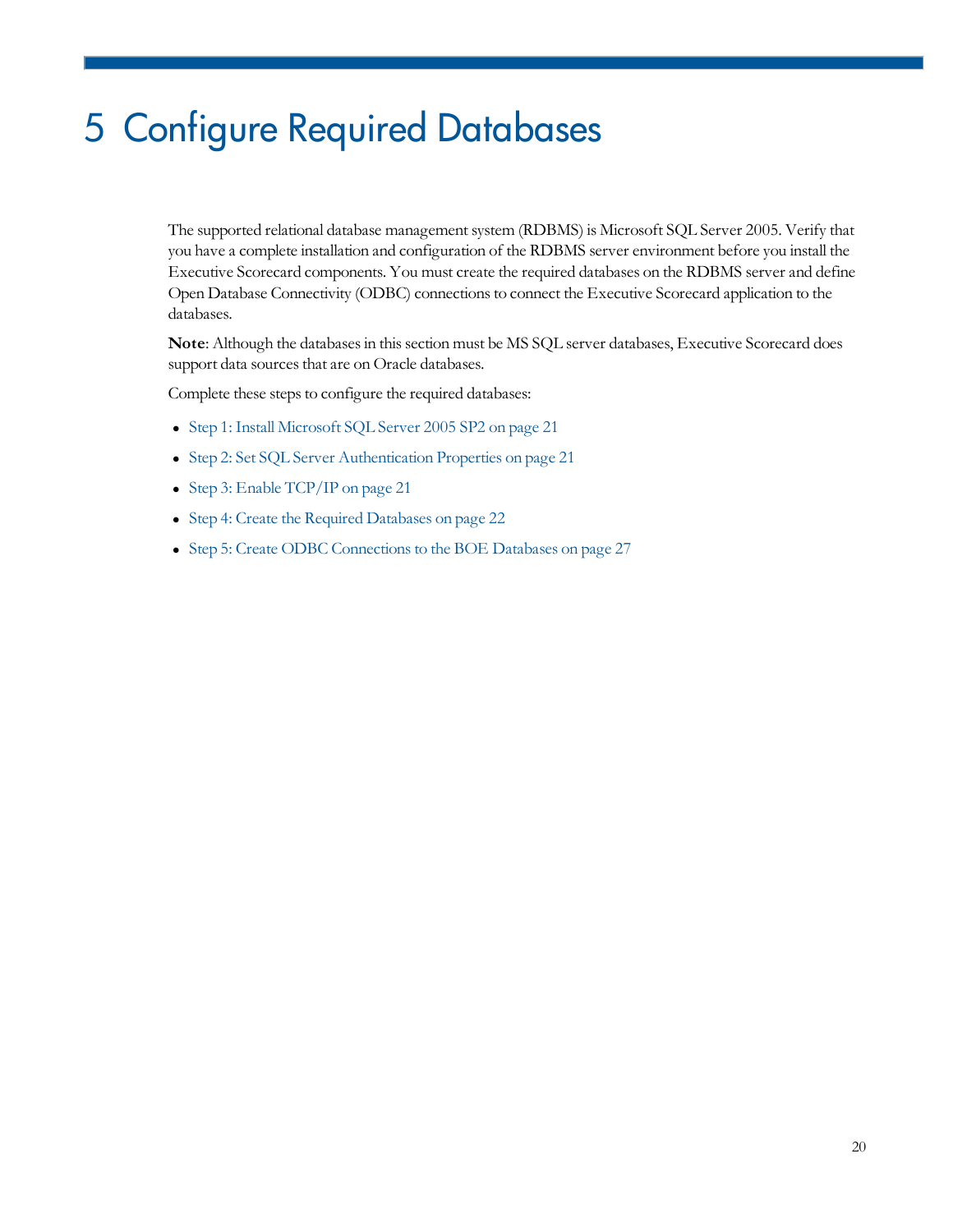## <span id="page-20-0"></span>Step 1: Install Microsoft SQL Server 2005 SP2

Executive Scorecard uses the Microsoft SQL Server 2005 client with service pack 2 (SP2) as the relational database management system (RDBMS).

If you use Microsoft SQL Server 2005, install SP2. You can download SP2 from the Microsoft Download web site: [http://www.microsoft.com/downloads/details.aspx?FamilyID=d09c1d60-a13c-4479-9b91-](http://www.microsoft.com/downloads/details.aspx?FamilyID=d09c1d60-a13c-4479-9b91-9e8b9d835cdc&displaylang=en) [9e8b9d835cdc&displaylang=en](http://www.microsoft.com/downloads/details.aspx?FamilyID=d09c1d60-a13c-4479-9b91-9e8b9d835cdc&displaylang=en).

If you do not use Microsoft SQL Server 2005, you must purchase and install the product. Then upgrade to SP2.

If you have already installed Microsoft SQL Server 2005 SP2, proceed to [Step](#page-20-1) [2:](#page-20-1) [Set](#page-20-1) [SQL](#page-20-1) [Server](#page-20-1) [Authentication](#page-20-1) [Properties](#page-20-1) [on](#page-20-1) [page](#page-20-1) [21](#page-20-1).

### <span id="page-20-1"></span>Step 2: Set SQL Server Authentication Properties

- 1. From the Windows **Start** menu, click **All Programs** > **Microsoft SQL Server 2005** > **SQL Server Management Studio**.
- 2. Log in the with appropriate credentials.
- 3. In the Object Explorer, right-click the server name and select **Properties**.
- 4. Select the **Security** page in the left navigation pane.
- 5. Make sure **SQL Server and Windows Authentication mode** isselected.

## <span id="page-20-2"></span>Step 3: Enable TCP/IP

Enable Transmission Control Protocol (TCP)/Internet Protocol (IP) to permit communication between computers and between the web browser and web server.

- 1. From the Windows **Start** menu, click **All Programs** > **Microsoft SQL Server 2005** > **Configuration Tools** > **SQL Server Configuration Manager**.
- 2. In the left navigation pane, click **SQL Server 2005 Network Configuration** to expand it, then select **Protocols for MSSQLSERVER**.
- 3. In the right pane, make sure that the TCP/IP protocol is enabled. If necessary, right-click **TCP/IP** and select **Enable**.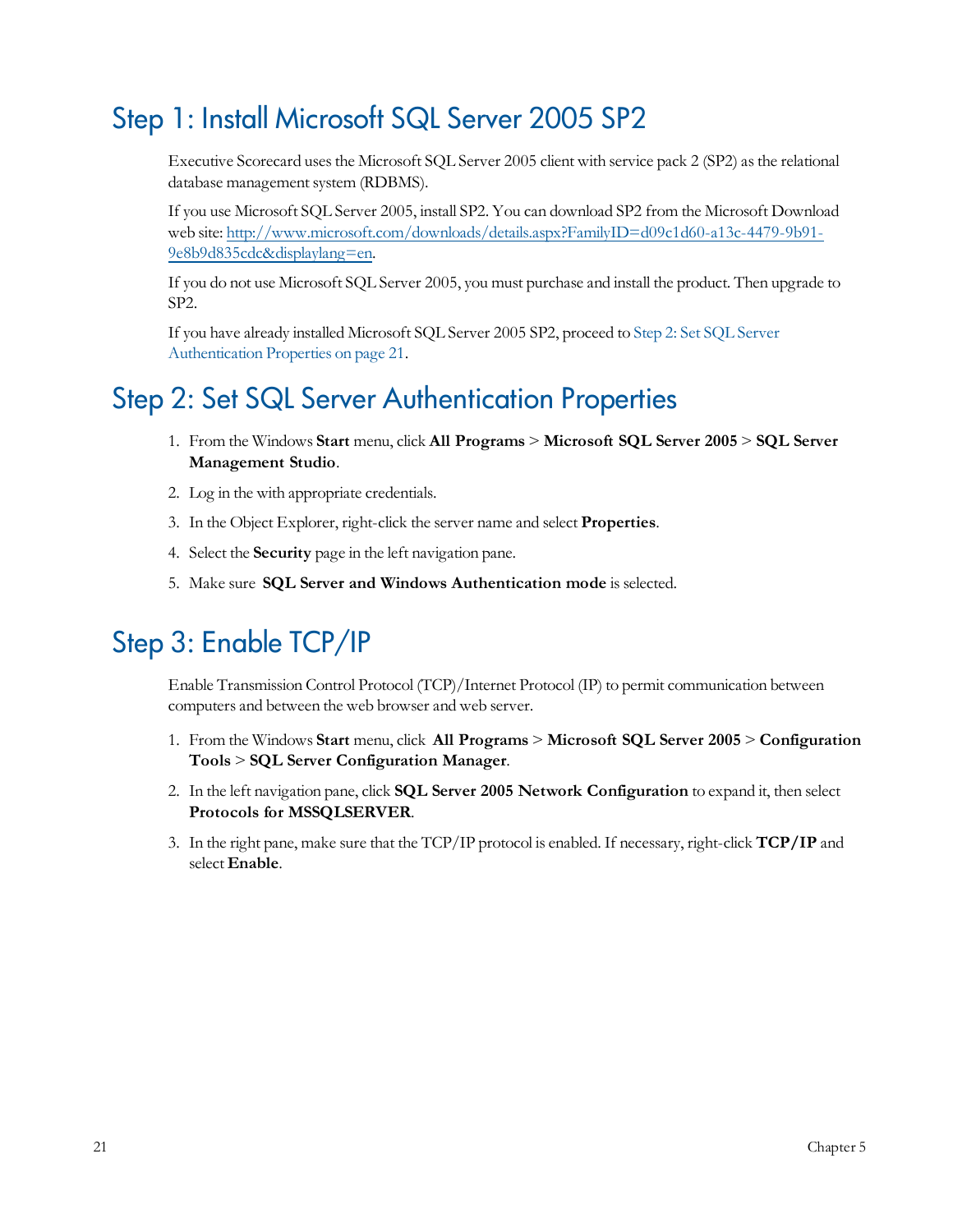## <span id="page-21-0"></span>Step 4: Create the Required Databases

Executive Scorecard requires that you create four databases:

- <sup>l</sup> A BusinessObjects Enterprise (BOE) Central Management Server (CMS) database, which manages security, metadata, and content such as reports and universes. For more information about the CMS, see the BusinessObjects Enterprise *Administrator's Guide*.
- A BOE Audit database, which monitors user actions and helps track and manage your BOE deployment. For more information about the Audit database, see the BusinessObjects Enterprise *Administrator's Guide.*
- An Executive Scorecard database, which stores the Executive Scorecard tables.
- An Antivia Xcelsius Web Intelligence Integration Suite (XWIS) database, which contains data such as businessintelligence system entries and XWIS license and user information.

Complete these tasks to create the required databases:

- [Create](#page-22-0) [the](#page-22-0) [BOE](#page-22-0) [CMS](#page-22-0) [Database](#page-22-0) [on](#page-22-0) [page](#page-22-0) [23](#page-22-0)
- [Create](#page-23-0) [the](#page-23-0) [BOE](#page-23-0) [Audit](#page-23-0) [Database](#page-23-0) [on](#page-23-0) [page](#page-23-0) [24](#page-23-0)
- [Create](#page-24-0) [the](#page-24-0) [Executive](#page-24-0) [Scorecard](#page-24-0) [Database](#page-24-0) [on](#page-24-0) [page](#page-24-0) [25](#page-24-0)
- [Create](#page-25-0) [the](#page-25-0) [Antivia](#page-25-0) [XWIS](#page-25-0) [Database](#page-25-0) [on](#page-25-0) [page](#page-25-0) [26](#page-25-0)

<span id="page-21-1"></span>Follow the recommendations in Guidelines for [Creating](#page-21-1) [Databases](#page-21-1) [on](#page-21-1) [page](#page-21-1) [22](#page-21-1) when you create the databases.

### Guidelines for Creating Databases

Follow these guidelines when you create the required databases:

<sup>l</sup> **Database names**: RDBMS applications and BOE allow blank or empty database passwords. However, Executive Scorecard does not support databases with blank or empty passwords.

HP recommends that you do not create database names with embedded spaces. Executive Scorecard supports only alphanumeric characters and underscoresin database names. You can use underscores or camel case to create more descriptive names. For example, boecms can be boe\_cms or boeCms, but avoid "boe cms" with an embedded blank space. If database names have embedded blank spaces, dashes, or other special characters, results may be unpredictable.

- <sup>l</sup> **Collation**: When you define each required database, you must specify a collation that supports Unicode *nchar*, *nvarchar*, and *ntext* column data types.
- <sup>l</sup> **Login names**: Each database must have a different login name. Also, the login must be assigned the appropriate roles so that the user has permission to create tables.
- <sup>l</sup> **Passwords**: The ampersand special character (&), exclamation point (!), double quotation mark ("), single quotation mark ('), pipe (|), and carat (^) are not supported in a password. Underscores are valid.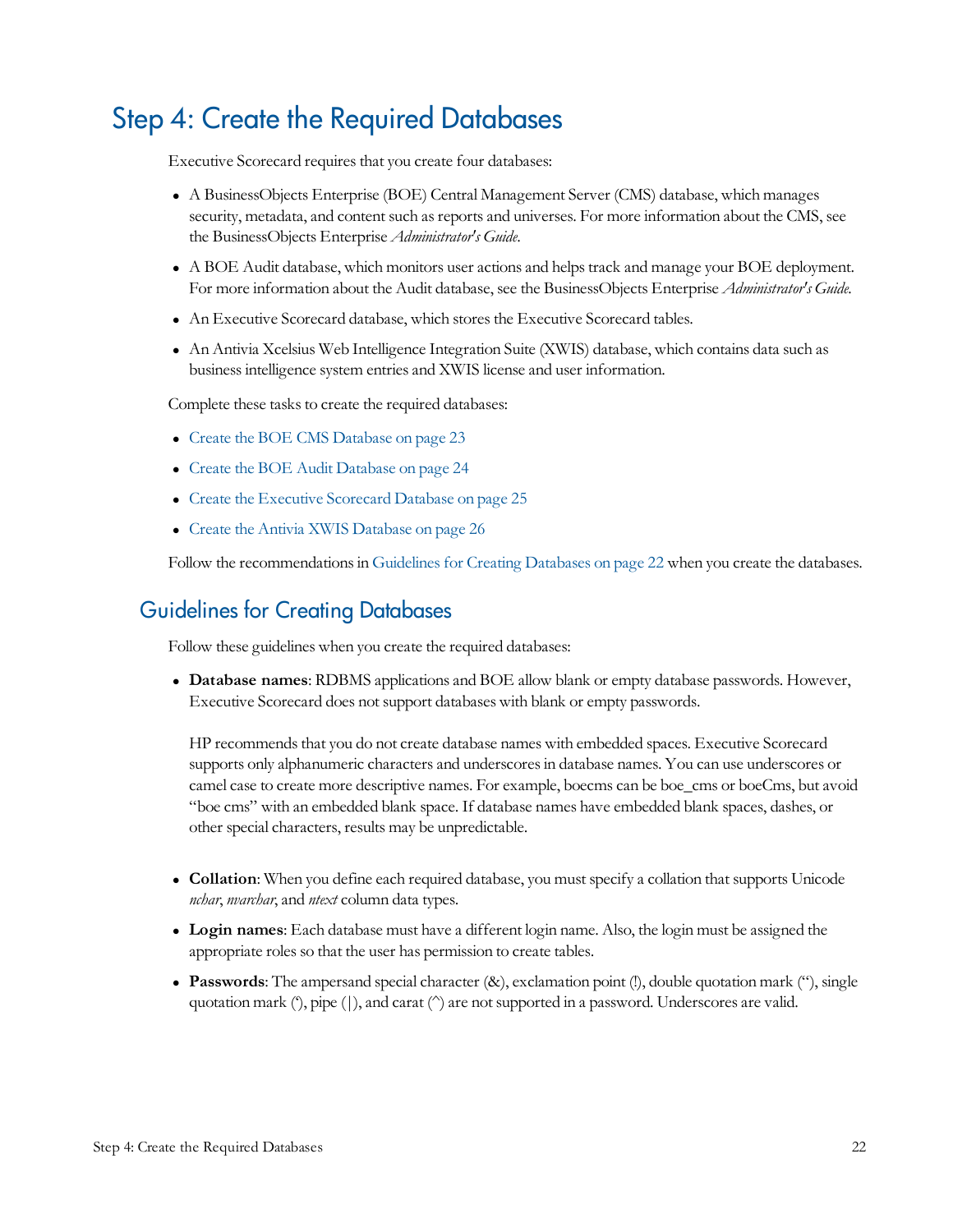### <span id="page-22-0"></span>Create the BOE CMS Database

- 1. From the Windows **Start** menu, select **Programs** > **Microsoft SQL Server 2005** > **SQL Server Management Studio**.
- 2. Log in to SQL Server Management Studio.
- 3. Select **Databases** in the Object Explorer pane, right-click, and select **New Database**. The New Database window opens.
- 4. On the General page, type the database name. Do not create a BOE CMS database with embedded blanks or special characters in the database name. Example: boecms Invalid names: boe cms, boe@cms
- 5. Click **Options** to open the Options page.
- 6. Select **SQL\_Latin1\_General\_CP1\_CI\_AS** from the Collation drop-down list. This collation type supports Unicode *nchar*, *nvarchar*, and *ntext* column data types.
- 7. Click **OK**.
- 8. In the Object Explorer pane, select the **Security** folder. Thisisthe Security folder for the main server. Right-click the folder, and select **New** > **Login**. The Login - New window opens.
- 9. On the General page, type the login name. You must create a different login name for the CMS, Audit, Executive Scorecard, and XWIS databases.
- 10. Select **SQL Server authentication**.
- 11. In the Password field, type the password for the login name. Then retype the password in the Confirm password field.
- 12. Clear the **Enforce password policy**, **Enforce password expiration**, and **User must change password at next login** check boxes.
- 13. Select the BOE CMS database name from the Default database drop-down list.
- 14. Click **Server Roles** to open the Server Roles page.
- 15. Select the **public** (if available) and **sysadmin** roles.
- 16. Click **User Mapping** to open the User Mapping page.
- 17. In the Users mapped to thislogin area, select the CMS database that you just created. The Users column becomes populated with the login name that you created in step 8.
- 18. In the Default Schema column, click in the cell to the right of the User column, and type the same value that appearsin the User column.
- 19. Press **Enter**.
- 20. In the Database role membership for area, select **db\_owner**. Also make sure **public** isselected.
- 21. Click **OK**.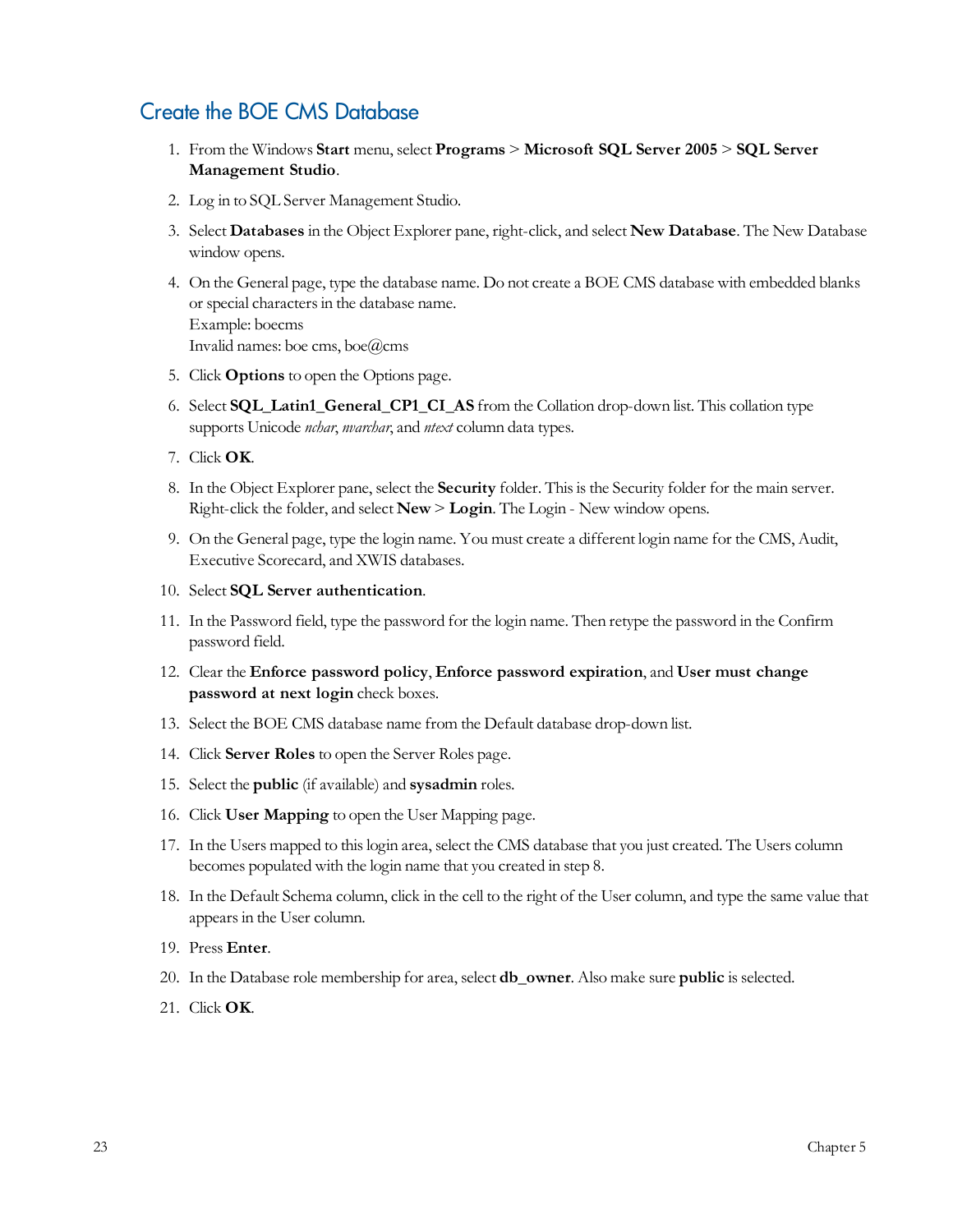#### <span id="page-23-0"></span>Create the BOE Audit Database

- 1. From the Windows **Start** menu, select **Programs** > **Microsoft SQL Server 2005** > **SQL Server Management Studio**.
- 2. Log in to SQL Server Management Studio.
- 3. Select **Databases** in the Object Explorer pane, right-click, and select **New Database**. The New Database window opens.
- 4. On the General page, type the database name. Do not create a BOE Audit database with embedded blanks or special charactersin the database name. Example: boeaudit Invalid names: boe audit, boe@audit
- 5. Click **Options** to open the Options page.
- 6. Select **SQL\_Latin1\_General\_CP1\_CI\_AS** from the Collation drop-down list. This collation type supports Unicode *nchar*, *nvarchar*, and *ntext* column data types.
- 7. Click **OK**.
- 8. Select **Security** in the Object Explorer pane, right-click, and select **New** > **Login**. The Login New window opens.
- 9. On the General page, type the login name. You must create a different login name for the CMS, Audit, Executive Scorecard, and XWIS databases.
- 10. Select **SQL Server authentication**.
- 11. In the Password field, type the password for the login name. Then retype the password in the Confirm password field.
- 12. Select the BOE Audit database name from the Default database drop-down list.
- 13. Click **Server Roles** to open the Server Roles page.
- 14. Select the **public** and **sysadmin** roles.
- 15. Click **User Mapping** to open the User Mapping page.
- 16. In the Users mapped to thislogin area, select the Audit database that you just created. The Users column becomes populated with the login name that you created in step 8.
- 17. In the Default Schema column, click in the cell to the right of the User column, and type the same value that appearsin the User column.
- 18. Press **Enter**.
- 19. In the Database role membership for area, select **db\_owner**. Also make sure **public** isselected.
- 20. Click **OK**.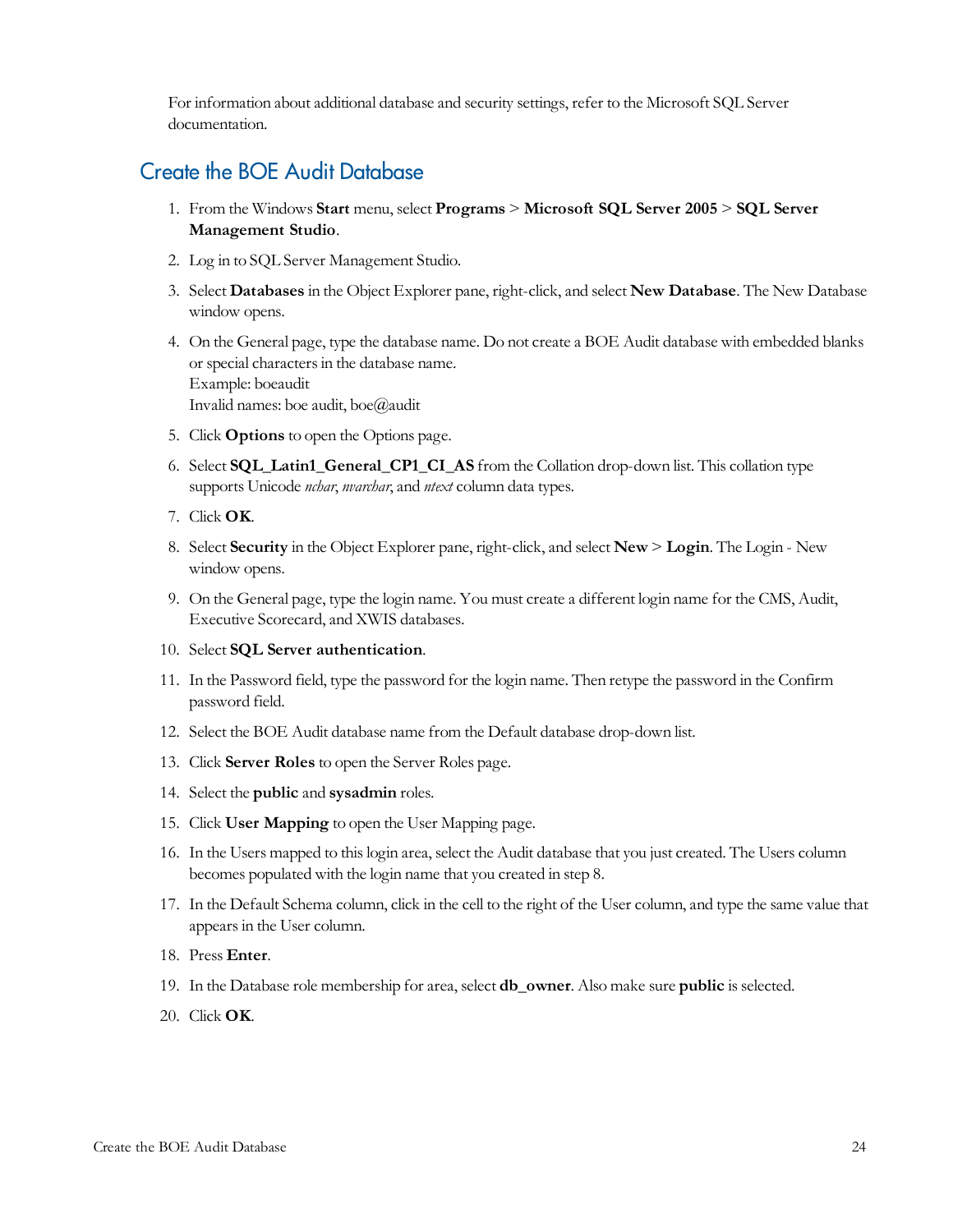### <span id="page-24-0"></span>Create the Executive Scorecard Database

- 1. From the Windows **Start** menu, select **Programs** > **Microsoft SQL Server 2005** > **SQL Server Management Studio**.
- 2. Log in to SQL Server Management Studio.
- 3. Select **Databases** in the Object Explorer pane, right-click, and select **New Database**. The New Database window opens.
- 4. On the General page, type the database name. Do not create an Executive Scorecard database with embedded blanks or special charactersin the database name. Example: executivescorecard Invalid names: executive scorecard, executive@scorecard
- 5. Click **Options** to open the Options page.
- 6. Select **SQL\_Latin1\_General\_CP1\_CI\_AS** from the Collation drop-down list. This collation type supports Unicode *nchar*, *nvarchar*, and *ntext* column data types.
- 7. Click **OK**.
- 8. Select **Security** in the Object Explorer pane, right-click, and select **New** > **Login**. The Login New window opens.
- 9. On the General page, type the login name. You must create a different login name for the CMS, Audit, Executive Scorecard, and XWIS databases.
- 10. Select **SQL Server authentication**.
- 11. In the Password field, type the password for the login name. Then retype the password in the Confirm password field.
- 12. Select the Executive Scorecard database name from the Default database drop-down list.
- 13. Click **Server Roles** to open the Server Roles page.
- 14. Select the **public** and **sysadmin** roles.
- 15. Click **User Mapping** to open the User Mapping page.
- 16. In the Users mapped to thislogin area, select the Executive Scorecard database that you just created. The Users column becomes populated with the login name that you created in step 8.
- 17. In the Default Schema column, click in the cell to the right of the User column, and type the same value that appearsin the User column.
- 18. Press **Enter**.
- 19. In the Database role membership for area, select **db\_owner**. Also make sure **public** isselected.
- 20. Click **OK**.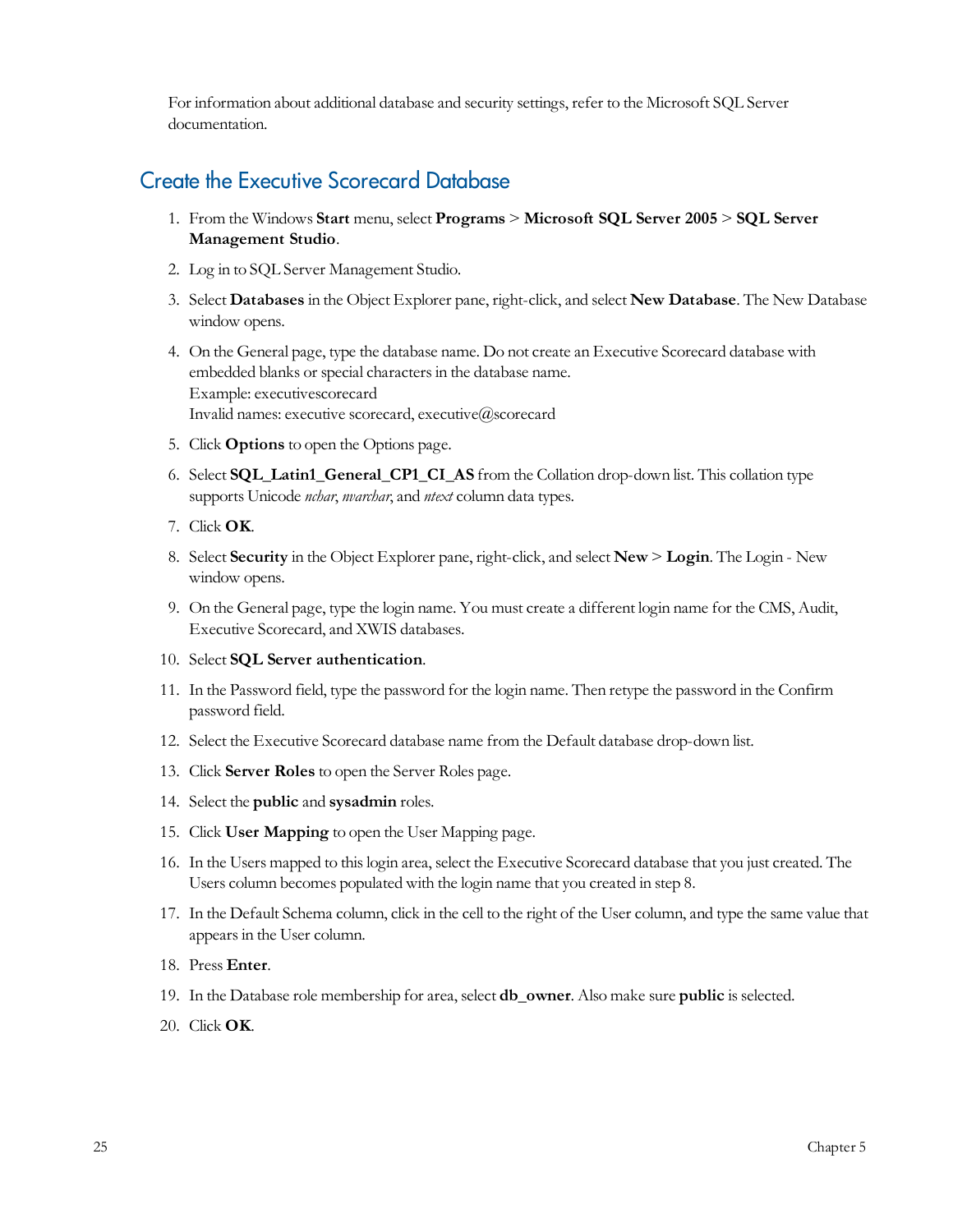#### <span id="page-25-0"></span>Create the Antivia XWIS Database

- 1. From the Windows **Start** menu, select **Programs** > **Microsoft SQL Server 2005** > **SQL Server Management Studio**.
- 2. Log in to SQL Server Management Studio.
- 3. Select **Databases** in the Object Explorer pane, right-click, and select **New Database**. The New Database window opens.
- 4. On the General page, type the database name. Do not create a BOE Audit database with embedded blanks or special characters in the database name. Example: antiviaxwis Invalid names: antivia xwis, antivia@xwis
- 5. Click **Options** to open the Options page.
- 6. Select **SQL\_Latin1\_General\_CP1\_CI\_AS** from the Collation drop-down list. This collation type supports Unicode *nchar*, *nvarchar*, and *ntext* column data types.
- 7. Click **OK**.
- 8. Select **Security** in the Object Explorer pane, right-click, and select **New** > **Login**. The Login New window opens.
- 9. On the General page, type the login name. You must create a different login name for the CMS, Audit, Executive Scorecard, and XWIS databases.
- 10. Select **SQL Server authentication**.
- 11. In the Password field, type the password for the login name. Then retype the password in the Confirm password field.
- 12. Select the XWIS database name from the Default database drop-down list.
- 13. Click **Server Roles** to open the Server Roles page.
- 14. Select the **public** and **sysadmin** roles.
- 15. Click **User Mapping** to open the User Mapping page.
- 16. In the Users mapped to thislogin area, select the XWIS database that you just created. The Users column becomes populated with the login name that you created in step 8.
- 17. In the Default Schema column, click in the cell to the right of the User column, and type the same value that appearsin the User column.
- 18. Press **Enter**.
- 19. In the Database role membership for area, select **db\_owner**. Also make sure **public** isselected.
- 20. Click **OK**.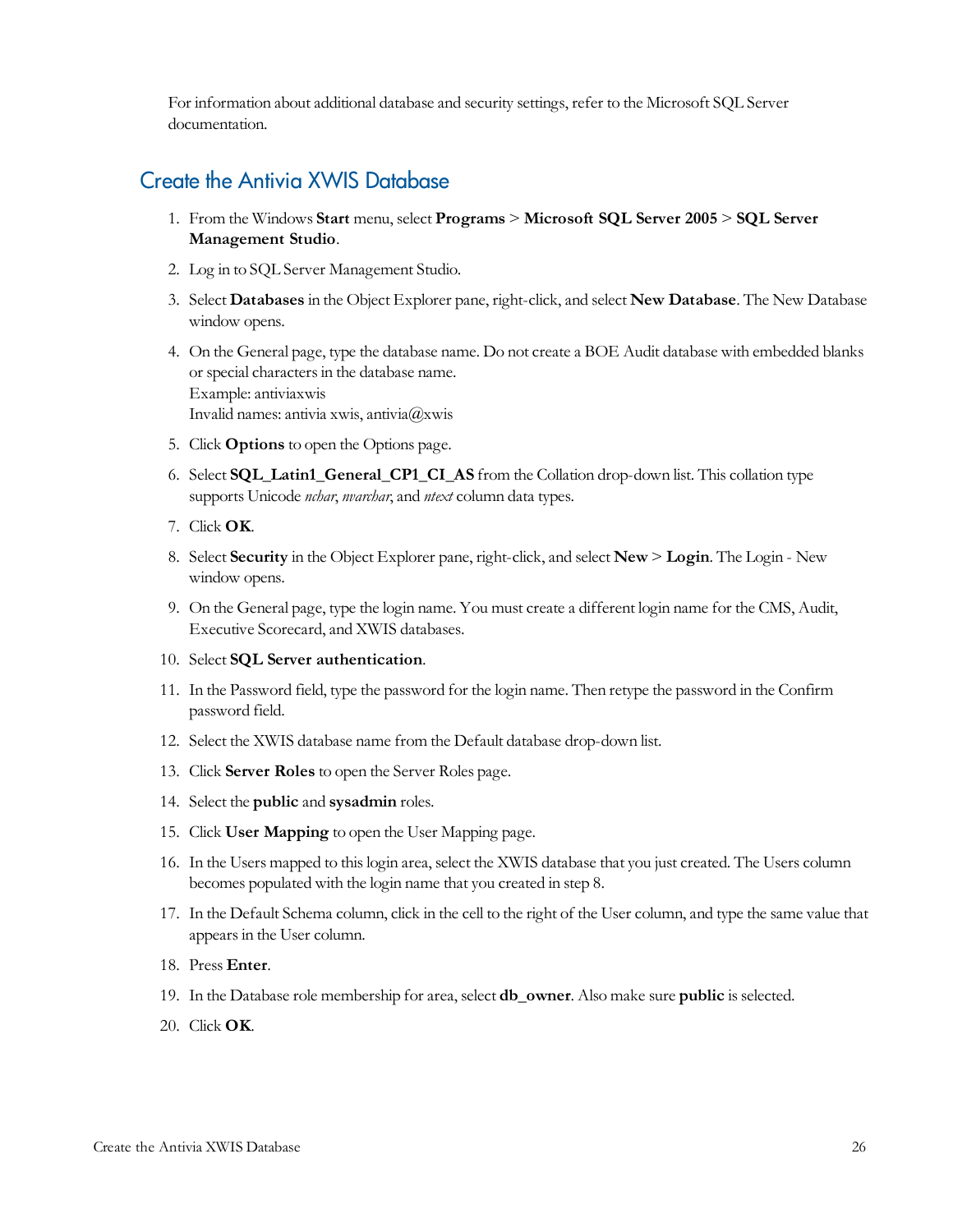### <span id="page-26-0"></span>Step 5: Create ODBC Connections to the BOE Databases

Use the Windows ODBC Data Source Administrator wizard to create the Open Database Connectivity (ODBC) connections for the BusinessObjects Enterprise (BOE) databases that you created in [Step](#page-21-0) [4:](#page-21-0) [Create](#page-21-0) [the](#page-21-0) [Required](#page-21-0) [Databases](#page-21-0) [on](#page-21-0) [page](#page-21-0) [22](#page-21-0). You do not need to create ODBC connectionsto the Executive Scorecard and XWIS databases. The Executive Scorecard Configuration Tool will create the ODBC connections to those databases.

- [Step](#page-26-1) [5a:](#page-26-1) [Create](#page-26-1) [an](#page-26-1) [ODBC](#page-26-1) [Connection](#page-26-1) [to](#page-26-1) [the](#page-26-1) [BOE](#page-26-1) [CMS](#page-26-1) [Database](#page-26-1) [on](#page-26-1) [page](#page-26-1) [27](#page-26-1)
- <span id="page-26-1"></span>• [Step](#page-27-0) [5b:](#page-27-0) [Create](#page-27-0) [an](#page-27-0) [ODBC](#page-27-0) [Connection](#page-27-0) [to](#page-27-0) [the](#page-27-0) [BOE](#page-27-0) [Audit](#page-27-0) [Database](#page-27-0) [on](#page-27-0) [page](#page-27-0) [28](#page-27-0)

#### Step 5a: Create an ODBC Connection to the BOE CMS Database

You must create an ODBC connection to the BOE Central Management Server (CMS) database that you created in [Create](#page-22-0) [the](#page-22-0) [BOE](#page-22-0) [CMS](#page-22-0) [Database](#page-22-0) [on](#page-22-0) [page](#page-22-0) [23.](#page-22-0)

- 1. Open the Windows ODBC Data Source Administrator wizard. From the Windows **Start** menu, select **Control Panel** > **Administrative Tools** > **Data Sources (ODBC)**.
- 2. Click the **System DSN** tab.
- 3. Click **Add**.
- 4. Select **SQL Server** from the list of drivers.
- 5. Click **Finish**.
- 6. Type the data source name (DSN) in the Name field. For example: boecms\_dsn
- 7. Type a description of the data source in the Description field. For example: DSN for the BOE CMS database
- 8. From the Server drop-down list, select **(local)**. If SQL Server is on a different server, select that server.
- 9. Click **Next**.
- 10. Select the SQL Server authentication option.
- 11. Make sure **Connect to SQL Server to obtain default settings for the additional configuration options** is selected.
- 12. Type the SQL Server Login ID and Password.
- 13. Click **Next**.
- 14. Click **Next**, then click **Finish**. Review the configuration information on the ODBC Microsoft SQL Server Setup window.
- 15. Click **Test Data Source** to make sure the ODBC connection can be established.
- 16. Click **OK**, then click **OK** again.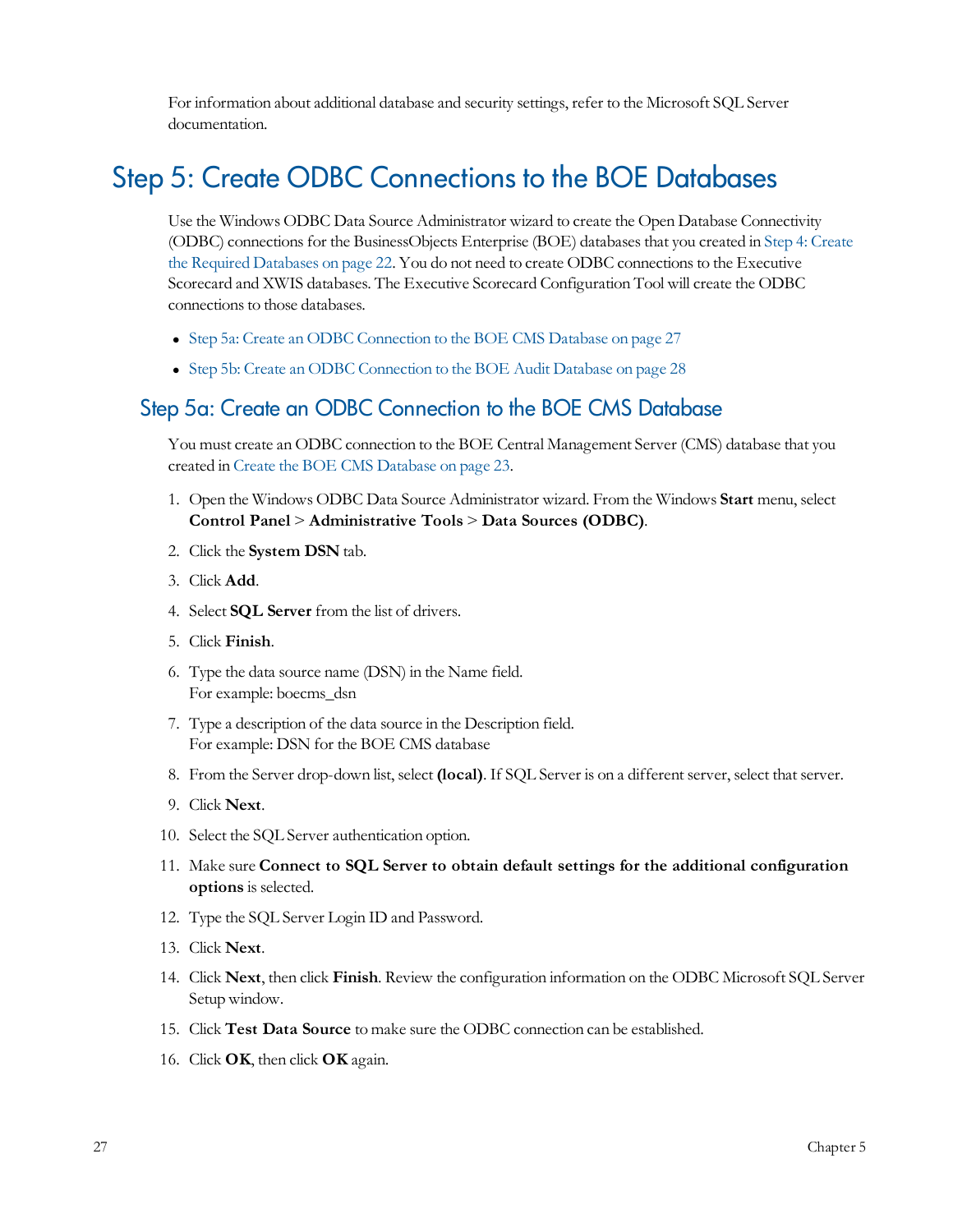#### <span id="page-27-0"></span>Step 5b: Create an ODBC Connection to the BOE Audit Database

You must create an ODBC connection to the BOE Audit database that you created in [Create](#page-23-0) [the](#page-23-0) [BOE](#page-23-0) [Audit](#page-23-0) [Database](#page-23-0) [on](#page-23-0) [page](#page-23-0) [24.](#page-23-0)

- 1. Open the Windows ODBC Data Source Administrator wizard. From the Windows **Start** menu, select **Control Panel** > **Administrative Tools** > **Data Sources (ODBC)**.
- 2. Click the **System DSN** tab.
- 3. Click **Add**.
- 4. Select **SQL Server** from the list of drivers.
- 5. Click **Finish**.
- 6. Type the data source name (DSN) in the Name field. For example: boeaudit\_dsn
- 7. Type a description of the data source in the Description field. For example: DSN for the BOE Audit database
- 8. From the Server drop-down list, select **(local)**. If SQL Server is on a different server, select that server.
- 9. Click **Next**.
- 10. Select the SQL Server authentication option.
- 11. Make sure **Connect to SQL Server to obtain default settings for the additional configuration options** is selected.
- 12. Type the SQL Server Login ID and Password.
- 13. Click **Next**.
- 14. Click **Next**, then click **Finish**. Review the configuration information on the ODBC Microsoft SQL Server Setup window.
- 15. Click **Test Data Source** to make sure the ODBC connection can be established.
- 16. Click **OK**, then click **OK** again.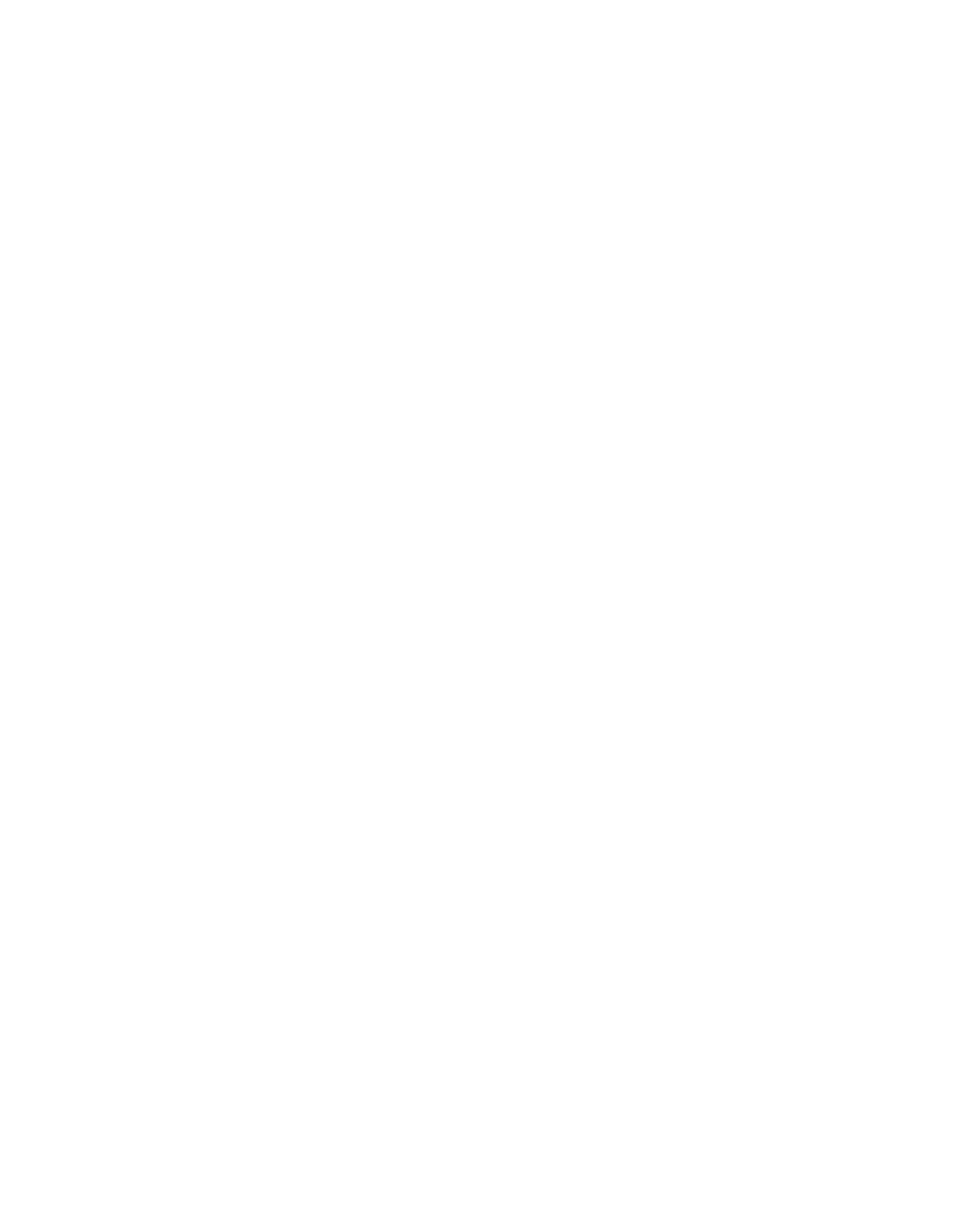# <span id="page-29-0"></span>6 Install and Configure Executive Scorecard and Third Party Tools

The Executive Scorecard installer isself-directing with embedded instructions. There are two installation tools: the installer, which builds the directory structure and positions the files for configuration, and the Configuration Tool, which collects relevant information and configures the associated applications.

#### <span id="page-29-1"></span>Installation Media

The installation media consolidates all of the required componentsinto two DVDs. DVD 1, labeled HP Executive Scorecard 1.00 Installation, contains all of the installation files for Executive Scorecard, SAP® BusinessObjects Enterprise, and the Antivia Xcelsius Web Intelligence Integration Suite. Use this DVD to complete steps  $1 - 6$ .

DVD 2, labeled Dashboard Development Kit, contains the installation files for the SAP BusinessObjects Xcelsius Engage Server. You will use the DVD 2 installation media and the Windows command line to complete step 7. Copy the contents of DVD 2 to your hard drive to install Xcelsius.

To install Executive Scorecard, complete the following steps.

- [Step](#page-30-0) [1:](#page-30-0) [Install](#page-30-0) [Executive](#page-30-0) [Scorecard](#page-30-0) [on](#page-30-0) [page](#page-30-0) [31](#page-30-0)
- [Step](#page-30-1) [2:](#page-30-1) [Import](#page-30-1) [the](#page-30-1) [License](#page-30-1) [File](#page-30-1) [on](#page-30-1) [page](#page-30-1) [31](#page-30-1)
- [Step](#page-30-2) [3:](#page-30-2) [Install](#page-30-2) [and](#page-30-2) [Configure](#page-30-2) [SAP](#page-30-2) [BusinessObjects](#page-30-2) [Enterprise](#page-30-2) [on](#page-30-2) [page](#page-30-2) [31](#page-30-2)
- [Step](#page-32-1) [4:](#page-32-1) [Configure](#page-32-1) [Your](#page-32-1) [Data](#page-32-1) [Sources](#page-32-1) [on](#page-32-1) [page](#page-32-1) [33](#page-32-1)
- [Step](#page-34-1) [5:](#page-34-1) [Set](#page-34-1) [Up](#page-34-1) [the](#page-34-1) [Executive](#page-34-1) [Scorecard](#page-34-1) [Database](#page-34-1) [Connection](#page-34-1) [on](#page-34-1) [page](#page-34-1) [35](#page-34-1)
- [Step](#page-34-2) [6:](#page-34-2) [Install](#page-34-2) [and](#page-34-2) [Configure](#page-34-2) [Antivia](#page-34-2) [XWIS](#page-34-2) [on](#page-34-2) [page](#page-34-2) [35](#page-34-2)
- [Step](#page-35-1) [7:](#page-35-1) [Install](#page-35-1) [Xcelsius](#page-35-1) [and](#page-35-1) [the](#page-35-1) Xcelsius [XWIS](#page-35-1) [Add-On](#page-35-1) [on](#page-35-1) [page](#page-35-1) [36](#page-35-1)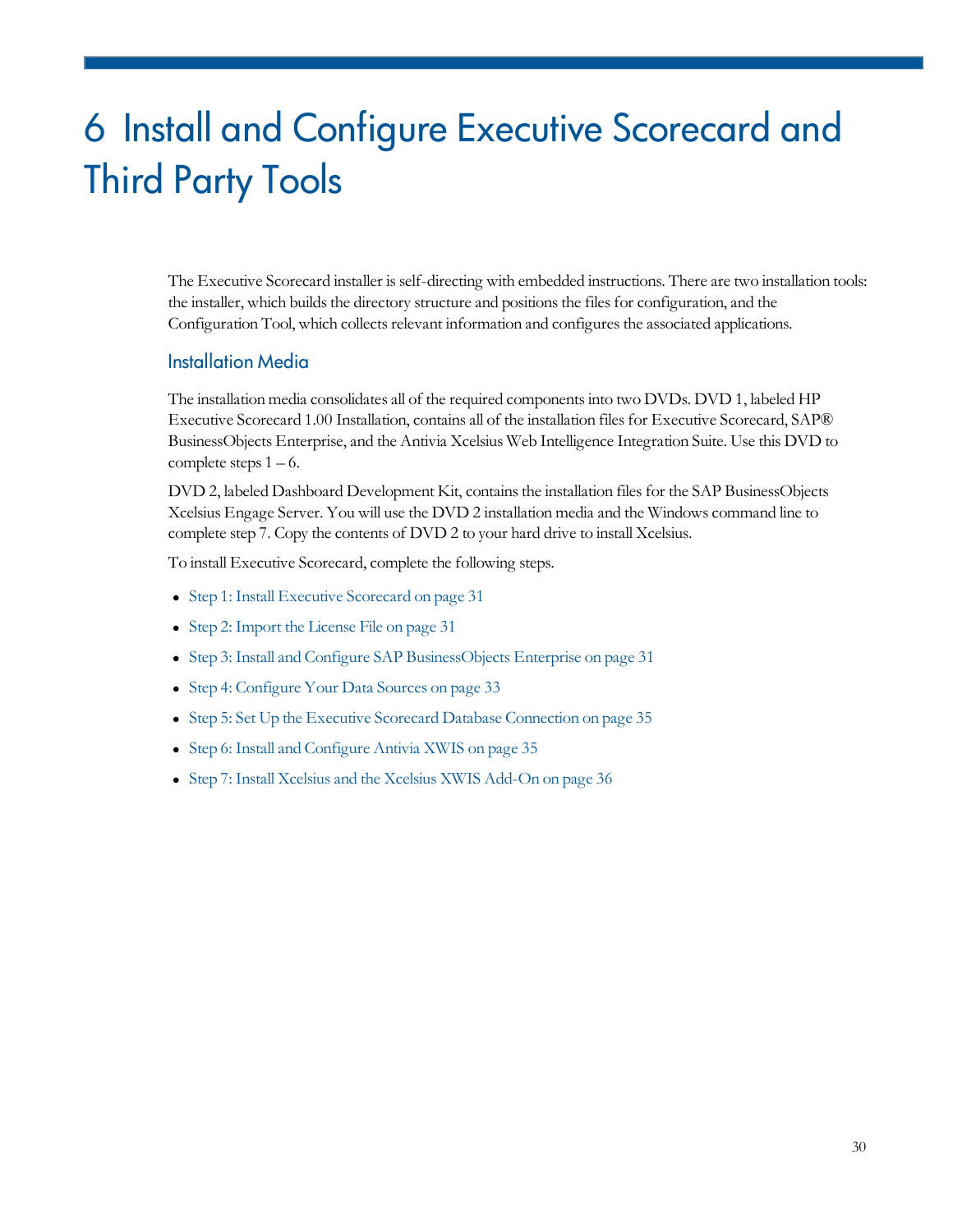## <span id="page-30-0"></span>Step 1: Install Executive Scorecard

Before you start the installation process, make sure that you completed the steps to acquire the license keys file from HP and have placed the license file on the server. For more information, see [Generate](#page-18-0) [a](#page-18-0) [License](#page-18-0) [on](#page-18-0) [page](#page-18-0) [19](#page-18-0).

HP recommends that you use a DVD drive that is local to the machine that you want to install Executive Scorecard on. You can also copy the files from the installation media to a directory on that machine. HP also recommends that you use the default installation path for Executive Scorecard. The default path is C:\Program Files\HP\Executive Scorecard.

Note: Make sure that a Microsoft SQL Server client is installed on the machine that you run the Configuration Tool on.

To install Executive Scorecard

- 1. Double-click **HP\_Executive\_Scorecard\_100.msi**.
- 2. Follow the prompts. The installer builds the directory structure on the server and stages the files for final installation in the specified path.
- 3. Click **Finish.** The Configuration Tool opens and prompts you to import the license file. If the Configuration Tool does not open automatically, you can open it manually: from the Windows **Start** menu, click **Programs** > **HP Executive Scorecard** > **Configuration Tool**.

## <span id="page-30-1"></span>Step 2: Import the License File

- 1. On the License Management screen, click **Browse**, and navigate to the location of the license file that you acquired in [Generate](#page-18-0) [a](#page-18-0) [License](#page-18-0) [on](#page-18-0) [page](#page-18-0) [19](#page-18-0).
- 2. Select the license file and click **Open**.
- 3. Click **Import License**.
- 4. Click OK. The Configuration Tool validates the license.
- 5. Click **Main Menu**.

## <span id="page-30-2"></span>Step 3: Install and Configure SAP BusinessObjects Enterprise

To install and configure SAP® BusinessObjects Enterprise XI 3.1 (BOE), designate the BOE installation directory and set up connections to the Central Management Server (CMS) database and the Audit database.

Note: You can install BOE on an auxiliary disk drive; however, the installation process still requires a minimum of 5 GB of temporary file space on the C drive. Verify that you have this free space available.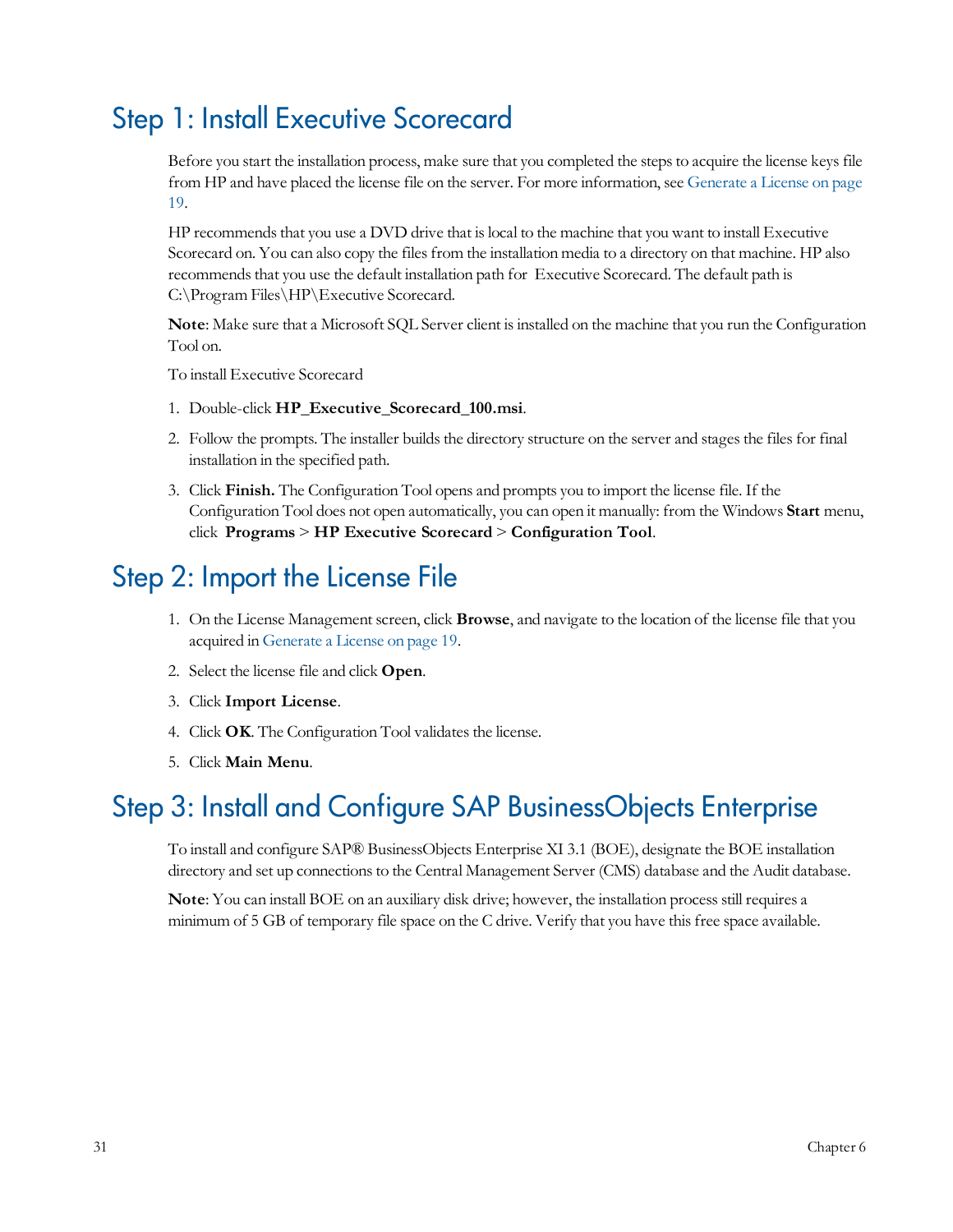### <span id="page-31-0"></span>Step 3a: Designate the BOE Installation Directory

- 1. From the Configuration Tool main menu, click **1 Configure SAP BusinessObjects Enterprise Server**.
- 2. On the Install Directory tab, click **Browse** and select the directory where you want to install BOE. If necessary, you can click the folder icon in the Open window and create a new folder. Follow these rules when you designate the installation directory:
	- <sup>n</sup> Do not nest the BOE installation inside the Executive Scorecard directory.
	- <sup>n</sup> Make sure the directory path does not exceed 39 characters. Avoid allspecial charactersin paths except underscores  $(\_)$ , periods  $(\cdot)$ , back slashes  $(\cdot)$ , and blanks.
- 3. Click **Open**.
- <span id="page-31-1"></span>4. Click **Next** to go to the CMS Database tab and set up the connection to the BOE CMS database.

#### Step 3b: Set Up the CMS Database Connection

On the CMS Database tab, designate the BOE Central Management Server (CMS) that the BOE repository will map to.

- 1. Provide the following details. Use the information that you entered when you created the CMS database in [Create](#page-22-0) [the](#page-22-0) [BOE](#page-22-0) [CMS](#page-22-0) [Database](#page-22-0) [on](#page-22-0) [page](#page-22-0) [23](#page-22-0).
	- <sup>n</sup> ODBC data source name: Type the Open Database Connectivity (ODBC) data source name of the CMS.
	- <sup>n</sup> Database name: Type the name of the CMS database.
	- <sup>n</sup> Login: Type the name that you use to log in to the CMS database.
	- Password: Type the password that you use to access the CMS.
	- <sup>n</sup> Confirm password: Retype the password.
- 2. Click **Verify Connection** to test if Executive Scorecard can connect to the CMS database.
- <span id="page-31-2"></span>3. Click **Next** to go to the Audit Database tab and set up the connection to the BOE Audit database.

#### Step 3c: Set Up the Audit Database Connection

On the Audit Database tab, designate the BOE Audit database that the BOE repository will map to. Though you can store audit information in the CMS database, for improved performance, HP recommends that you use separate databases.

- 1. Provide the following details. Use the information that you entered when you created the Audit database in [Create](#page-23-0) [the](#page-23-0) [BOE](#page-23-0) [Audit](#page-23-0) [Database](#page-23-0) [on](#page-23-0) [page](#page-23-0) [24.](#page-23-0)
	- <sup>n</sup> ODBC data source name: Type the ODBC data source name of the Audit database.
	- <sup>n</sup> Database name: Type the name of the Audit database.
	- <sup>n</sup> Login: Type the name that you use to log in to the Audit database.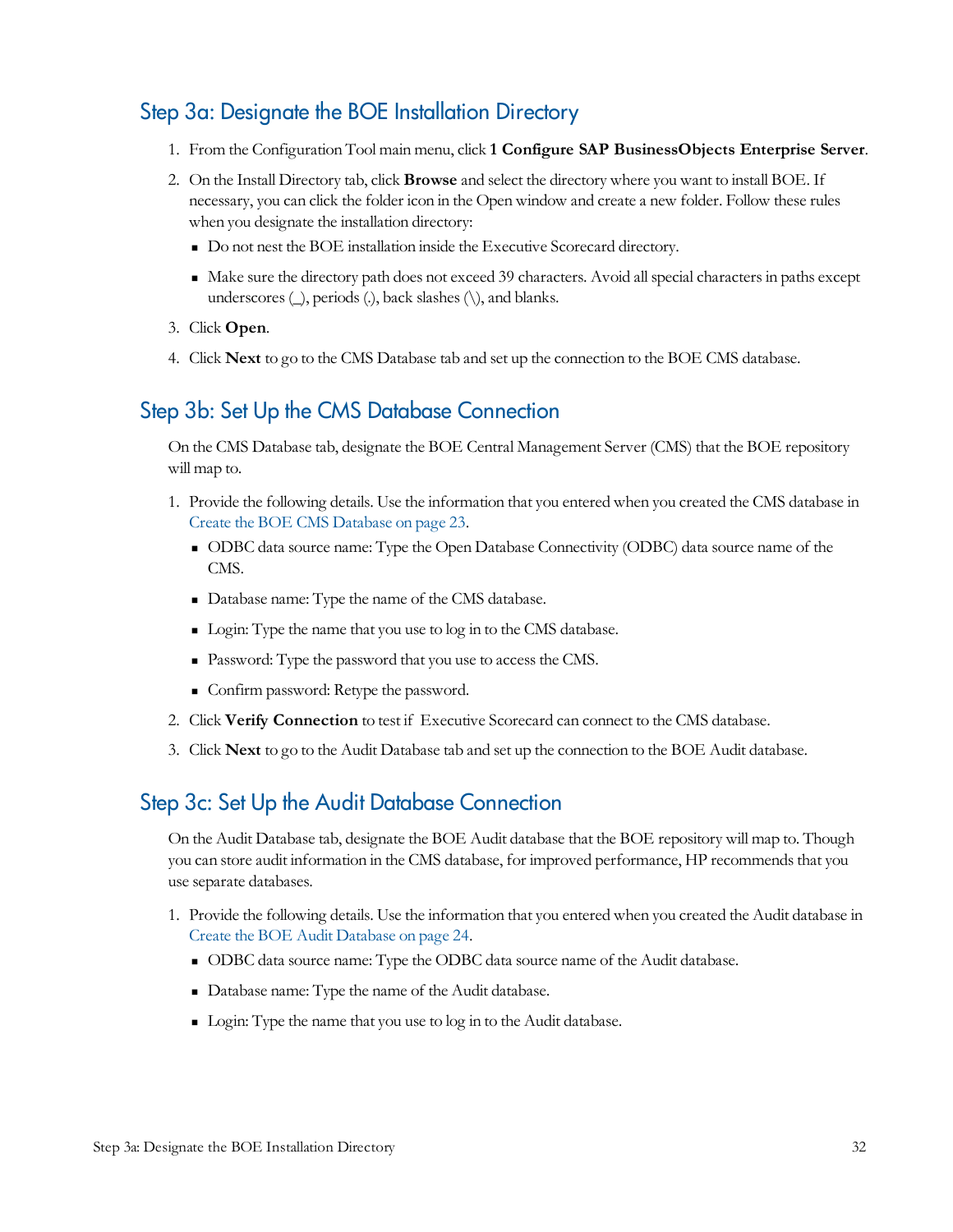- Password: Type the password that you use to access the Audit database.
- <sup>n</sup> Confirm password: Retype the password.
- 2. Click **Verify Connection** to test if Executive Scorecard can connect to the Audit database.
- 3. Click **Next** to go to the Review tab to review your BOE installation and configuration settings and complete the configuration.

If you want the Audit database to use the same database asthe CMS database, select **Use the same database as the CMS**. However, to improve performance, HP recommends that you keep these databases separate.

### <span id="page-32-0"></span>Step 3d: Review Your Settings and Complete the BOE Configuration

On the Review tab, review the settings that you entered for the BOE installation directory and the CMS and Audit databases.

- 1. Review your settingsfor the BOE installation directory and the CMS and Audit databases. If you receive errors or need to make changes, click the appropriate tab, make the changes, and then return to the Review tab to complete the BOE configuration.
- 2. Click **Run Configuration**. The Configuration Tool extracts the BOE files, creates the installation directory, and installs and configures the appropriate files.
- 3. Click **Main Menu** to return to the Configuration Tool main menu.

## <span id="page-32-1"></span>Step 4: Configure Your Data Sources

To configure data sources, select the data sourcesthat you use, then enter the configuration detailsfor each source that you selected.

#### <span id="page-32-2"></span>Step 4a: Select Data Sources

- 1. From the Configuration Tool main menu, click **2 Configure Data Sources**.
- 2. On the Select Data Sources tab, select the data source or sources that you use.
- 3. Click **Next** to go to the Configure Data Sourcestab and configure Executive Scorecard to use each data source that you selected.

### <span id="page-32-3"></span>Step 4b: Configure Data Sources

On the Configure Data Sources tab, configure each of the data sources that you selected on the Select Data Sources tab. The list of data sources that are available to configure is based on the sources that you selected. The Configuration Tool creates the OBDC data source names for your sources. This name is predefined and cannot be changed.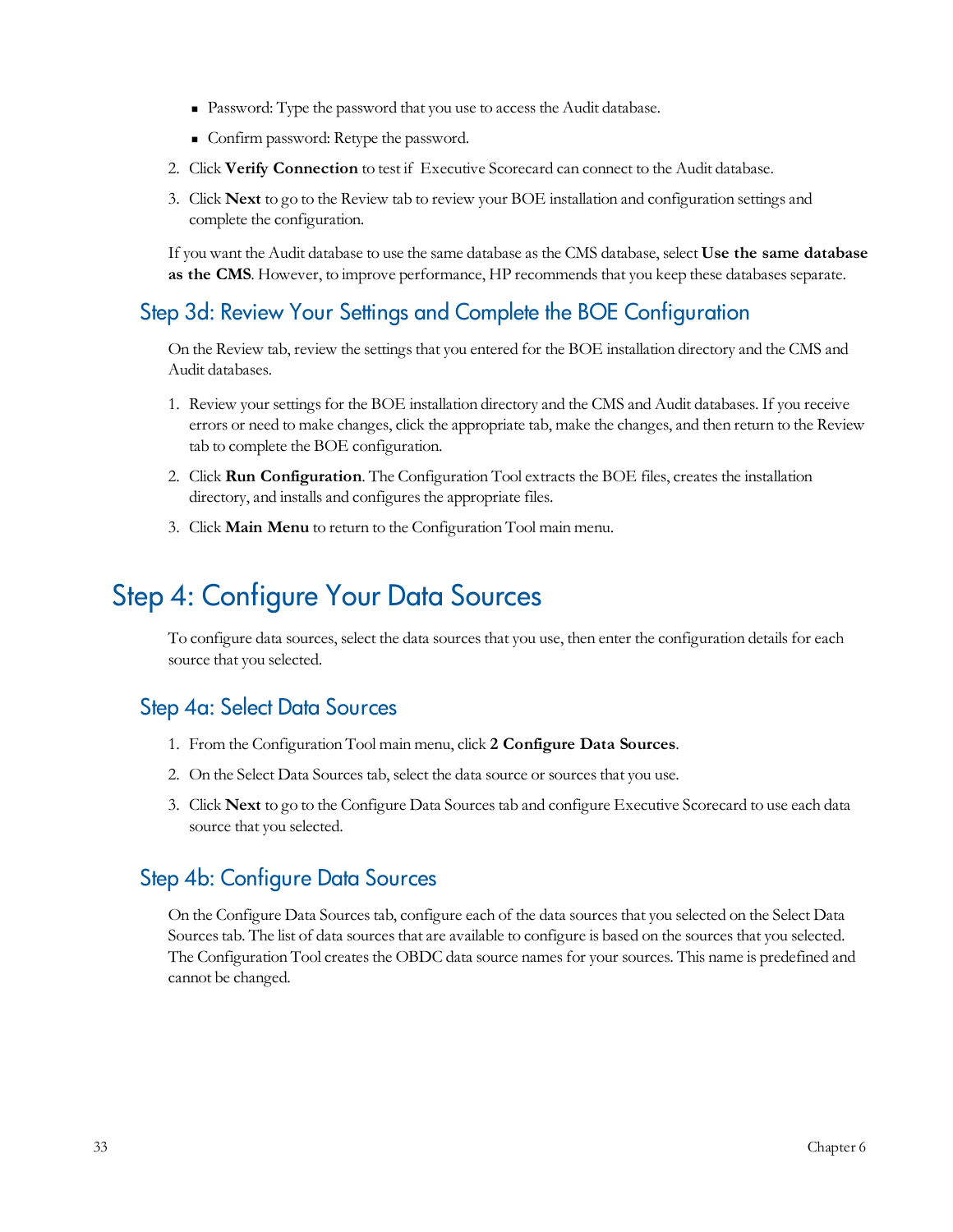- 1. Make sure that the BusinessObjects Enterprise (BOE) Server Intelligence Agent service isrunning. If you just installed and configured BOE (step 1 in the Configuration Tool), thisservice isrunning. However, if you installed and configured BOE at an earlier time, this service may be stopped. To check the status of the service:
	- a. From the Windows **Start** menu, select **Programs** > **Business Objects XI 3.1** > **BusinessObjects Enterprise** > **Central Configuration Manager**.
	- b. In the Display Name column in the Central Configuration Manager, locate the **Server Intelligence Agent (ExecutiveScorecard)** service.
	- c. View the Status column for thisservice. If the Statusis Running, close the Central Configuration Manager. If the service isstopped, right-click the service and select **Start**. Then close the Central Configuration Manager.
- 2. From the Configuration Tool main menu, click **2 Configure Data Sources**.
- 3. From the Data source name drop-down list, select the data source that you want to configure. The Configuration Tool displaysthe OBDC data source name for the source that you selected. The OBDC data source name is predefined and cannot be changed. **Note**: If you use PPM 8.00 or 9.10, select **Project and Portfolio Management 7.50** for the data source

name. After you install and configure the Executive Scorecard, follow the instructions provided with XS1.00.001-HF1 to install Hotfix 1 and reconfigure Executive Scorecard to use data from PPM 8.00 or 9.10.

- 4. Select the type of database that the source uses.
	- <sup>n</sup> If you chose Oracle for the database type, provide these details:
		- o Oracle JDBC library location: Type the Oracle Java Database Connectivity (JDBC) library location or click **Browse** to navigate to the location.
		- o Connection name: Type the connection name for the data source.
		- o Login: Type the name that you use to log in to the data source.
		- o Password: Type the password that you use to accessthe data source.
		- o Confirm password: Retype the password.
	- <sup>n</sup> If you chose SQL Server for the database type, provide these details:
		- o Server name: Type the name of the server that the data source is on.
		- o Database name: Type the data source database name.
		- o Login: Type the name that you use to log in to the data source.
		- o Password: Type the password that you use to accessthe data source.
		- o Confirm password: Retype the password.
- 5. Click **Verify Connection** to test if Executive Scorecard can connect to the source database.
- 6. If you selected additional data sources, complete steps 1 3 for each source that you selected on the Select Data Sources tab.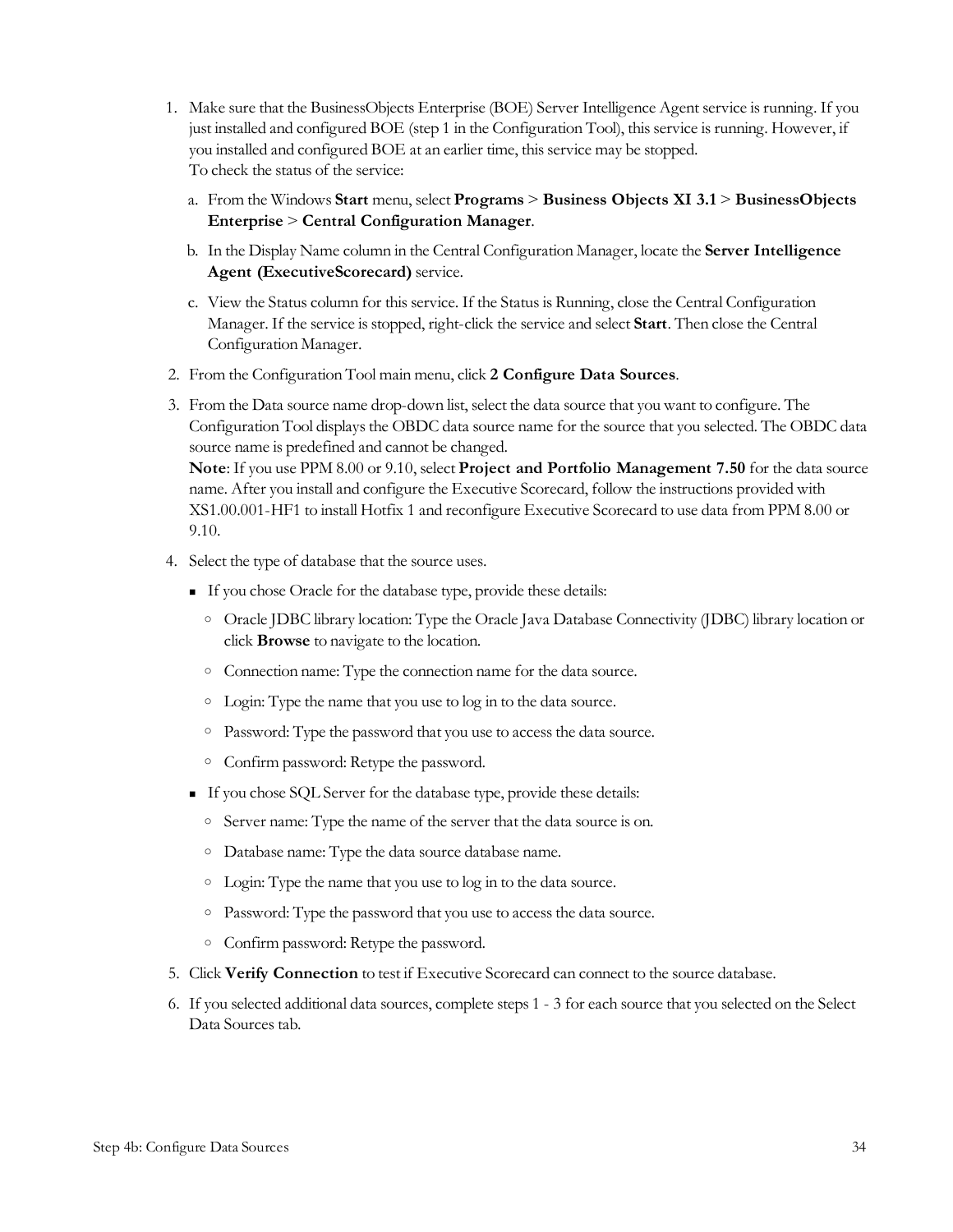7. Click **Next** to go to the Review tab to review your data source configuration settings and complete the configuration.

### <span id="page-34-0"></span>Step 4c: Review Your Settings and Complete the Data Source Configuration

- 1. Review your settings for the selected data sources. If you receive errors or need to make changes, click the appropriate tab, make the changes, and then return to the Review tab to complete the data source configuration.
- 2. Click **Run Configuration**. The Configuration Tool creates the SQL Server ODBC DSN connections for your data sources and deploys the data integration packages for all four supported data sources. These data integration packages contain sample data so that you can view all of the Executive Scorecard features regardless of the data sources you have. You can use the import clean data utility to purge the sample data for each source. However, HP recommends that you do not purge the sample data until you are ready to move to a production environment and enable other usersto use Executive Scorecard. For information about the import clean data utility, see [Step](#page-74-2) [1:](#page-74-2) [Use](#page-74-2) [the](#page-74-2) [Clean](#page-74-2) [All](#page-74-2) [Data](#page-74-2) [Utility](#page-74-2) [on](#page-74-2) [page](#page-74-2) [75](#page-74-2).
- 3. Click **Main Menu** to return to the Configuration Tool main menu.

## <span id="page-34-1"></span>Step 5: Set Up the Executive Scorecard Database Connection

To configure the web application, set up the connection to the Executive Scorecard database that you created in [Create](#page-24-0) [the](#page-24-0) [Executive](#page-24-0) [Scorecard](#page-24-0) [Database](#page-24-0) [on](#page-24-0) [page](#page-24-0) [25](#page-24-0).

- 1. From the Configuration Tool main menu, click **3 Configure Web Application**.
- 2. On the Executive Scorecard Application tab, provide these details:
	- <sup>n</sup> Database server: Type the name of the server that the Executive Scorecard database is on.
	- <sup>n</sup> Database name: Type the name of the Executive Scorecard database.
	- <sup>n</sup> Login: Type the name that you use to log in to the Executive Scorecard database.
	- <sup>n</sup> Password: Type the password that you use to accessthe Executive Scorecard database.
	- <sup>n</sup> Confirm Password: Retype the password that you use to accessthe Executive Scorecard database.
- 3. Click **Run Configuration**.

## <span id="page-34-2"></span>Step 6: Install and Configure Antivia XWIS

To install and configure Antivia Xcelsius Web Intelligence Integration Suite (XWIS), set up connectionsto the XWIS database. When you configure the database, use the information you entered when you created the database in [Create](#page-25-0) [the](#page-25-0) [Antivia](#page-25-0) [XWIS](#page-25-0) [Database](#page-25-0) [on](#page-25-0) [page](#page-25-0) [26.](#page-25-0)

#### <span id="page-34-3"></span>Step 6a: Set Up the XWIS Database Connection

On the XWIS tab, designate the BOE Central Management Server (CMS) that the BOE repository will map to.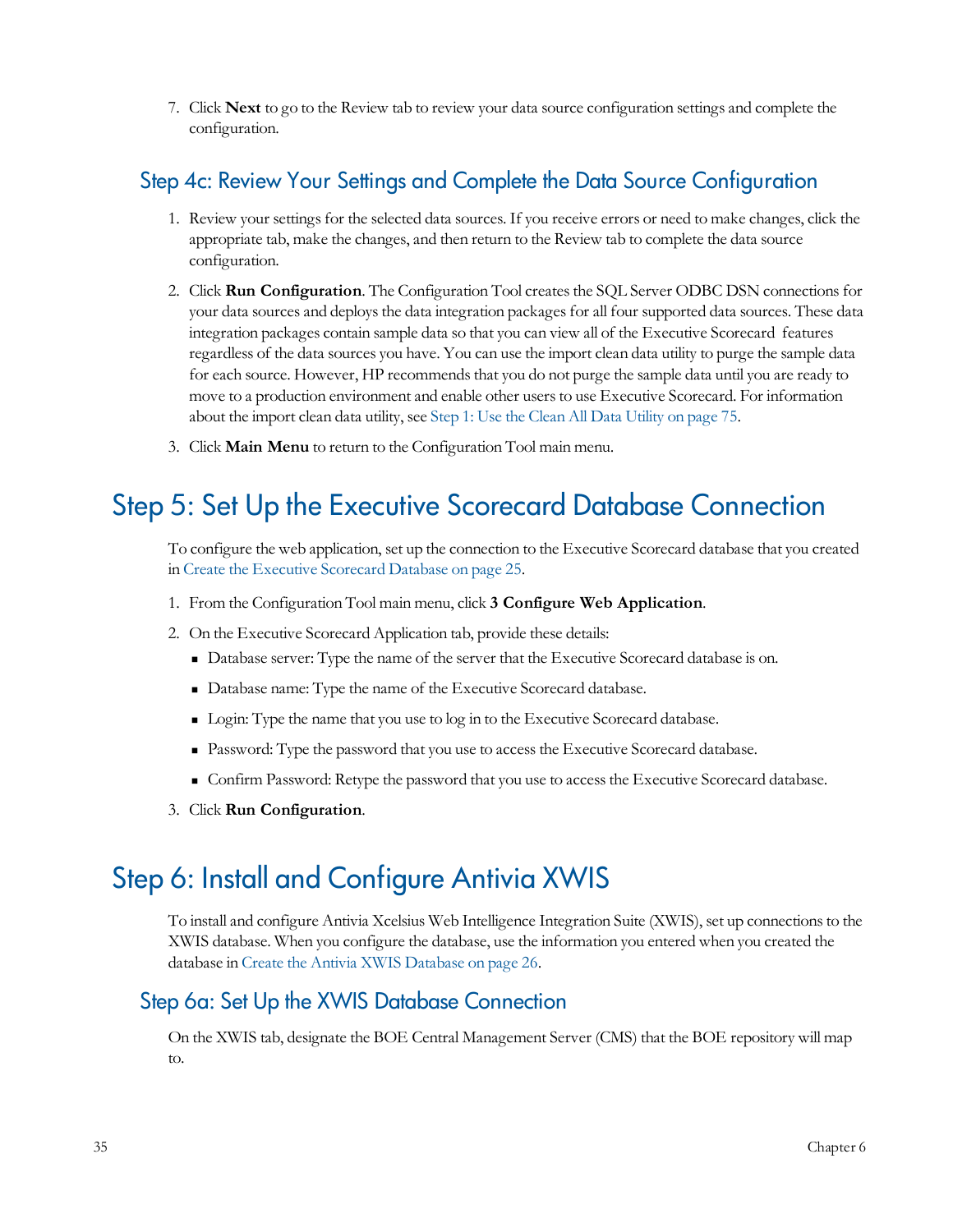- 1. Stop the Tomcat service:
	- a. From the Windows **Start** menu, click **Programs** > **BusinessObjects XI 3.1** > **BusinessObjects Enterprise** > **Central Configuration Manager**.
	- b. Right-click the Apache Tomcat service and select **Stop**.
- 2. From the Configuration Tool main menu, click **Configure XWIS**.
- 3. On the XWIS tab, provide these details:
	- <sup>n</sup> Server name: Type the name of the server that the XWIS database is on.
	- <sup>n</sup> Database name: Type the name of the XWIS database.
	- <sup>n</sup> Login: Type the name that you use to log in to the XWIS database.
	- Password: Type the password that you use to access the XWIS database.
	- <sup>n</sup> Confirm password: Retype the password.
- 4. Click **Verify Connection** to test if Executive Scorecard can connect to the XWIS database.
- 5. Click **Next** to review your Antivia XWIS installation and configuration settings and complete the configuration.

#### <span id="page-35-0"></span>Step 6b: Review Your Settings and Complete the XWIS Configuration

- 1. On the Review tab, review your settingsfor the XWIS database. If you receive errors or need to make changes, click the appropriate tab, make the changes, and then return to the Review tab to complete the XWIS configuration.
- 2. Click **Run Configuration**. The Configuration tool installs and configures Antivia XWIS and populatesthe XWIS database.

**Note:** Several exceptions will appear in the Config log file after the configuration. The error messages are expected and indicate that the XWIS database has been populated for the first time.

- 3. Click **Main Menu** to return to the Configuration Tool main menu.
- 4. Delete all of the contentsin the Tomcat work folder: *<BOE installation directory>*\Tomcat55\work\
- 5. Restart the Tomcat service:
	- a. From the Windows **Start** menu, click **Programs** > **BusinessObjects XI 3.1** > **BusinessObjects Enterprise** > **Central Configuration Manager**.
	- b. Right-click the Apache Tomcat service and select **Start**.

## <span id="page-35-1"></span>Step 7: Install Xcelsius and the Xcelsius XWIS Add-On

To enable you to customize Executive Scorecard components or configure Executive Scorecard to use custom data sources, you must install SAP BusinessObjects Xcelsius Engage Server (BOXES) on a client workstation that has Microsoft Excel and Adobe Flash Player 10.0.45.2 installed. BOXES is provided on DVD 2 of the Executive Scorecard installation media. Copy the contents of DVD 2 onto your hard drive, and then install BOXES from your hard drive using the Windows command line. Also install the Antivia XWIS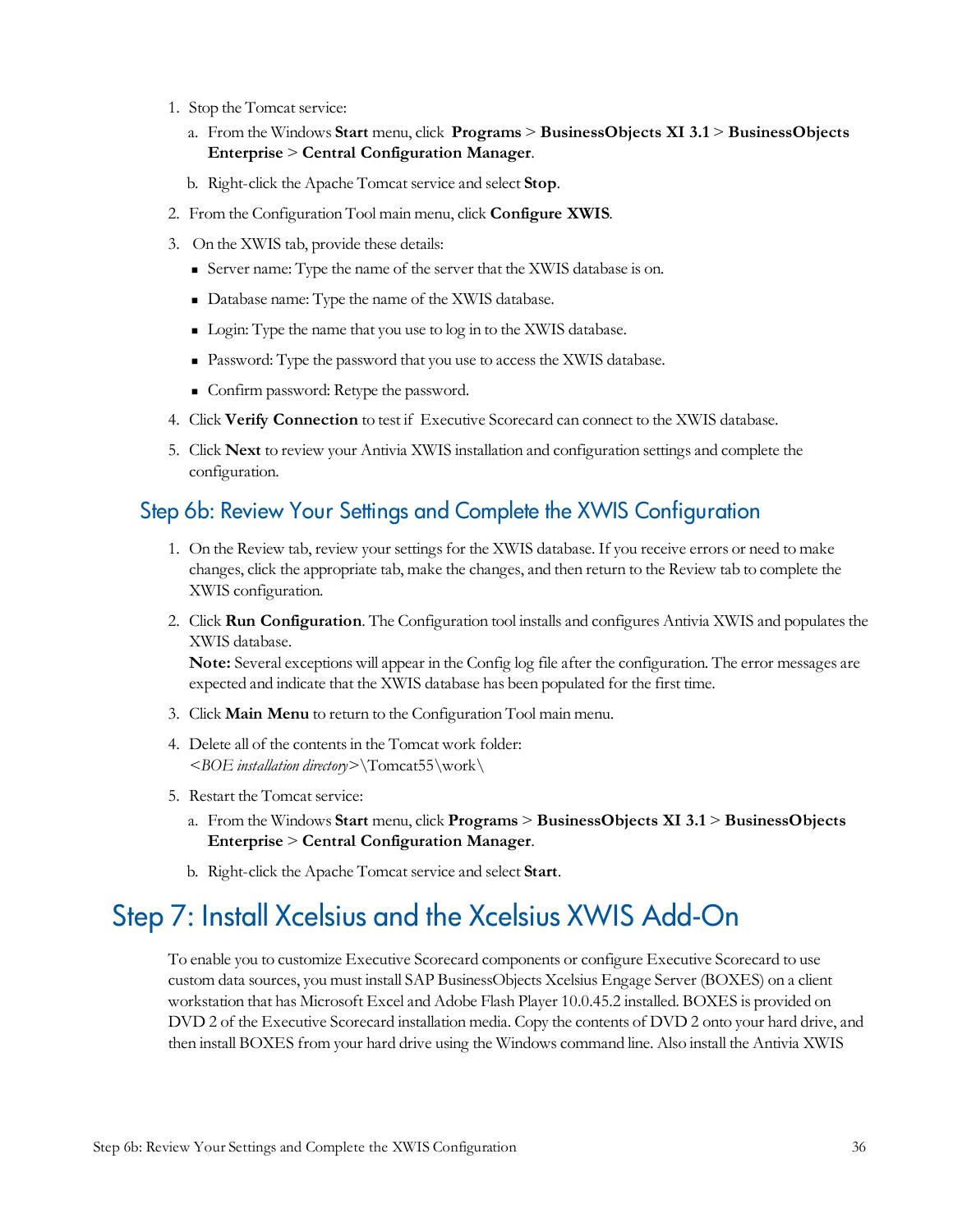Xcelsius add-on to enable Executive Scorecard to retrieve data from the BOE server.

## Step 7a: Install Xcelsius

- 1. Open a Windows command line window.
- 2. Change the current directory to the ..\Setup\BO Installers\xcelsius directory that isin the folder for the DVD 2 contents that you copied to your hard drive:
- 3. Type this command:

```
install-xcelsiusSP3.bat -installdir
Where the installdir value is the directory path where you want to install Xcelsius. For example:
install-xcelsiusSP3.bat -installdir "C:\Program
Files\HP\BO\xcelsius\"
```
**Note**: If other BOE applications exist on the host server where you want to install BOXES, BOXES installs in the same directory as BOE, regardless of the -installdir specification.

4. Press **Enter**. After the Xcelsius installation completes, your system may restart.

## Step 7b: Install the Xcelsius XWIS Add-On

Install the Antivia Xcelsius Web Intelligence Integration Suite for HP OEM add-on to enable Executive Scorecard to retrieve data from the BOE server.

- 1. Download the add-on from the XWIS web application. To do so, open WindowsInternet Explorer and type the address of the XWIS application. For example: http://xd1.americas.hpqcorp.net:8080/xwis-webapp
- 2. From the Componentslist on the web application getting started window, click **Download antivia-xwis XLX**.
- 3. Navigate to the location on your computer where you want to save the file, and click **Save**. Antivia saves the file to your computer as a .zip file.
- 4. Change the extension of the file to .xlx. Replace **zip** with **xlx**.
- 5. OpenXcelsius. From the File menu, select **Manage Add-Ons** to open the Xcelsius Add-On Manager.
- 6. Click **Install Add-On**, navigate to the location of the antivia-xwis.xlx file you saved in step 4, and doubleclick it. Xcelsiusinstallsthe add-on. When the add-on issuccessfully installed, **Antivia Xcelsius Web Intelligence Integration Suite for HP OEM** appearsin the Xcelsius Add-On Manager window.
- 7. Click **Close** to close the Add-On Manager.
- 8. Close the XWIS application. XWIS prompts you to save your new untitled file.
- 9. Click **No**.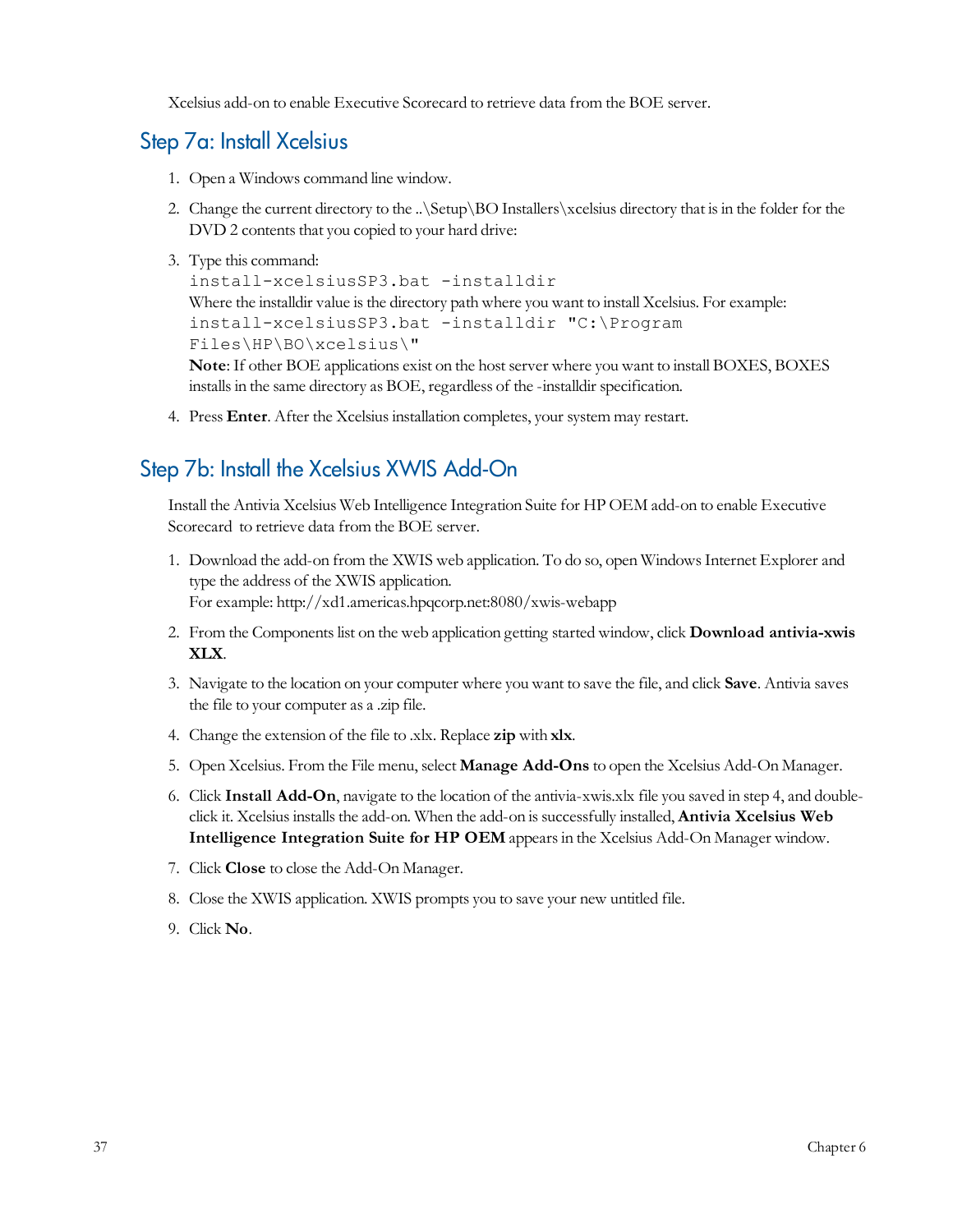# 7 Complete Post-Installation Configurations

Follow the instructions in these steps to configure Executive Scorecard:

- 1. [Configure](#page-38-0) [User](#page-38-0) [Roles](#page-38-0) [and](#page-38-0) [Authentication](#page-38-0) [on](#page-38-0) [page](#page-38-0) [39](#page-38-0)
- 2. [Change](#page-60-0) [Connection](#page-60-0) Properties in [the](#page-60-0) [BOE](#page-60-0) [Central](#page-60-0) [Management](#page-60-0) [Console](#page-60-0) [on](#page-60-0) [page](#page-60-0) [61](#page-60-0)
- 3. [Run](#page-62-0) [the](#page-62-0) [BSM](#page-62-0) [and](#page-62-0) [DC](#page-62-0) [View](#page-62-0) [Scripts](#page-62-0) [on](#page-62-0) [page](#page-62-0) [63](#page-62-0)
- 4. [Change](#page-63-0) [Session](#page-63-0) [Time](#page-63-0) [Out](#page-63-0) [Parameters](#page-63-0) [on](#page-63-0) [page](#page-63-0) [64](#page-63-0)
- 5. [Modify](#page-65-0) [Universes](#page-65-0) [on](#page-65-0) [page](#page-65-0) [66](#page-65-0)
- 6. [\(BSM](#page-70-0) [Users\)](#page-70-0) [Create](#page-70-0) [the](#page-70-0) [BSM](#page-70-0) [Service](#page-70-0) [Health](#page-70-0) [Page](#page-70-0) [on](#page-70-0) [page](#page-70-0) [71](#page-70-0)
- 7. [Configure](#page-72-0) [Single](#page-72-0) [Sign](#page-72-0) [On](#page-72-0) [on](#page-72-0) [page](#page-72-0) [73](#page-72-0)
- 8. [Launch](#page-74-0) [Executive](#page-74-0) [Scorecard](#page-74-0) [on](#page-74-0) [page](#page-74-0) [75](#page-74-0)
- 9. [Clear](#page-74-1) [the](#page-74-1) [Sample](#page-74-1) [Data](#page-74-1) [on](#page-74-1) [page](#page-74-1) [75](#page-74-1)
- 10. [\(Users](#page-76-0) [without](#page-76-0) [FPA\)](#page-76-0) [Modify](#page-76-0) [the](#page-76-0) [Last](#page-76-0) [Refresh](#page-76-0) [Reports](#page-76-0) [on](#page-76-0) [page](#page-76-0) [77](#page-76-0)
- 11. [Schedule](#page-79-0) Reports to [Refresh](#page-79-0) [on](#page-79-0) [page](#page-79-0) [80](#page-79-0)
- 12. [\(DC](#page-83-0) [Users\)](#page-83-0) [Populate](#page-83-0) [Datesin](#page-83-0) [Service](#page-83-0) [KPI](#page-83-0) [Trend](#page-83-0) [when](#page-83-0) [BSM](#page-83-0) [is](#page-83-0) [Not](#page-83-0) [Available](#page-83-0) [on](#page-83-0) [page](#page-83-0) [84](#page-83-0)
- 13. [Customize](#page-85-0) [the](#page-85-0) [Components](#page-85-0) [on](#page-85-0) [page](#page-85-0) [86](#page-85-0)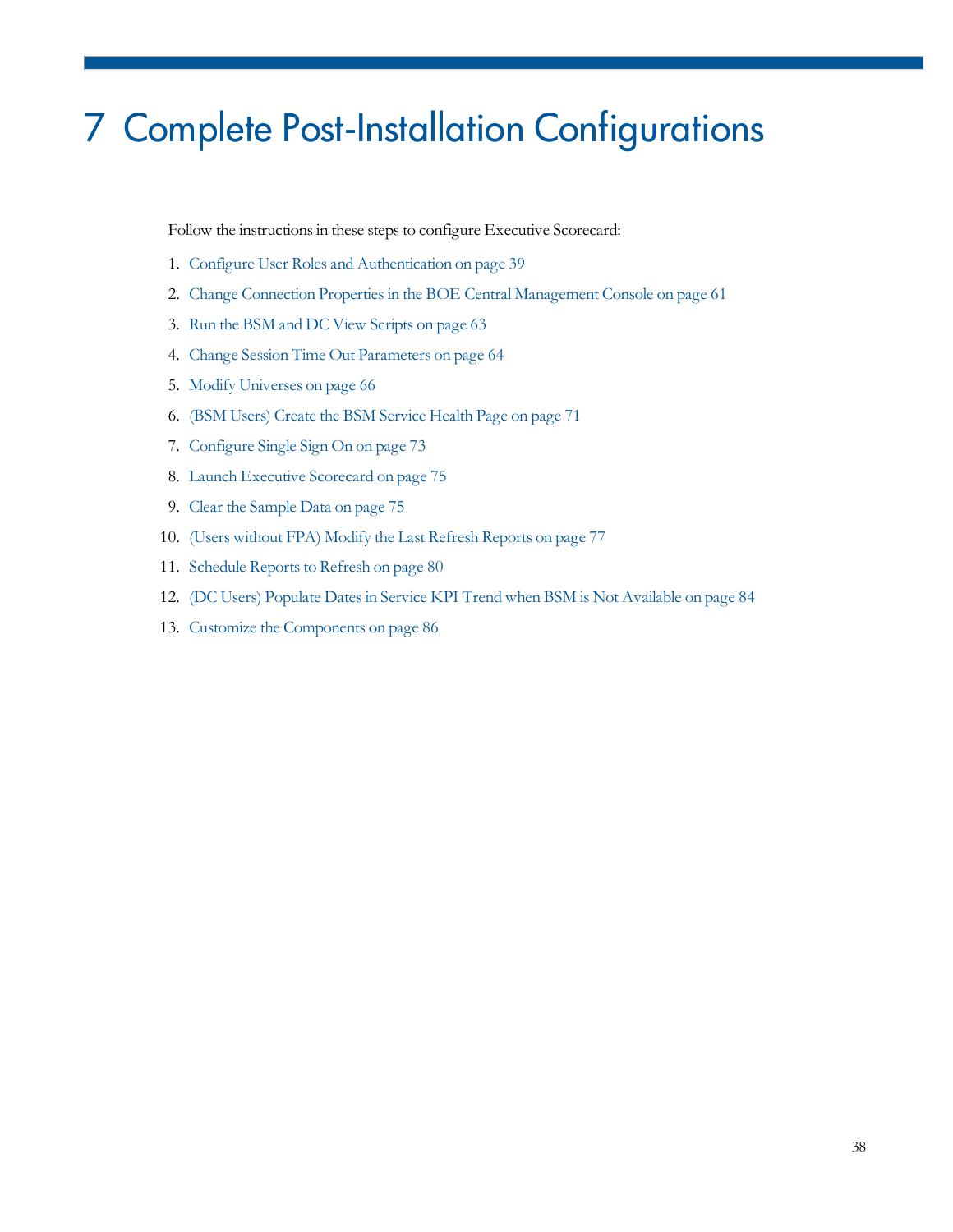# <span id="page-38-0"></span>Configure User Roles and Authentication

The Executive Scorecard security model uses a predefined access level and security role. The Authentication processinvolvesthe Executive Scorecard application and BusinessObjects Enterprise (BOE). The authentication process consists of these steps:

- 1. Executive Scorecard passesthe user name and password to the authentication source (LDAP or AD). This step uses the applicationContext.xml file.
- 2. The authentication source replies with the user name and attribute details.
- 3. Executive Scorecard passes the information received in Step 2 to BOE. This action starts the second phase of the authentication process and references the web.xml file.
- 4. BOE queries the authentication source with the user name and password.
- 5. BOE receives authorization from the authentication source.
- 6. BOE passes a session ID to the Executive Scorecard application.

Executive Scorecard supports Lightweight Directory Access Protocol (LDAP) or Windows Active Directory (AD) authentication.

File-based security is configured out-of-box as a quick way to set up authentication for proof-of-concept, demo, or prototype installations. However, file-based authentication should not be used in a production environment.

- <sup>l</sup> If your authentication source is LDAP, follow the instructionsin [Configure](#page-39-0) [LDAP](#page-39-0) [Authentication](#page-39-0) [on](#page-39-0) [page](#page-39-0) [40](#page-39-0) to configure LDAP authentication.
- If your authentication source is AD, follow the instructions in [Configure](#page-47-0) [Active](#page-47-0) [Directory](#page-47-0) [Authentication](#page-47-0) [on](#page-47-0) [page](#page-47-0) [48](#page-47-0) to configure AD authentication.
- <sup>l</sup> If you want to configure simple, temporary authentication, see [Configure](#page-56-0) [File-Based](#page-56-0) [Authentication](#page-56-0) [on](#page-56-0) [page](#page-56-0) [57.](#page-56-0)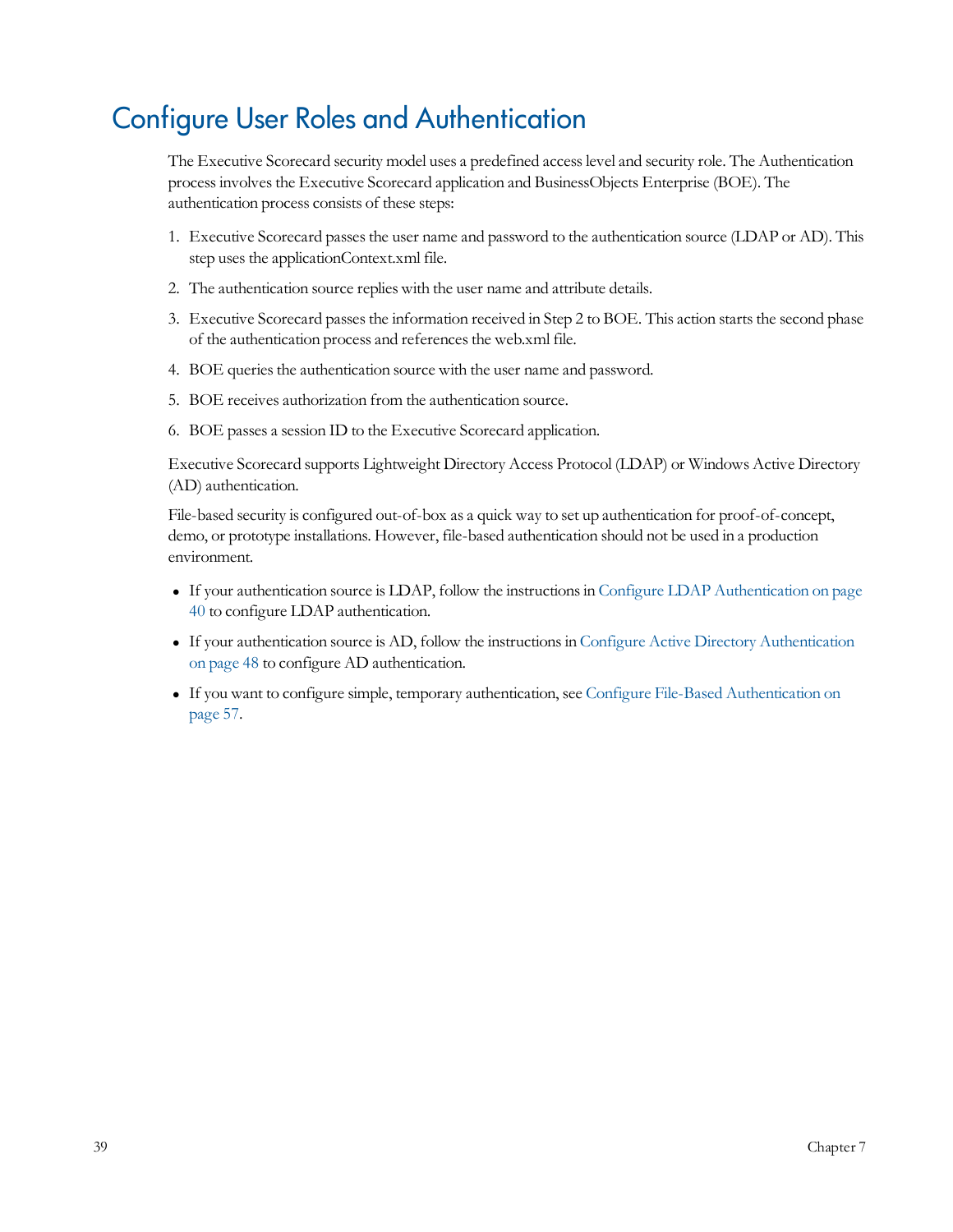## <span id="page-39-0"></span>Configure LDAP Authentication

Complete the following processesto configure LDAP authentication for Executive Scorecard and SAP BusinessObjects Enterprise. Before you define and enable LDAP authentication, create an LDAP server and make sure that your LDAP directory is valid. For more information, see your LDAP documentation.

- [Step](#page-39-1) [1:](#page-39-1) [Create](#page-39-1) [the](#page-39-1) [LDAP](#page-39-1) [applicationContext.xml](#page-39-1) [File](#page-39-1) [on](#page-39-1) [page](#page-39-1)  $40$
- [Step](#page-39-2) [2:](#page-39-2) [Add](#page-39-2) [the](#page-39-2) [XD\\_CIO](#page-39-2) [User](#page-39-2) [Group](#page-39-2) [to](#page-39-2) [Your](#page-39-2) [LDAP](#page-39-2) [Server](#page-39-2) [on](#page-39-2) [page](#page-39-2) [40](#page-39-2)
- [Step](#page-40-0) [3:](#page-40-0) [Configure](#page-40-0) [LDAP](#page-40-0) [on](#page-40-0) [the](#page-40-0) [BOE](#page-40-0) [Central](#page-40-0) [Management](#page-40-0) [Console](#page-40-0) on [page](#page-40-0) [41](#page-40-0)
- [Step](#page-41-0) [4:](#page-41-0) [Add](#page-41-0) [the](#page-41-0) [XD\\_CIO](#page-41-0) [User](#page-41-0) [Group](#page-41-0) [to](#page-41-0) the [BOE](#page-41-0) [Central](#page-41-0) [Management](#page-41-0) [Console](#page-41-0) [on](#page-41-0) [page](#page-41-0) [42](#page-41-0)
- [Step](#page-41-1) [5:](#page-41-1) [Modify](#page-41-1) [the](#page-41-1) [BusinessObjects](#page-41-1) [web.xml](#page-41-1) [File](#page-41-1) [on](#page-41-1) [page](#page-41-1) [42](#page-41-1)
- [Step](#page-41-2) [6:](#page-41-2) [Test](#page-41-2) [BOE](#page-41-2) [Central](#page-41-2) [Management](#page-41-2) [Console](#page-41-2) [LDAP](#page-41-2) [User](#page-41-2) [Access](#page-41-2) [on](#page-41-2) [page](#page-41-2) [42](#page-41-2)
- [Step](#page-42-0) [7:](#page-42-0) [Modify](#page-42-0) [the](#page-42-0) [Executive](#page-42-0) [Scorecard](#page-42-0) [web.xml](#page-42-0) [File](#page-42-0) [for](#page-42-0) [LDAP](#page-42-0) [Authentication](#page-42-0) [on](#page-42-0) [page](#page-42-0) [43](#page-42-0)
- [Step](#page-42-1) [8:](#page-42-1) [Modify](#page-42-1) [the](#page-42-1) [LDAP](#page-42-1) [applicationContext.xml](#page-42-1) [File](#page-42-1) [on](#page-42-1) [page](#page-42-1) [43](#page-42-1)
- [Step](#page-44-0) [9:](#page-44-0) [Test](#page-44-0) [LDAP](#page-44-0) [BOE](#page-44-0) [InfoView](#page-44-0) [Access](#page-44-0) [on](#page-44-0) [page](#page-44-0) [45](#page-44-0)
- [Step](#page-44-1) [10:](#page-44-1) [Configure](#page-44-1) [BOE](#page-44-1) [Access](#page-44-1) [Rights](#page-44-1) [on](#page-44-1) [page](#page-44-1) [45](#page-44-1)
- <span id="page-39-1"></span>• [Step](#page-45-0) [11:](#page-45-0) [Test](#page-45-0) [LDAP](#page-45-0) [Authentication](#page-45-0) [with](#page-45-0) [Executive](#page-45-0) [Scorecard](#page-45-0) [on](#page-45-0) [page](#page-45-0) [46](#page-45-0)

#### Step 1: Create the LDAP applicationContext.xml File

Because Executive Scorecard enables you to use LDAP, AD, or file-based authentication, you must designate the type of authentication you are using by making the appropriate applicationContext.xml file active. Out-ofbox, the applicationContext.xml file for file-based authentication is the active file.

To create the LDAP applicationContext.xml file

- 1. Navigate to this directory: C:\Program Files\HP\Executive Scorecard\Web Applications\executiveScorecard\WEB-INF
- 2. Find **applicationContext.xml**. This is the active file-based authentication file.
- 3. Rename thisfile to make it a backup file. For example, name it **applicationContext.xml\_filebased**.
- 4. Find **applicationContext.xml\_ldap**.
- <span id="page-39-2"></span>5. Rename thisfile to **applicationContext.xml**. The applicationContext.xml file for LDAP becomesthe active authentication file.

## Step 2: Add the XD\_CIO User Group to Your LDAP Server

Add the following Executive Scorecard group to the LDAP server before you make configuration changes to BusinessObjects Enterprise.

**XD\_CIO**: Thisrole enables accessto the Executive Scorecard application.

For instructions on adding user groups to LDAP, see your LDAP documentation.

**Notes**: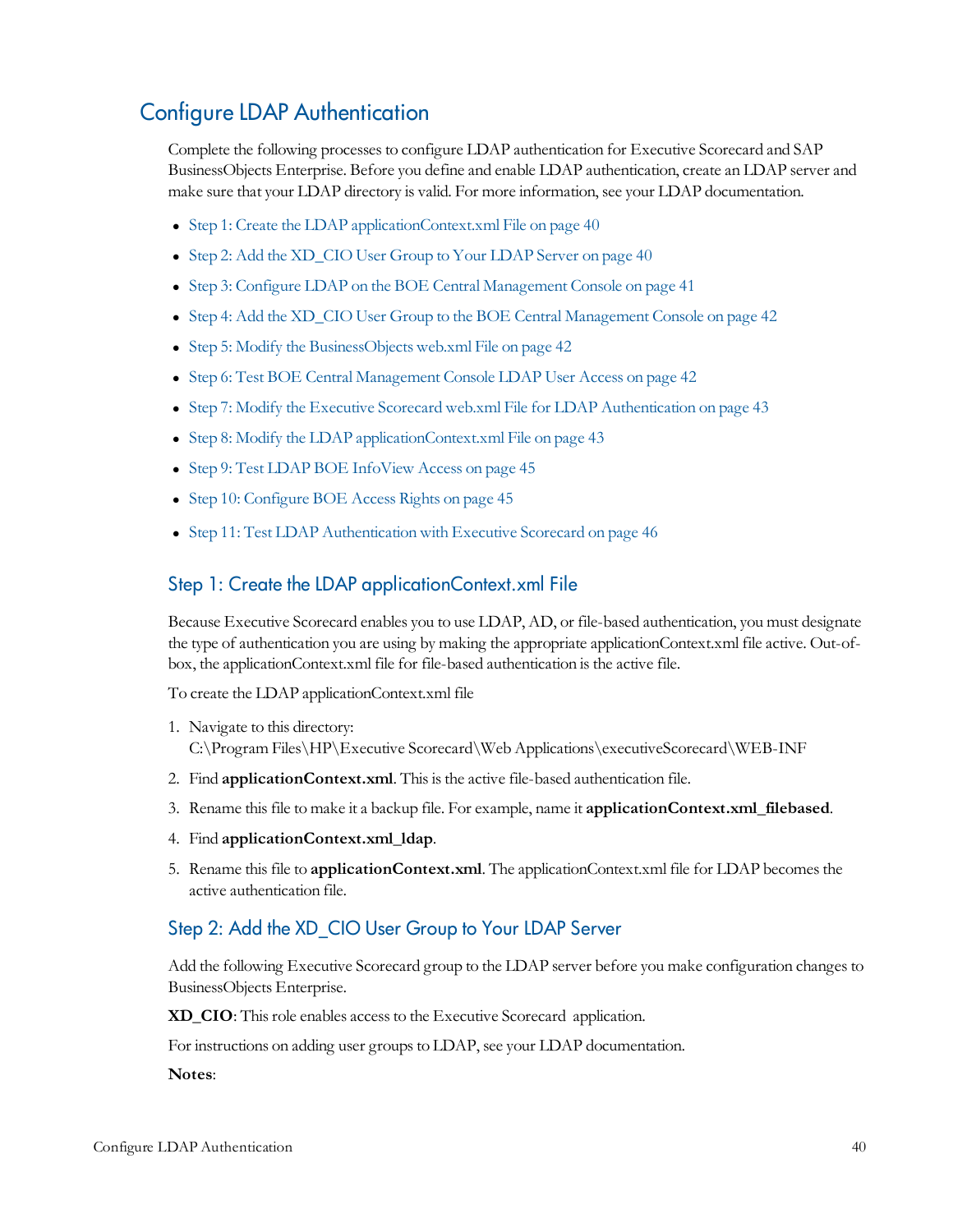- <sup>l</sup> The Executive Scorecard security framework prefixes XD\_CIO with ROLE\_ so that the group becomes **ROLE\_XD\_CIO** for Executive Scorecard.
- <span id="page-40-0"></span>• Changes to group names require changes to both the web.xml file and the LDAP server.

## Step 3: Configure LDAP on the BOE Central Management Console

- 1. From the Windows **Start** menu, click **Programs** > **BusinessObjects XI 3.1** > **BusinessObjects Enterprise** > **BusinessObjects Enterprise Central Management Console**.
- 2. Log in to the Central Management Console as an administrator.
- 3. Click **Authentication**, then click the **LDAP** tab.
- 4. Click **Start LDAP Configuration Wizard**.
- 5. In the Add LDAP Host (hostname: port) field, type your host and port information.
- 6. Click **Add**.
- 7. Click **Next**.
- 8. In the LDAP Server Type drop-down list, select your LDAP server, and click **Next**.
- 9. In the Base LDAP Distinguished Name field, type the distinguished name, and click **Next**.
- 10. Type the LDAP host credentials:
	- <sup>n</sup> LDAP Server Administration Credentials: Type the distinguished name and password for a user account that has rights to administer your LDAP server.
	- <sup>n</sup> LDAP Referral Credentials: Type the same distinguished name and password you entered for LDAP Server Administration Credentials.
- 11. In the Maximum Referral Hops field, type the number of referral hops to limit forwarding the credential request. If you set this field to zero, no referral hops are allowed.
- 12. Click **Next**.
- 13. From the Type of SSL authentication drop-down list, select **Basic (no SSL)** and click **Next**.
- 14. From the Authentication drop-down list, select **Basic (no SSO)** and click **Next**.
- 15. Select the following LDAP options:
	- <sup>n</sup> **Create a new account for every added LDAP alias**
	- <sup>n</sup> **Create new aliases only when the user logs on**
	- <sup>n</sup> **New users are created as named users**
- 16. Click **Next**.
- 17. Click **Finish**.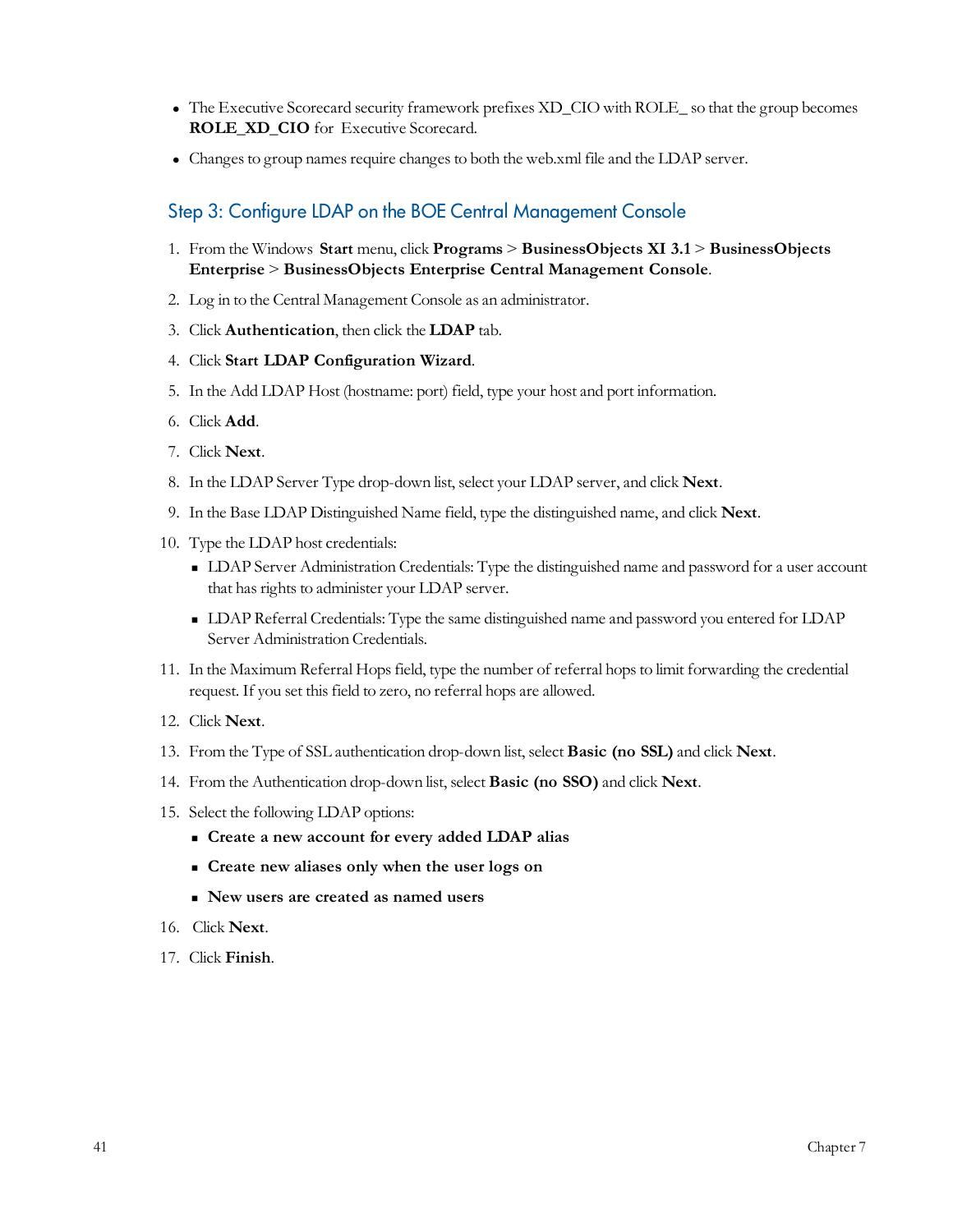## <span id="page-41-0"></span>Step 4: Add the XD\_CIO User Group to the BOE Central Management Console

- 1. Click **Start** > **Programs** > **BusinessObjects XI 3.1** > **BusinessObjects Enterprise** > **BusinessObjects Enterprise Central Management Console**.
- 2. Log in to the Central Management Console as an administrator.
- 3. Click **Authentication**, then click the **LDAP** tab.
- 4. In Mapped LDAP Member Groups, add the **XD\_CIO** group to the Add LDAP group (by cn or dn) field.
- 5. Click **Add**.
- 6. Click **Update**.
- <span id="page-41-1"></span>7. Log out of BOE Central Management Console.

## Step 5: Modify the BusinessObjects web.xml File

Change the web.xml file for the BusinessObjectsInfoView application so that BOE can retrieve the login options.

- 1. Open **web.xml** with a text editor. The file isin: *<BOE installation directory>*\Tomcat55\webapps\InfoViewApp\WEB-INF
- 2. Set the authentication visible parameter to **true**.

```
For example:
<context-param>
 <param-name>authentication.visible</param-name>
 <param-value>true</param-value>
</context-param>
```
<span id="page-41-2"></span>3. Save and close web.xml.

#### Step 6: Test BOE Central Management Console LDAP User Access

- 1. Click **Start** > **Programs** > **BusinessObjects XI 3.1** > **BusinessObjects Enterprise** > **BusinessObjects Enterprise Central Management Console**.
- 2. Type the username and password for an Active Directory user.
- 3. From the Authentication drop-down list, select **LDAP**. Navigation items are not available because the LDAP groups do not have rights.

If the login fails, repeat the steps in [Step](#page-40-0) [3:](#page-40-0) [Configure](#page-40-0) [LDAP](#page-40-0) [on](#page-40-0) [the](#page-40-0) [BOE](#page-40-0) [Central](#page-40-0) [Management](#page-40-0) [Console](#page-40-0) on [page](#page-40-0) [41](#page-40-0) and [Step](#page-41-0) [4:](#page-41-0) [Add](#page-41-0) [the](#page-41-0) [XD\\_CIO](#page-41-0) [User](#page-41-0) [Group](#page-41-0) [to](#page-41-0) [the](#page-41-0) [BOE](#page-41-0) [Central](#page-41-0) [Management](#page-41-0) [Console](#page-41-0) [on](#page-41-0) [page](#page-41-0) [42](#page-41-0).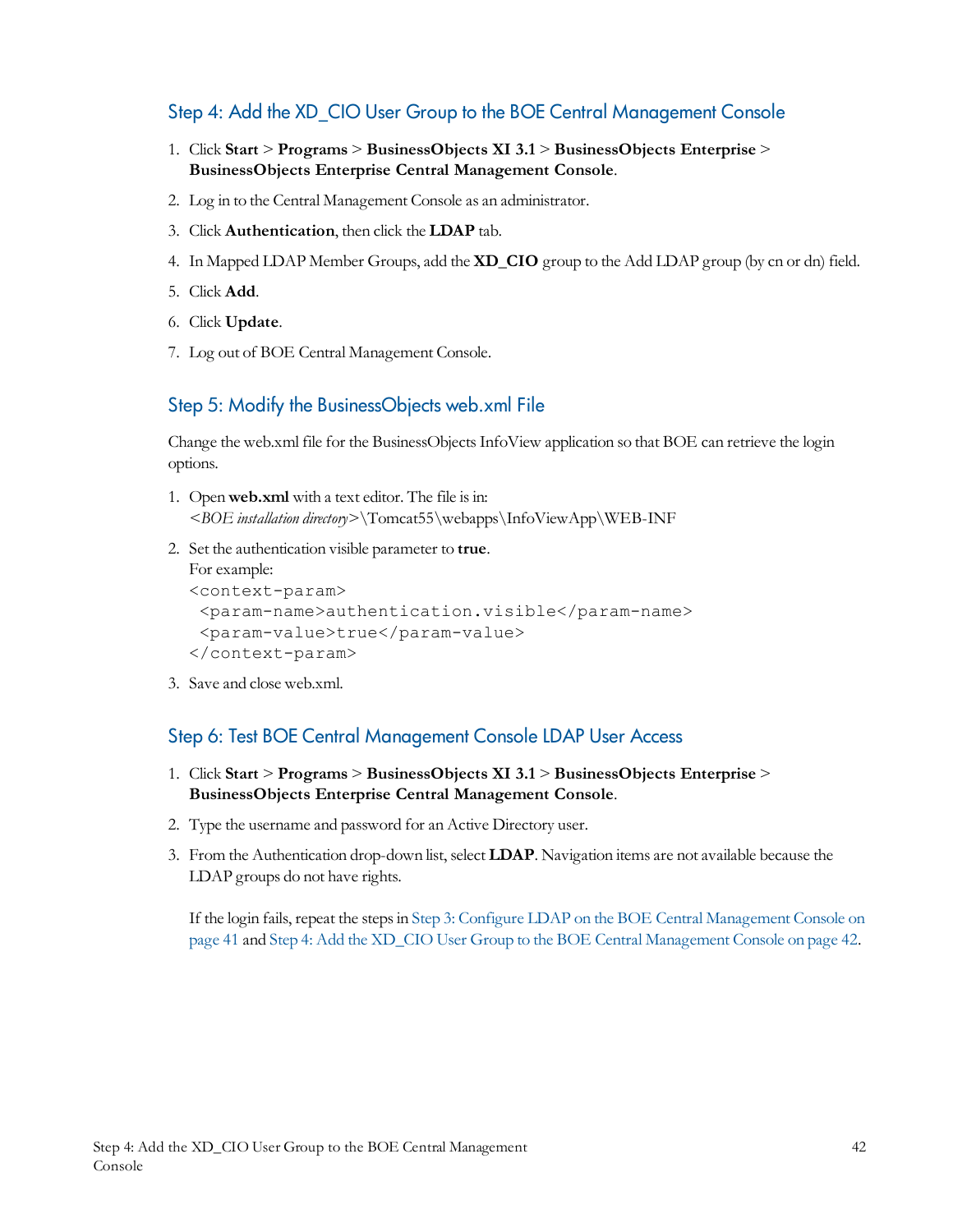## <span id="page-42-0"></span>Step 7: Modify the Executive Scorecard web.xml File for LDAP Authentication

- 1. Stop the Tomcat service:
	- a. From the Windows **Start** menu, click **Programs** > **BusinessObjects XI 3.1** > **BusinessObjects Enterprise** > **Central Configuration Manager**.
	- b. Right-click the Apache Tomcat service and select **Stop**.
- 2. Open **web.xml** with a text editor. The file isin: C:\Program Files\HP\Executive Scorecard\Web Applications\executiveScorecard\WEB-INF
- 3. Locate the **biAuthType** parameter section.
- 4. Change the parameter value to **secLDAP**.

```
<context-param>
 <param-name>biAuthType</param-name>
 <param-value>secLDAP</param-value>
</context-param>
```
<span id="page-42-1"></span>5. Save and close web.xml.

#### Step 8: Modify the LDAP applicationContext.xml File

- 1. Open **applicationContext.xml** with a text editor. The file isin: C:\Program Files\HP\Executive Scorecard\Web Applications\executiveScorecard\WEB-INF
- 2. In the initialDirContextFactory bean, locate the following properties and make the necessary changes:
	- <sup>n</sup> **constructor-arg value**: Change this element value to the LDAP server and port. For example: <constructor-arg value="ldap://myldapserver.secure.mycompany.com:

```
389/dc=secure,dc=mycompany,dc=com"/>
```
**n managerDn**: Change this property value to the LDAP administrator:

```
For example:
<property name="managerDn">
 <value>cn=Directory Manager</value>
</property>
```
- <sup>n</sup> **managerPassword**: Change this property value to the LDAP administrator password. For example: <property name="managerPassword"> <value>Password123</value> </property>
- 3. In the authenticator bean, locate the **userDnPatterns** property. Use this property to specify all of the paths used to locate the users in your LDAP database who need access to Executive Scorecard. The value is the unique attribute of the user and the Organizational Unit that the user isin. List all of the possible search paths. For example:

```
<property name="userDnPatterns">
 <list>
```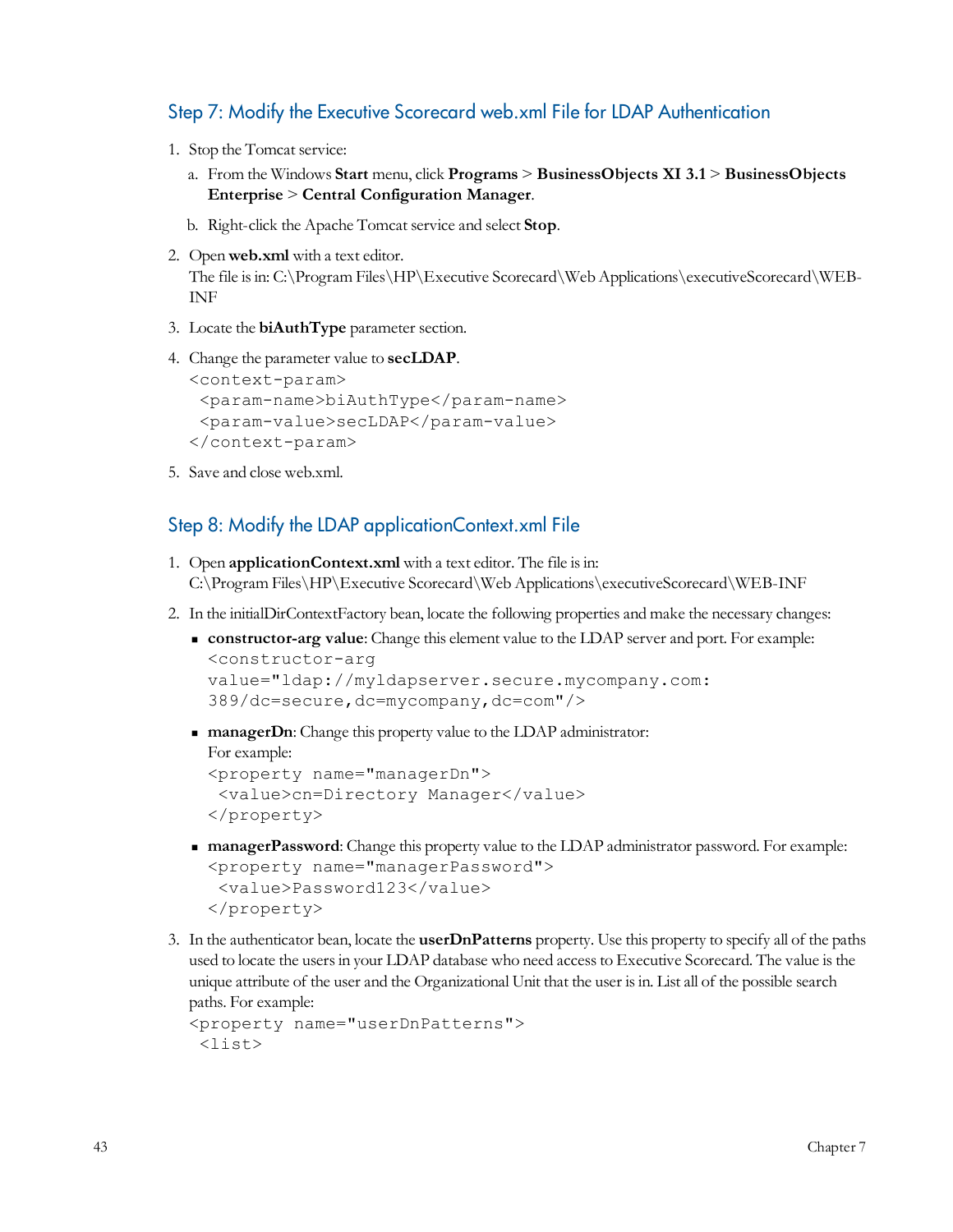```
<value>uid={0},ou=People</value>
 <value>uid={0},ou=contractors,ou=People</value>
 <value>uid={0},ou=managers,ou=People</value>
 <value>uid={0},ou=parttime,ou=employees,
 ou=People</value>
 <value>uid={0},ou=fulltime,ou=employees,
 ou=People</value>
 </list>
</property>
```
- 4. In the userSearch bean, locate the following properties and make the necessary changes:
	- <sup>n</sup> In the value for the first constructor-arg element, type the folder path within the LDAP server where users are located. For example: <constructor-arg> <value>ou=People,dc=labs,dc=hp,dc=com</value> </constructor-arg>
	- <sup>n</sup> In the value for the second constructor-arg element, type the LDAP attribute that will be used to locate the user. For example:

```
<constructor-arg>
 <value>(uid={0})</value>
</constructor-arg>
```
- <sup>n</sup> In the **searchSubtree** property, type **true** if the users are located on several levels under the tree. If the value is not true, Executive Scorecard will not search through the tree.
- 5. In the populator bean, locate the following properties and make the necessary changes:
	- <sup>n</sup> In the second constructor-arg element, add group information. For example: <constructor-arg>

```
<value>ou=Groups</value>
</constructor-arg>
```
- <sup>n</sup> **groupRoleAttribute**: Type the attribute that is used to identify the group. For example: <property name="groupRoleAttribute"> <value>cn\_</value> </property>
- <sup>n</sup> **groupSearchFilter**: Type the attribute in the LDAP server that definesthe members of the group. For example:

```
<property name="groupSearchFilter">
 <value>uniqueMember={0}</value>
</property>
```
- <sup>n</sup> In the **searchSubtree** property, type **true** if the users are located on several levels under the tree. If the value is not true, Executive Scorecard will not search through the tree.
- 6. Save and close applicationContext.xml.
- 7. Delete all of the contentsin the Tomcat work folder: *<BOE installation directory>*\Tomcat55\work\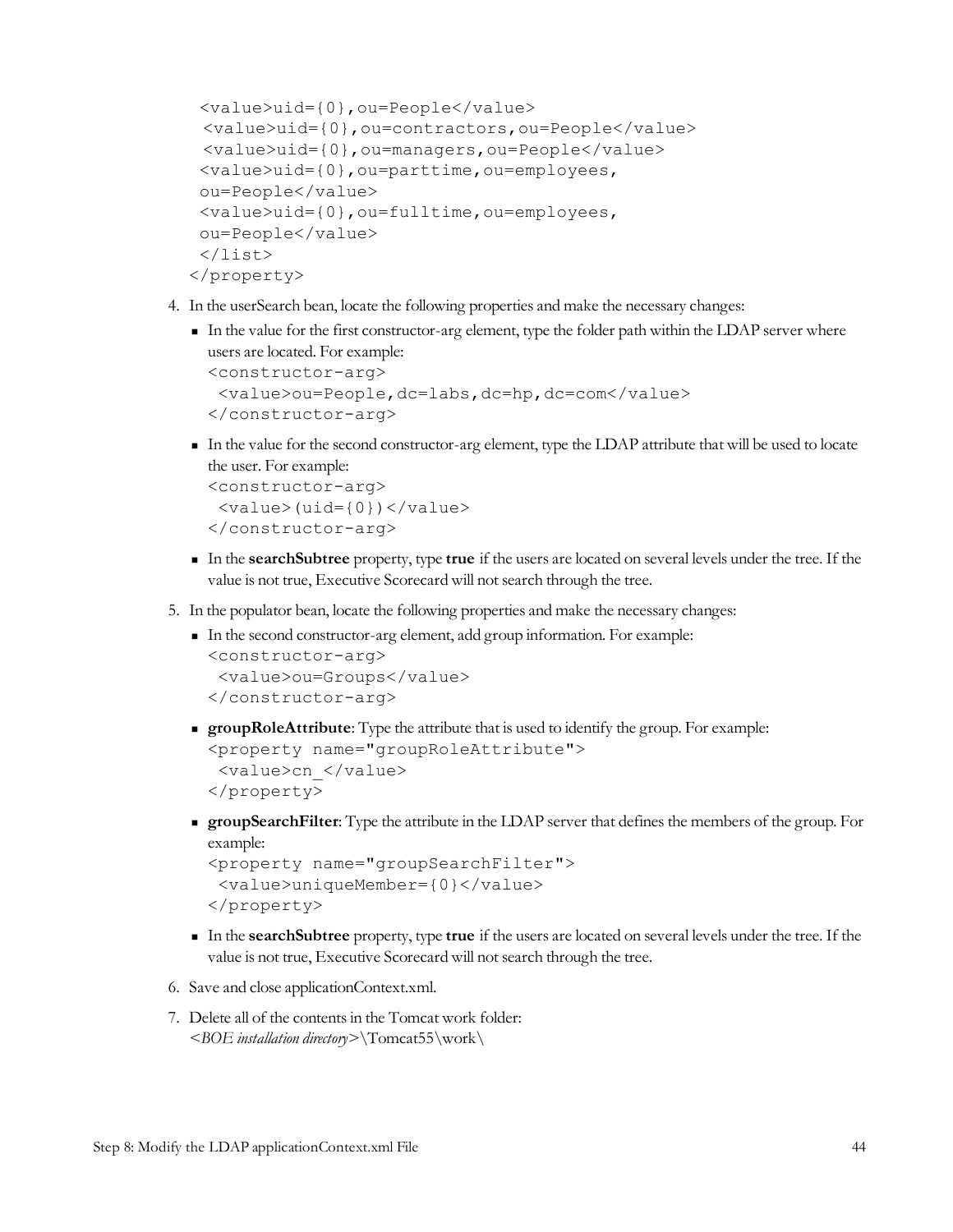- 8. Restart the Tomcat service:
	- a. From the Windows **Start** menu, click **Programs** > **BusinessObjects XI 3.1** > **BusinessObjects Enterprise** > **Central Configuration Manager**.
	- b. Right-click the Apache Tomcat service and select **Start**.

### <span id="page-44-0"></span>Step 9: Test LDAP BOE InfoView Access

- 1. From the Windows **Start** menu, click **Programs** > **BusinessObjects XI 3.1** > **BusinessObjects Enterprise** > **BusinessObjects Enterprise Java InfoView**.
- 2. Log in to InfoView with the same username and password that you used to log in to the BOE Central Management Console in [Step](#page-41-2) [6:](#page-41-2) [Test](#page-41-2) [BOE](#page-41-2) [Central](#page-41-2) [Management](#page-41-2) [Console](#page-41-2) [LDAP](#page-41-2) [User](#page-41-2) [Access](#page-41-2) [on](#page-41-2) [page](#page-41-2) [42](#page-41-2).
- 3. From the Authentication drop-down list, select **LDAP**.

If the login fails, repeat these steps:

- [Step](#page-40-0) [3:](#page-40-0) [Configure](#page-40-0) [LDAP](#page-40-0) [on](#page-40-0) [the](#page-40-0) [BOE](#page-40-0) [Central](#page-40-0) [Management](#page-40-0) [Console](#page-40-0) on [page](#page-40-0) [41](#page-40-0)
- <span id="page-44-1"></span>• [Step](#page-41-0) [4:](#page-41-0) [Add](#page-41-0) [the](#page-41-0) [XD\\_CIO](#page-41-0) [User](#page-41-0) [Group](#page-41-0) [to](#page-41-0) the [BOE](#page-41-0) [Central](#page-41-0) [Management](#page-41-0) [Console](#page-41-0) [on](#page-41-0) [page](#page-41-0) [42](#page-41-0)

## Step 10: Configure BOE Access Rights

You must enable the Executive Scorecard group to view or edit the contents of a BusinessObjects Enterprise (BOE) folder. To configure BOE access rights, assign access to the Executive Scorecard folders, then enable access to the Root folder.

#### Assign Access to the Executive Scorecard Folders

- 1. From the Windows **Start** menu, click **Programs** > **BusinessObjects XI 3.1** > **BusinessObjects Enterprise** > **BusinessObjects Enterprise Central Management Console**.
- 2. Log in as an administrator.
- 3. Click **Folders**.
- 4. Click **All Folders** to expand the folder.
- 5. Do the following for each of the Executive Scorecard folders: XD\_BSM XD\_DC XD\_Financial XD\_FPA XD\_PPM XD\_Program XD\_Service XD\_Summary XD\_Xcelsius\_Source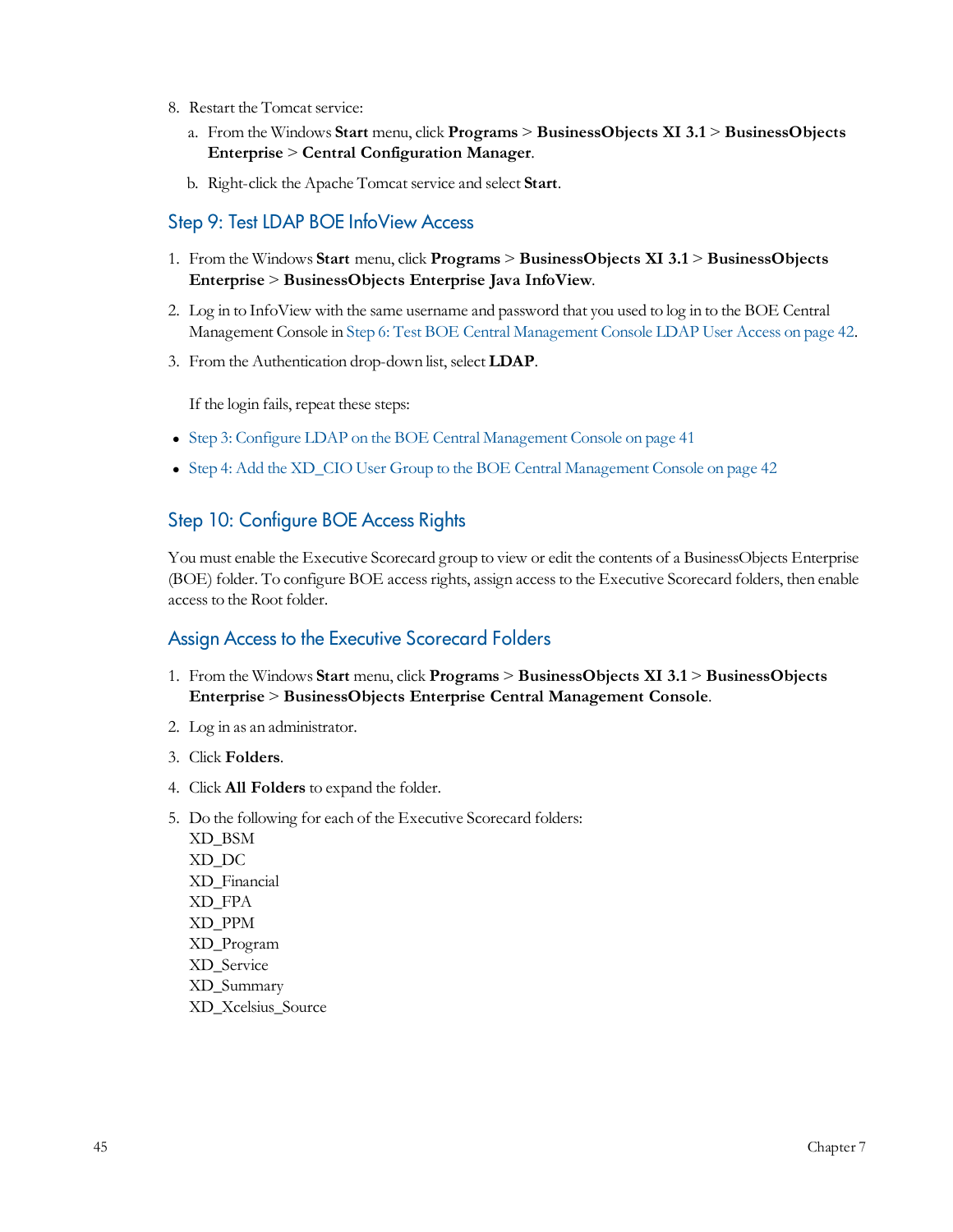- a. Right-click the folder, and select **User Security**.
- b. On the User Security screen, click **Add Principals**.
- c. Select **XD\_CIO** in the Available users/groupslist and click **>** to move the group to the Selected users/groups list.
- d. Click **Add and Assign Security**.
- e. On the Assign Security screen, select **Full Control** in the Available Access Levelslist and click **>** to move access level to the Assigned Access Levels list.
- f. Click **OK**.
- g. Click **Close**.
- h. Make sure you complete step 5 for all of the folders listed.

#### Enable Access to the Root Folder

- 1. In the left pane of the BOE Central Management Console, right-click **All Folders** and select **Properties**.
- 2. Click **User Security** in the left pane.
- 3. Click Add Principals.
- 4. Select **XD\_CIO** in the Available users/groupslist and click **>** to move the group to the Selected users/groups list.
- 5. Click **Add and Assign Security**.
- 6. Click the **Advanced** tab.
- 7. Click **Add/Remove Rights**. Thislink is directly under the tabs.
- 8. In the right pane on the Add/Remove Rights screen, find **View Objects** in the General Global Rights list. Do the following for the View Objects right:
	- a. Select the **Granted** radio button (in the first column with the green check mark).
	- b. Clear the **Apply to Sub Object** check box (in the last column).
- 9. Click **OK**, then click **OK** again.
- <span id="page-45-0"></span>10. Click **Close**.

#### Step 11: Test LDAP Authentication with Executive Scorecard

- 1. Open WindowsInternet Explorer (IE).
- 2. Type the URL to the Executive Scorecard application. For example: http://xd1.americas.hp.net:8080/executiveScorecard
- 3. Log in to Executive Scorecard with the same user name and password that you used to test BOE InfoView accessin [Step](#page-44-0) [9:](#page-44-0) [Test](#page-44-0) [LDAP](#page-44-0) [BOE](#page-44-0) [InfoView](#page-44-0) [Access](#page-44-0) [on](#page-44-0) [page](#page-44-0) [45.](#page-44-0)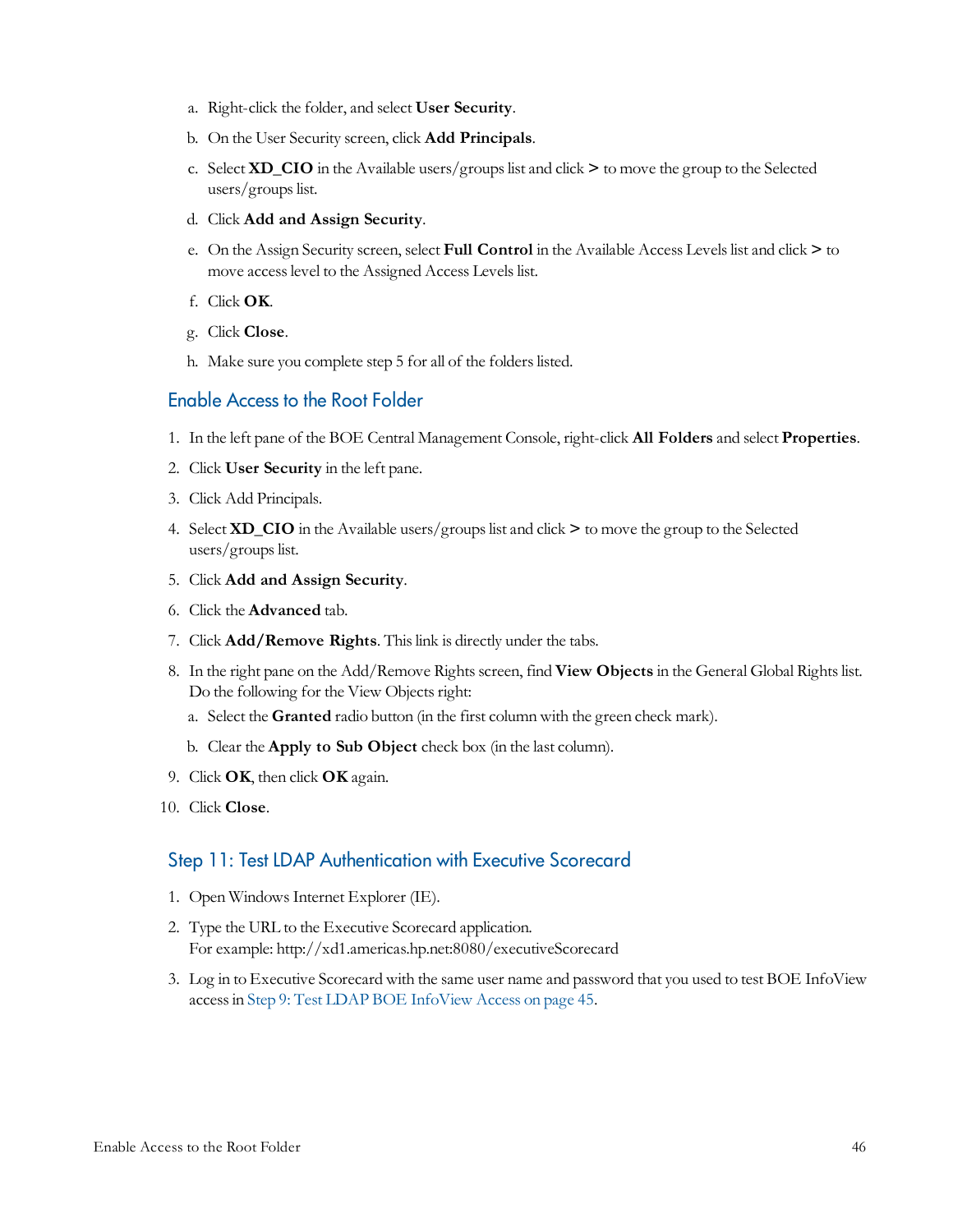- 4. When the Executive Scorecard pages attempt to load, you may get prompted to run the Java Applet and install or upgrade Adobe Flash Player. Click Yes for both prompts to avoid seeing these messages in the future.
- 5. Log out of Executive Scorecard and close IE.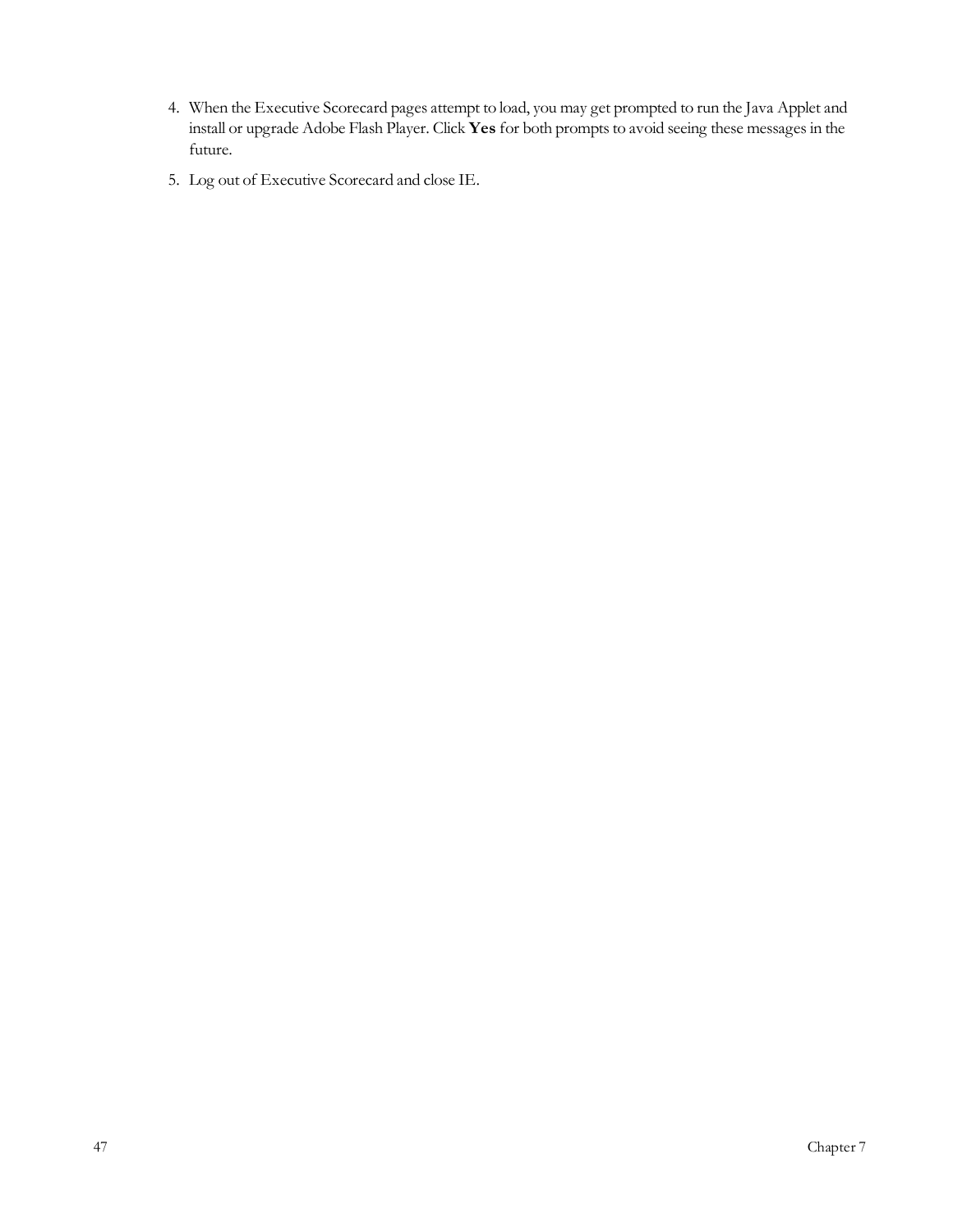## <span id="page-47-0"></span>Configure Active Directory Authentication

Before you define and enable Active Directory (AD) authentication, make sure that you have the correct domain and group information and a user account for SAP BusinessObjects Enterprise (BOE) that enables you to authenticate administrative users and groups.

Complete the following processesto configure AD authentication for Executive Scorecard and BOE.

- [Step](#page-48-0) [1:](#page-48-0) [Create](#page-48-0) [the](#page-48-0) [Active](#page-48-0) [Directory](#page-48-0) [applicationContext.xml](#page-48-0) [File](#page-48-0) [on](#page-48-0) [page](#page-48-0) [49](#page-48-0)
- [Step](#page-48-1) [2:](#page-48-1) [Add](#page-48-1) [the](#page-48-1) [XD\\_CIO](#page-48-1) [Member](#page-48-1) [Group](#page-48-1) [to](#page-48-1) [Active](#page-48-1) [Directory](#page-48-1) [on](#page-48-1) [page](#page-48-1) [49](#page-48-1)
- [Step](#page-48-2) [3:](#page-48-2) [Configure](#page-48-2) [Active](#page-48-2) [Directory](#page-48-2) [on](#page-48-2) [the](#page-48-2) [BOE](#page-48-2) [Central](#page-48-2) [Management](#page-48-2) [Console](#page-48-2) on [page](#page-48-2) [49](#page-48-2)
- [Step](#page-49-0) [4:](#page-49-0) [Configure](#page-49-0) [Java](#page-49-0) [Authentication](#page-49-0) [for](#page-49-0) [Active](#page-49-0) [Directory](#page-49-0) [on](#page-49-0) [page](#page-49-0) [50](#page-49-0)
- [Step](#page-50-0) [5:](#page-50-0) [Configure](#page-50-0) [Tomcat](#page-50-0) [for](#page-50-0) [Active](#page-50-0) [Directory](#page-50-0) [on](#page-50-0) [page](#page-50-0) [51](#page-50-0)
- [Step](#page-51-0) [6:](#page-51-0) [Test](#page-51-0) [BOE](#page-51-0) [Central](#page-51-0) [Management](#page-51-0) [Console](#page-51-0) [Active](#page-51-0) [Directory](#page-51-0) [User](#page-51-0) [Access](#page-51-0) [on](#page-51-0) [page](#page-51-0) [52](#page-51-0)
- [Step](#page-51-1) [7:](#page-51-1) [Modify](#page-51-1) [the](#page-51-1) [Executive](#page-51-1) [Scorecard](#page-51-1) [web.xml](#page-51-1) [File](#page-51-1) [for](#page-51-1) [Active](#page-51-1) [Directory](#page-51-1) [Authentication](#page-51-1) [on](#page-51-1) [page](#page-51-1) [52](#page-51-1)
- [Step](#page-51-2) [8:](#page-51-2) [Modify](#page-51-2) [the](#page-51-2) [Active](#page-51-2) [Directory](#page-51-2) [applicationContext.xml](#page-51-2) [File](#page-51-2) [on](#page-51-2) [page](#page-51-2) [52](#page-51-2)
- [Step](#page-53-0) [9:](#page-53-0) [Test](#page-53-0) [Active](#page-53-0) [Directory](#page-53-0) [BOE](#page-53-0) [InfoView](#page-53-0) [Access](#page-53-0) [on](#page-53-0) [page](#page-53-0) [54](#page-53-0)
- [Step](#page-54-0) [10:](#page-54-0) [Configure](#page-54-0) [BOE](#page-54-0) [Access](#page-54-0) [Rights](#page-54-0) [on](#page-54-0) [page](#page-54-0) [55](#page-54-0)
- [Step](#page-55-0) [11:](#page-55-0) [Test](#page-55-0) [Active](#page-55-0) [Directory](#page-55-0) [Authentication](#page-55-0) [with](#page-55-0) [Executive](#page-55-0) [Scorecard](#page-55-0) [on](#page-55-0) [page](#page-55-0) [56](#page-55-0)

#### Active Directory Guidelines

You can avoid initial Active Directory (AD) configuration issues by following these suggestions:

- Make sure that the AD groups are Security Groups and not Distributed Groups.
- Do NOT use Secure Socket Layer during the initial configuration. You can add this option after you confirm authentication on port 389.

When you create a Security Principal user, follow these suggestions:

- Ensure that this user is a member of the Domain Users group with rights to search all users.
- <sup>l</sup> Assign this user to the same AD container as other users who will be trying to authenticate.
- Verify that this user has DES encryption set and that the password has not expired.
- <sup>l</sup> Do NOT select the **do not require Kerberos preauthentication** option.
- Add the Security Principal user to the Executive Scorecard XD\_CIO group for initial testing to confirm successful authentication.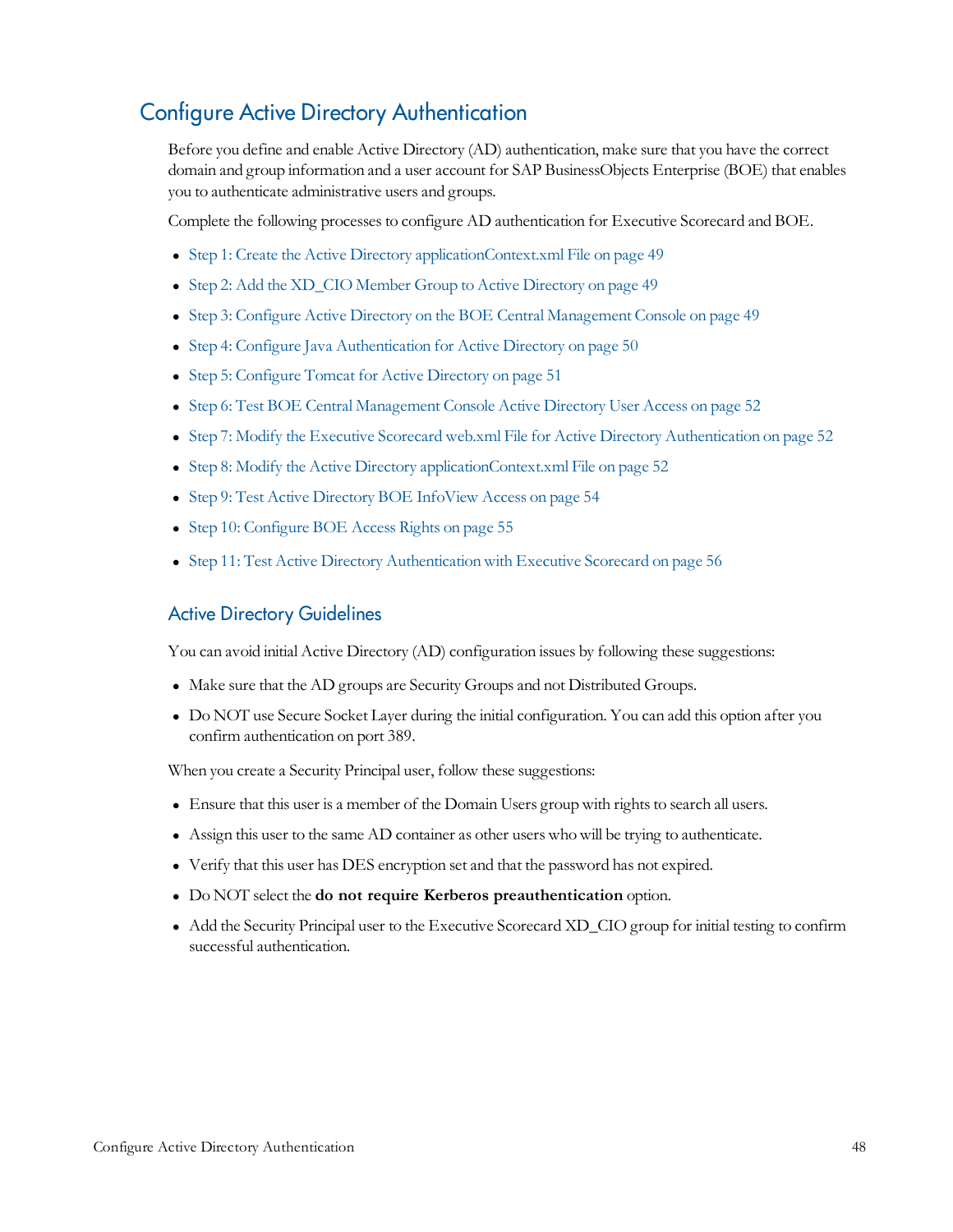## <span id="page-48-0"></span>Step 1: Create the Active Directory applicationContext.xml File

Because Executive Scorecard enables you to use LDAP, AD, or file-based authentication, you must designate the type of authentication you are using by making the appropriate applicationContext.xml file active. Out-ofbox, the applicationContext.xml file for file-based authentication isthe active file.

To create the Active Directory applicationContext.xml file

- 1. Navigate to this directory: C:\Program Files\HP\Executive Scorecard\Web Applications\executiveScorecard\WEB-INF
- 2. Find **applicationContext.xml**. This is the active file-based authentication file.
- 3. Rename thisfile to make it a backup file. For example, name it **applicationContext.xml\_filebased**.
- 4. Find **applicationContext.xml\_activedirectory**.
- 5. Rename thisfile to **applicationContext.xml**. The applicationContext.xml file for Active Directory becomes the active authentication file.

## <span id="page-48-1"></span>Step 2: Add the XD\_CIO Member Group to Active Directory

Add the following Executive Scorecard group to the Active Directory server before you make configuration changes to BusinessObjects Enterprise.

**XD\_CIO**: Thisrole enables accessto the Executive Scorecard application.

For instructions on adding member groups to Active Directory, see your Active Directory documentation.

**Notes**:

- <sup>l</sup> The Executive Scorecard security framework prefixes XD\_CIO with ROLE\_ so that the group becomes **ROLE\_XD\_CIO** for Executive Scorecard.
- <span id="page-48-2"></span>• Changes to group names require changes to both the web.xml file and the Active Directory server.

## Step 3: Configure Active Directory on the BOE Central Management Console

Once you enable Active Directory (AD) on the BusinessObjects Enterprise (BOE) Central Management Console, add administration credentialsto enable a BOE user to use AD authentication, map groups, check rights, and perform other tasks. In addition, choose Kerberos authentication and set other AD authentication options.

**Important**: Any time you type a domain name, you must use upper case letters. Kerberos uses upper case letters, and BOE InfoView uses Kerberos. If you do not use upper case lettersfor domains, you will not be able to log in to BOE InfoView.

- 1. From the Windows **Start** menu, click **Programs** > **BusinessObjects XI 3.1** > **BusinessObjects Enterprise** > **BusinessObjects Enterprise Central Management Console**.
- 2. Log in to the BOE Central Management Console as an administrator.
- 3. In the Manage section, click **Authentication**.
- 4. Click the **Windows AD** tab.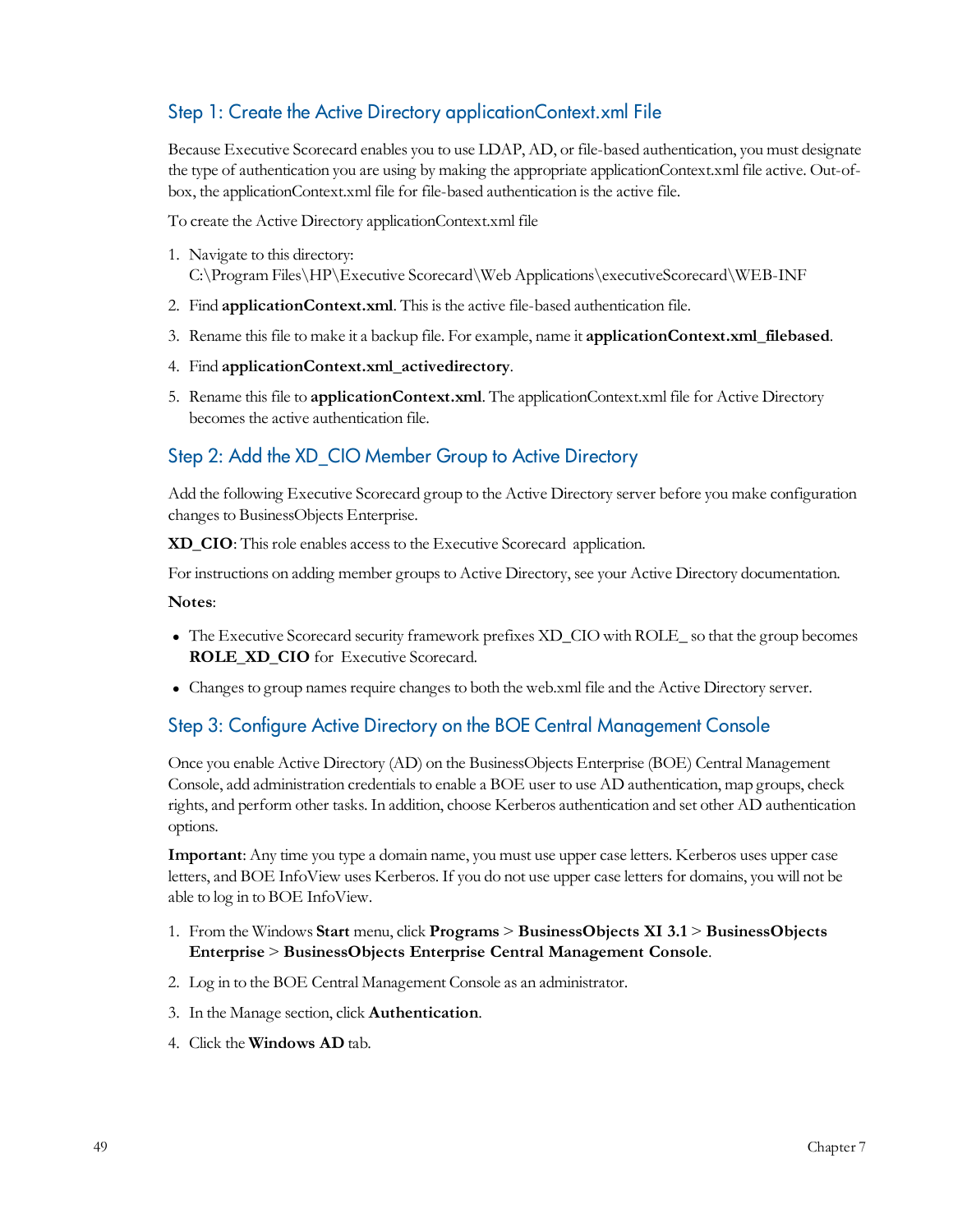- 5. Select **Enable Windows Active Directory (AD)**.
- 6. Click the value for the **AD Administration Name** to change it. Type the name of the user account on the AD server. BOE will use this name and password to authenticate AD users and groups. For example: administrator@SERVER.DOMAIN.COM
- 7. Click the value for the **Default AD Domain** to change it. Specify a default domain to enable AD authentication and to map groups. By specifying the default AD domain name, users will not have to type the AD domain name when they log in to BOE with Active Directory authentication. For example: SERVER.DOMAIN.COM
- 8. In the Add AD Group field, type **XD\_CIO**, then click **Add**.
- 9. Select **Use Kerberos authentication**.
- 10. Select **Cache security context (required for SSO to database)**.
- 11. If necessary, clear the **Enable Single Sign On for selected authentication mode** check box. Make sure this option is **not** selected.
- 12. Use the default optionsfor the remaining options on thisscreen, and click **Update**. A message appears stating that it will take several seconds to update the member groups.
- 13. Click **OK**.
- <span id="page-49-0"></span>14. Log out of the BOE Central Management Console.

### Step 4: Configure Java Authentication for Active Directory

BOE uses the Krb5AuthLoginModule Java authentication module. This module requires that you add some additional configuration information in two configuration files: **krb5.ini** and **bscLogin**.conf. The krb5.ini file givesJava information about your domain and location of the Kerberos Key Distribution Center. Thisfile can be simple or complex depending on the size and implementation of your Active Directory domain. The bscLogin.conf file contains an entry that specifies the authentication technology to be used.

- 1. Create krb5.ini:
	- a. Create a text file that containsthe information that Java needs about Kerberos and your domain. For example:

```
[libdefaults]
default_realm = DOMAIN.COM
dns_lookup_kdc = true
dns lookup realm = true
[realms]
DOMAIN.COM = {
kdc = ADSERVER.DOMAIN.COM
default_domain = DOMAIN.COM
}
Important: The domain values must use upper case letters.
```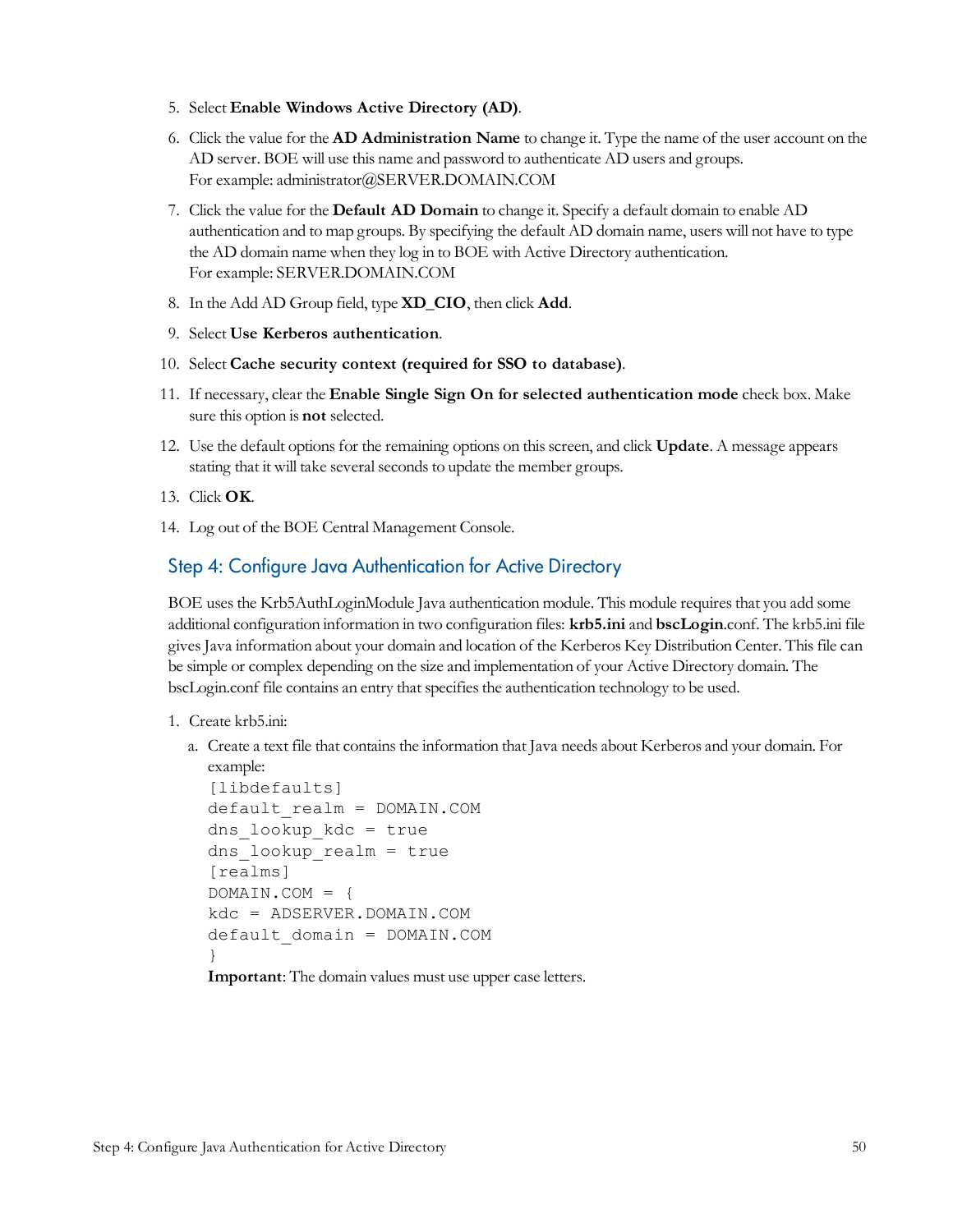- b. Name the file **krb5.ini**, and save it in the directory of your choice. By default, Java looks for this file in C:\winnt. Since Tomcat loads Java at startup, if you save krb5.ini somewhere other than C:\winnt, you must configure Tomcat so that Java can find the file.
- 2. Create bscLogin.conf:
	- a. Create a text file that specifies that you are using Active Directory authentication. When you use Sun Java SDK, the entry looks like this:

```
com.businessobjects.security.jgss.initiate {
com.sun.security.auth.module.Krb5LoginModule required;
};
```
- b. Name the file **bscLogin.conf**, and save it in the directory of your choice. By default, Java looksfor this file in C:\winnt. Since Tomcat loads Java at startup, if you save bscLogin.conf somewhere other than C:\winnt, you must configure Tomcat so that Java can find the file.
- 3. If you saved krb5.ini and bscLogin.conf in a directory other than C:\winnt, follow the instructionsin [Step](#page-50-0) [5:](#page-50-0) [Configure](#page-50-0) [Tomcat](#page-50-0) [for](#page-50-0) [Active](#page-50-0) [Directory](#page-50-0) [on](#page-50-0) [page](#page-50-0) [51](#page-50-0) to configure Tomcat so that Java can find these files.

## <span id="page-50-0"></span>Step 5: Configure Tomcat for Active Directory

Since Tomcat loads Java at startup, you must make sure that Tomcat can find the krb5.ini and bscLogin.conf files you created in [Step](#page-49-0) [4:](#page-49-0) [Configure](#page-49-0) [Java](#page-49-0) [Authentication](#page-49-0) [for](#page-49-0) [Active](#page-49-0) [Directory](#page-49-0) [on](#page-49-0) [page](#page-49-0) [50.](#page-49-0) If you saved these files in a location other than C:\winnt, follow these instructions to configure Tomcat to find the files.

- 1. Stop the Tomcat service:
	- a. From the Windows **Start** menu, click **Programs** > **BusinessObjects XI 3.1** > **BusinessObjects Enterprise** > **Central Configuration Manager**.
	- b. Right-click the Apache Tomcat service and select **Stop**.
- 2. From the Windows **Start** menu, click **Programs** > **Tomcat** > **Tomcat Configuration**.
- 3. Click the **Java** tab.
- 4. At the bottom of the list of optionsin the Java Optionstext box, type the following value: -Djava.security.auth.login.config=<path to krb5.ini>\bscLogin.conf -Djava.security.krb5.conf=<path to krb5.ini>\krb5.ini For example: -Djava.security.auth.login.config=C:\ activedirectory\java\bscLogin.conf -Djava.security.krb5.conf=C:\activedirectory\java\ krb5.ini
- 5. Click **OK**.
- 6. Delete all of the contentsin the Tomcat work folder: *<BOE installation directory>*\Tomcat55\work\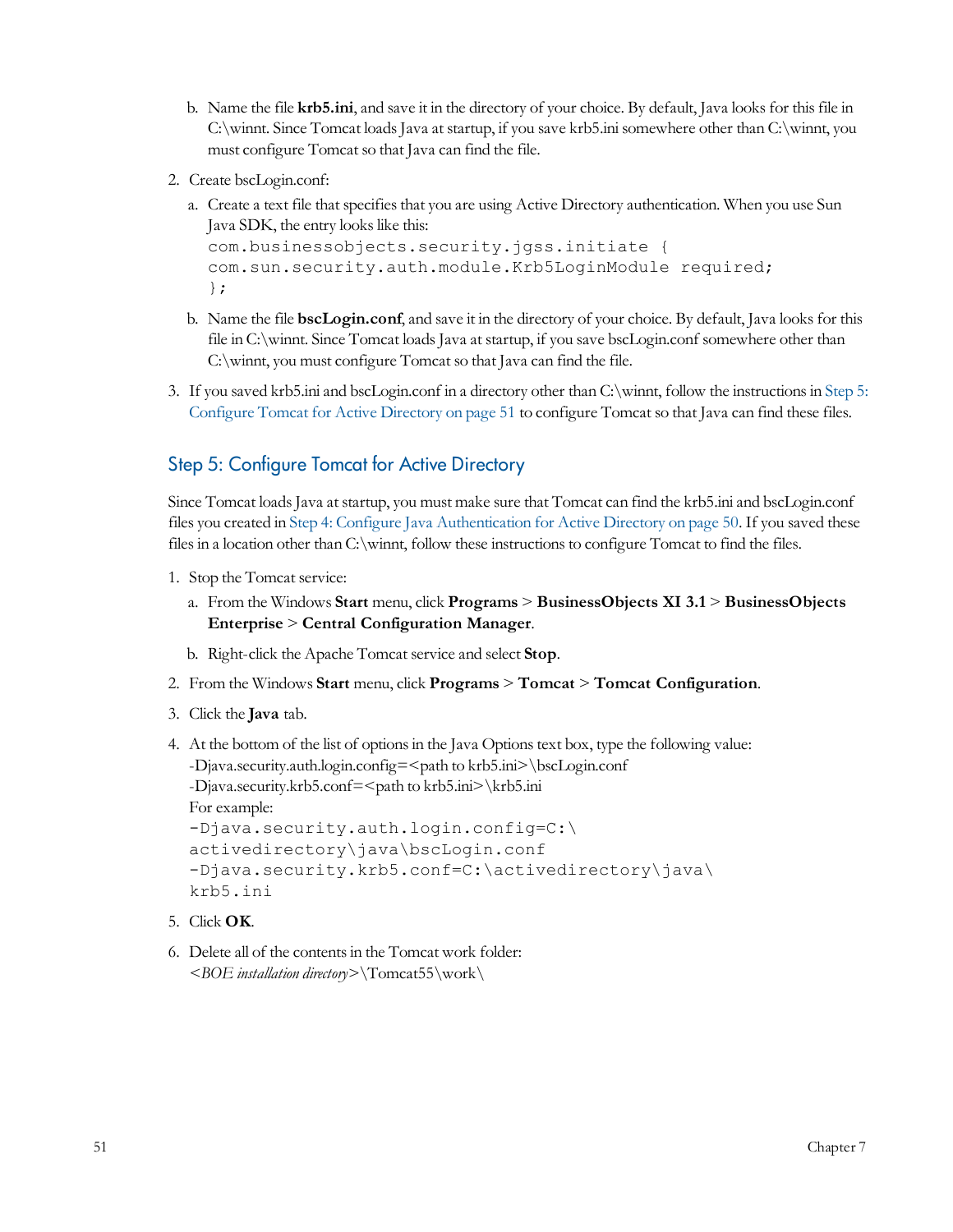- 7. Restart the Tomcat service:
	- a. From the Windows **Start** menu, click **Programs** > **BusinessObjects XI 3.1** > **BusinessObjects Enterprise** > **Central Configuration Manager**.
	- b. Right-click the Apache Tomcat service and select **Start**.

### <span id="page-51-0"></span>Step 6: Test BOE Central Management Console Active Directory User Access

- 1. From the Windows **Start** menu, click **Programs** > **BusinessObjects XI Release 3.1** > **BusinessObjects Enterprise** > **BusinessObjects Enterprise Central Management Console**.
- 2. Type the username and password for an Active Directory user.
- 3. From the Authentication drop-down list, select **Windows AD**. Navigation items are not available because the Active Directory groups do not have rights.

If the login fails, repeat steps 1 - 8 in [Step](#page-48-2) [3:](#page-48-2) [Configure](#page-48-2) [Active](#page-48-2) [Directory](#page-48-2) [on](#page-48-2) [the](#page-48-2) [BOE](#page-48-2) [Central](#page-48-2) [Management](#page-48-2) [Console](#page-48-2) [on](#page-48-2) [page](#page-48-2) [49.](#page-48-2)

### <span id="page-51-1"></span>Step 7: Modify the Executive Scorecard web.xml File for Active Directory Authentication

- 1. Stop the Tomcat service:
	- a. From the Windows **Start** menu, click **Programs** > **BusinessObjects XI 3.1** > **BusinessObjects Enterprise** > **Central Configuration Manager**.
	- b. Right-click the Apache Tomcat service and select **Stop**.
- 2. Open **web.xml** with a text editor. The file isin: C:\Program Files\HP\Executive Scorecard\Web Applications\executiveScorecard\WEB-INF
- 3. Locate the **biAuthType** parameter section.
- 4. Change the parameter value to **secWinAD**.

```
<init-param>
 <param-name>biAuthType</param-name>
 <param-value>secWinAD</param-value>
</init-param>
```
<span id="page-51-2"></span>5. Save and close web.xml.

## Step 8: Modify the Active Directory applicationContext.xml File

- 1. Open **applicationContext.xml** with a text editor. The file isin: C:\Program Files\HP\Executive Scorecard\Web Applications\executiveScorecard\WEB-INF
- 2. In the initialDirContextFactory bean, locate the following properties and make the necessary changes:
	- <sup>n</sup> **constructor-arg value**: Change this element value to the Active Directory server and port. For example:

```
<constructor-arg value="ldap://
```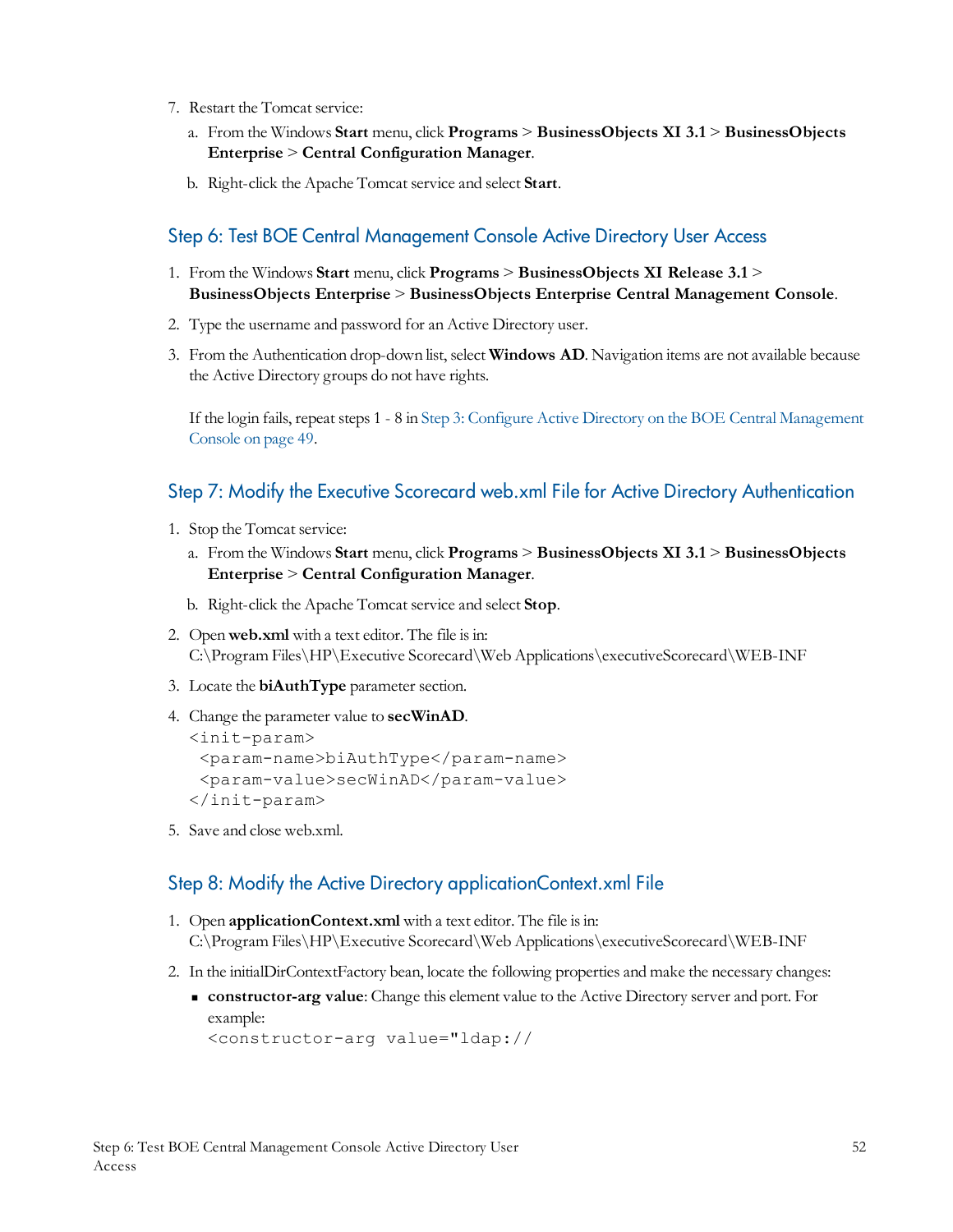```
myadserver.secure.mycompany.com:389"/>
```
**n managerDn**: Change this property value to the LDAP administrator: For example:

```
<property name="managerDn">
<value>CN=user password,OU=XDTEST,DC=secure,
 DC=mycompany, DC=com</value>
</property>
```
- **n managerPassword**: Change this property value to the LDAP administrator password. For example: <property name="managerPassword"> <value>Password123</value> </property>
- 3. In the authenticator bean, locate the **userDnPatterns** property. Use this property to specify all of the paths used to locate the usersin your Active Directory database who need accessto Executive Scorecard. The value isthe unique attribute of the user and the Organizational Unit that the user isin. List all of the possible search paths. For example:

```
<property name="userDnPatterns">
 <list>
 <value>cn={0},ou=People</value>
 <value>cn={0},ou=contractors,ou=People</value>
 <value>cn={0},ou=managers,ou=People</value>
 <value>cn={0},ou=parttime,ou=employees,
 ou=People</value>
 <value>cn={0},ou=fulltime,ou=employees,
 ou=People</value>
 </list>
</property>
```
- 4. In the userSearch bean, locate the following properties and make the necessary changes:
	- <sup>n</sup> In the value for the first constructor-arg element, type the folder path within the AD server where users are located. For example: <constructor-arg> <value>OU=XDTEST,DC=secure, DC=mycompany, DC=com</value> </constructor-arg>
	- <sup>n</sup> In the value for the second constructor-arg element, type the AD attribute that will be used to locate the user. For example:

```
<constructor-arg>
 <value>(sAMAccountName={0})</value>
</constructor-arg>
```
<sup>n</sup> In the **searchSubtree** property, type **true** if the users are located on several levels under the tree. If the value is not true, Executive Scorecard will not search through the tree.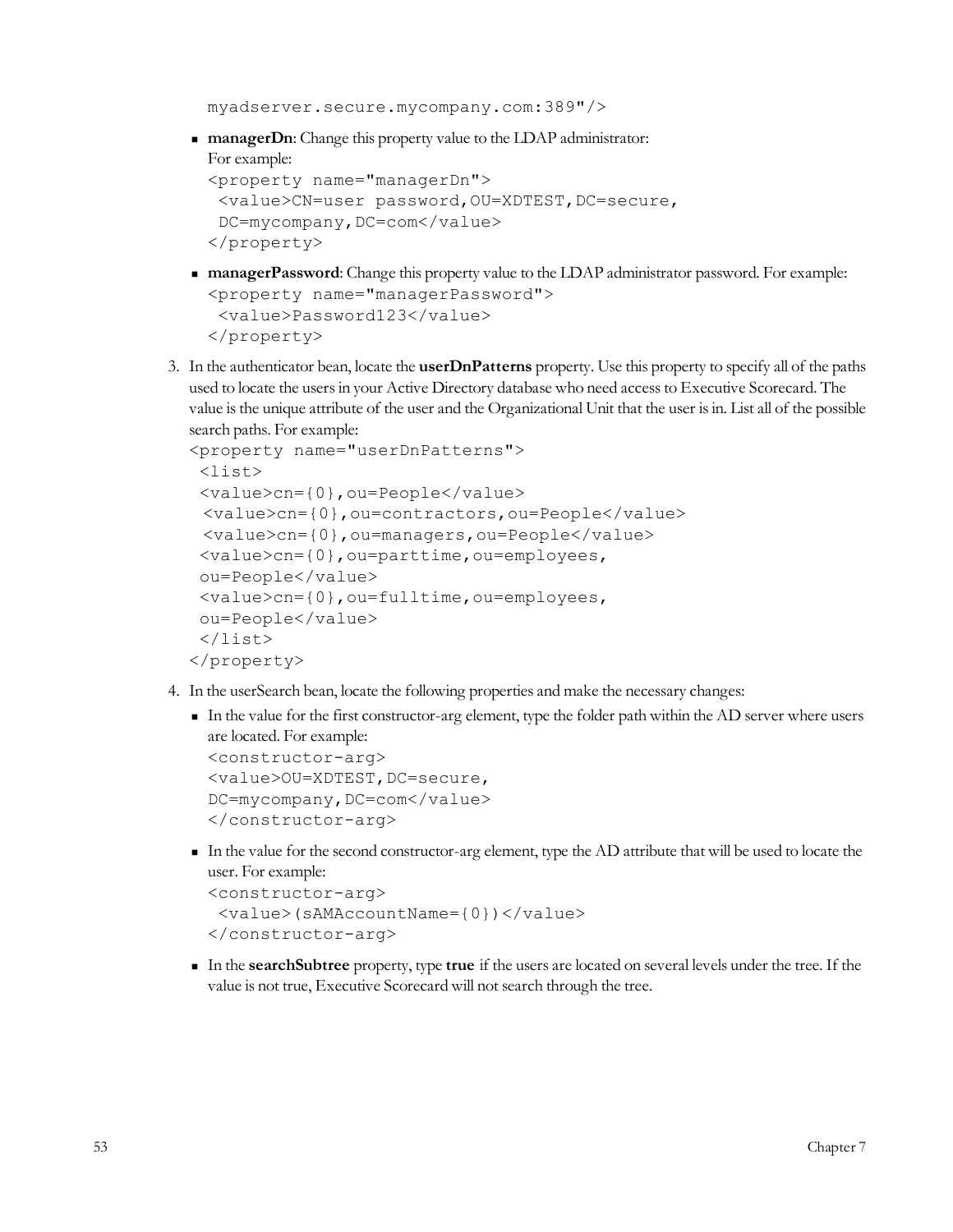- 5. In the populator bean, locate the following properties and make the necessary changes:
	- <sup>n</sup> In the second constructor-arg element, add group information. For example:

```
<constructor-arg>
 <value>ou=Groups</value>
</constructor-arg>
```
**groupRoleAttribute**: Type the attribute that is used to identify the group. For example: <property name="groupRoleAttribute"> <value>cn\_</value>

```
</property>
```
**groupSearchFilter**: Type the attribute in LDAP server that defines the members of the group. For example:

```
<property name="groupSearchFilter">
 <value>group={0}</value>
</property>
```
- <sup>n</sup> In the **searchSubtree** property, type **true** if the users are located on several levels under the tree. If the value is not true, Executive Scorecard will not search through the tree.
- 6. Save and close applicationContext.xml.
- 7. Delete all of the contentsin the Tomcat work folder: *<BOE installation directory>*\Tomcat55\work\
- 8. Restart the Tomcat service:
	- a. From the Windows **Start** menu, click **Programs** > **BusinessObjects XI 3.1** > **BusinessObjects Enterprise** > **Central Configuration Manager**.
	- b. Right-click the Apache Tomcat service and select **Start**.

#### <span id="page-53-0"></span>Step 9: Test Active Directory BOE InfoView Access

- 1. From the Windows **Start** menu, click **Programs** > **BusinessObjects XI 3.1** > **BusinessObjects Enterprise** > **BusinessObjects Enterprise Java InfoView**.
- 2. Log in to InfoView with the same username and password that you used to log in to the BOE Central Management Console in [Step](#page-51-0) [6:](#page-51-0) [Test](#page-51-0) [BOE](#page-51-0) [Central](#page-51-0) [Management](#page-51-0) [Console](#page-51-0) [Active](#page-51-0) [Directory](#page-51-0) [User](#page-51-0) [Access](#page-51-0) [on](#page-51-0) [page](#page-51-0) [52.](#page-51-0)
- 3. From the Authentication drop-down list, select **Windows AD**.

If the login fails, repeat these steps:

- [Step](#page-48-1) [2:](#page-48-1) [Add](#page-48-1) [the](#page-48-1) [XD\\_CIO](#page-48-1) [Member](#page-48-1) [Group](#page-48-1) [to](#page-48-1) [Active](#page-48-1) [Directory](#page-48-1) [on](#page-48-1) [page](#page-48-1) [49](#page-48-1)
- [Step](#page-48-2) [3:](#page-48-2) [Configure](#page-48-2) [Active](#page-48-2) [Directory](#page-48-2) [on](#page-48-2) [the](#page-48-2) [BOE](#page-48-2) [Central](#page-48-2) [Management](#page-48-2) [Console](#page-48-2) on [page](#page-48-2) [49](#page-48-2)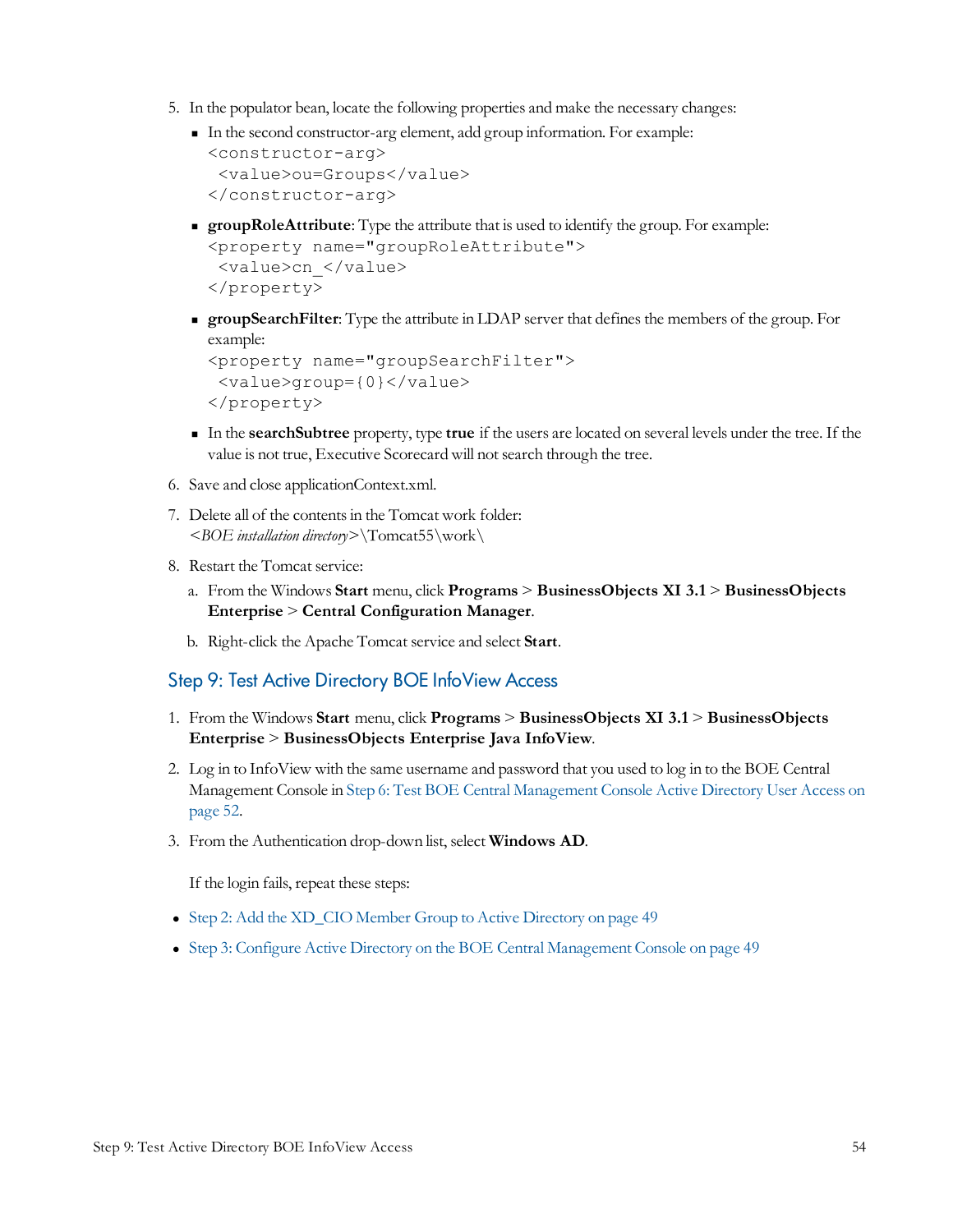## <span id="page-54-0"></span>Step 10: Configure BOE Access Rights

You must enable the Executive Scorecard group to view or edit the contents of a BusinessObjects Enterprise (BOE) folder. To configure BOE access rights, assign access to the Executive Scorecard folders, then enable access to the Root folder.

## Assign Access to the Executive Scorecard Folders

- 1. From the Windows **Start** menu, click **Programs** > **BusinessObjects XI 3.1** > **BusinessObjects Enterprise** > **BusinessObjects Enterprise Central Management Console**.
- 2. Log in as an administrator.
- 3. Click **Folders**.
- 4. Click **All Folders** to expand the folder.
- 5. Do the following for each of the Executive Scorecard folders:

XD\_BSM XD\_DC XD\_Financial XD\_FPA XD\_PPM XD\_Program XD\_Service XD\_Summary XD\_Xcelsius\_Source

- a. Right-click the folder, and select **User Security**.
- b. On the User Security screen, click **Add Principals**.
- c. Select **XD\_CIO** in the Available users/groupslist and click **>** to move the group to the Selected users/groups list.
- d. Click **Add and Assign Security**.
- e. On the Assign Security screen, select **Full Control** in the Available Access Levelslist and click **>** to move access level to the Assigned Access Levels list.
- f. Click **OK**.
- g. Click **Close**.
- h. Make sure you complete step 5 for all of the folders listed.

#### Enable Access to the Root Folder

- 1. In the left pane of the BOE Central Management Console, right-click **All Folders** and select **Properties**.
- 2. Click **User Security** in the left pane.
- 3. Click Add Principals.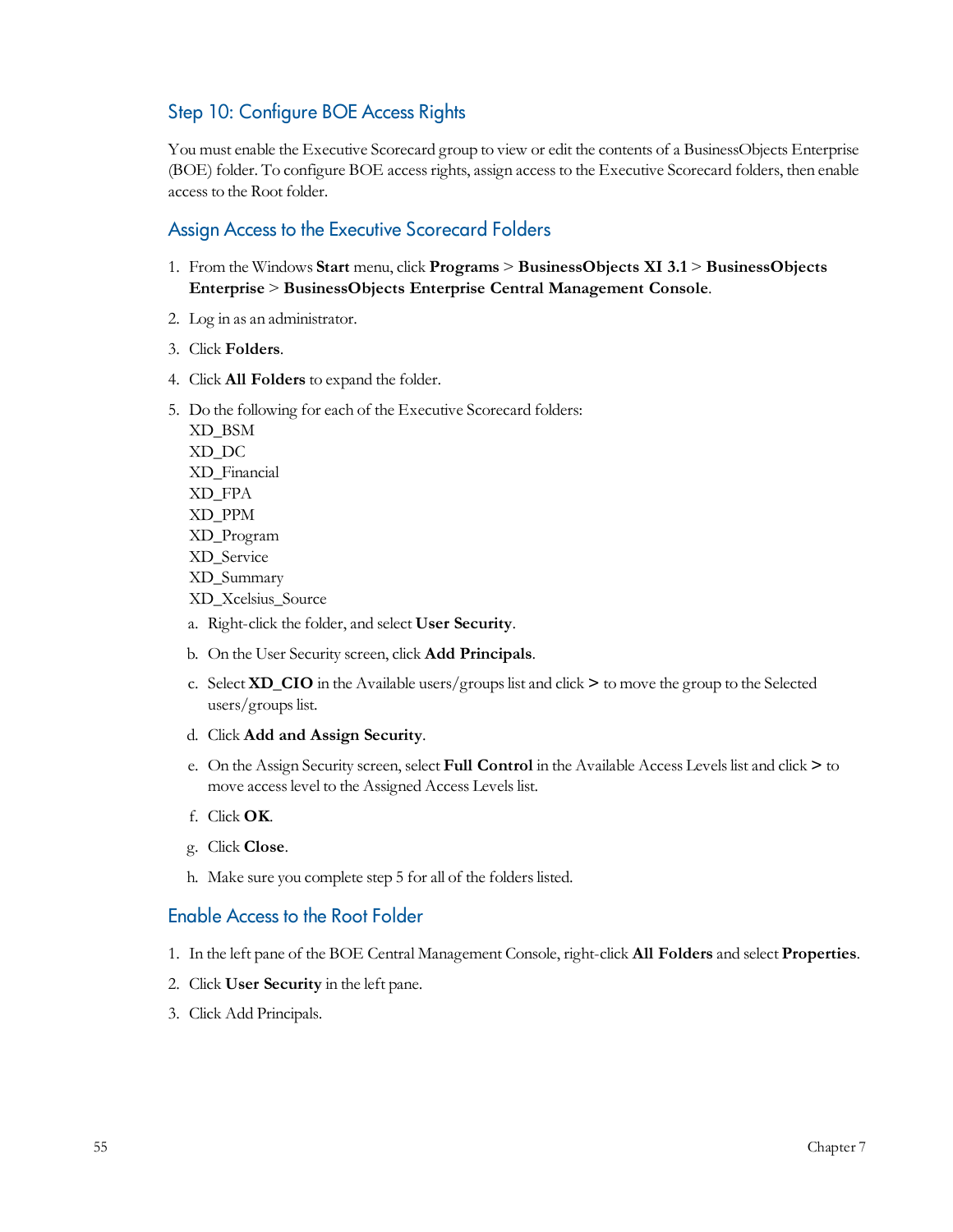- 4. Select **XD\_CIO** in the Available users/groupslist and click **>** to move the group to the Selected  $users/groups$  list.
- 5. Click **Add and Assign Security**.
- 6. Click the **Advanced** tab.
- 7. Click **Add/Remove Rights**. Thislink is directly under the tabs.
- 8. In the right pane on the Add/Remove Rights screen, find **View Objects** in the General Global Rights list. Do the following for the View Objects right:
	- a. Select the **Granted** radio button (in the first column with the green check mark).
	- b. Clear the **Apply to Sub Object** check box (in the last column).
- 9. Click **OK**, then click **OK** again.
- <span id="page-55-0"></span>10. Click **Close**.

## Step 11: Test Active Directory Authentication with Executive Scorecard

- 1. Open WindowsInternet Explorer (IE).
- 2. Type the URL to the Executive Scorecard application. For example: http://xd1.americas.hpqcorp.net:8080/executiveScorecard
- 3. Log in to Executive Scorecard with the same user name and password that you used to test BOE InfoView accessin [Step](#page-53-0) [9:](#page-53-0) [Test](#page-53-0) [Active](#page-53-0) [Directory](#page-53-0) [BOE](#page-53-0) [InfoView](#page-53-0) [Access](#page-53-0) [on](#page-53-0) [page](#page-53-0) [54](#page-53-0).
- 4. When the Executive Scorecard pages attempt to load, you may get prompted to run the Java Applet and install or upgrade Adobe Flash Player. Click Yes for both prompts to avoid seeing these messages in the future.
- 5. Log out of Executive Scorecard and close IE.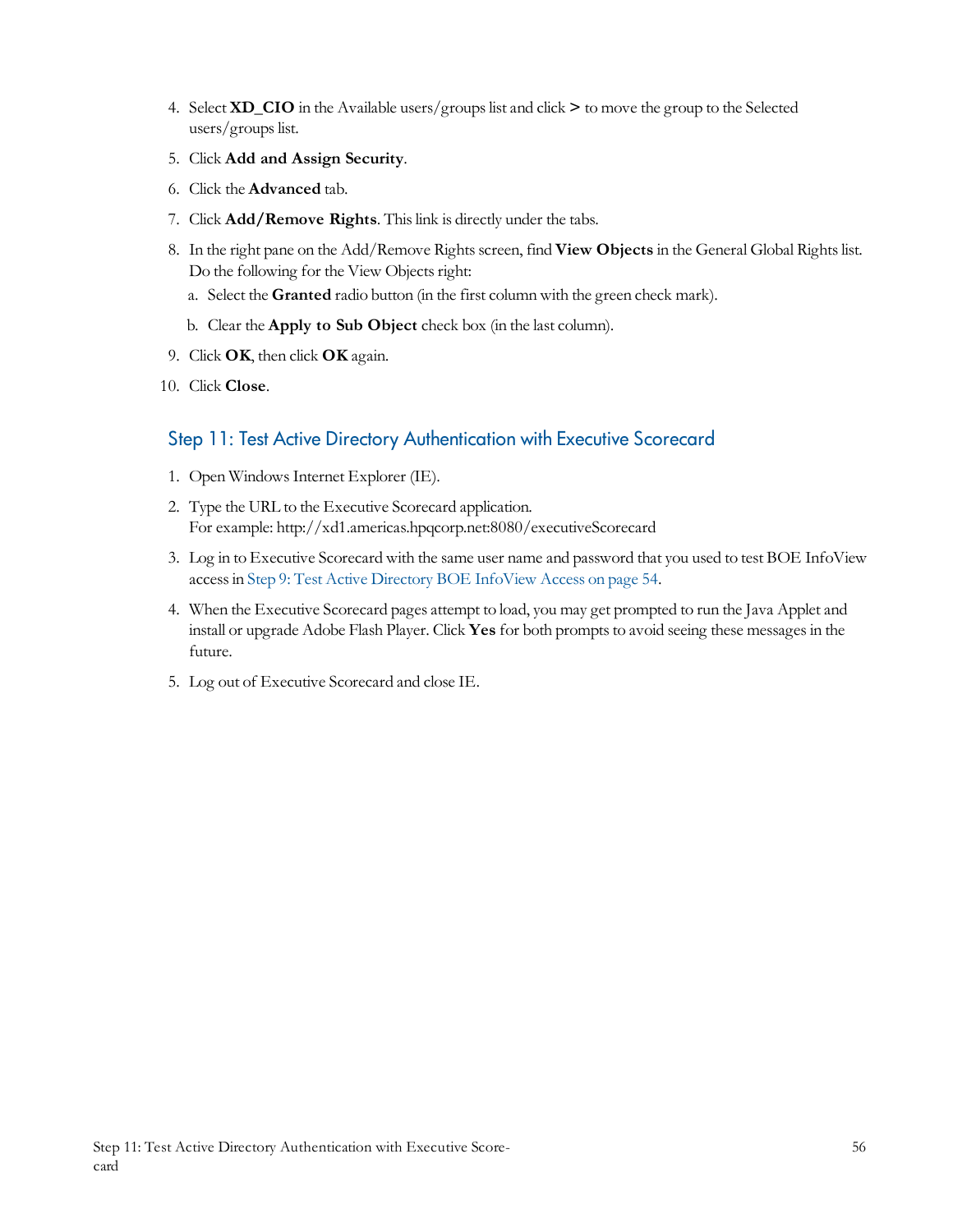## <span id="page-56-0"></span>Configure File-Based Authentication

Follow these steps to configure authentication specified by a file. This is a quick way to set up temporary authentication for a test environment or prototype, but file-based authentication should not be used in a production environment.

- [Step](#page-56-1) [1:](#page-56-1) [Create](#page-56-1) [a](#page-56-1) [User](#page-56-1) [and](#page-56-1) a [Group](#page-56-1) [in](#page-56-1) [the](#page-56-1) [BOE](#page-56-1) [Central](#page-56-1) [Management](#page-56-1) [Console](#page-56-1) [on](#page-56-1) [page](#page-56-1) [57](#page-56-1)
- [Step](#page-57-0) [2:](#page-57-0) [Modify](#page-57-0) [the](#page-57-0) [Executive](#page-57-0) [Scorecard](#page-57-0) [web.xml](#page-57-0) [file](#page-57-0) [for](#page-57-0) [File-Based](#page-57-0) [Authentication](#page-57-0) [on](#page-57-0) [page](#page-57-0) [58](#page-57-0)
- [Step](#page-57-1) [3:](#page-57-1) [Configure](#page-57-1) [Executive](#page-57-1) [Scorecard](#page-57-1) [Access](#page-57-1) [on](#page-57-1) [page](#page-57-1) [58](#page-57-1)
- [Step](#page-57-2) [4:](#page-57-2) [Test](#page-57-2) [File-Based](#page-57-2) [Authentication](#page-57-2) [with](#page-57-2) [Executive](#page-57-2) [Scorecard](#page-57-2) [on](#page-57-2) [page](#page-57-2) [58](#page-57-2)
- <span id="page-56-1"></span>• [Step](#page-58-0) [5:](#page-58-0) [Configure](#page-58-0) [BOE](#page-58-0) [Access](#page-58-0) [Rights](#page-58-0) [on](#page-58-0) [page](#page-58-0) [59](#page-58-0)

#### Step 1: Create a User and a Group in the BOE Central Management Console

- 1. From the Windows **Start** menu, click **Programs** > **BusinessObjects XI Release 3.1** > **BusinessObjects Enterprise** > **BusinessObjects Enterprise Central Management Console**.
- 2. Log in to the Central Management Console as an administrator.
- 3. Click **Users and Groups**.
- 4. Right-click **User List** and select **New User**.
- 5. Accept the default Authentication Type: **Enterprise**.
- 6. Type an **Account Name**. For example: demo.
- 7. Type a password. For example: demo
- 8. In the Confirm field, retype the password.
- 9. Accept the default Connection Type: **Concurrent User**.
- 10. Click **Create & Close**.
- 11. Right-click **Group List** and select **New Group**.
- 12. Type a Group Name. For example: XD\_CIO
- 13. Click **OK**. The new group appearsin the right pane.
- 14. Right-click the new group and select **Add Members to Group**.
- 15. Add one or more usersto the group by selecting a user role in the middle pane and clicking the right arrow (>) to move that user role into the group. For example, select Everyone to include all users, or select Administrators to limit the access to administrators.
- 16. Click **OK**.
- 17. Log out of the BOE Central Management Console and close the application.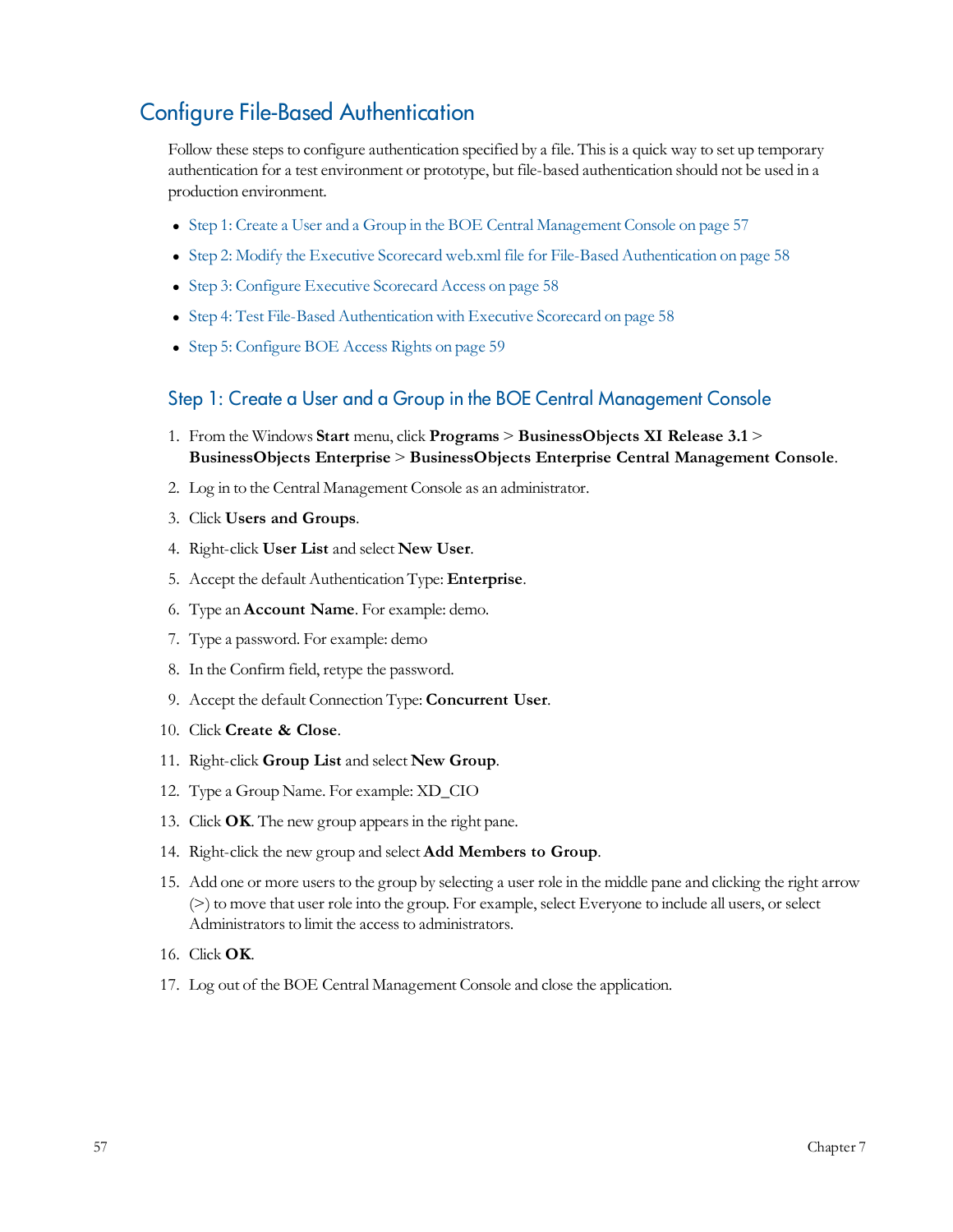## <span id="page-57-0"></span>Step 2: Modify the Executive Scorecard web.xml file for File-Based Authentication

- 1. Stop the Tomcat service:
	- a. From the Windows **Start** menu, click **Programs** > **BusinessObjects XI 3.1** > **BusinessObjects Enterprise** > **Central Configuration Manager**.
	- b. Right-click the Apache Tomcat service and select **Stop**.
- 2. Open **web.xml** with a text editor. The file is in: C:\Program Files\HP\Executive Scorecard\Web Applications\executiveScorecard\WEB-INF
- 3. Locate the **biAuthType** parameter section.
- 4. Change the parameter value to **secEnterprise**.

```
<init-param>
 <param-name>biAuthType</param-name>
 <param-value>secEnterprise</param-value>
</init-param>
```
<span id="page-57-1"></span>5. Save and close web.xml.

### Step 3: Configure Executive Scorecard Access

Change the Executive Scorecard user propertiesfile to add the user that you created in [Step](#page-56-1) [1:](#page-56-1) [Create](#page-56-1) [a](#page-56-1) [User](#page-56-1) [and](#page-56-1) [a](#page-56-1) [Group](#page-56-1) [in](#page-56-1) [the](#page-56-1) [BOE](#page-56-1) [Central](#page-56-1) [Management](#page-56-1) [Console](#page-56-1) [on](#page-56-1) [page](#page-56-1) [57](#page-56-1).

- 1. Open **user.properties** with a text editor. The file isin: C:\Program Files\HP\Executive Scorecard\Web Applications\executiveScorecard\WEB-INF
- 2. Add to thisfile the user name, password, and group that you added to the BOE Central Management Console in [Step](#page-56-1) [1:](#page-56-1) [Create](#page-56-1) [a](#page-56-1) [User](#page-56-1) [and](#page-56-1) [a](#page-56-1) [Group](#page-56-1) [in](#page-56-1) [the](#page-56-1) [BOE](#page-56-1) [Central](#page-56-1) [Management](#page-56-1) [Console](#page-56-1) [on](#page-56-1) [page](#page-56-1) [57](#page-56-1). For example: demo=demo,ROLE\_XD\_CIO
- 3. Save and close user.properties.
- 4. Delete all of the contentsin the Tomcat work folder: *<BOE installation directory>*\Tomcat55\work\
- 5. Restart the Tomcat service:
	- a. From the Windows **Start** menu, click **Programs** > **BusinessObjects XI 3.1** > **BusinessObjects Enterprise** > **Central Configuration Manager**.
	- b. Right-click the Apache Tomcat service and select **Start**.

#### <span id="page-57-2"></span>Step 4: Test File-Based Authentication with Executive Scorecard

- 1. Open WindowsInternet Explorer (IE).
- 2. Type the URL to the Executive Scorecard application. For example: http://xd1.americas.hp.net:8080/executiveScorecard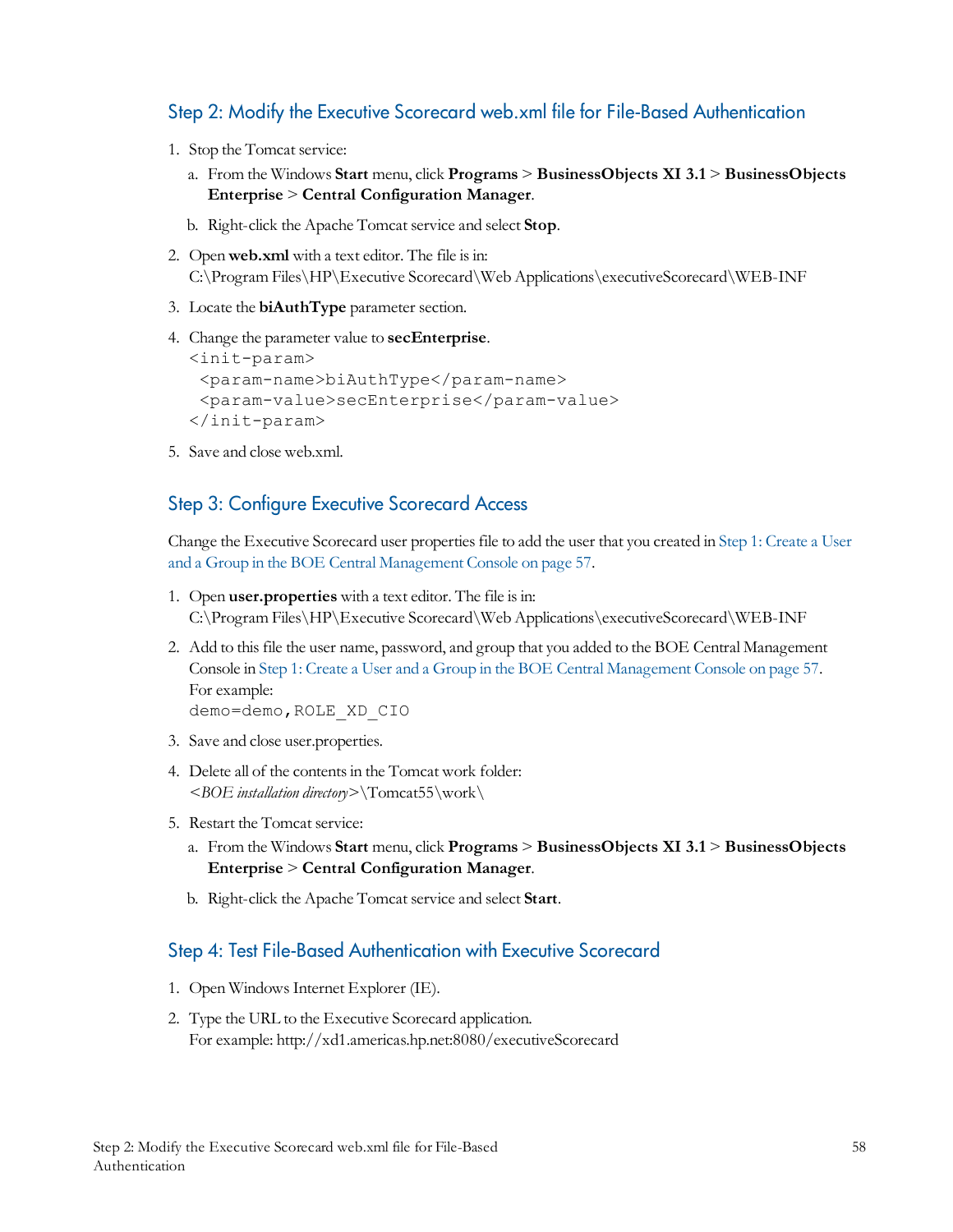- 3. Log in to Executive Scorecard with the same user name and password that you added to the user.properties file [Step](#page-57-1) [3:](#page-57-1) [Configure](#page-57-1) [Executive](#page-57-1) [Scorecard](#page-57-1) [Access](#page-57-1) [on](#page-57-1) [page](#page-57-1) [58](#page-57-1).
- 4. When the Executive Scorecard pages attempt to load, you may get prompted to run the Java Applet and install or upgrade Adobe Flash Player. Click Yes for both prompts to avoid seeing these messages in the future.
- <span id="page-58-0"></span>5. Log out of Executive Scorecard and close IE.

## Step 5: Configure BOE Access Rights

You must enable the Executive Scorecard group to view or edit the contents of a BusinessObjects Enterprise (BOE) folder. To configure BOE access rights, assign access to the Executive Scorecard folders, then enable access to the Root folder.

#### Assign Access to the Executive Scorecard Folders

- 1. From the Windows **Start** menu, click **Programs** > **BusinessObjects XI 3.1** > **BusinessObjects Enterprise** > **BusinessObjects Enterprise Central Management Console**.
- 2. Log in as an administrator.
- 3. Click **Folders**.
- 4. Click **All Folders** to expand the folder.
- 5. Do the following for each of the Executive Scorecard folders: XD\_BSM XD\_DC XD\_Financial XD\_FPA XD\_PPM XD\_Program XD\_Service XD\_Summary XD\_Xcelsius\_Source
	- a. Right-click the folder, and select **User Security**.
	- b. On the User Security screen, click **Add Principals**.
	- c. Select **XD\_CIO** in the Available users/groupslist and click **>** to move the group to the Selected users/groups list.

#### d. Click **Add and Assign Security**.

- e. On the Assign Security screen, select **Full Control** in the Available Access Levelslist and click **>** to move access level to the Assigned Access Levels list.
- f. Click **OK**.
- g. Click **Close**.
- h. Make sure you complete step 5 for all of the folders listed.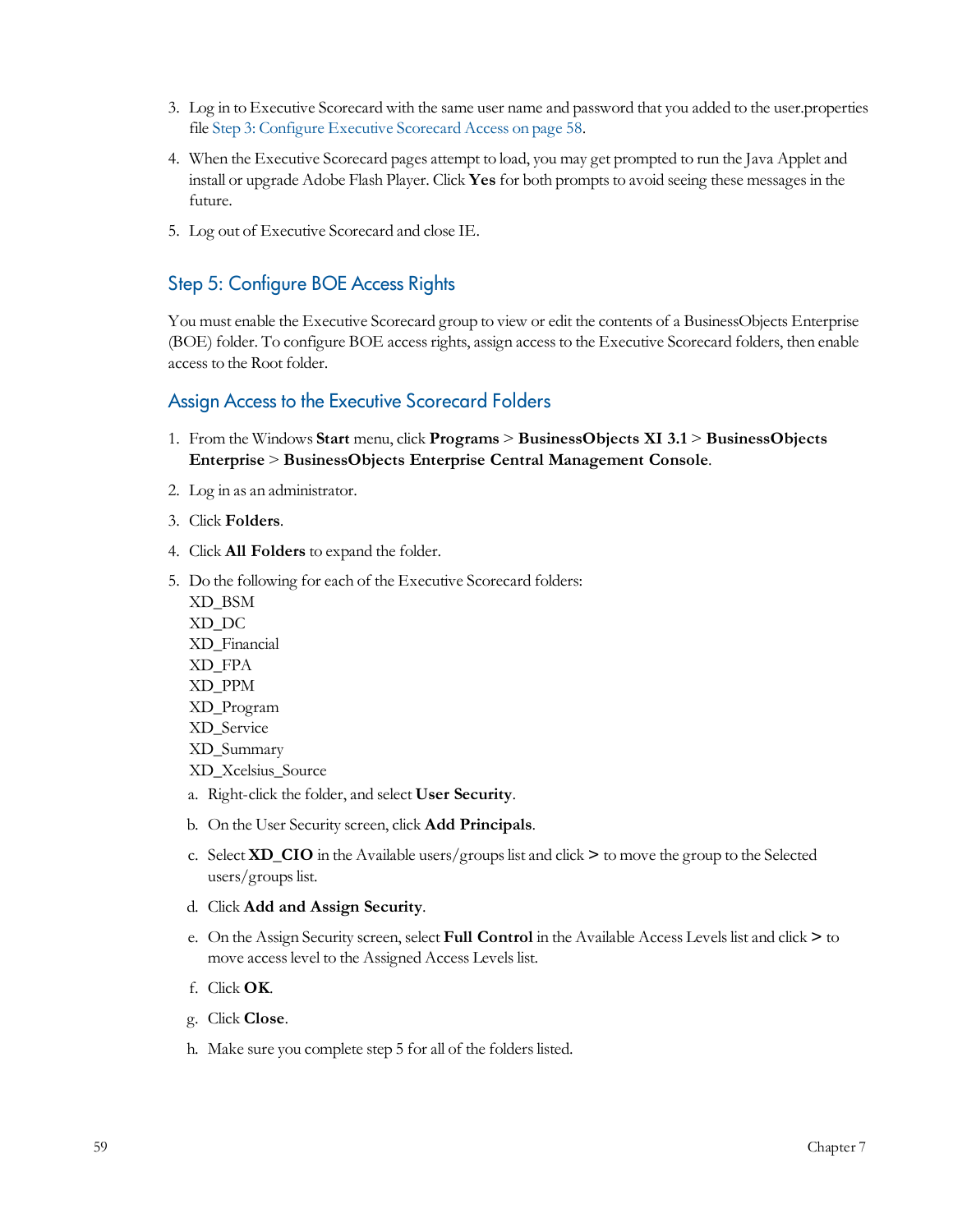### Enable Access to the Root Folder

- 1. In the left pane of the BOE Central Management Console, right-click **All Folders** and select **Properties**.
- 2. Click **User Security** in the left pane.
- 3. Click Add Principals.
- 4. Select **XD\_CIO** in the Available users/groupslist and click **>** to move the group to the Selected users/groups list.
- 5. Click **Add and Assign Security**.
- 6. Click the **Advanced** tab.
- 7. Click **Add/Remove Rights**. Thislink is directly under the tabs.
- 8. In the right pane on the Add/Remove Rights screen, find View Objects in the General Global Rights list. Do the following for the View Objects right:
	- a. Select the **Granted** radio button (in the first column with the green check mark).
	- b. Clear the **Apply to Sub Object** check box (in the last column).
- 9. Click **OK**, then click **OK** again.
- 10. Click **Close**.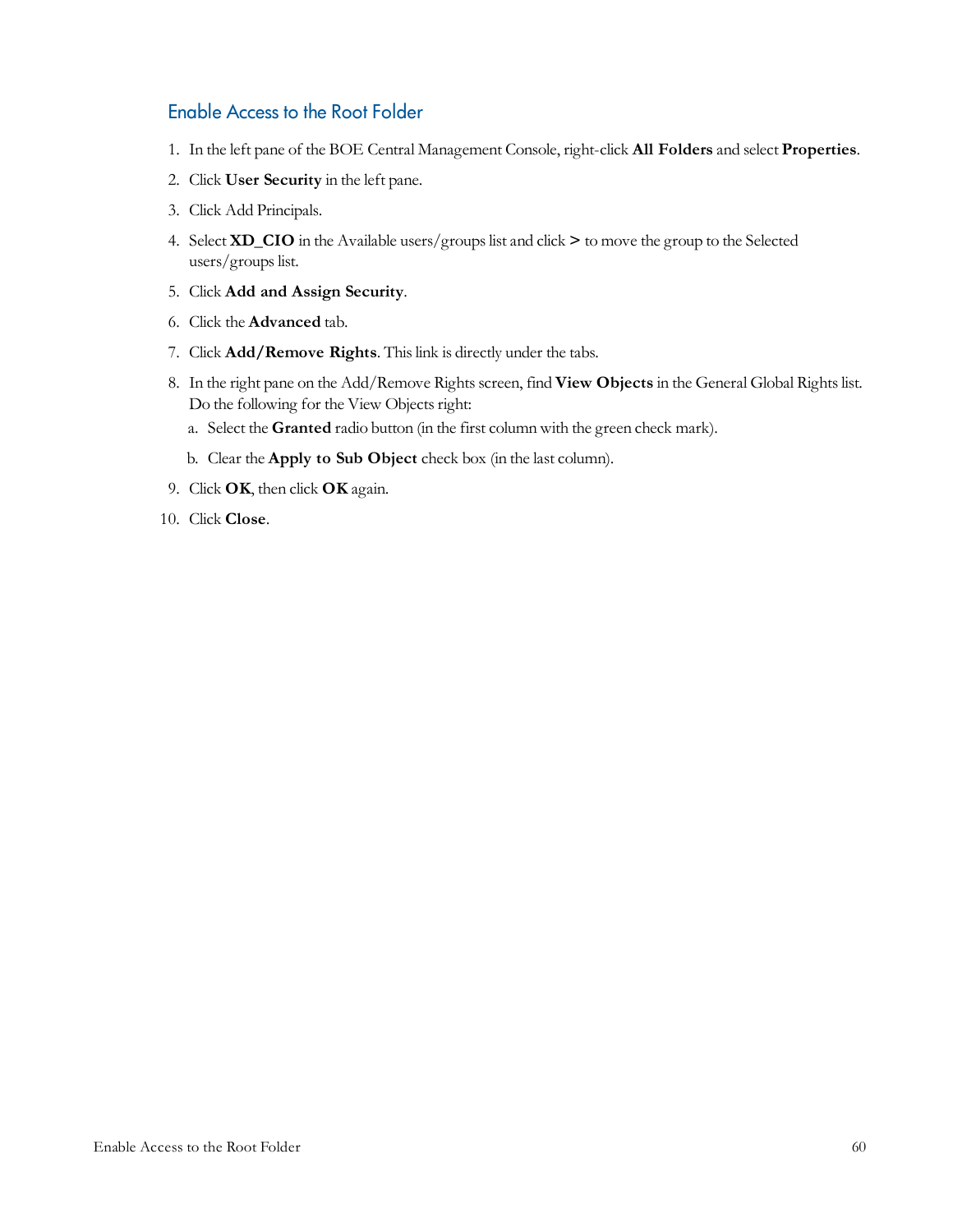# <span id="page-60-0"></span>Change Connection Properties in the BOE Central Management **Console**

Because each Executive Scorecard component uses a connection to BusinessObjects Enterprise (BOE), you must increase the default settings for the connections in the BOE Central Management Console.

- 1. From the Windows **Start** menu, click **Programs** > **BusinessObjects XI 3.1** > **BusinessObjects Enterprise** > **BusinessObjects Enterprise Central Management Console**.
- 2. Log in to the BOE Central Management Console as an administrator.
- 3. Click **Servers**.
- 4. Expand **Service Categories** in the left pane.
- 5. Click **Web Intelligence**.
- 6. Double-click **ExecutiveScorecard.WebIntelligenceProcessingServer** in the right pane.
- 7. In the Properties window, change the valuesfor the following settings:
	- <sup>n</sup> **Maximum Documents per User**: HP recommendsthat you increase thissetting to **20**. However, this value should be set according to the needs of your company. This setting specifies the maximum number of active sessions or Web Intelligence reports that can be associated with a user at any time. The valid range is  $1 - 20$ .
	- **Maximum Connections:** HP recommends that you increase this setting to **700**. However, this value should be set according to the needs of your company. This setting specifies the approximate maximum number of simultaneous sessions that can be opened at

one time. The valid range is  $5 - 65,535$ .

- <sup>n</sup> **Idle Connection Timeout (minutes)**: HP recommendsthat you increase thissetting to **40**. However, this value should be set according to the needs of your company. This setting specifies the number of minutes that the server waits for a request from an idle connection. If you set this value too low, the request may close prematurely. If you set this value too high, requests will be queued while the server waits for idle requests to close.
- 8. Click **Save & Close**.
- 9. Log out of the BOE Central Management Console and close the application.
- 10. Stop the BOE service:
	- a. From the Windows **Start** menu, click **Programs** > **BusinessObjects XI 3.1** > **BusinessObjects Enterprise** > **Central Configuration Manager**.
	- b. Right-click the **Server Intelligence Agent (ExecutiveScorecard)** service and select **Stop**.
- 11. Stop the Tomcat service:
	- a. In the Central Configuration Manager, right-click the **Apache Tomcat 5.5** service and select **Stop**.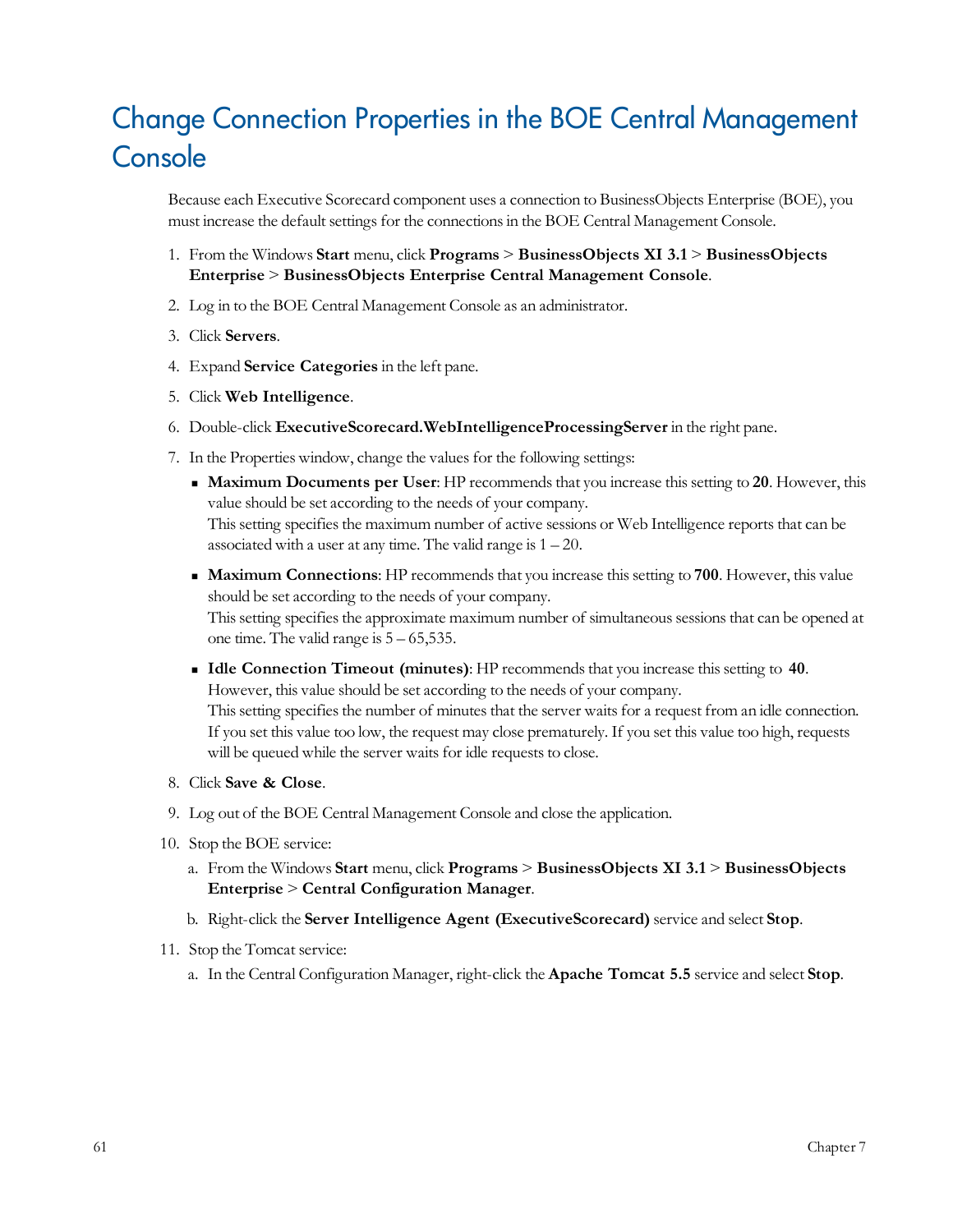- 12. Restart the BOE service:
	- a. In the Central Configuration Manager, right-click the **Server Intelligence Agent (ExecutiveScorecard)** service and select **Start**.
- 13. Delete all of the contentsin the Tomcat work folder: *<BOE installation directory>*\Tomcat55\work\
- 14. Restart the Tomcat service:
	- a. In the Central Configuration Manager, right-click the **Apache Tomcat 5.5** service and select **Start**.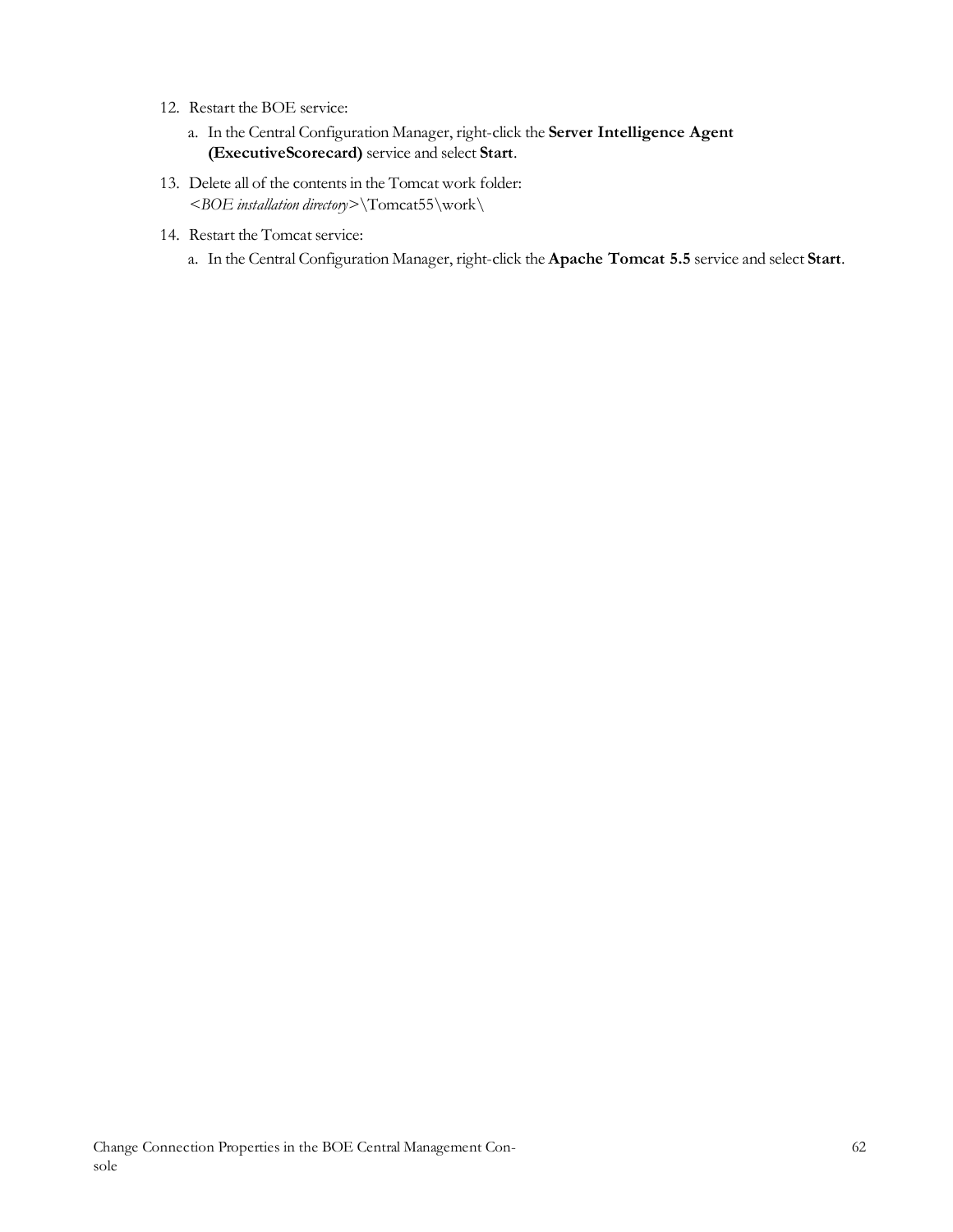# <span id="page-62-0"></span>Run the BSM and DC View Scripts

If you use HP Business Service Management (BSM) or HP DecisionCenter (DC) as a data source, you must run a view script on that source database to create the views that Executive Scorecard will use to access data from those sources.

- <sup>l</sup> If you use BSM, see [Run](#page-62-1) [the](#page-62-1) [BSM](#page-62-1) [View](#page-62-1) [Script](#page-62-1) [on](#page-62-1) [page](#page-62-1) [63](#page-62-1) for instructions on running the BSM view script.
- <sup>l</sup> If you use DC, see [Run](#page-62-2) [the](#page-62-2) [DC](#page-62-2) [View](#page-62-2) [Script](#page-62-2) [on](#page-62-2) [page](#page-62-2) [63](#page-62-2) for instructions on running the DC view script.

## <span id="page-62-1"></span>Run the BSM View Script

- 1. Open the database client for your BSM database and log in with the proper login or schema.
- 2. From the database client, navigate to the location of the appropriate view script and run the script:
	- <sup>n</sup> If you use an Oracle database, navigate to the script for Oracle. For example: C:\Program Files\HP\Executive Scorecard\ContentPacks\bsm\schema\oracle Run **BSM8.0.sql**.
	- <sup>n</sup> If you use a SQL Server database, navigate to the script for SQL Server. For example: C:\Program Files\HP\Executive Scorecard\ContentPacks\bsm\schema\mssql Run **BSM8.0.sql**.

## <span id="page-62-2"></span>Run the DC View Script

- 1. Open the database client for your DC database and log in with the proper login or schema.
- 2. From the database client, navigate to the location of the appropriate view script and run the script:
	- <sup>n</sup> If you use an Oracle database, navigate to the script for Oracle. For example: C:\Program Files\HP\Executive Scorecard\ContentPacks\dc\schema\oracle Run **DC2.0.sql**.
	- <sup>n</sup> If you use a SQL Server database, navigate to the script for SQL Server. For example: C:\Program Files\HP\Executive Scorecard\ContentPacks\dc\schema\mssql Run **DC2.0.sql**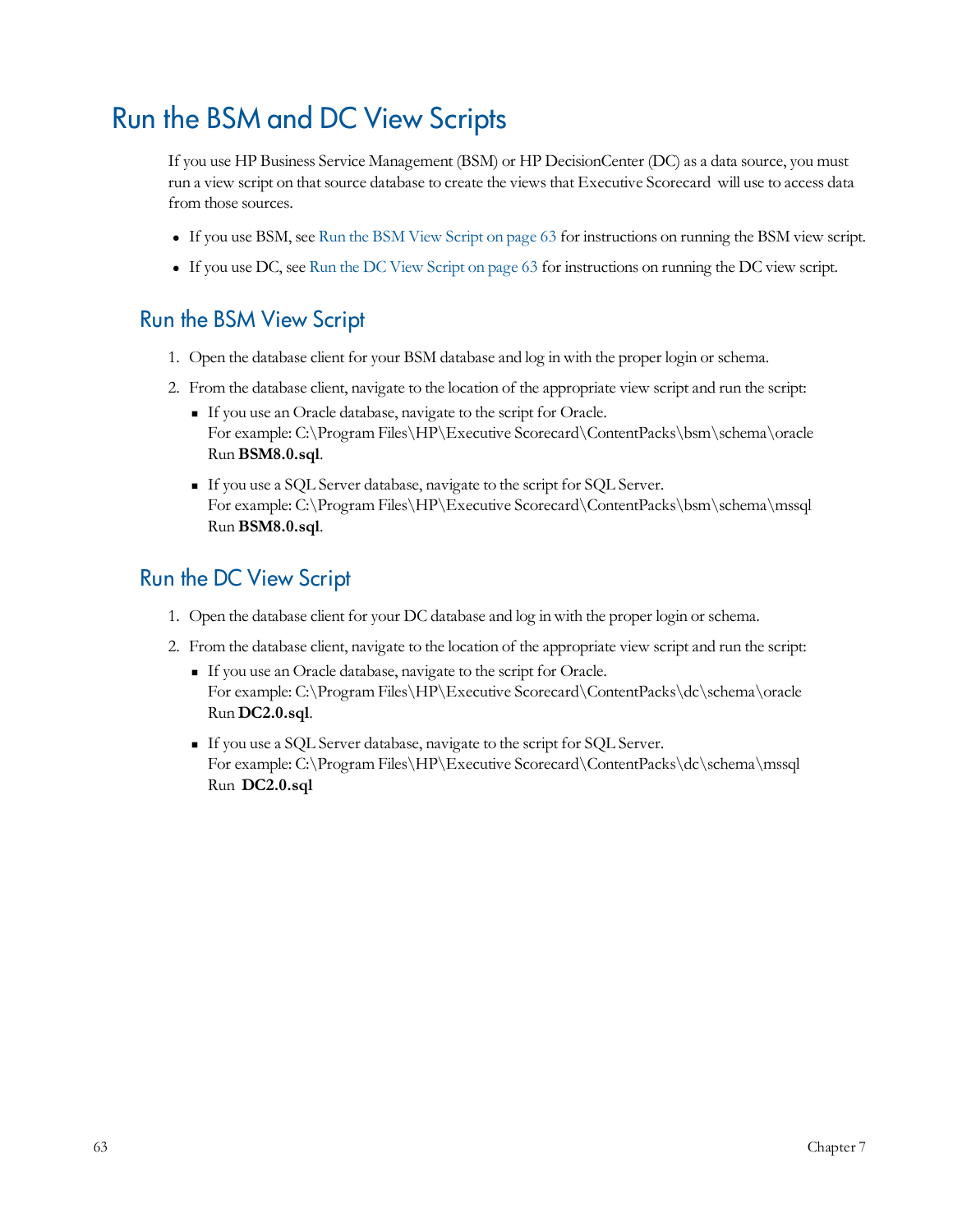# <span id="page-63-0"></span>Change Session Time Out Parameters

The default timeout value for BOE applications is 20 minutes. To extend the session timeout parameter for the applications, follow these steps:

- 1. Stop the Tomcat service:
	- a. From the Windows **Start** menu, click **Programs** > **BusinessObjects XI 3.1** > **BusinessObjects Enterprise** > **Central Configuration Manager**.
	- b. Right-click the Apache Tomcat service and select **Stop**.
- 2. Open **dsws.properties** with a text editor. The file isin *<BOE installation directory>*\Tomcat55\webapps\dswsbobje\WEB-INF\classes
- 3. Add the following property at the end of the file. Expressthe timeout value in seconds. For example, thisis a session timeout value of 24 hours:

# Session timeout session.timeout=86400

- 4. Save and close the file.
- 5. Open **server.xml** with a text editor. The file is in *<BOE installation directory>*\Tomcat55\conf
- 6. Update the **connectionTimeout** property for port 8080 to match the value that you specified in dsws.properties. However, expressthe timeout value for the Tomcat instance in milliseconds. For example, this is a session timeout value of 24 hours: connectionTimeout=86400000
- 7. Save and close the file.
- 8. Open the **web.xml** file in this directory with a text editor: *<BOE installation directory>*\Tomcat55\webapps\infoViewApp\WEB-INF
- 9. Also open the **web.xml** file in this directory: *<BOE installation directory>*\Tomcat55\webapps\infoViewAppActions\WEB-INF
- 10. In addition, open the **web.xml** file in this directory: *<BOE installation directory>*\Tomcat55\conf
- 11. In all three web.xml files, update the session timeout property to match the value that you specified in dsws.properties. However, express the timeout value in minutes. For example, this is a session timeout value of 24 hours:

```
<session-config>
<session-timeout>1440</session-timeout>
</session-config>
```
- 12. Save and close the files.
- 13. Delete all of the contents in the Tomcat work folder: *<BOE installation directory>*\Tomcat55\work\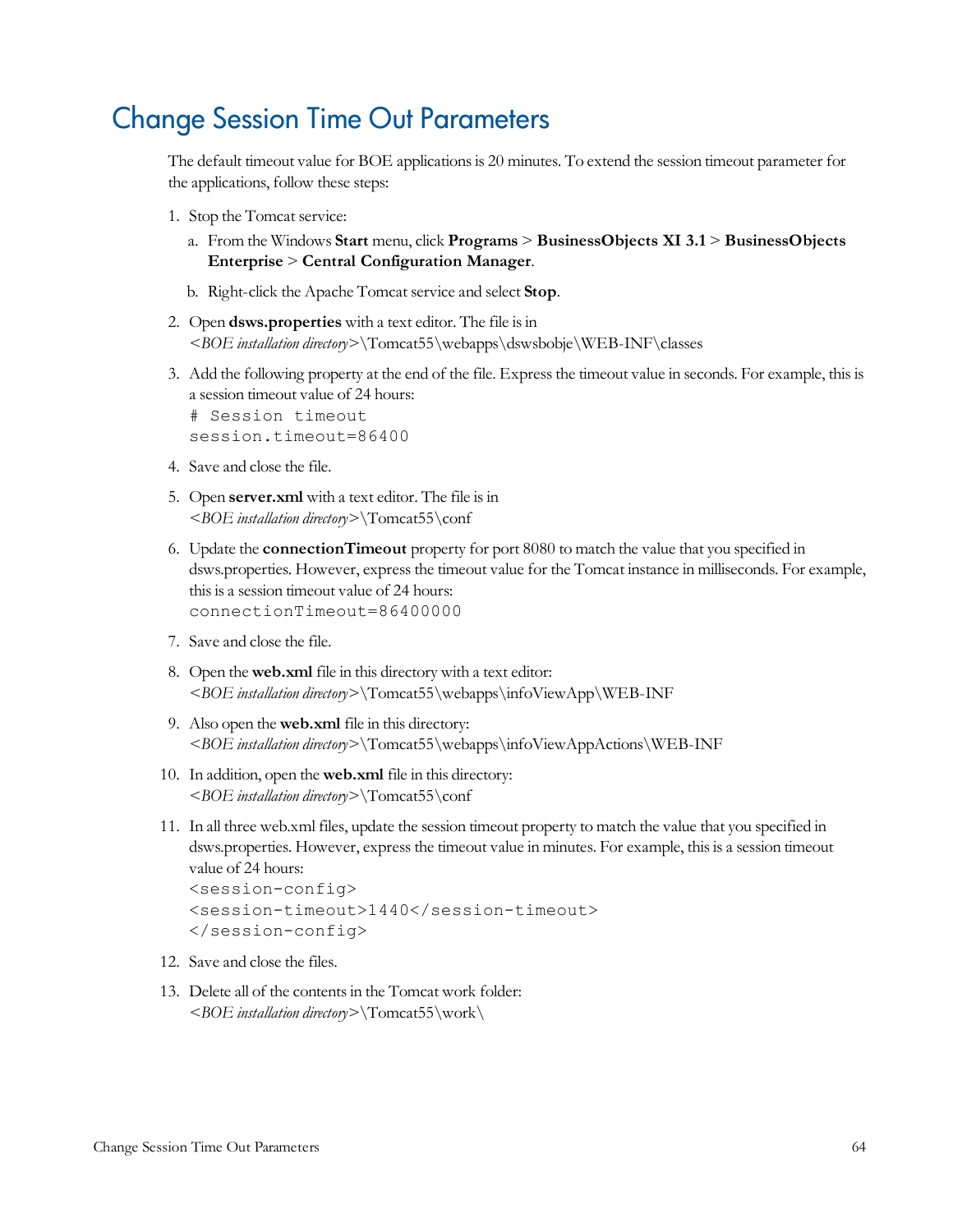- 14. Restart the Tomcat service:
	- a. From the Windows **Start** menu, click **Programs** > **BusinessObjects XI 3.1** > **BusinessObjects Enterprise** > **Central Configuration Manager**.
	- b. Right-click the Apache Tomcat service and select **Start**.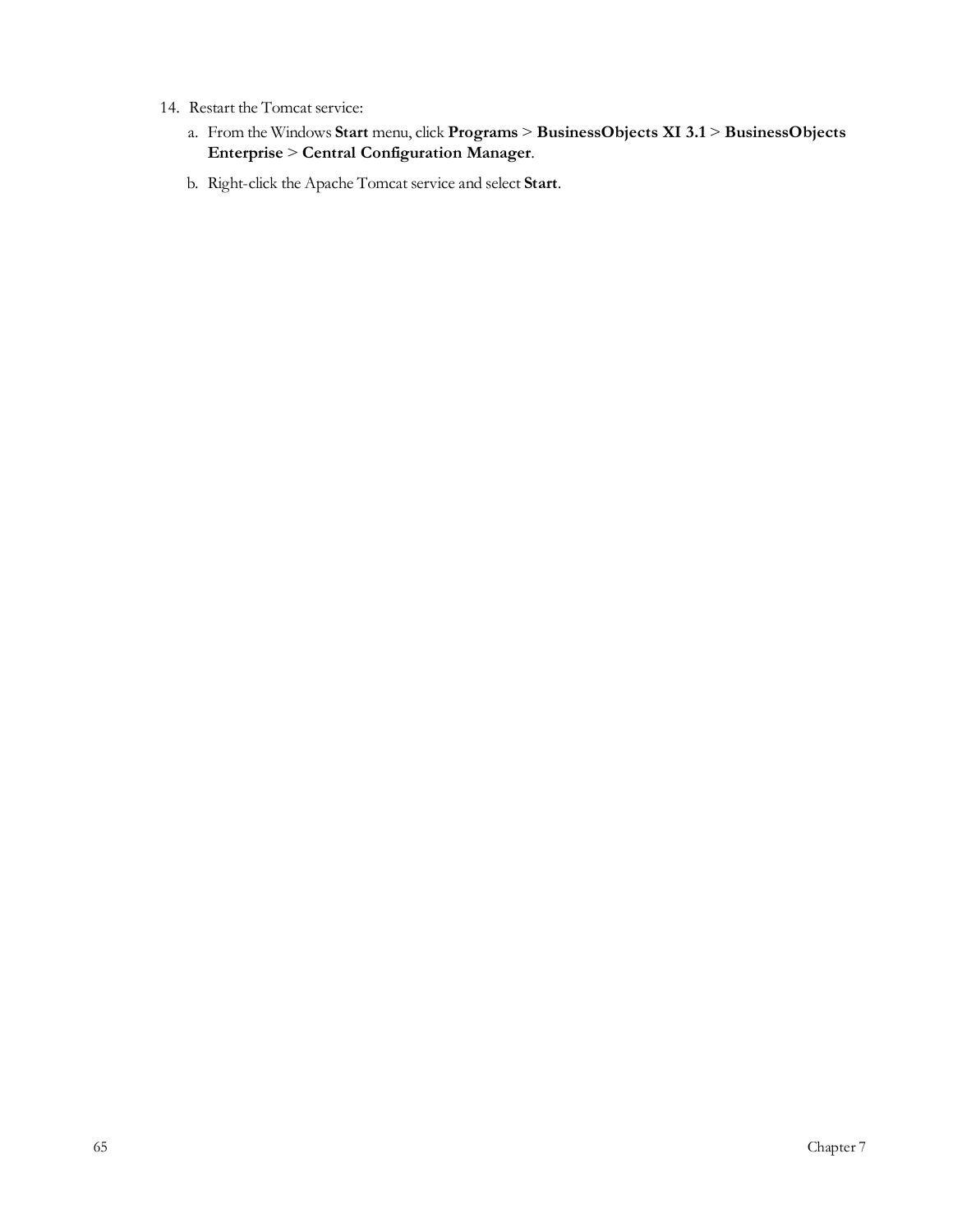# <span id="page-65-0"></span>Modify Universes

You must configure each universe to add a connection to your specific data source.

Follow the instructions in these tasks to modify the universes:

- [Step](#page-65-1) [1:](#page-65-1) [Import](#page-65-1) Universes in [BOE](#page-65-1) [Universe](#page-65-1) [Designer](#page-65-1) [on](#page-65-1) [page](#page-65-1) [66](#page-65-1)
- <span id="page-65-1"></span>• [Step](#page-65-2) [2:](#page-65-2) [Create](#page-65-2) [Universe](#page-65-2) [Connections](#page-65-2) [on](#page-65-2) [page](#page-65-2) [66](#page-65-2)

## Step 1: Import Universes in BOE Universe Designer

- 1. From the Windows **Start** menu, click **Programs** > **BusinessObjects XI 3.1** > **BusinessObjects Enterprise** > **Designer**.
- 2. Log in to Universe Designer. If necessary, close the Welcome screen.
- 3. From the Designer **File** menu, select**Import**.
- 4. From the Folder drop-down list, select **\webi universes**. The Available Universeslist becomes populated with the available universes.
- 5. If not already selected, select the **Open the selected universes** check box so that Designer opensthe universes that you import.
- 6. Select the universe for each data source that you have. You can press Ctrl and click to select multiple universes. Do not select universes for data sources that you do not have.
	- **ND\_BSM**: The universe for Business Service Management.
	- **ND\_DC**: The universe for DecisionCenter.
	- **ND\_FPA**: The universe for IT Analytics Financial Planning & Analysis.
	- **ND\_PPM**: The universe for Project and Portfolio Management.
- 7. Click **OK**.
- 8. Click **OK** to close the Universe successfully imported message. Designer opensthe imported universes.
- 9. Follow the instructionsin [Step](#page-65-2) [2:](#page-65-2) [Create](#page-65-2) [Universe](#page-65-2) [Connections](#page-65-2) [on](#page-65-2) [page](#page-65-2) [66](#page-65-2) to add a database connection to each universe.

## <span id="page-65-2"></span>Step 2: Create Universe Connections

Modify each universe that you imported in [Step](#page-65-1) [1:](#page-65-1) [Import](#page-65-1) [Universesin](#page-65-1) [BOE](#page-65-1) [Universe](#page-65-1) [Designer](#page-65-1) [on](#page-65-1) [page](#page-65-1) [66](#page-65-1) to add a connection to the corresponding source database. Follow the instructions below for each universe that you imported.

- [Create](#page-66-0) [a](#page-66-0) [connection](#page-66-0) [in](#page-66-0) [the](#page-66-0) [Business](#page-66-0) [Service](#page-66-0) [Management](#page-66-0) [universe](#page-66-0) [on](#page-66-0) [page](#page-66-0) [67](#page-66-0)
- [Create](#page-67-0) [a](#page-67-0) [connection](#page-67-0) [in](#page-67-0) [the](#page-67-0) [DecisionCenter](#page-67-0) [universe](#page-67-0) [on](#page-67-0) [page](#page-67-0) [68](#page-67-0)
- [Create](#page-68-0) [a](#page-68-0) [connection](#page-68-0) [in](#page-68-0) [the](#page-68-0) [Financial](#page-68-0) [Planning](#page-68-0) [&](#page-68-0) [Analysis](#page-68-0) [universe](#page-68-0) [on](#page-68-0) [page](#page-68-0) [69](#page-68-0)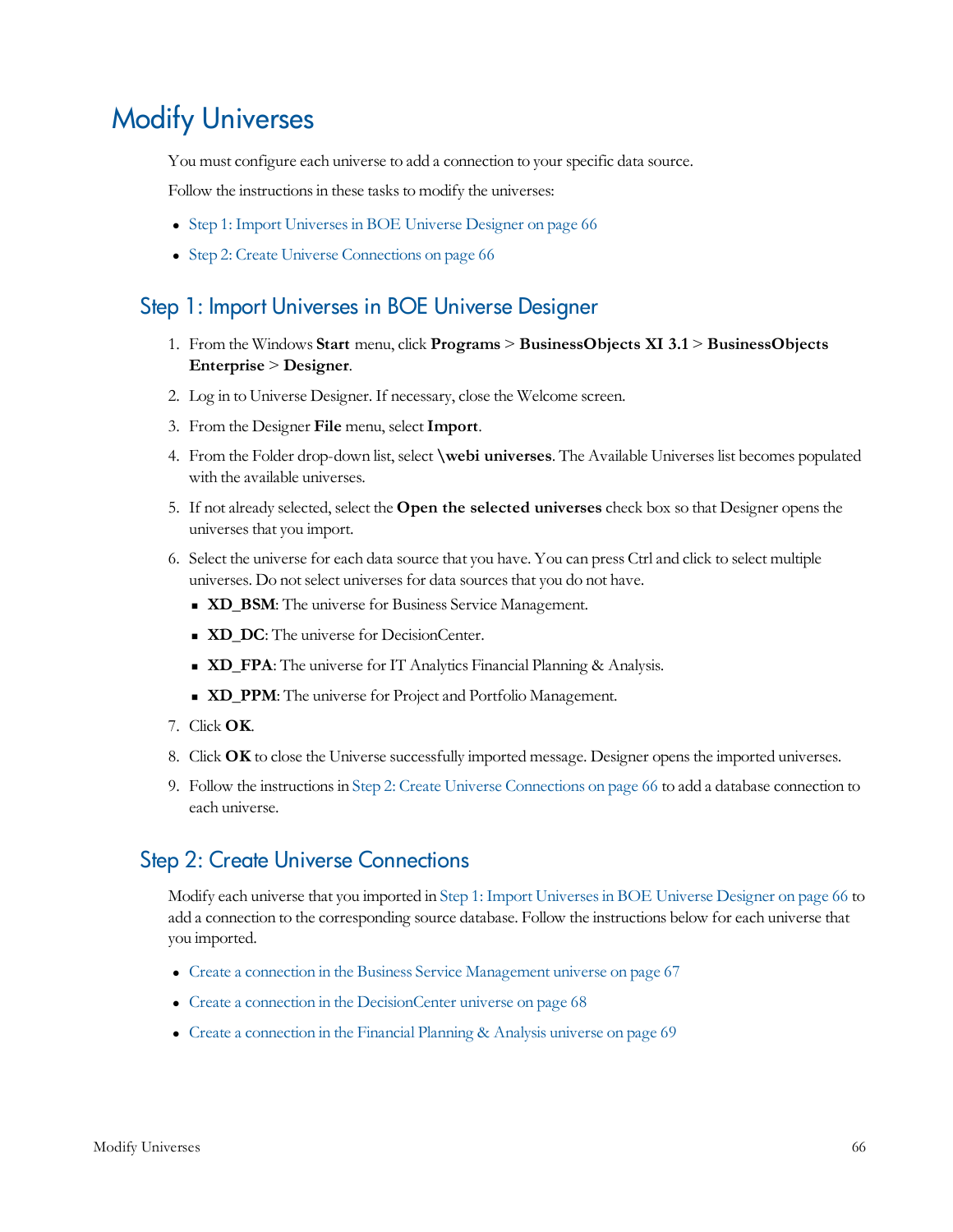<span id="page-66-0"></span>• [Create](#page-69-0) [a](#page-69-0) [connection](#page-69-0) [in](#page-69-0) [the](#page-69-0) [Project](#page-69-0) [and](#page-69-0) [Portfolio](#page-69-0) [Management](#page-69-0) [universe](#page-69-0) [on](#page-69-0) [page](#page-69-0) [70](#page-69-0)

#### Create a connection in the Business Service Management universe

- 1. From the File menu in Designer, select **XD\_BSM.unv**. The Business Service Management (BSM) universe opens.
- 2. From the File menu, select **Parameters**.
- 3. Make sure that **XD\_BSM** appearsin the Name field.
- 4. Make sure that **XD\_BSM\_DSN** isselected in the Connection drop-down list.
- 5. Click **New**. The New Connection Wizard guides you through the processto create a connection.
- 6. Click **Next**.
- 7. Make sure that **Secured** isselected in the Connection Type drop-down list.
- 8. In the Connection Name field, type **XD\_BSM\_DB**.
- 9. In the bottom pane, select the type of RDBMS for the BSM database. If thisis a Microsoft SQL Server database, select **Microsoft** > **MS SQL Server 2005** > **ODBC Drivers**. If thisis an Oracle database, select **Oracle** > **Oracle 10** > **Oracle Client**.
- 10. Click **Next**.
- 11. Make sure **Use specified user name and password** isselected in the Authentication Mode drop-down list.
- 12. Type the user name for the BSM database.
- 13. Type the password for this user for the BSM database.
- 14. **MSSQL**: If you selected a Microsoft SQL Server database in step 9, select **XD\_BSM\_DSN** from the Data source name drop-down list. **Oracle**: If you selected an Oracle database in step 9, type the tnsnames value for your BSM database in the

Service field.

- 15. Click **Test Connection** to make sure the connection works.
- 16. Click **Next**.
- 17. On the Configuration Parameters[4/5] screen, accept the default settings and click **Next**.
- 18. Click **Finish**.
- 19. Save the universe changes.
- 20. Export the universe to your CMS database:
	- a. From the File menu, select **Export**.
	- b. Select **XD\_BSM** in the bottom pane.
	- c. Click **OK**.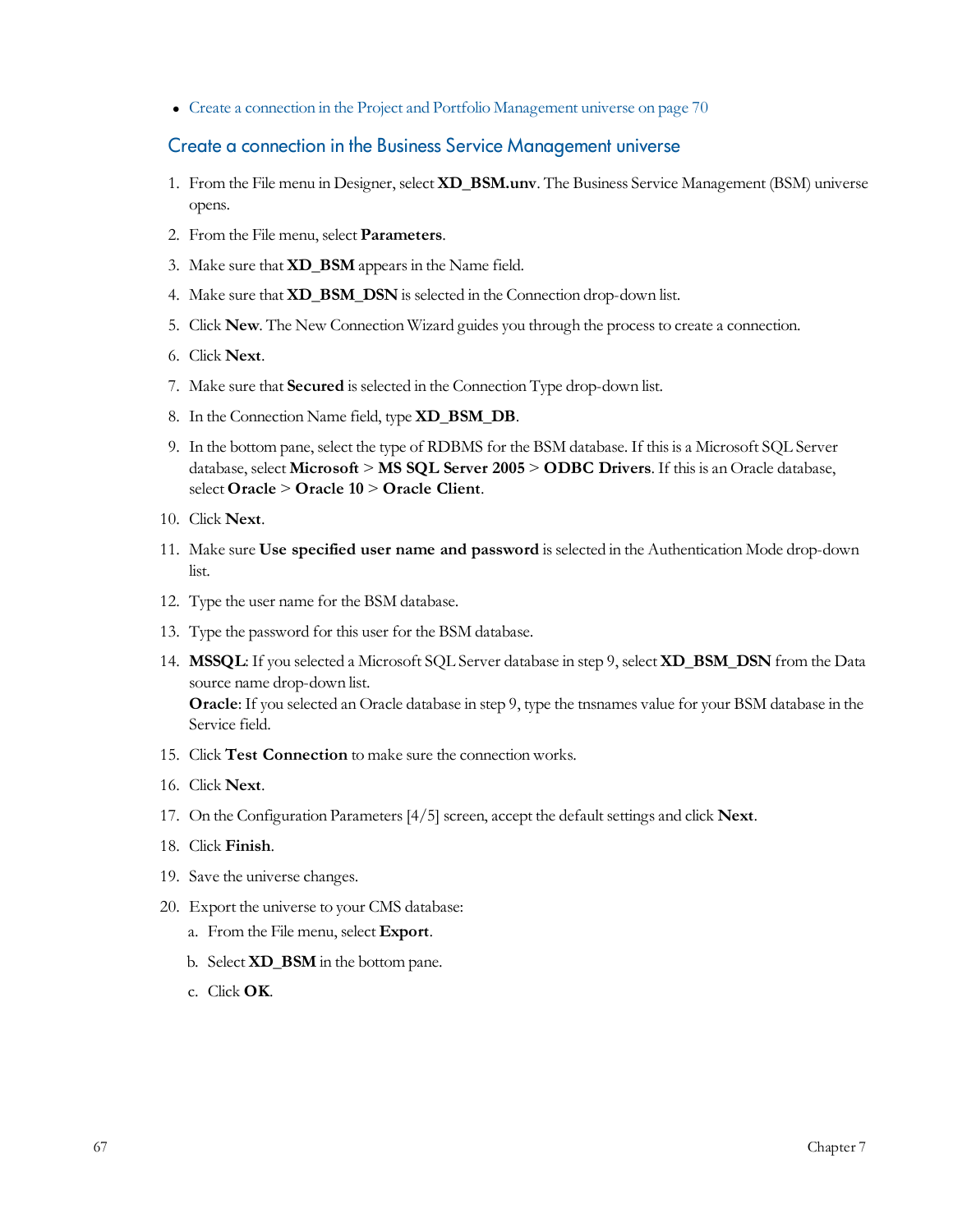d. Click **OK** to close the Universe successfully exported message. If you need to create a connection in another universe, follow the instructions for that universe. If you do not need to modify other universes, close Designer.

#### <span id="page-67-0"></span>Create a connection in the DecisionCenter universe

- 1. From the File menu in Designer, select **XD\_DC.unv**. The DecisionCenter (DC) universe opens.
- 2. From the File menu, select **Parameters**.
- 3. Make sure that **XD\_DC** appearsin the Name field.
- 4. Make sure that **XD\_DC\_DSN** isselected in the Connection drop-down list.
- 5. Click **New**. The New Connection Wizard guides you through the processto create a connection.
- 6. Click **Next**.
- 7. Make sure that **Secured** isselected in the Connection Type drop-down list.
- 8. In the Connection Name field, type **XD\_DC\_DB**.
- 9. In the bottom pane, select the type of RDBMS for the DC database. If thisis a Microsoft SQL Server database, select **Microsoft** > **MS SQL Server 2005** > **ODBC Drivers**. If thisis an Oracle database, select **Oracle** > **Oracle 10** > **Oracle Client**.
- 10. Click **Next**.
- 11. Make sure **Use specified user name and password** isselected in the Authentication Mode drop-down list.
- 12. Type the user name for the DC database.
- 13. Type the password for this user for the DC database.
- 14. **MSSQL**: If you selected a Microsoft SQL Server database in step 9, select **XD\_BSM\_DSN** from the Data source name drop-down list. **Oracle**: If you selected an Oracle database in step 9, type the tnsnames value for your BSM database in the Service field.
- 15. Click **Test Connection** to make sure the connection works.
- 16. Click **Next**.
- 17. On the Configuration Parameters[4/5] screen, accept the default settings and click **Next**.
- 18. Click **Finish**.
- 19. Save the universe changes.
- 20. Export the universe to your CMS database:
	- a. From the File menu, select **Export**.
	- b. Select **XD\_DC** in the bottom pane.
	- c. Click **OK**.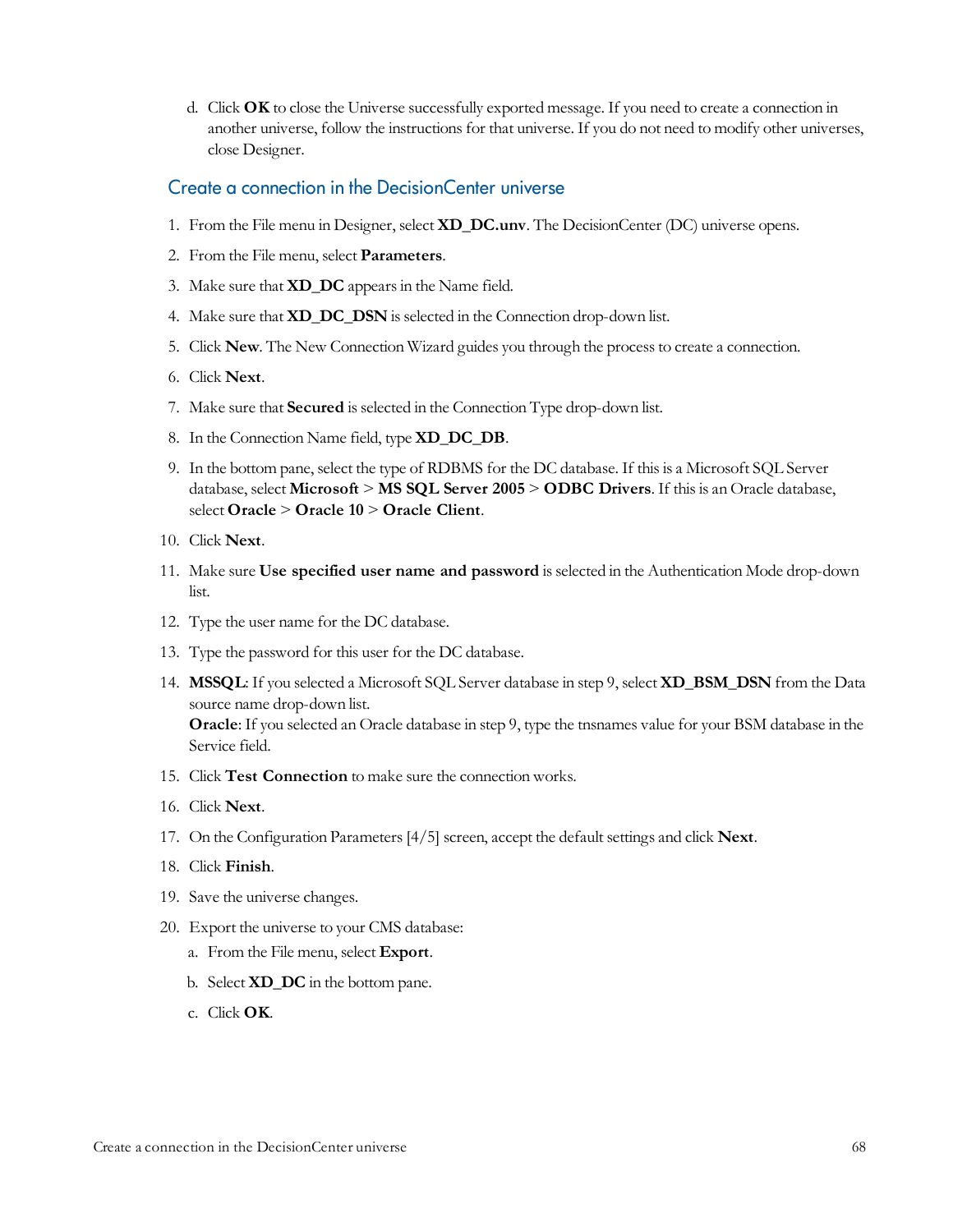d. Click **OK** to close the Universe successfully exported message. If you need to create a connection in another universe, follow the instructions for that universe. If you do not need to modify other universes, close Designer.

#### <span id="page-68-0"></span>Create a connection in the Financial Planning & Analysis universe

- 1. From the File menu in Designer, select **XD\_FPA.unv**. The Financial Planning & Analysis(FPA) universe opens.
- 2. From the File menu, select **Parameters**.
- 3. Make sure that **XD\_FPA** appearsin the Name field.
- 4. Make sure that **XD\_FPA\_DSN** isselected in the Connection drop-down list.
- 5. Click **New**. The New Connection Wizard guides you through the processto create a connection.
- 6. Click **Next**.
- 7. Make sure that **Secured** isselected in the Connection Type drop-down list.
- 8. In the Connection Name field, type **XD\_FPA\_DB**.
- 9. In the bottom pane, select **Microsoft** > **MS SQL Server 2005** > **ODBC Drivers**.
- 10. Click **Next**.
- 11. Make sure **Use specified user name and password** isselected in the Authentication Mode drop-down list.
- 12. Type the user name for the FPA database.
- 13. Type the password for this user for the FPA database.
- 14. From the Data source name drop-down list, select **XD\_FPA\_DSN**.
- 15. Click **Test Connection** to make sure the connection works.
- 16. Click **Next**.
- 17. On the Configuration Parameters[4/5] screen, accept the default settings and click **Next**.
- 18. Click **Finish**.
- 19. Save the universe changes.
- 20. Export the universe to your CMS database:
	- a. From the File menu, select **Export**.
	- b. Select **XD\_FPA** in the bottom pane.
	- c. Click **OK**.
	- d. Click **OK** to close the Universe successfully exported message. If you need to create a connection in another universe, follow the instructions for that universe. If you do not need to modify other universes, close Designer.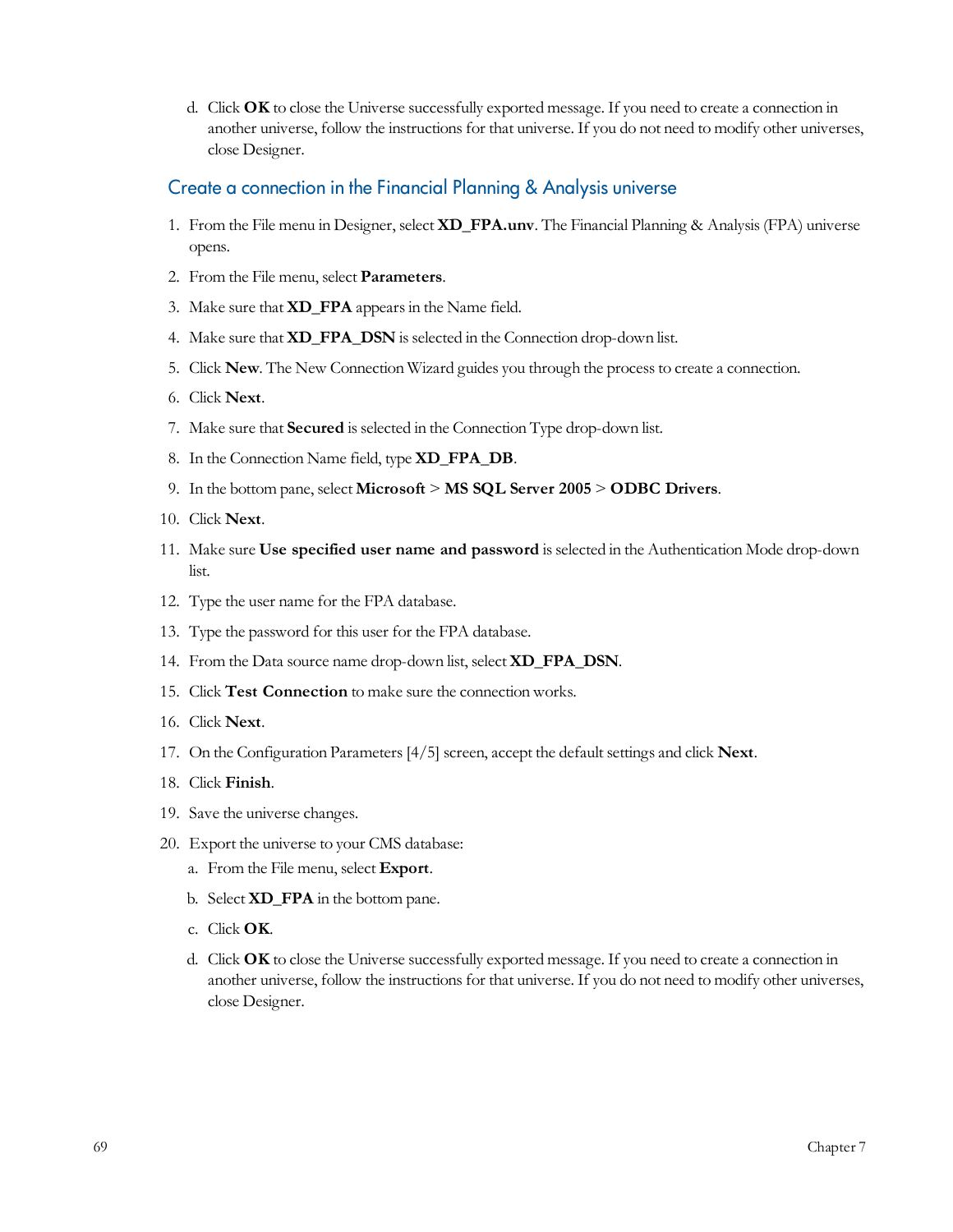#### <span id="page-69-0"></span>Create a connection in the Project and Portfolio Management universe

- 1. From the File menu in Designer, select **XD\_PPM.unv**. The Project and Portfolio Management (PPM) universe opens.
- 2. From the File menu, select **Parameters**.
- 3. Make sure that **XD\_PPM** appearsin the Name field. XD\_PPM\_DSN isselected in the Connection dropdown list.
- 4. Click **New**. The New Connection Wizard guides you through the processto create a connection.
- 5. Click **Next**.
- 6. Make sure that **Secured** isselected in the Connection Type drop-down list.
- 7. In the Connection Name field, type **XD\_PPM\_DB**.
- 8. In the bottom pane, select **Oracle** > **Oracle 10** > **Oracle Client**.
- 9. Click **Next**.
- 10. Make sure **Use specified user name and password** isselected in the Authentication Mode drop-down list.
- 11. Type the user name for the PPM database.
- 12. Type the password for this user for the PPM database.
- 13. In the Service field, type the tnsnames value for your PPM database.
- 14. Click **Test Connection** to make sure the connection works.
- 15. Click **Next**.
- 16. On the Configuration Parameters[4/5] screen, accept the default settings and click **Next**.
- 17. Click **Finish**.
- 18. Save the universe changes.
- 19. Export the universe to your CMS database:
	- a. From the File menu, select **Export**.
	- b. Select **XD\_PPM** in the bottom pane.
	- c. Click **OK**.
	- d. Click **OK** to close the Universe successfully exported message. If you need to create a connection in another universe, follow the instructions for that universe. If you do not need to modify other universes, close Designer.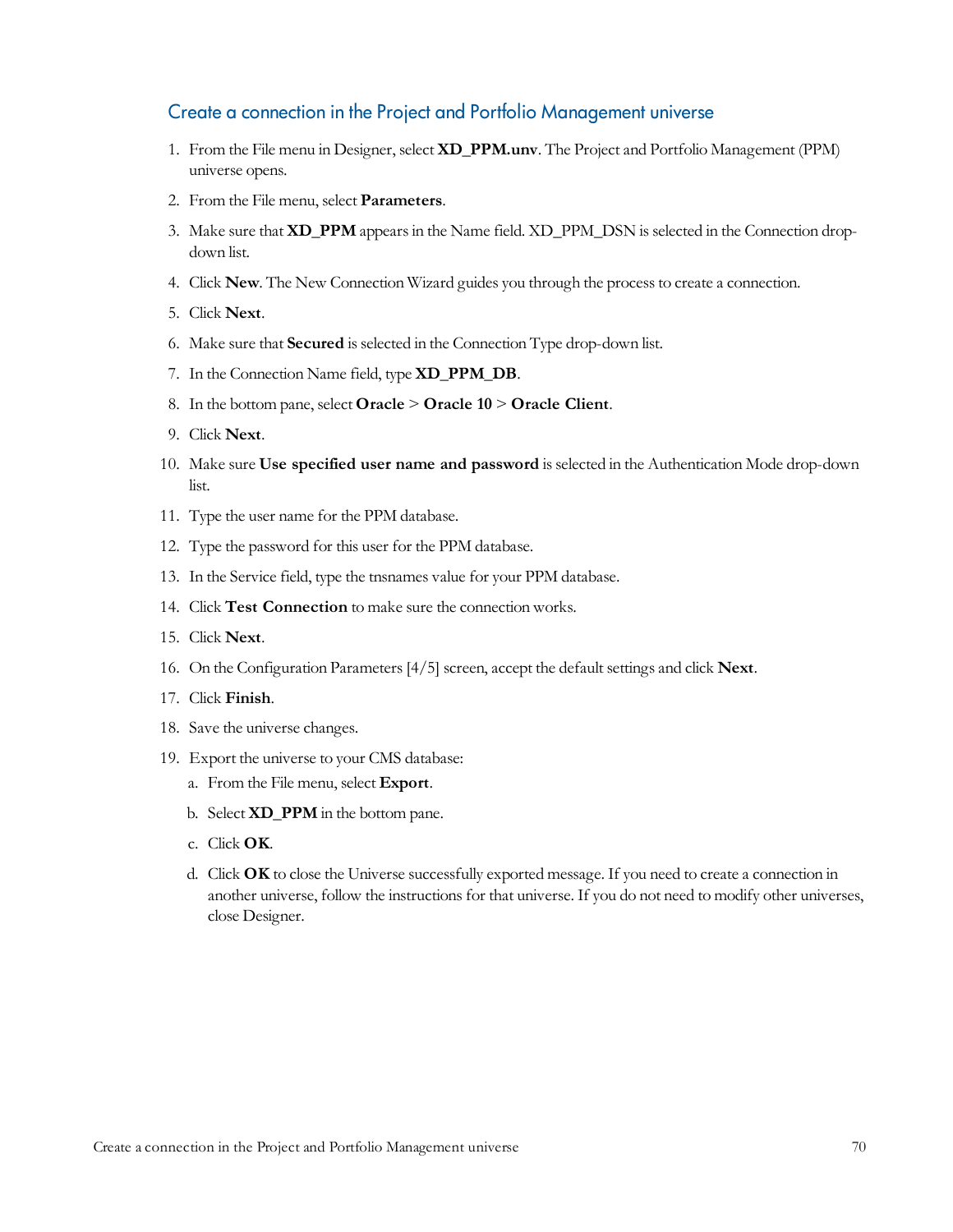# <span id="page-70-0"></span>(BSM Users) Create the BSM Service Health Page

If you use HP Business Service Management (BSM) as a data source, you can add to Executive Scorecard a page to track service health. To create the Service Health page, create a new page, a new component to add to the page, and a new category so that you can organize the components you will use on the new page.

- 1. Log in to Executive Scorecard.
- 2. Click **New Page**.
- 3. Click **Components**.
- 4. In the Categories pane on the left side of the Component Gallery, click **New Category**.
- 5. Type a name for the category. For example: Service Health
- 6. Click **OK**. The new category appearsin the Categories pane.
- 7. In the pane on the right side of the Component Gallery, click **Add External Component**.
- 8. Retrieve the URL for the BSM application. To do so, open a new WindowsInternet Explorer window and type this URL:

**http://<BSM server name>/topaz/bam/pages/topview.jsp?customer=1&fromAgora=true** For example: http://dc2003sql-29db.labs.peregrine.com/ topaz/bam/pages/topview.jsp?customer=1&fromAgora=true Once you have the URL that accessesthe BSM login page, copy it. Then return to Executive Scorecard.

- 9. In the New Component window, provide these details:
	- <sup>n</sup> Name: Type a name for the new component. For example: Service Health
	- <sup>n</sup> URL: Paste the URL that you copied in step 8.
	- <sup>n</sup> Description: Type a brief description of the new component.
	- <sup>n</sup> Categorize Component: If necessary, click **Categorize Component** to expand the list of categories. Select the category that you created in steps 4 - 6.

You do not need to provide Wiring Context or URL Parameter information.

- 10. Click **OK**. The new component becomes available in the Component Gallery.
- 11. Click the new component and drag it onto the new page.
- 12. Click Save.
- 13. Type a name for the new page. For example: Service Health
- 14. Click **OK**.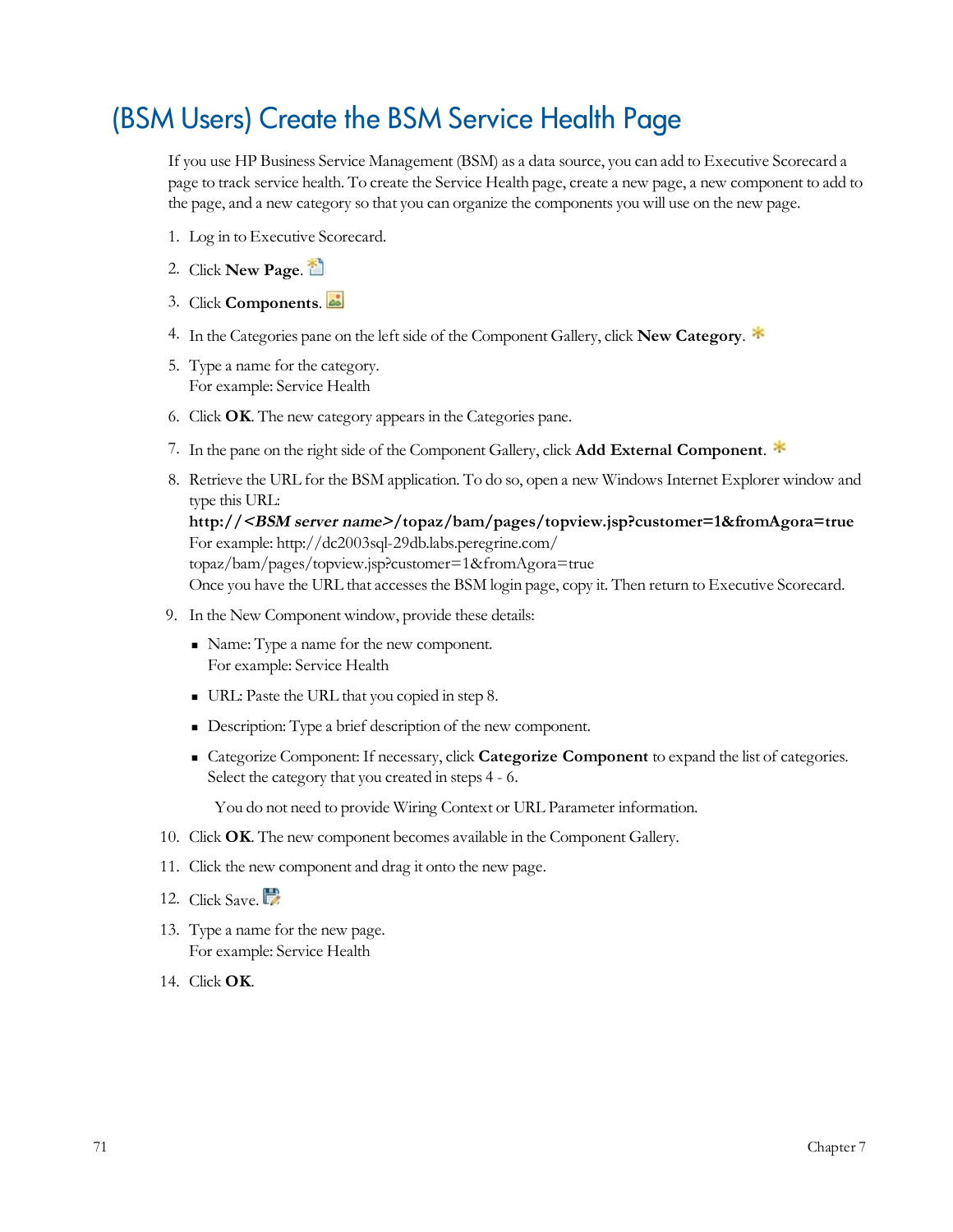15. Log off of Executive Scorecard, then log in again to view the new page that accesses BSM. You can configure single sign-on for Executive Scorecard and BSM so that you are not prompted to log in to BSM when you access the BSM Service Health page in Executive Scorecard. To configure single sign-on, see [Step](#page-72-1) [1:](#page-72-1) [Configure](#page-72-1) [Single](#page-72-1) [Sign-On](#page-72-1) [for](#page-72-1) [Executive](#page-72-1) [Scorecard](#page-72-1) [and](#page-72-1) [BSM](#page-72-1) [on](#page-72-1) [page](#page-72-1) [73](#page-72-1).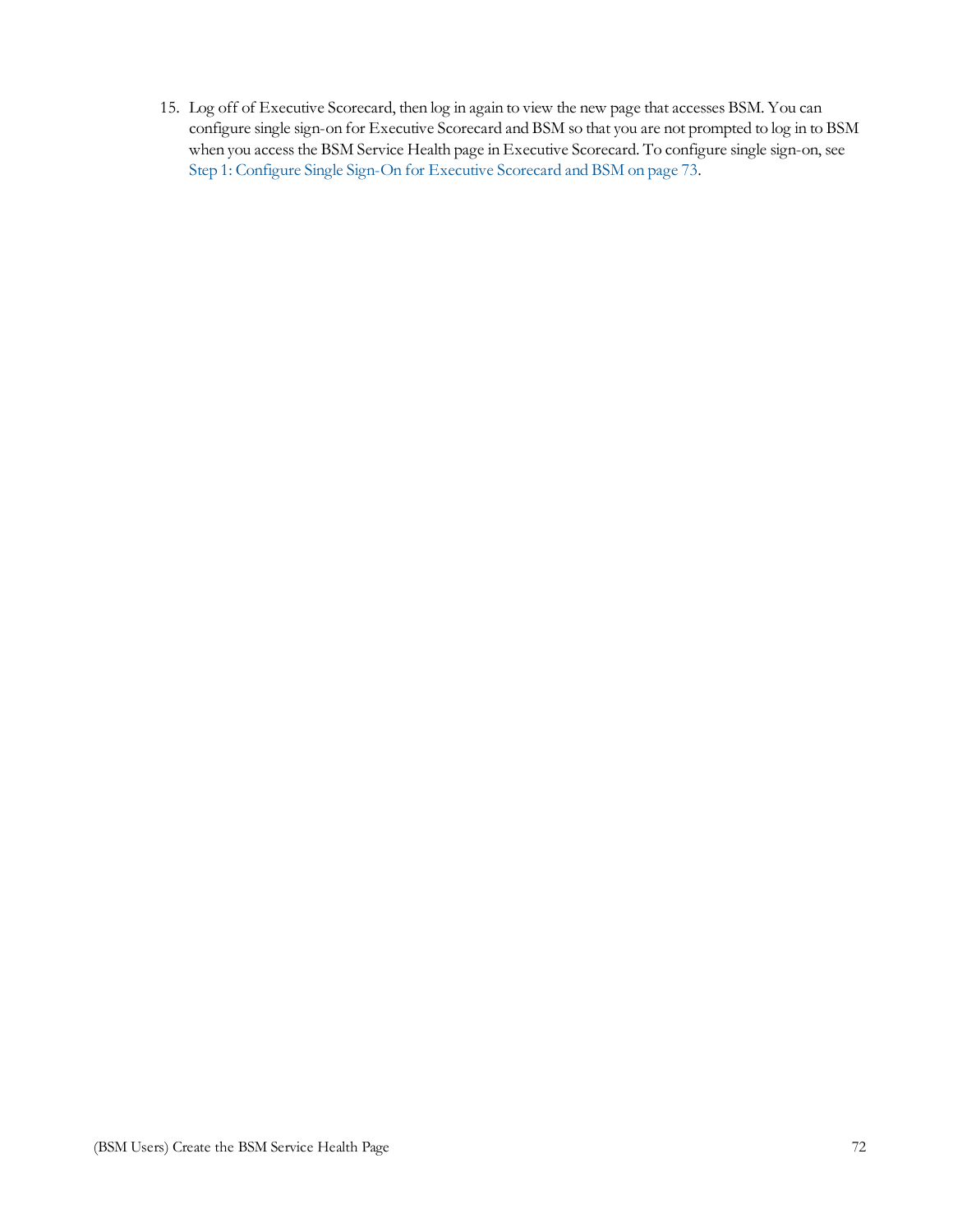# Configure Single Sign On

Executive Scorecard is an HP Lightweight Single Sign-On (LW-SSO) enabled application. It can be configured to make single sign-on possible between Executive Scorecard and BSM or other HP LW-SSO enabled applications.

Configuring single sign-on is optional. If you do not implement it and you use BSM as a data source, Executive Scorecard will prompt you to log in to BSM when you view the Service Health dashboard.

**Note**: For single sign-on to work, the same user or login must exist for Executive Scorecard and the other applications. Also, you must access Executive Scorecard from a fully qualified domain, not a localhost URL. For example: http://xd1.americas.hpqcorp.net:8080/executiveScorecard

Follow the instructions in these sections to configure single sign-on:

- [Step](#page-72-0) [1:](#page-72-0) [Configure](#page-72-0) [Single](#page-72-0) [Sign-On](#page-72-0) [for](#page-72-0) [Executive](#page-72-0) [Scorecard](#page-72-0) [and](#page-72-0) [BSM](#page-72-0) [on](#page-72-0) [page](#page-72-0) [73](#page-72-0)
- [Step](#page-73-0) [2:](#page-73-0) [Add](#page-73-0) [Other](#page-73-0) Domains to [the](#page-73-0) [List](#page-73-0) [of](#page-73-0) [Trusted](#page-73-0) Domains in [IE](#page-73-0) [on](#page-73-0) [page](#page-73-0) [74](#page-73-0)

#### <span id="page-72-0"></span>Step 1: Configure Single Sign-On for Executive Scorecard and BSM

For single sign-on to work, the same user or login must exist for Executive Scorecard and the other applications. Also, you must access Executive Scorecard from a fully qualified domain, not a localhost URL. For example: http://xd1.americas.hp.net:8080/executiveScorecard

To configure single sign-on

- 1. View the LW-SSO configuration information for BSM:
	- a. Log in to BSM.
	- b. From the Admin menu, select **Platform**.
	- c. Click the **User and Permissions** tab.
	- d. Click **Authentication Management**.
	- e. In the Single Sign-On Configuration window, note the Token Creation Key (initString) value. For example: Xy6stqZ
- 2. Open **lwssofmconf.xml** with a text editor. The file is in *<Tomcat installation directory>*\common\classes
- 3. Change the value in the domain element to the Executive Scorecard server domain. For example:

```
<lwssoValidation id="ID000001">
<domain>americas.hp.net</domain>
```
4. Change the value of the initString attribute in lwssofmconf.xml to match the token creation key for BSM. For example: initString= "Xy6stqZ"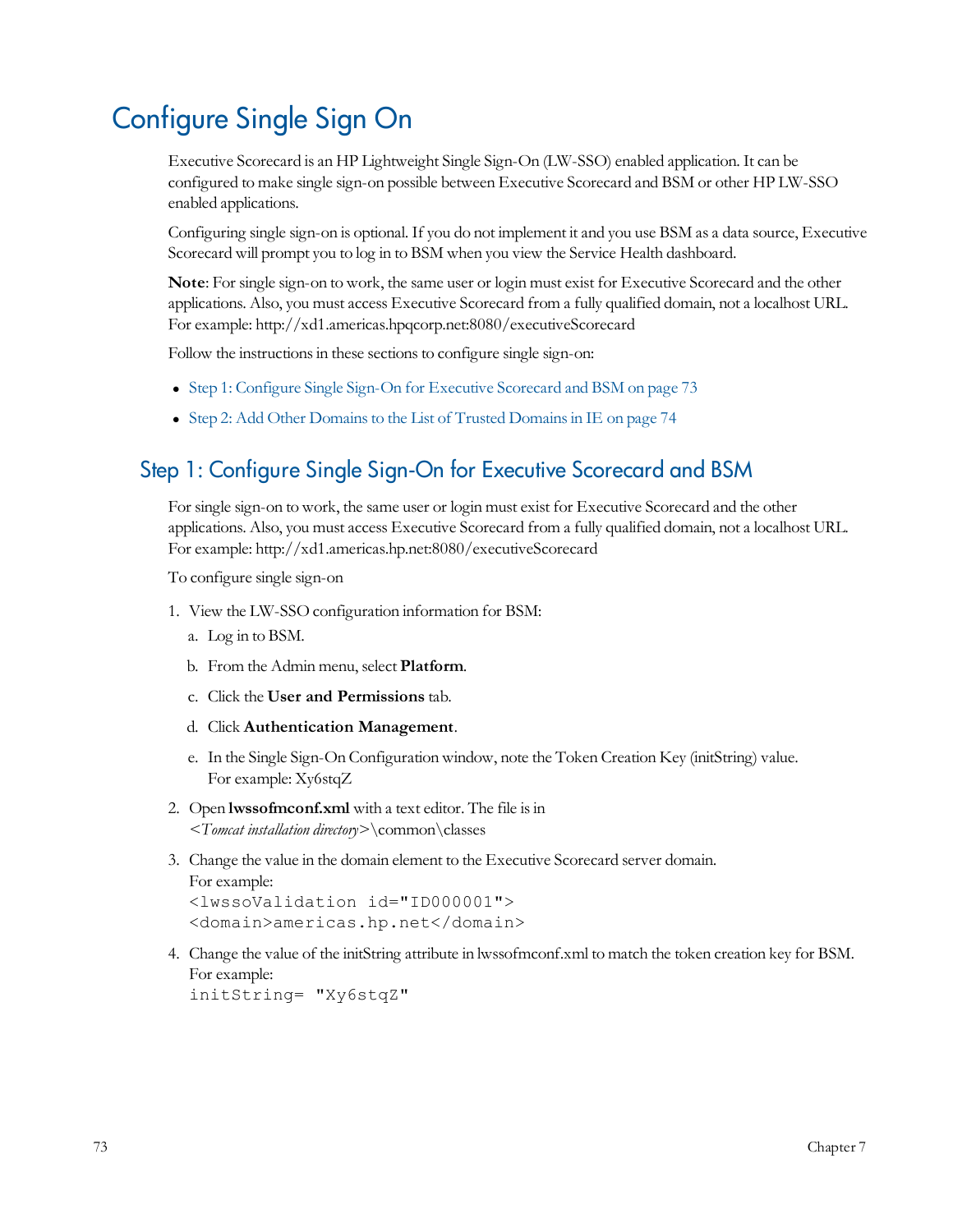5. Add the domain that BSM uses as well as the domain that Executive Scorecard uses to the list of protected domainsin lwssofmconf.xml. Do not use the server name. For example, if the server is xd1.americas.hpqcorp.net, the domain is americas.hpqcorp.net. Add the domainsin a URL element. For example:

```
<protectedDomains>
 <url>americas.hp.net</url>
 <url>emea.hp.net</url>
</protectedDomains>
```
**Note:** To enable accessto Executive Scorecard content from BSM, add the Executive Scorecard domain to the Protected Domains list in Authentication Management in BSM. For more information, see your BSM documentation.

6. Change the URL in the logoutURLs element to replace **localhost** with a fully qualified domain name. For example:

```
<logoutURLs>
 <url>http://xd1.americas.hp.net
:8080/executiveScorecard/j_acegi_ logout</url>
</logoutURLs>
```
- 7. Save and close lwssofmconf.xml.
- 8. Add the BSM and Executive Scorecard domainsto the list of trusted domainsin WindowsInternet Explorer. See [Step](#page-73-0) [2:](#page-73-0) [Add](#page-73-0) [Other](#page-73-0) Domains to [the](#page-73-0) [List](#page-73-0) [of](#page-73-0) [Trusted](#page-73-0) Domains in [IE](#page-73-0) [on](#page-73-0) [page](#page-73-0) [74.](#page-73-0)

#### <span id="page-73-0"></span>Step 2: Add Other Domains to the List of Trusted Domains in IE

If Executive Scorecard has a connection to an HP LW-SSO enabled application, such as BSM, and the application is on a different domain, WindowsInternet Explorer (IE) may reject the LW-SSO cookie for that application, disabling single sign-on. To ensure that single sign-on works for HP LW-SSO enabled applications on other domains, add the other domainsto the list of trusted intranet sitesin IE.

- 1. Open WindowsIE.
- 2. From the Tools menu, select**Internet Options**.
- 3. Click the **Security** tab.
- 4. Select**Intranet**, then click **Sites**.
- 5. Click **Advanced**.
- 6. In the **Add this website to the zone** field, type the URL for the application you want to add to the list of trusted intranet sites. To add all of the pagesin a domain, type an asterisk (\*) in place of the application. For example: \*.hp.net
- 7. Click **Add**.

For more information, see the WindowsIE Help.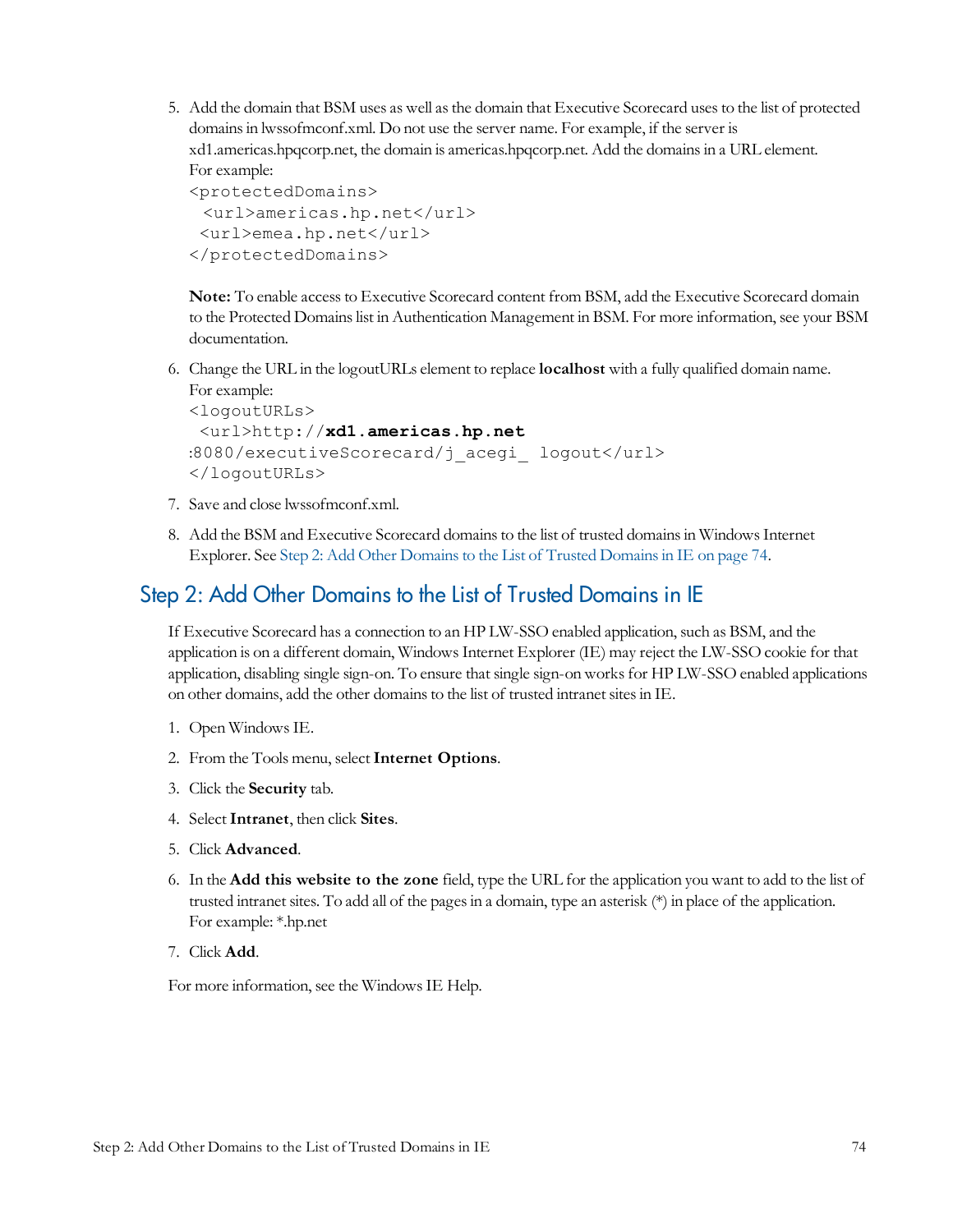### Launch Executive Scorecard

Log in to Executive Scorecard and wait for all of the componentsload. The first time you launch Executive Scorecard, it may take some time to load the components. Click each page to let that page fully load. The data that you see in the components on each page isthe sample data that is delivered with Executive Scorecard. To configure the application to use your data, follow the instructionsin [Clear](#page-74-0) [the](#page-74-0) [Sample](#page-74-0) [Data](#page-74-0) [on](#page-74-0) [page](#page-74-0) [75](#page-74-0) to clean out the sample data.

### <span id="page-74-0"></span>Clear the Sample Data

When you are ready to deploy Executive Scorecard in the production environment, use the clean all data utility to purge the sample integration data. When you run the clean all data utility, the utility removes all of the data from the Web Intelligence (Webi) reportsso that the components no longer show the sample data. In addition to clearing the Webi reports, if you use Financial Planning & Analysis you must also clear the data out of the Financial Scorecard and Financial KPI Trend Components.

Follows these steps to clear all of the sample data from the Executive Scorecard components:

- [Step](#page-74-1) [1:](#page-74-1) [Use](#page-74-1) [the](#page-74-1) [Clean](#page-74-1) [All](#page-74-1) [Data](#page-74-1) [Utility](#page-74-1) [on](#page-74-1) [page](#page-74-1) [75](#page-74-1)
- <sup>l</sup> [\(FPA](#page-74-2) [Users\)](#page-74-2) [Step](#page-74-2) [2:](#page-74-2) [Remove](#page-74-2) [Sample](#page-74-2) [Data](#page-74-2) [from](#page-74-2) [the](#page-74-2) [Financial](#page-74-2) [Scorecard](#page-74-2) [and](#page-74-2) [Financial](#page-74-2) [KPI](#page-74-2) [Trend](#page-74-2) [Components](#page-74-2) [on](#page-74-2) [page](#page-74-2) [75](#page-74-2)

#### <span id="page-74-1"></span>Step 1: Use the Clean All Data Utility

- 1. Back up your BusinessObjects Enterprise CMS database.
- 2. Double-click **clean\_all\_data.bat** in this directory: C:\Program Files\HP\Executive Scorecard\ContentPacks\clean\_data
- 3. You can log in to Executive Scorecard to view the components without data. To view your own data in the Executive Scorecard, follow the instructionsin [Schedule](#page-79-0) [Reportsto](#page-79-0) [Refresh](#page-79-0) [on](#page-79-0) [page](#page-79-0) [80](#page-79-0) to refresh the Webi reports. **Do NOT refresh the reports manually**. Always use the BusinessObjects Enterprise InfoView scheduler. After the Webisrefresh, the next time you log in to Executive Scorecard, the application displays your live data.
- 4. If you use FPA, follow the instructionsin [\(FPA](#page-74-2) [Users\)](#page-74-2) [Step](#page-74-2) [2:](#page-74-2) [Remove](#page-74-2) [Sample](#page-74-2) [Data](#page-74-2) [from](#page-74-2) [the](#page-74-2) [Financial](#page-74-2) [Scorecard](#page-74-2) [and](#page-74-2) [Financial](#page-74-2) [KPI](#page-74-2) [Trend](#page-74-2) [Components](#page-74-2) [on](#page-74-2) [page](#page-74-2) [75](#page-74-2) to remove data from the Financial Scorecard and Financial KPI Trend components.

#### <span id="page-74-2"></span>(FPA Users) Step 2: Remove Sample Data from the Financial Scorecard and Financial KPI Trend Components

**Important**: HP recommends that an experienced Xcelsius user completes this process.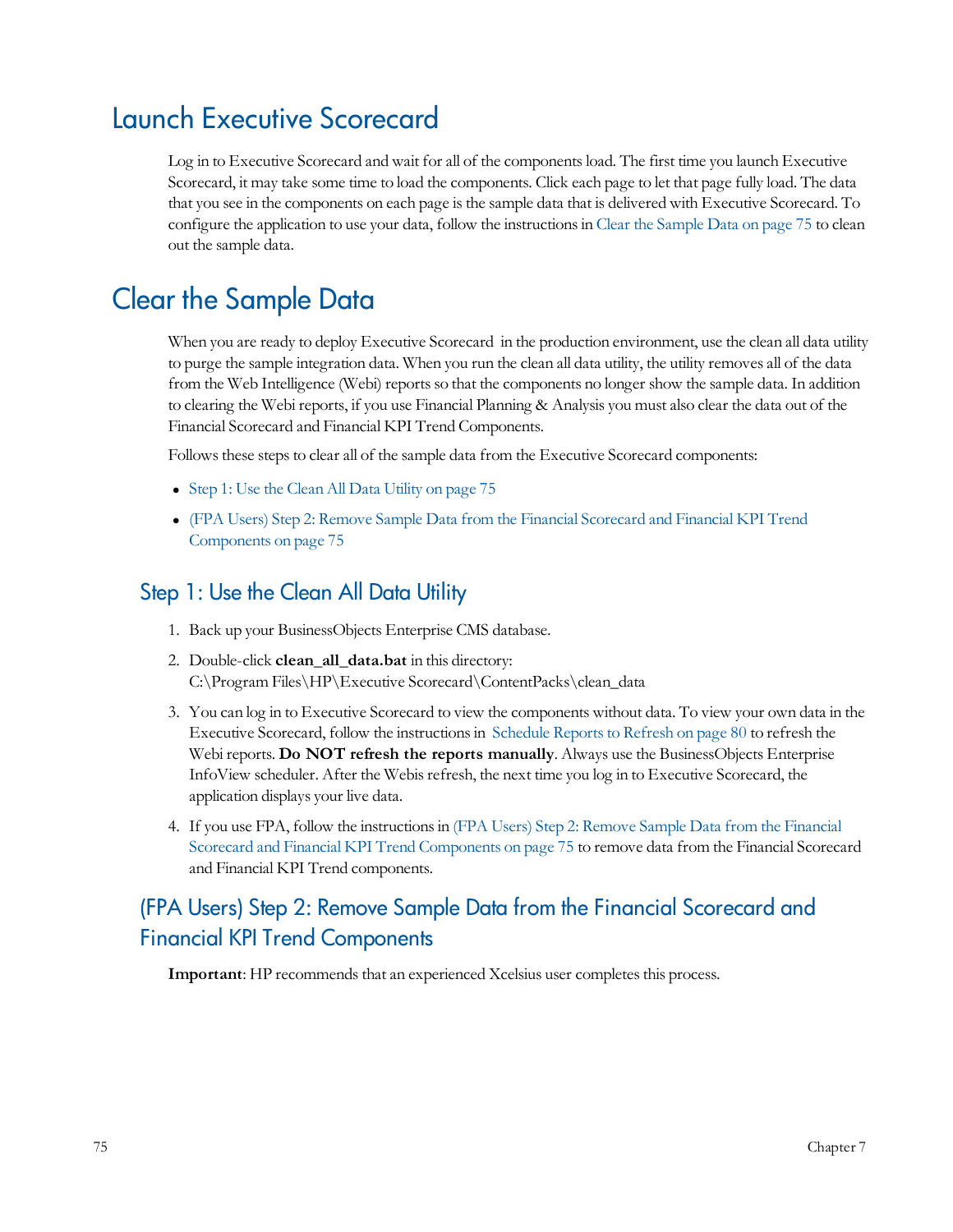The values that the components display exist in Xcelsius spreadsheets that are embedded in the components. To provide a complete set of sample data, some values are hard coded into some components. If you want to view the Executive Scorecard without any data, you can remove the sample data from these components. You do not need to remove the sample data in order to view these components with your data. Your data will overwrite the sample data.

To remove sample data from the Financial Scorecard and Financial KPI Trend components

- 1. From the Windows **Start** menu, click **Programs > Xcelsius**.
- 2. From the File menu inXcelsius, select **Open from Platform**.
- 3. Log in to BusinessObjects Enterprise.
- 4. Remove the sample data from the Financial Scorecard component:
	- a. In the Open dialog box, expand the **XD\_Xcelsius\_Source** folder.
	- b. Select **XD\_Financial\_Scorecard\_P.xlf**, and click **Open**.
	- c. Click the **Connection** tab in the spreadsheet.
	- d. Scroll to the right of the spreadsheet, and delete the data in the Total Revenue column. Do not delete the header row. Delete the values in rows 3, 4, and 5.
	- e. From the Xclesius File menu, click **Export** > **SAP BusinessObjects Platform**.
	- f. In the Save As dialog box, expand the **XD\_Financial** folder.
	- g. Select **XD\_Financial\_Scorecard\_P**, and click **Save**. Xcelsius exports a .swf file and savesit and saves it in the BOE repository in place of the Financial Scorecard component that included the sample data.
	- h. From the Xclesius File menu, select **Save to Platform**.
	- i. In the Save As dialog box, expand the **XD\_Xcelsius\_Source** folder.
	- j. Select **XD\_Financial\_Scorecard\_P.xlf**, and click **Save**. Xcelsiussavesthis.xlf file in place of the Financial Scorecard component source file that included the sample data.
- 5. Remove the sample data from the Financial KPI Trend component:
	- a. From the Xcelsius File menu, select **Open from Platform**.
	- b. In the Open dialog box, expand the **XD\_Xcelsius\_Source** folder.
	- c. Select **XD\_Financial\_KPI\_Trend\_S.xlf**, and click **Open**.
	- d. Click the **Connection** tab in the spreadsheet.
	- e. Scroll to the right of the spreadsheet to column N, the IT POR vs. Total Revenue column. Then scroll down to the Company Revenue section in the IT POR vs. Total Revenue column. Delete the valuesin the Company Revenue section in rows 164 through 214. Do not delete the Company Revenue header.
	- f. From the Xclesius File menu, click **Export** > **SAP BusinessObjects Platform**.
	- g. In the Save As dialog box, expand the **XD\_Financial** folder.
	- h. Select **XD\_Financial\_KPI\_Trend\_S**, and click **Save**. Xcelsius exports a .swf file and savesit in place of the Financial KPI Trend component that included the sample data.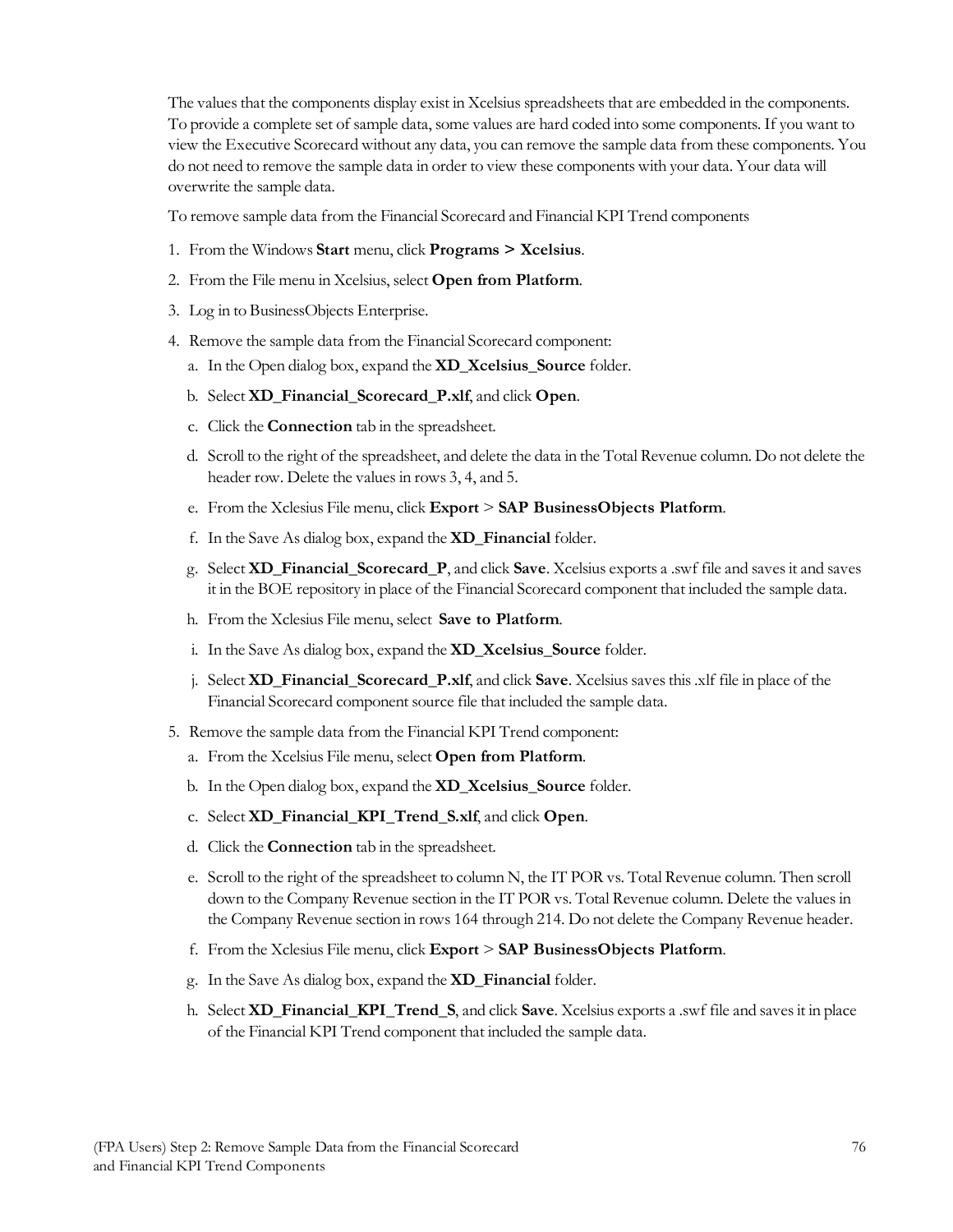- i. From the Xclesius File menu, select **Save to Platform**.
- j. In the Save As dialog box, expand the **XD\_Xcelsius\_Source** folder.
- k. Select **XD\_Financial\_KPI\_Trend\_S.xlf**, and click **Save**. Xcelsiussavesthis.xlf file in place of the Financial KPI Trend component source file that included the sample data.
- 6. Close Xcelsius.
- 7. Log in to the Executive Scorecard application, and click **Admin**.
- 8. Click **Download BOE components to Tomcat server**. Executive Scorecard downloadsto the Tomcat application the components that you exported to the BusinessObjects Enterprise repository.

### (Users without FPA) Modify the Last Refresh Reports

If you do not use FPA, you must modify the last refresh reports for the metadata components to enable the reports to refresh with new data. If you use FPA, you do not need to complete this process.

To modify the last refresh reports

- 1. From the Windows **Start** menu, select **Programs** > **BusinessObjects XI 3.1** > **BusinessObjects Enterprise** > **BusinessObjects Enterprise Java InfoView**.
- 2. Log in to InfoView.
- 3. Click **Document List**.
- 4. Expand **Public Folders**.
- 5. Find the report folders for the data sources:
	- **ND\_BSM**: Contains the reports for Business Service Management.
	- **ND\_DC**: Contains the reports for DecisionCenter.
	- **ND\_PPM:** Contains the reports for Project and Portfolio Management.
- 6. Do the following for each data source that you have:
	- <sup>n</sup> **BSM**:
		- i. Click the **XD\_BSM** folder. InfoView displays the contents of the folder in the right pane.
		- ii. Right-click **XD\_BSM\_LastRefresh**, and select **Modify**. InfoView opensthe report in the Edit Report panel.
		- iii. Click **Edit Query** in the toolbar on the top left side of InfoView.
		- iv. Click **Add Query**.
		- v. In the Universe dialog box, select **XD\_BSM** from the list of available universes, and click **OK**.
		- vi. On the Data tab in the left pane, expand the **XD Dimensions** folder, then expand the **XD Metadata** folder.
		- vii. Drag the **Current Year** object into the Result Objects window.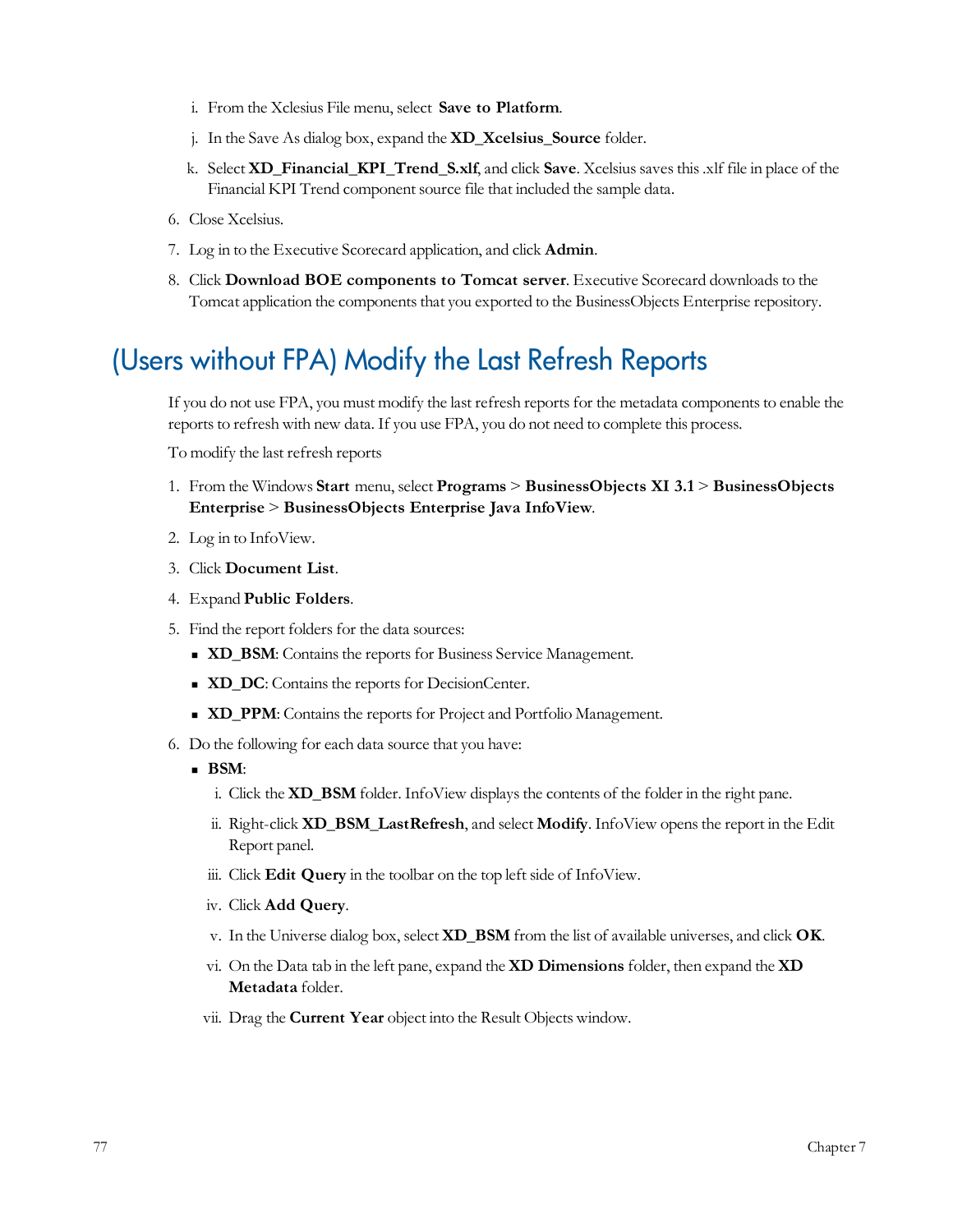- viii. Right-click the **Query 1** tab at the bottom of the report, and select **Delete Query**. Click **Yes**.
- ix. Click **Run Queries** in the toolbar on the top right of InfoView.
- x. In the New Query dialog box, select**Include the result object in the document without generating a table**, and click **OK**.
- xi. Save and close the report.
- <sup>n</sup> **DC**:
	- i. Click the **XD\_DC** folder. InfoView displaysthe contents of the folder in the right pane.
	- ii. Right-click **XD\_DC\_LastRefresh**, and select **Modify**. InfoView opensthe report in the Edit Report panel.
	- iii. Click **Edit Query** in the toolbar on the top left side of InfoView.
	- iv. Click **Add Query**.
	- v. In the Universe dialog box, select **XD\_DC** from the list of available universes, and click **OK**.
	- vi. On the Data tab in the left pane, expand the **XD Dimensions** folder, then expand the **XD Metadata** folder.
	- vii. Drag the **Current Year** object into the Result Objects window.
- viii. Right-click the **Query 1** tab at the bottom of the report, and select **Delete Query**. Click **Yes**.
- ix. Click **Run Queries** in the toolbar on the top right of InfoView.
- x. In the New Query dialog box, select**Include the result object in the document without generating a table**, and click **OK**.
- xi. Save and close the report.
- <sup>n</sup> **PPM**:
	- i. Click the **XD\_PPM** folder. InfoView displays the contents of the folder in the right pane.
	- ii. Right-click **XD\_PPM\_LastRefresh**, and select **Modify**. InfoView opensthe report in the Edit Report panel.
	- iii. Click **Edit Query** in the toolbar on the top left side of InfoView.
	- iv. Click **Add Query**.
	- v. In the Universe dialog box, select **XD\_PPM** from the list of available universes, and click **OK**.
	- vi. On the Data tab in the left pane, expand the **XD Dimensions** folder, then expand the **XD Metadata** folder.
	- vii. Drag the **Current Year** object into the Result Objects window.
- viii. Right-click the **Query 1** tab at the bottom of the report, and select **Delete Query**. Click **Yes**.
- ix. Click **Run Queries** in the toolbar on the top right of InfoView.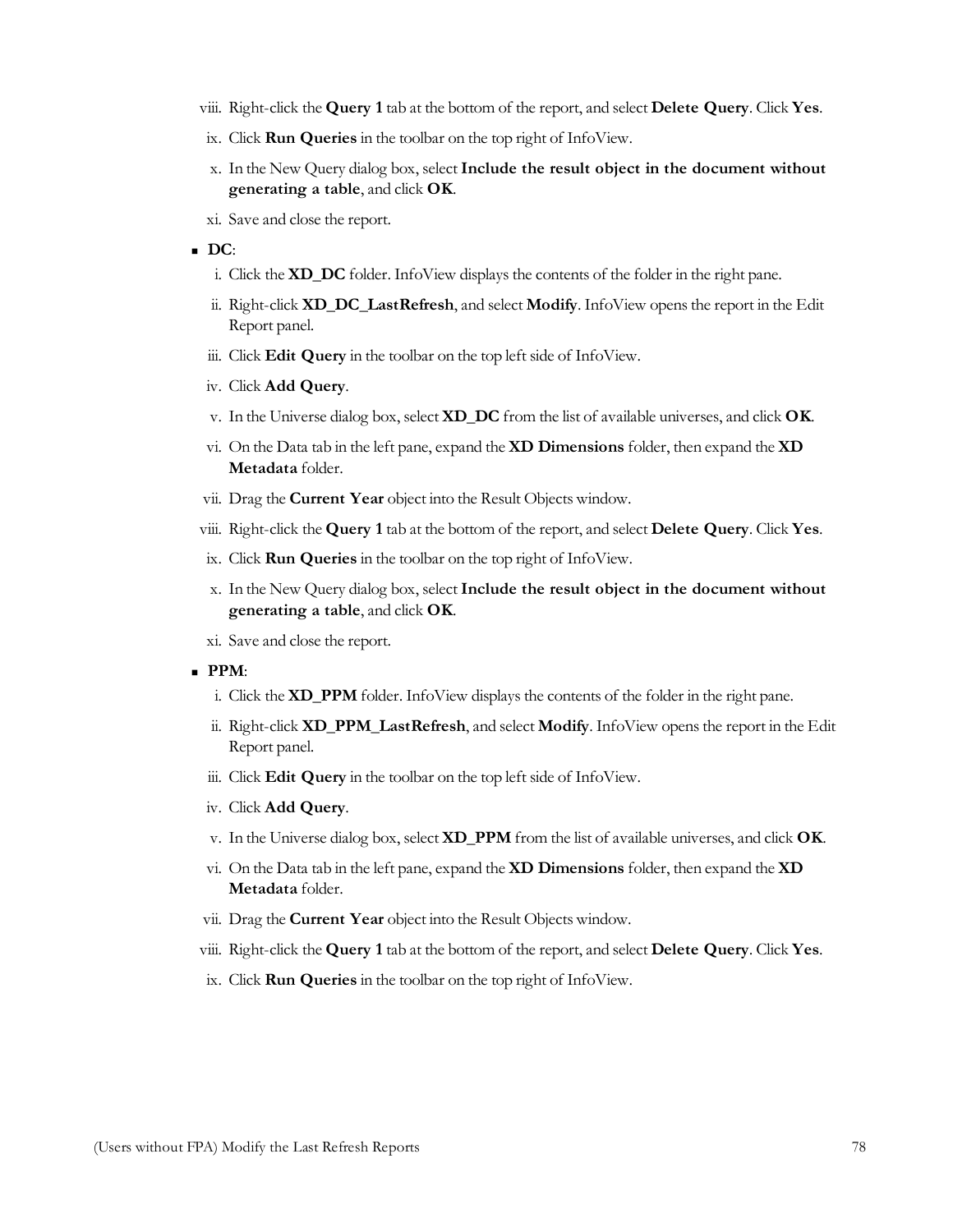- x. In the New Query dialog box, select**Include the result object in the document without generating a table**, and click **OK**.
- xi. Save and close the report.
- 7. Follow the steps in [Schedule](#page-79-0) Reports to [Refresh](#page-79-0) [on](#page-79-0) [page](#page-79-0) [80](#page-79-0) to create a schedule for refreshing reports.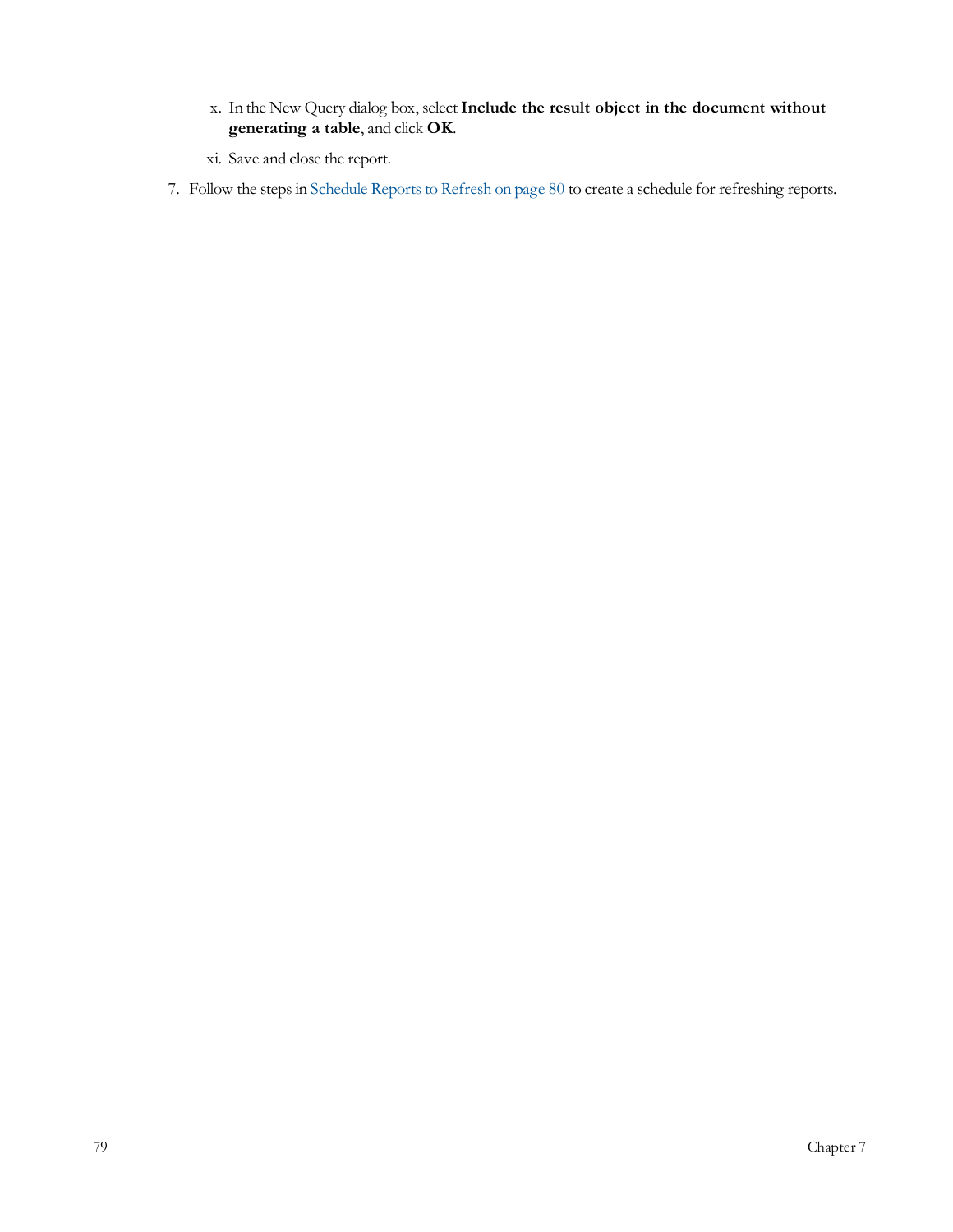### <span id="page-79-0"></span>Schedule Reports to Refresh

You must schedule the Web Intelligence (Webi) reports to refresh automatically to get the most current data from your sources. However, it isimportant that you **only refresh the reports for the data sources that you have**. The Xcelsius components require that you use the schedule feature to properly retrieve data. Do not refresh reports manually or run them interactively to refresh them.

Follow the instructions in these sections to schedule all of the appropriate reports to refresh:

- [Step](#page-79-1) [1:](#page-79-1) [Schedule](#page-79-1) [the](#page-79-1) [Metric](#page-79-1) Reports to [Refresh](#page-79-1) [on](#page-79-1) [page](#page-79-1) [80](#page-79-1)
- [Step](#page-80-0) [2:](#page-80-0) [Schedule](#page-80-0) [the](#page-80-0) [Metadata](#page-80-0) [and](#page-80-0) [KPI](#page-80-0) Reports to [Refresh](#page-80-0) [on](#page-80-0) [page](#page-80-0) [81](#page-80-0)

#### <span id="page-79-1"></span>Step 1: Schedule the Metric Reports to Refresh

- 1. From the Windows **Start** menu, select **Programs** > **BusinessObjects XI 3.1** > **BusinessObjects Enterprise** > **BusinessObjects Enterprise Java InfoView**.
- 2. Log in to InfoView.
- 3. Click **Document List**.
- 4. Expand **Public Folders**.
- 5. Find the report folders for the data sources that you have:
	- **ND\_BSM**: Contains the reports for Business Service Management.
	- **ND\_DC**: Contains the reports for DecisionCenter.
	- **ND\_FPA**: Contains the reports for IT Analytics Financial Planning & Analysis.
	- **xD\_PPM**: Contains the reports for Project and Portfolio Management.
- 6. Click the folder for your data source. The reportsin that folder appear in the right pane. **Do not refresh reports in folders for data sources that you do not have**.
- 7. Schedule a report to refresh:
	- a. Select a report in the right pane.
	- b. Right-click and select **Schedule**.
	- c. Click **Recurrence** in the left pane.
	- d. From the Run object drop-down list, select a recurrence value according to how often your business needs to refresh data.
	- e. Depending on the recurrence value that you choose, InfoView displays additional fields to enable you to enter specifics about when to refresh the report. Provide the information for these fields, then click **Schedule**.
- 8. Repeat step 7 for each report in the folder.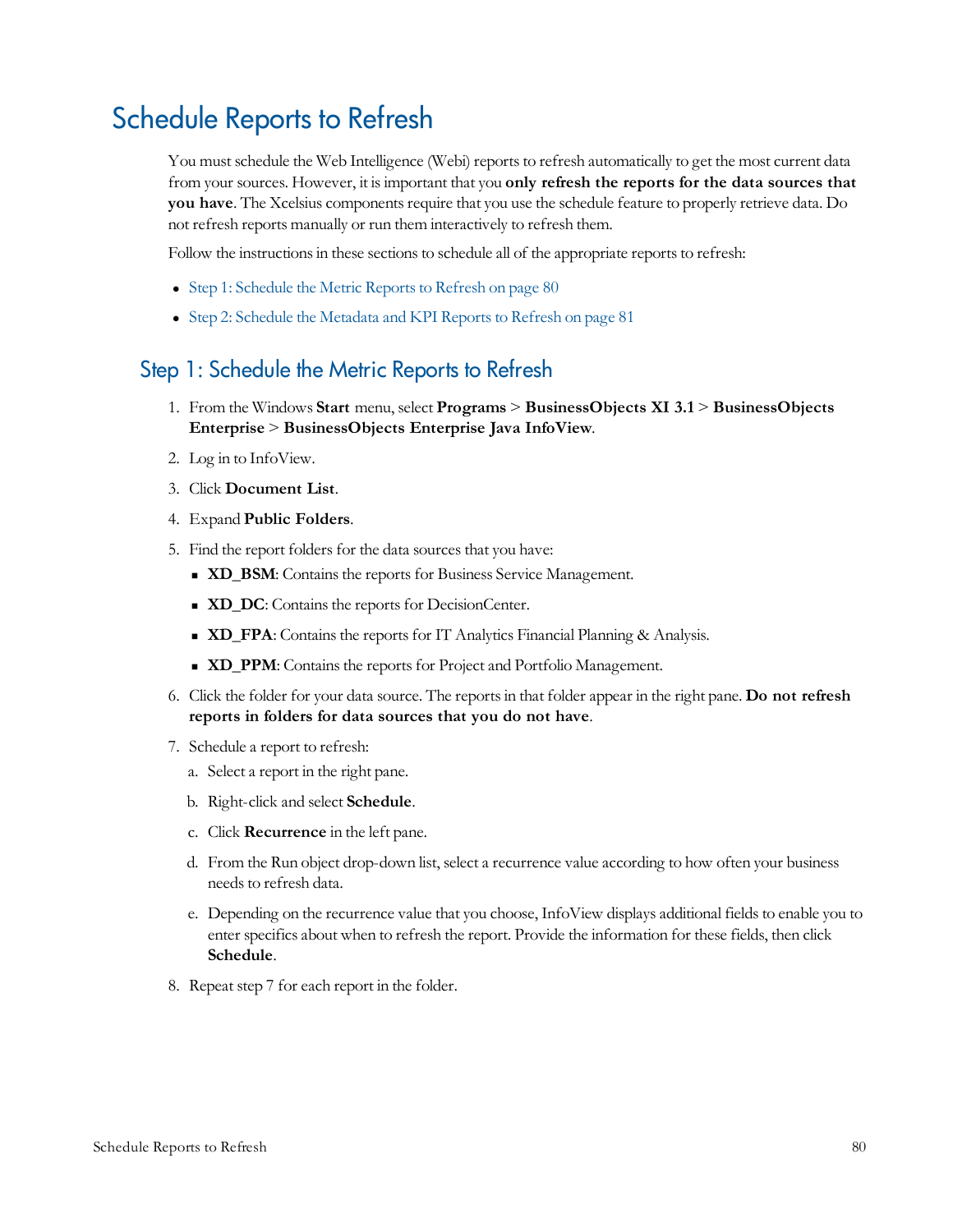- 9. Repeat steps 5 7 for the report folder for each data source that you have. **Do not refresh reports in folders for data sources that you do not have**.
- 10. Follow the instructionsin [Step](#page-80-0) [2:](#page-80-0) [Schedule](#page-80-0) [the](#page-80-0) [Metadata](#page-80-0) [and](#page-80-0) [KPI](#page-80-0) [Reportsto](#page-80-0) [Refresh](#page-80-0) [on](#page-80-0) [page](#page-80-0) [81](#page-80-0) to schedule the rest of the reports to refresh.

#### <span id="page-80-0"></span>Step 2: Schedule the Metadata and KPI Reports to Refresh

Follow these instructions to set up a schedule to refresh the metadata and KPI reports. These reports are in the page folders in InfoView. Some of the reports contain data from multiple sources.

- 1. Click the **XD\_Financial** folder. Two Webis and several Flash files appear in the right pane. The Flash files are the components that appear on the Executive Scorecard Financial page. You do not need to do anything with these files. The Webisin thisfolder need to be scheduled to refresh depending on the data sources that you have.
- 2. Select the **XD\_Financial\_Metadata** report and schedule it to refresh:
	- a. Right-click and select **Schedule**.
	- b. Click **Recurrence** in the left pane.
	- c. From the Run object drop-down list, select a recurrence value according to how often your business needs to refresh data.
	- d. Depending on the recurrence value that you choose, InfoView displays additional fields to enable you to enter specifics about when to refresh the report. Provide the information for these fields, then click **Schedule**.
- 3. Do **ONE** of the following:
	- <sup>n</sup> **If you use BOTH FPA and PPM as data sources**: Select the **XD\_Financial\_KPI** report and schedule it to refresh by following steps a – d in step 2.
	- <sup>n</sup> **If you use FPA and do NOT use PPM**, follow these steps:
		- i. Right-click **XD\_Financial\_KPI** and select **Modify**. InfoView opensthe report in the Edit Report panel.
		- ii. Right-click the **Report 4** tab at the bottom of the report, and select **Delete Report**. Click **Yes**.
		- iii. Click **Edit Query** in the toolbar on the top left side of InfoView.
		- iv. Right-click the **Query 4** tab at the bottom of the report, and select **Delete Query**. Click **Yes**.
		- v. Click **Run Queries** in the toolbar on the top right of InfoView. InfoView refreshesthe report.
		- vi. Click **Save** to save your changes, and then close the report.

vii. Select the **XD\_Financial\_KPI** report and schedule it to refresh by following steps a – d in step 2.

- n **If you use PPM and do NOT use FPA**, follow these steps:
	- i. Right-click **XD\_Financial\_KPI** and select **Modify**. InfoView opensthe report in the Edit Report panel.
	- ii. Right-click the **Report 1** tab at the bottom of the report, and select **Delete Report**. Click **Yes**.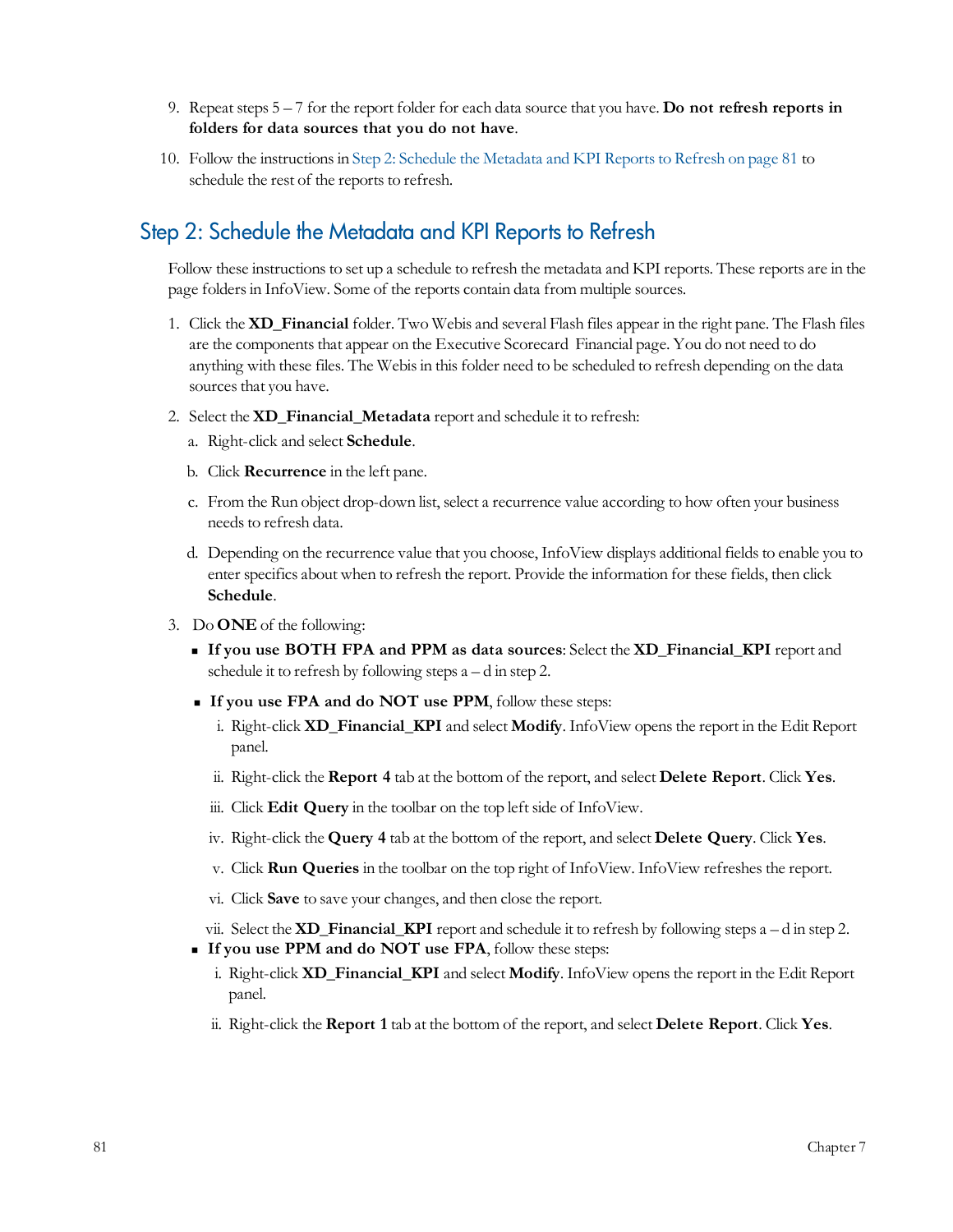- iii. Right-click the **Report 2** tab at the bottom of the report, and select **Delete Report**. Click **Yes**.
- iv. Right-click the **Report 3** tab at the bottom of the report, and select **Delete Report**. Click **Yes**.
- v. Click **Edit Query** in the toolbar on the top left side of InfoView.
- vi. Right-click the **Query 1** tab at the bottom of the report, and select **Delete Query**. Click **Yes**.
- vii. Right-click the **Query 2** tab at the bottom of the report, and select **Delete Query**. Click **Yes**.
- viii. Right-click the **Query 3** tab at the bottom of the report, and select **Delete Query**. Click **Yes**.
- ix. Click **Run Queries** in the toolbar on the top right of InfoView. InfoView refreshesthe report.
- x. Click **Save** to save your changes, and then close the report.
- xi. Select the **XD\_Financial\_KPI** report and schedule it to refresh by following steps a d in step 2.
- 4. Click the **XD\_Program** folder. Two Webis and several Flash files appear in the right pane. The Flash files are the components that appear on the Executive Scorecard Program page. You do not need to do anything with these files. The Webisin thisfolder need to be scheduled to refresh depending on the data sources that you have.
- 5. Select the **XD\_Program\_Metadata** report and schedule it to refresh:
	- a. Right-click and select **Schedule**.
	- b. Click **Recurrence** in the left pane.
	- c. From the Run object drop-down list, select a recurrence value according to how often your business needs to refresh data.
	- d. Depending on the recurrence value that you choose, InfoView displays additional fields to enable you to enter specifics about when to refresh the report. Provide the information for these fields, then click **Schedule**.
- 6. **If you use PPM as a data source**, select the **XD\_Program\_KPI** report and schedule it to refresh by following a – d in the previousstep.**If you do NOT use PPM, do NOT refresh XD\_Program\_KPI**.
- 7. Click the **XD\_Service** folder. Two Webis and several Flash files appear in the right pane. The Flash files are the components that appear on the Executive Scorecard Service page. You do not need to do anything with these files. The Webis in this folder need to be scheduled to refresh depending on the data sources that you have.
- 8. Select the **XD\_Service\_Metadata** report and schedule it to refresh:
	- a. Right-click and select **Schedule**.
	- b. Click **Recurrence** in the left pane.
	- c. From the Run object drop-down list, select a recurrence value according to how often your business needs to refresh data.
	- d. Depending on the recurrence value that you choose, InfoView displays additional fields to enable you to enter specifics about when to refresh the report. Provide the information for these fields, then click **Schedule**.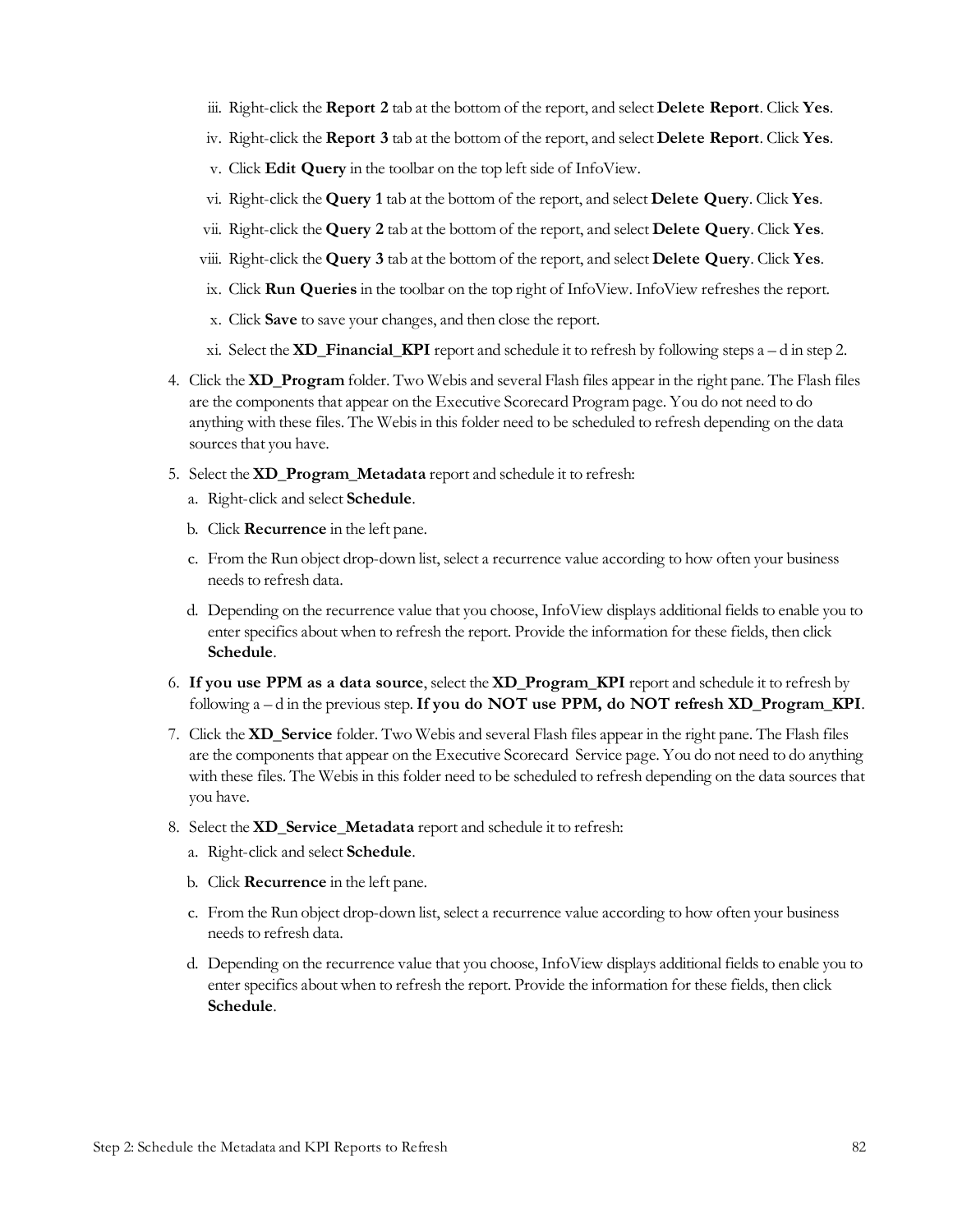- 9. Do **ONE** of the following:
	- <sup>n</sup> **If you use BOTH BSM and DC as data sources**, select the **XD\_Service\_KPI** report and schedule it to refresh by following steps  $a - d$  in step 8.
	- <sup>n</sup> **If you use DC and do NOT use BSM**, follow these steps:
		- i. Right-click **XD\_Service\_KPI** and select **Modify**. InfoView opensthe report in the Edit Report panel.
		- ii. Right-click the **Report 5** tab at the bottom of the report, and select **Delete Report**. Click **Yes**.
		- iii. Right-click the **Report 2** tab at the bottom of the report, and select **Delete Report**. Click **Yes**.
		- iv. Click **Edit Query** in the toolbar on the top left side of InfoView.
		- v. Right-click the **Query 6** tab at the bottom of the report, and select **Delete Query**. Click **Yes**.
		- vi. Right-click the **Query 7** tab at the bottom of the report, and select **Delete Query**. Click **Yes**.
		- vii. Click **Run Queries** in the toolbar on the top right of InfoView. InfoView refreshesthe report.
	- viii. Click **Save** to save your changes, and then close the report.
	- ix. Select the **XD\_Service\_KPI** report and schedule it to refresh by following steps a d in step 8.
	- <sup>n</sup> **If you use BSM and do NOT use DC**, follow these steps:
		- i. Right-click **XD\_Service\_KPI** and select **Modify**. InfoView opensthe report in the Edit Report panel.
		- ii. Right-click the **Report 3** tab at the bottom of the report, and select **Delete Report**. Click **Yes**.
		- iii. Right-click the **Report 4** tab at the bottom of the report, and select **Delete Report**. Click **Yes**.
		- iv. Click **Edit Query** in the toolbar on the top left side of InfoView.
		- v. Right-click the **Query 8** tab at the bottom of the report, and select **Delete Query**. Click **Yes**.
		- vi. Right-click the **Query 9** tab at the bottom of the report, and select **Delete Query**. Click **Yes**.
		- vii. Click **Run Queries** in the toolbar on the top right of InfoView. InfoView refreshesthe report.
	- viii. Click **Save** to save your changes, and then close the report.
	- ix. Select the **XD\_Service\_KPI** report and schedule it to refresh by following steps a d in step 8.
- 10. Log out of InfoView and close the application.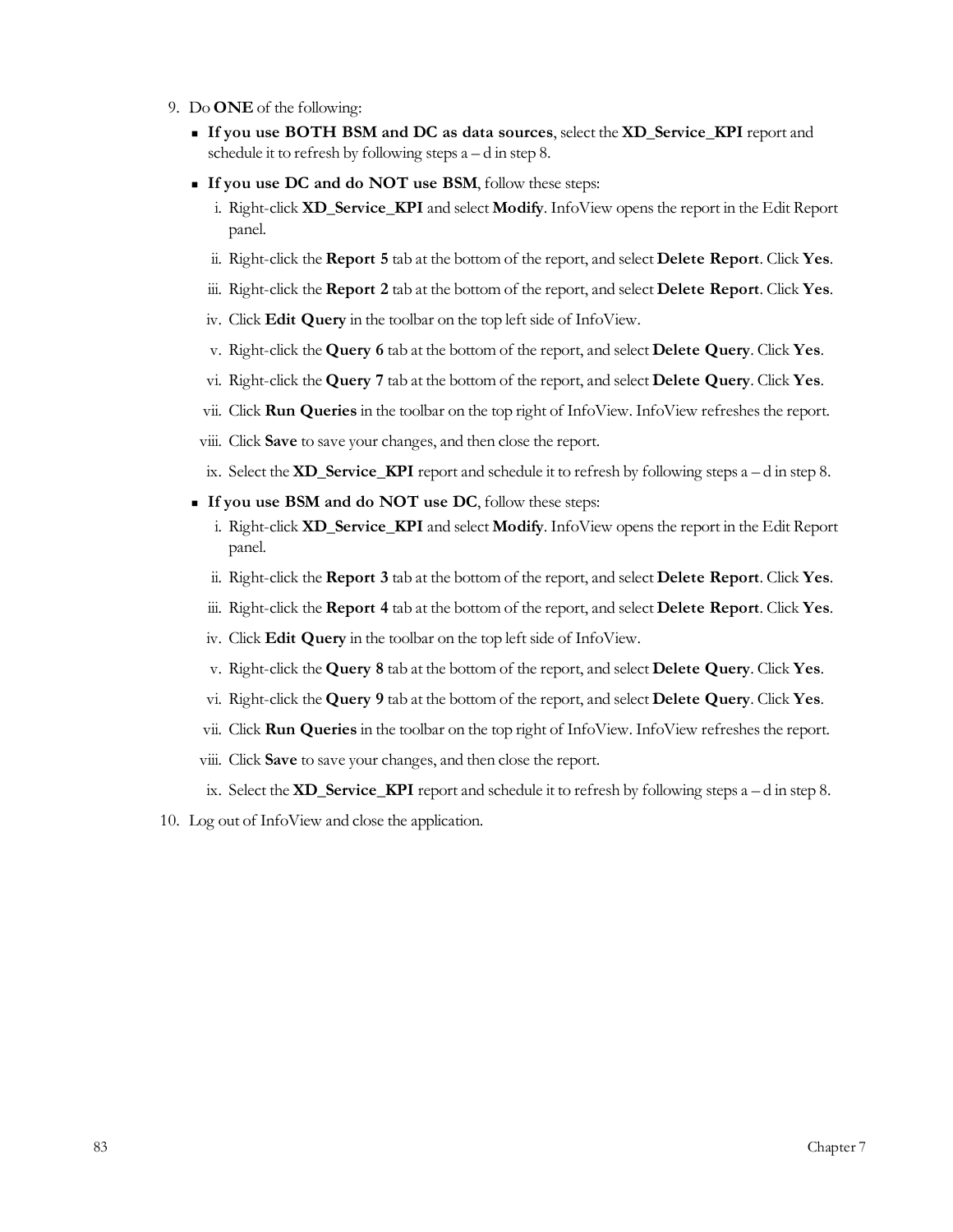# (DC Users) Populate Dates in Service KPI Trend when BSM is Not Available

**Important**: HP recommends that an experienced Xcelsius user completes this process.

The Service Scorecard and Service KPI Trend components on the Service page use two key performance indicators(KPIs) whose data originatesin DecisionCenter (DC) and two KPIs whose data originatesin Business Service Management (BSM). If you use DC without BSM, you must make some changesto the Service KPI Trend component to populate dates when there is no data for the BSM KPIs. In a scenario where BSM is present without DC, you do not need to modify the component.

Follow these instructions to modify the Service KPI Trend component to include dates when BSM data is not available:

- 1. From the Windows **Start** menu, click **Programs > Xcelsius**.
- 2. From the File menu inXcelsius, select **Open from Platform**.
- 3. Log in to BusinessObjects Enterprise.
- 4. Expand the **XD\_Xcelsius\_Source** folder.
- 5. Select **XD\_Service\_KPI\_Trend\_S.xlf** and click **Open**.
- 6. Click the **Info** tab in the component spreadsheet. In the Connection Info table, type the Antivia URL. This URL will have the same server name and port number asthe Executive Scorecard application. For example: http://xd1.secure.hp.com:8080
- 7. If necessary, open the Object Browser pane. From the View menu, select **Object Browser**.
- 8. In the Object Browser pane, select **Antivia Connect 1**. Xcelsius displaysthe propertiesfor Antivia Connect 1 in the Properties pane on the right side of the window.
- 9. In the Properties pane, click **Check URL** to make sure there are no errors. Xcelsius will not display any messages if the check is successful.
- 10. In the **Design time connection** area, type the user name and password that you used to log in to BusinessObjects Enterprise, and then click **Connect**. The Design time connection changesfrom Design time connection: Not connected to Design time connection: Connected.
- 11. In the Object Browser pane, right-click **Antivia Table 1**, and select **Delete**.
- 12. Right-click **Antivia Table 5**, and select **Delete**.
- 13. Right-click **Antivia Table 4**, and select **Properties**. Xcelsius displaysthe propertiesfor Antivia Table 4 in the Properties pane.
- 14. In the Properties pane, click **Report**.
- 15. Click the **Content** tab.
- 16. Change the order of the objectsin the Available Objects area so that Qualified Month isfirst and Incident Response Time to SLA is second. Make sure that the date order for Qualified Month is descending.
- 17. Click the **Data** tab.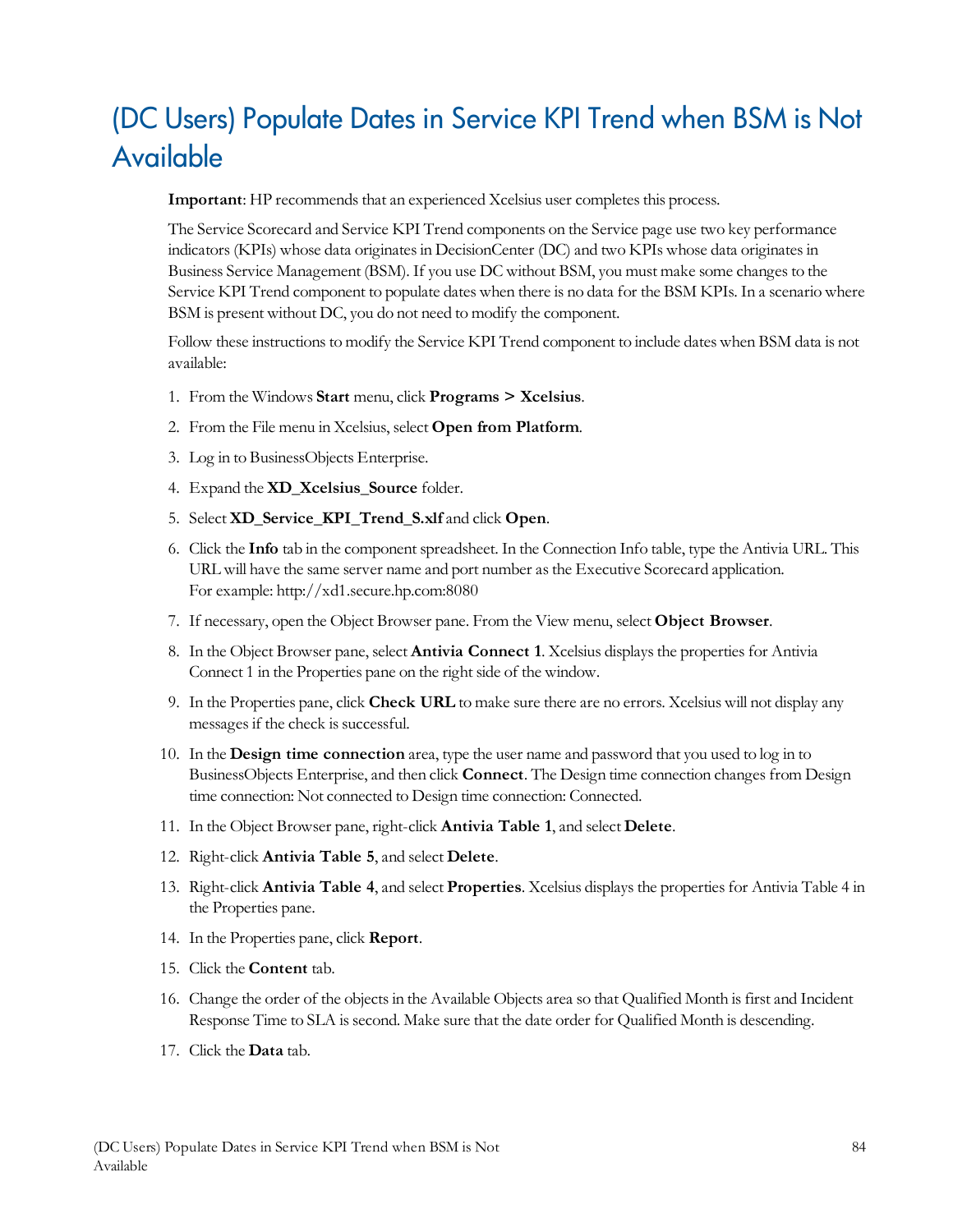- 18. Click the icon next to the gray **Insert data into** field, and then type **Connection!\$K\$18:\$L\$53** in the Select a range dialog box.
- 19. Click the icon next to the gray **Insert Headings Into** field, and then type **Connection!\$K\$2:\$L\$2** in the Select a range dialog box.
- 20. In the Object Browser pane, right-click **Antivia Table 8**, and select **Properties**. Xcelsius displaysthe properties for Antivia Table 8 in the Properties pane.
- 21. In the Properties pane, click **Report**.
- 22. Click the **Content** tab.
- 23. Change the order of the objects in the Available Objects area so that Qualified Month is first and Achieved SLA Count issecond. Make sure that the date order for Qualified Month is descending.
- 24. Click the **Data** tab.
- 25. Click the icon next to the gray **Insert data into** field, and then type **Connection!\$K\$125:\$L\$160** in the Select a range dialog box.
- 26. In the Object Browser pane, right-click **Antivia Table 9**, and select **Properties**. Xcelsius displaysthe properties for Antivia Table 9 in the Properties pane.
- 27. Click the **Content** tab.
- 28. Change the order of the objects in the Available Objects area so that Qualified Month is first and Total SLA Count is second. Make sure that the date order for Qualified Month is descending.
- 29. Click the **Data** tab.
- 30. Click the icon next to the gray **Insert data into** field, and then type **Connection!\$K\$179:\$L\$214** in the Select a range dialog box.
- 31. Click the **Connection** tab in the spreadsheet for the component.
- 32. Select all of the contentsin column **O**. Right-click and select **Clear Contents**.
- 33. In column range Connection!\$L\$56:\$L\$106, change the goal to **90**.
- 34. From the Xclesius File menu, click **Export** > **SAP BusinessObjects Platform**.
- 35. In the Save As dialog box, expand the **XD\_Service** folder.
- 36. Select **XD\_Service\_KPI\_Trend\_S**, and click **Save**. Xcelsius exports a .swf file and savesit in place of the existing Service KPI Trend component.
- 37. If you want to save thissource file, from the Xclesius File menu, select **Save to Platform**.
- 38. In the Save As dialog box, expand the **XD\_Xcelsius\_Source** folder.
- 39. Select **XD\_Service\_KPI\_Trend\_S.xlf**, and click **Save**. Xcelsiussavesthis.xlf file in place of the existing Service KPI Trend component source file.
- 40. Close Xcelsius.
- 41. Log in to the Executive Scorecard application, and click **Admin**.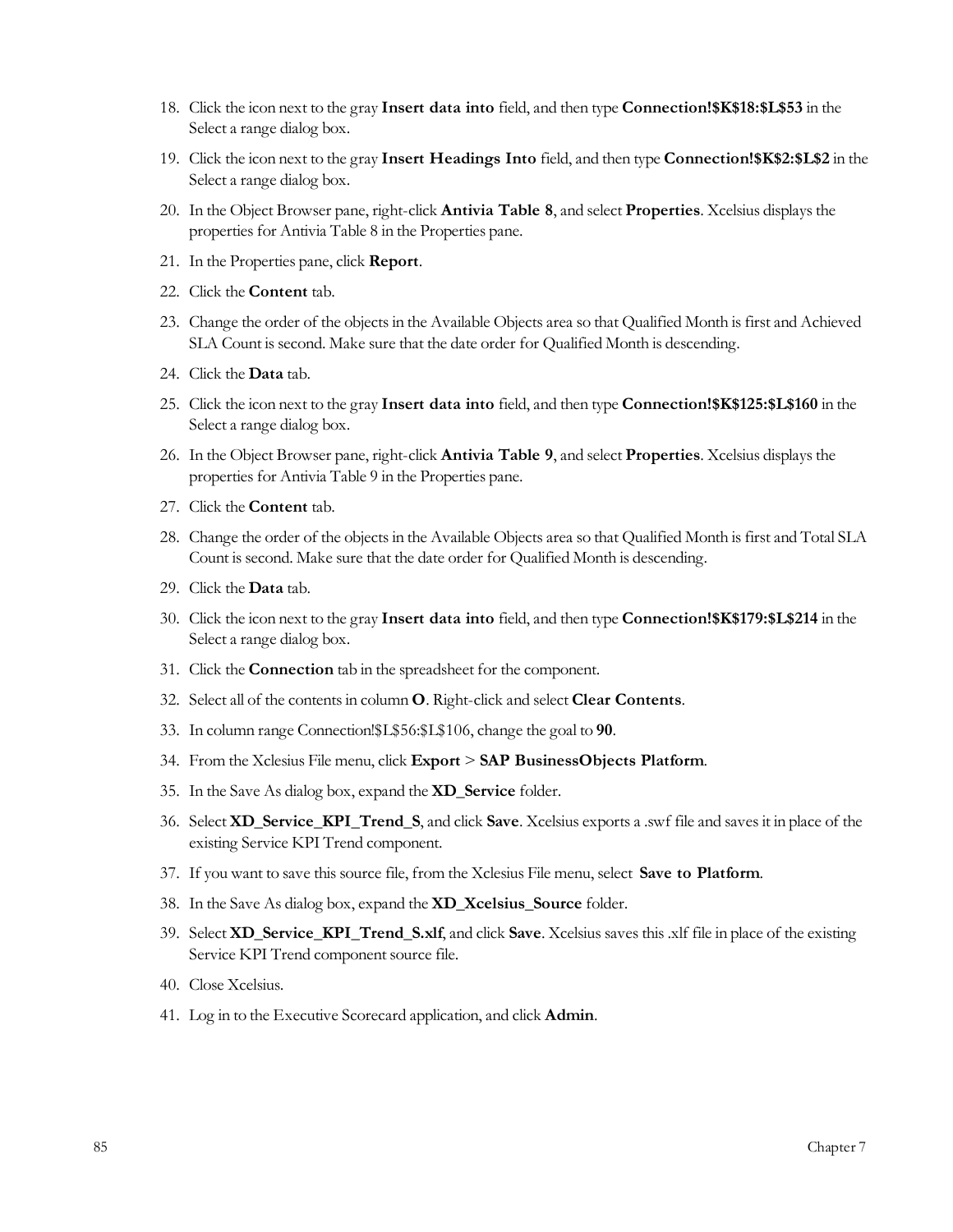42. Click **Download BOE components to Tomcat server**. Executive Scorecard downloadsto the Tomcat application the component that you exported to the BusinessObjects Enterprise repository.

### Customize the Components

You can customize the components to change settings such as the goals, thresholds, and company revenue so that the values are appropriate for the business.

To customize components

- 1. From the Windows **Start** menu, click **Programs > BusinessObjects XI 3.1 > BusinessObjects Enterprise > Xcelsius**.
- 2. From the File menu inXcelsius, select **Open from Platform**.
- 3. Log in to BusinessObjects Enterprise.
- 4. In the Open dialog box, expand the **XD\_Xcelsius\_Source** folder. Thisfolder contains all of the component source files.
- 5. Select the .xlf file that you want to customize, and click **Open**. To view a list of the source file namesthat correspond to each component title in the Executive Scorecard application, see [Component](#page-87-0) [Naming](#page-87-0) [Conventions](#page-87-0) [on](#page-87-0) [page](#page-87-0) [88](#page-87-0).
- 6. In the .xlf file, click the **Info** tab and review the information about the component.
- 7. Click the **Connection** tab. In cells with a white background, you can edit the valuesthat you want to change. Do **NOT** change the valuesin cells with a yellow or green background color. Valuesin green cells come from your data source, and valuesin yellow cells get calculated from data in other cells.
- 8. When you are finished making changes, from the Xclesius File menu, click **Export** > **SAP BusinessObjects Platform**.
- 9. In the Save As dialog box, find the .swf file with the same file name asthe .xlf file you are exporting. Select the .swf file, and click **Save**. Xcelsius exports a .swf file and savesit in the BOE repository in place of the previous version of the component.
- 10. From the Xclesius File menu, select **Save to Platform**.
- 11. In the Save As dialog box, navigate to the folder that containsthisfile, and click **Save**. Xcelsiussavesthis .xlf file in place of the source file for this component.
- 12. Repeat the stepsin thissection to customize any additional components, and then close Xcelsius.
- 13. Log in to the Executive Scorecard application, and click **Admin**.
- 14. Click **Download BOE components to Tomcat server**. Executive Scorecard downloadsto the Tomcat application the .swf files for the components that you exported to the BusinessObjects Enterprise repository in step 9.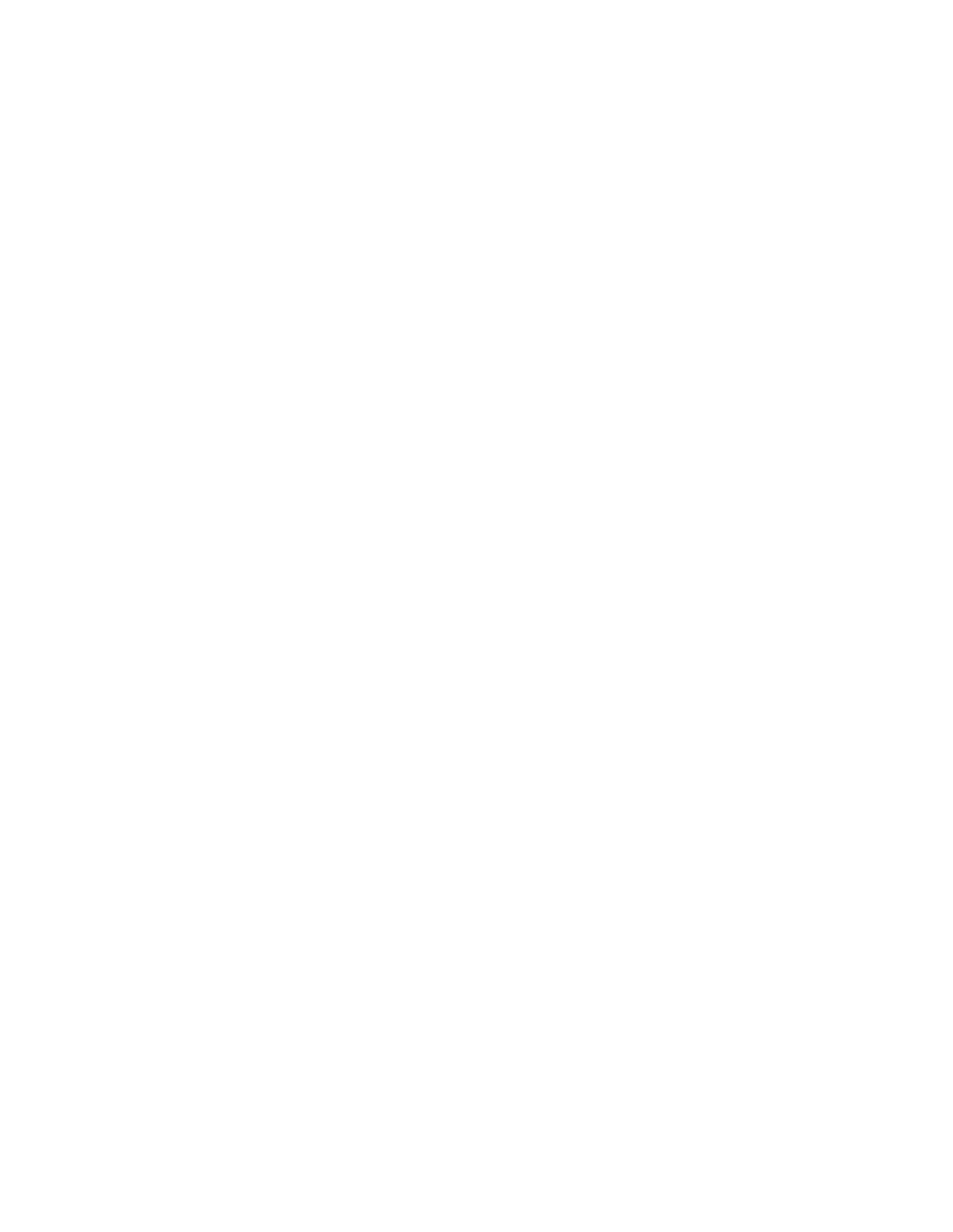# A Component Reference Information

This appendix provides information about the Executive Scorecard component names, associated Web Intelligence reports, and data sources.

### <span id="page-87-0"></span>Component Naming Conventions

This section provides a list of each out-of-box component by source name. It lists the default page for the component, and it also provides the name for the component as it appears in the Component Gallery. For information about the corresponding data sources and Web Intelligence reportsfor the components, see [Component](#page-90-0) [Data](#page-90-0) [Sources](#page-90-0) [on](#page-90-0) [page](#page-90-0) [91](#page-90-0).

Some components are wired so that they can interact with each other on a page. For example, on the Financial page, if you select a key performance indicator (KPI) on the Financial Scorecard (XD\_Financial\_Scorecard\_P) component, the Financial KPI Trend (XD\_Financial\_KPI\_Trend\_S) component displaysinformation related to that KPI. The Financial Scorecard component and the Financial KPI Trend components are wired so that the Financial Scorecard component publishesinformation to the Financial KPI Trend component. And the Financial KPI Trend component is wired to subscribe to the Financial Scorecard component.

Component file names are appended with the following valuesto indicate whether the component is a subscriber, publisher, or a standalone component:

- S: The component currently subscribes to another component or is configured to be a subscriber in the future.
- $\mathbf{P}$ : The component currently publishes to another component.
- **.**  $\blacksquare$  **N**: The component is a standalone component. It is not wired to subscribe or publish to other components.

| <b>Component Gallery Name</b>             | Default Page       |
|-------------------------------------------|--------------------|
| Actual vs. Planned Cost (Subscriber)      | Financial, Summary |
| Disc vs. NonDisc Cost (Subscriber)        | Financial, Summary |
| Capex vs. Opex Cost (Subscriber)          | Financial, Summary |
| Actual vs. Planned by Organizations Top 5 | Financial          |
|                                           |                    |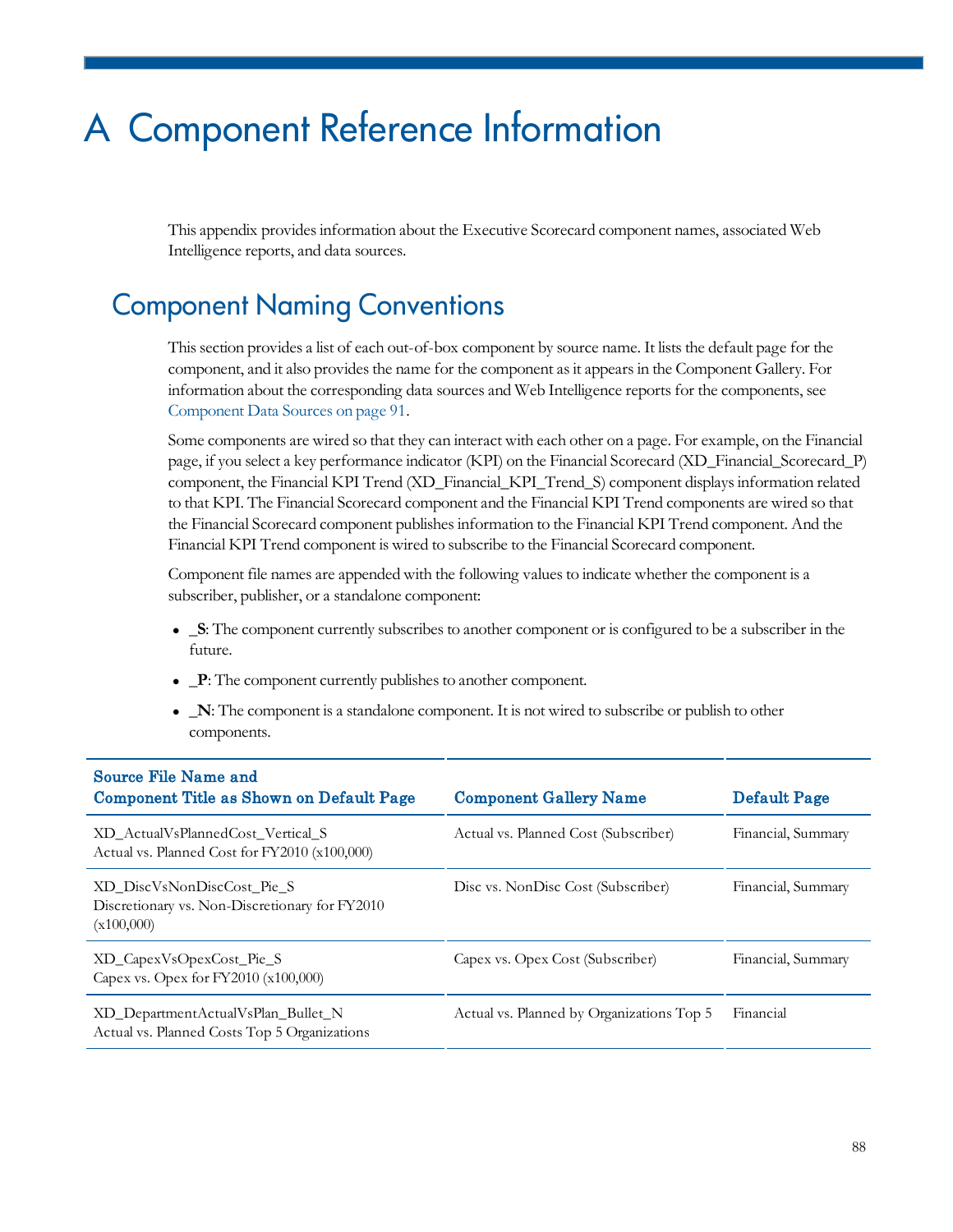| <b>Source File Name and</b><br><b>Component Title as Shown on Default Page</b>     | <b>Component Gallery Name</b>                      | <b>Default Page</b> |
|------------------------------------------------------------------------------------|----------------------------------------------------|---------------------|
| XD_Financial_Scorecard_P<br>No title                                               | Financial Scorecard (Publisher)                    | Financial           |
| XD_Financial_KPI_Trend_S<br>No title                                               | Financial KPI Trend (Subscriber)                   | Financial           |
| XD_Financial_Metadata_N<br>Financial Dashboard                                     | Financial Metadata                                 | Financial           |
| XD_OverallYTDProjectHealth_HorizontalStack_N<br>Project Health for Active Porjects | Project Health for Active Projects                 | Program, Summary    |
| XD_ProgramActualVsPlanned_Bullet_N<br>Actual vs. Planned Cost Top 5 Programs       | Actual vs. Planned by Program Top 5                | Program             |
| XD_ProjectHealthByRegion_Top5_HorizontalStack_N<br>Project Health Top 5 Regions    | Project Health by Region Top 5                     | Program             |
| XD_SpendingbyBO_Pie_S<br>Budget Allocation by Business Objective                   | Budget Alloc by Business Objective<br>(Subscriber) | Program             |
| XD_Program_Scorecard_P<br>No title                                                 | Program Scorecard (Publisher)                      | Program             |
| XD_Program_KPI_Trend_S<br>No title                                                 | Program KPI Trend (Subscriber)                     | Program             |
| XD_Program_Metadata_N<br>Program Dashboard                                         | Program Metadata                                   | Program             |
| XD_MonitoredAvailability_Pie_S<br>Monitored Availability to SLA                    | Monitored Availability (Subscriber)                | Service             |
| XD_SLABreached_Vertical_S<br>Reported Exceptions to SLA                            | Reported Exceptions to SLA (Subscriber)            | Service             |
| XD_SLAIncidentResponseTime_Vertical_S<br>Incident Response Time to SLA             | Incident Response Time to SLA<br>(Subscriber)      | Service             |
| XD_ServiceActualVsPlanned_Bullet_N<br>Actual vs. Planned Cost Top 5 Services       | Actual vs. Planned by Services Top 5               | Service             |
| XD_Service_Scorecard_P<br>No title                                                 | Service Scorecard (Publisher)                      | Service             |
| XD_Service_KPI_Trend_S<br>No title                                                 | Service KPI Trend (Subscriber)                     | Service             |
| XD_Service_Metadata_N<br>Service Dashboard                                         | Service Metadata                                   | Service             |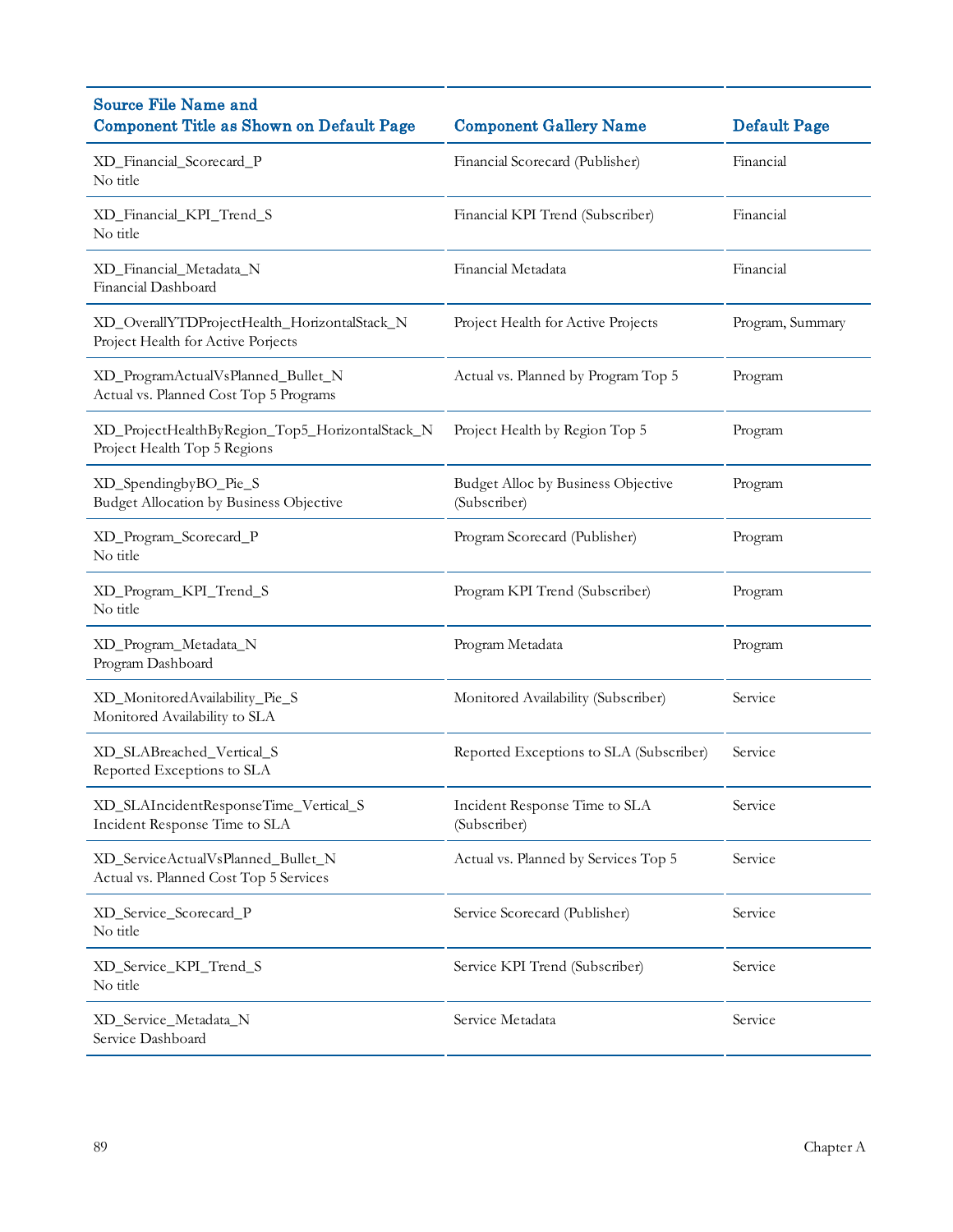| Source File Name and<br>Component Title as Shown on Default Page                                | <b>Component Gallery Name</b>              | <b>Default Page</b> |
|-------------------------------------------------------------------------------------------------|--------------------------------------------|---------------------|
| XD ProjActualVsPlannedCost Vertical S<br>Actual vs. Planned Cost Projects for FY2010 (x100,000) | Actual vs. Planned by Project (Subscriber) | Summary             |
| XD ServicePerformanceAnalysis Sparkline N<br>Service Performance Analysis                       | Service Performance Analysis               | Summary             |
| XD ServiceLevelAchievementOvertime<br>StackedColumn S<br>Monitored Availability to SLA          | Monitored Availability to SLA (Subscriber) | Summary             |
| XD_Summary_Metadata_N<br>Summary Dashboard                                                      | Summary Metadata                           | Summary             |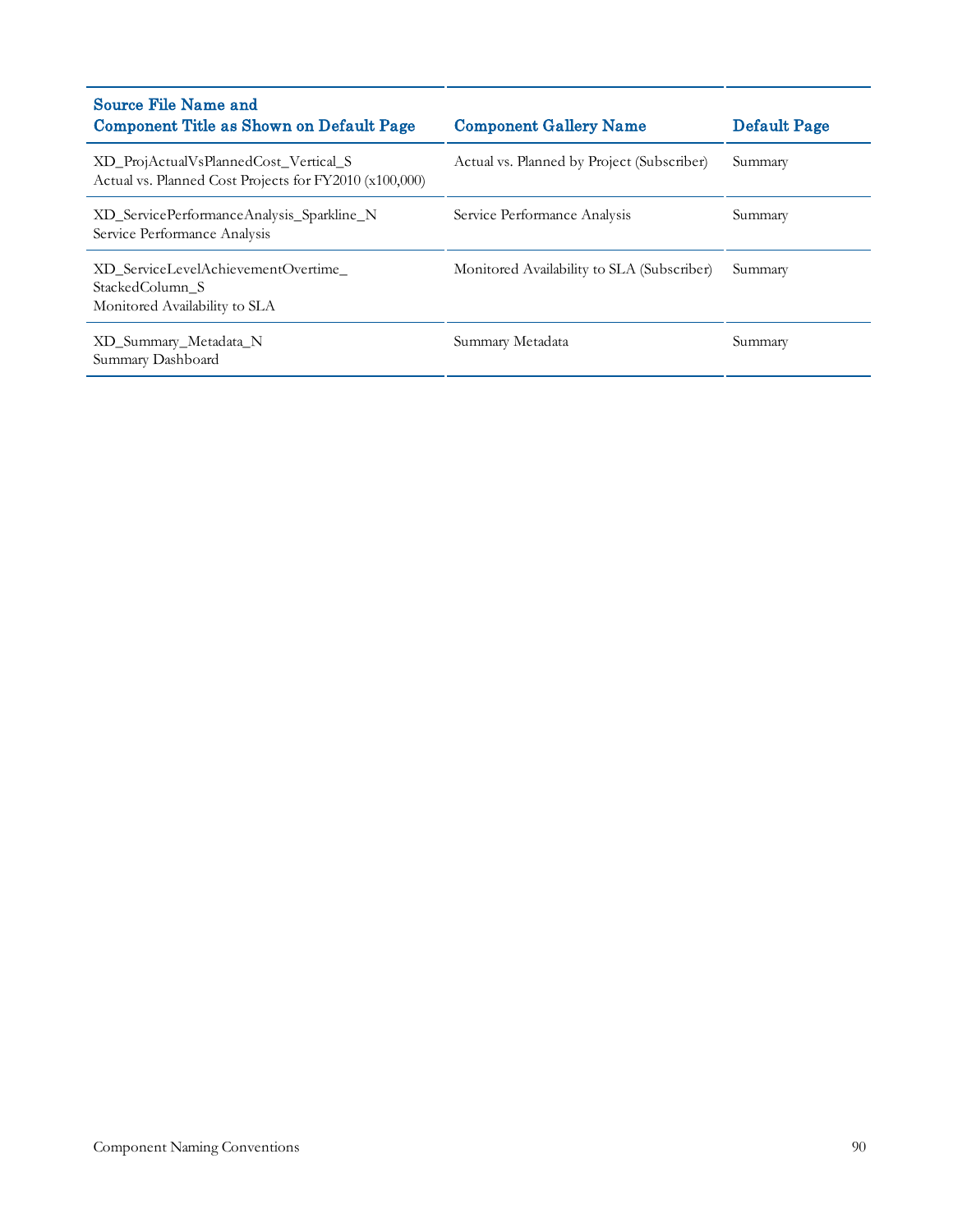## <span id="page-90-0"></span>Component Data Sources

The table below lists the corresponding data sources and associated Web Intelligence (Webi) reports for each Executive Scorecard component. For information about component naming conventions and Component Gallery names, see [Component](#page-87-0) [Naming](#page-87-0) [Conventions](#page-87-0) [on](#page-87-0) [page](#page-87-0) [88](#page-87-0).

### Financial Page

| Component                          | <b>Source</b> | <b>Associated Webi Report</b>                                                                                           |
|------------------------------------|---------------|-------------------------------------------------------------------------------------------------------------------------|
| XD_ActualVsPlannedCost_Vertical_S  | <b>FPA</b>    | XD_FPA_ActualCost                                                                                                       |
|                                    |               | XD_FPA_PlannedCost                                                                                                      |
| XD_DiscVsNonDiscCost_Pie_S         | <b>FPA</b>    | XD_FPA_Discretionary                                                                                                    |
|                                    |               | XD_FPA_Non_Discretionary                                                                                                |
| XD_CapexVsOpexCost_Pie_S           | <b>FPA</b>    | XD_FPA_Opex                                                                                                             |
|                                    |               | XD_FPA_Capex                                                                                                            |
| XD_DepartmentActualVsPlan_Bullet_N | <b>FPA</b>    | XD_FPA_ActualvsPlan                                                                                                     |
| XD_Financial_Scorecard_P           | FPA and PPM   | XD_Financial_KPI:<br>FPA Tab 1: Financial Control<br>FPA Tab 2: Innovation Delivery<br>PPM Tab 4: Unhealthy Budget Risk |
|                                    | <b>FPA</b>    | XD_FPA_ActualCost                                                                                                       |
|                                    |               | XD_FPA_BusinessServiceActualCost                                                                                        |
| XD_Financial_KPI_Trend_S           | FPA and PPM   | XD_Financial_KPI:<br>FPA Tab 1: Financial Control<br>FPA Tab 2: Innovation Delivery<br>PPM Tab 4: Unhealthy Budget Risk |
|                                    | <b>FPA</b>    | XD_FPA_Discretionary                                                                                                    |
|                                    |               | XD_FPA_ActualCost                                                                                                       |
|                                    |               | XD_FPA_PlannedCost                                                                                                      |
|                                    |               | XD_FPA_BusinessServiceActualCost                                                                                        |
|                                    |               | XD_Financial_Metadata                                                                                                   |
| XD_Financial_Metadata_N            | FPA and PPM   | XD_Financial_Metadata                                                                                                   |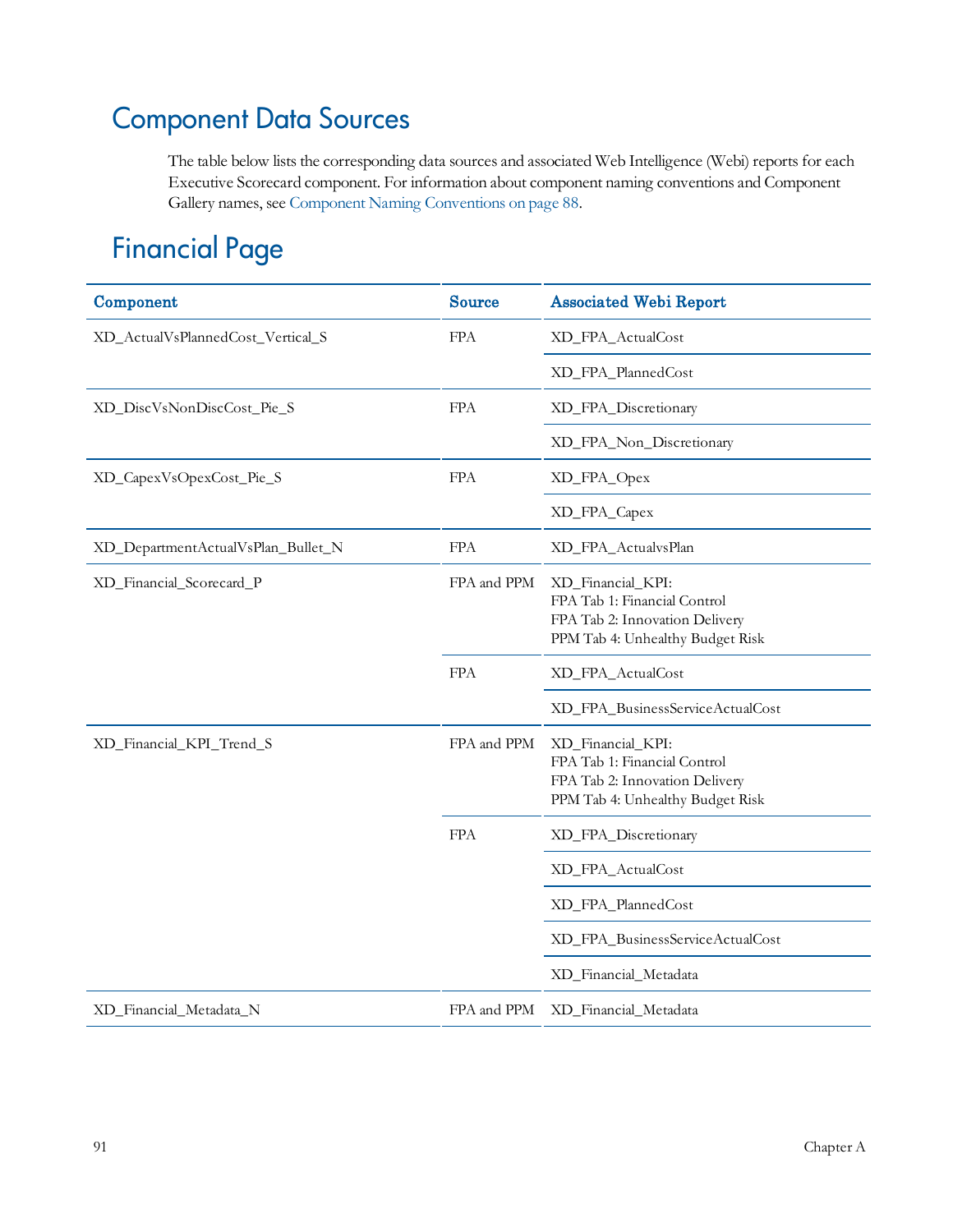# Program Page

| Component                                       | <b>Source</b> | <b>Associated Webi Report</b>                                                                                      |
|-------------------------------------------------|---------------|--------------------------------------------------------------------------------------------------------------------|
| XD_OverallYTDProjectHealth_HorizontalStack_N    | <b>PPM</b>    | XD_PPM_TotalProjectCount                                                                                           |
| XD_ProgramActualVsPlanned_Bullet_N              | <b>FPA</b>    | XD_Actual_vs_Plan_Top_Programs                                                                                     |
| XD_ProjectHealthByRegion_Top5_HorizontalStack_N | <b>PPM</b>    | XD_PPM_RegionProjectHealthByBudget                                                                                 |
| XD_SpendingbyBO_Pie_S                           | <b>PPM</b>    | XD_PPM_BudgetofBOProjects                                                                                          |
| XD_Program_Scorecard_P                          | <b>PPM</b>    | XD_Financial_KPI:<br>Tab 4: Unhealthy Budget Risk                                                                  |
|                                                 |               | XD_Program_KPI:<br>Tab 3: % Healthy Projects                                                                       |
|                                                 |               | XD_BusinessObjective_ProjectCount:<br>Tab 3: Projects aligned to Business Objectives                               |
|                                                 | <b>FPA</b>    | XD_FPA_ProjectActualvsPlan                                                                                         |
| XD_Program_KPI_Trend_S                          | <b>PPM</b>    | XD_Program_KPI:<br>Tab 3: % Healthy Projects                                                                       |
|                                                 |               | XD_Financial_KPI:<br>Tab 4: Unhealthy Budget Risk                                                                  |
|                                                 |               | XD_BusinessObjective_ProjectCount<br>Tab 1: Total Project Count<br>Tab 3: % Project Aligned to Business Objectives |
|                                                 | <b>FPA</b>    | XD_Summary_ProjectActualCost                                                                                       |
|                                                 |               | XD_Summary_ProjectPlannedCost                                                                                      |
|                                                 |               | XD_FPA_ProjectActualvsPlan                                                                                         |
| XD_Program_Metadata_N                           | PPM and FPA   | XD_Program_Metadata                                                                                                |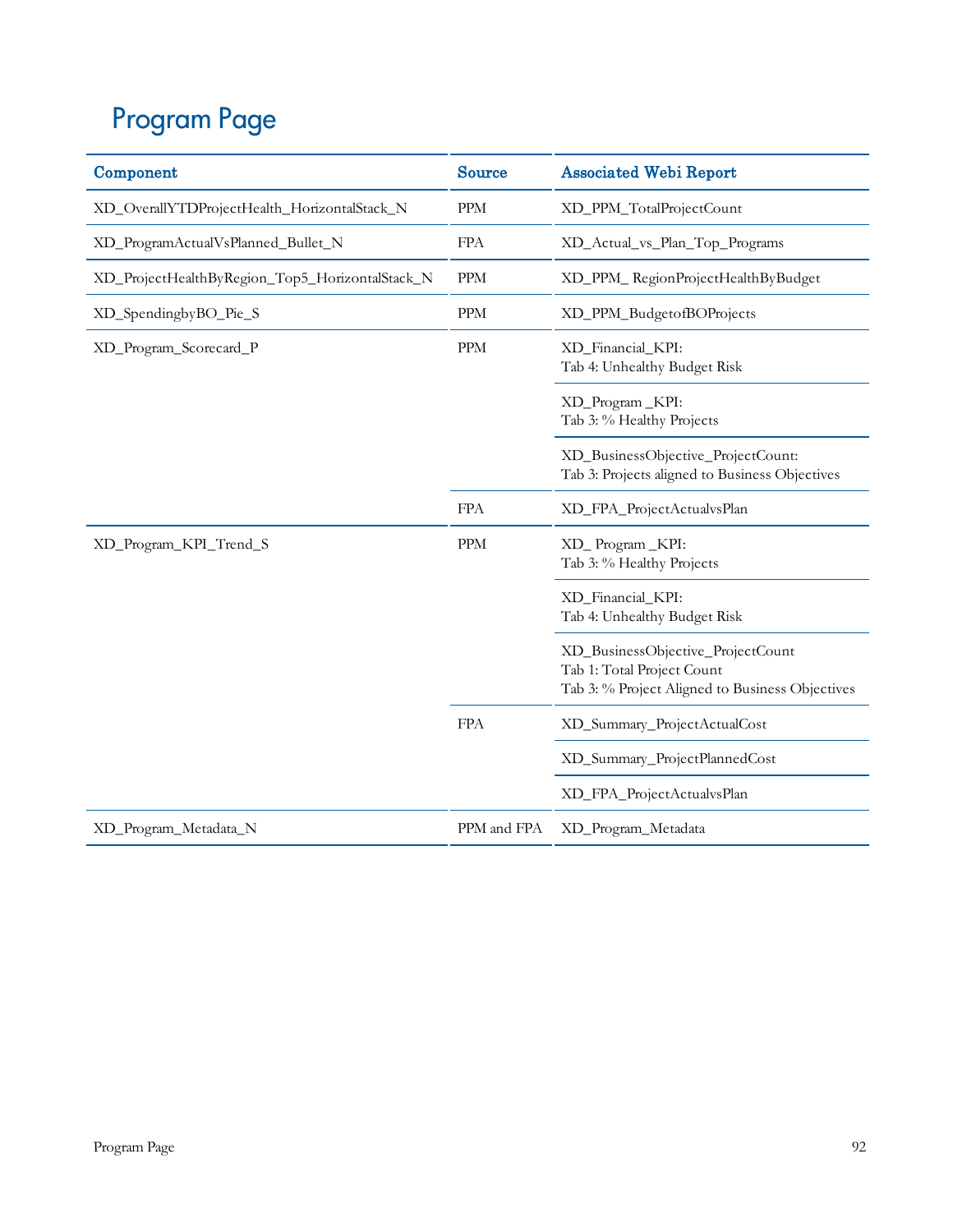# Service Page

| Component                             | <b>Source</b> | <b>Associated Webi Report</b>                                                                                                                                  |
|---------------------------------------|---------------|----------------------------------------------------------------------------------------------------------------------------------------------------------------|
| XD_MonitoredAvailability_Pie_S        | <b>BSM</b>    | XD_BSM_Monitored_Availibility                                                                                                                                  |
| XD_SLABreached_Vertical_S             | DC            | XD_DC_AvailabilitySLABreachCount_<br>AvailabilitySLATotalCount:<br>Tab 1: Breached SLA Count<br>Tab 2: Total SLA Count                                         |
| XD_SLAIncidentResponseTime_Vertical_S | DC            | XD_DC_IncidentResponseTime:<br>Tab 1: Achieved SLA Count<br>Tab 2: Total SLA Count                                                                             |
| XD_ServiceActualVsPlanned_Bullet_N    | <b>FPA</b>    | XD_Actual_vs_Plan_Top_Services                                                                                                                                 |
| XD_Service_Scorecard_P                | BSM and DC    | XD Service KPI:<br>BSM Tab 1: Service Avail %<br>BSM Tab 2: Service Response Time %<br>DC Tab 3: % SLA Avail Breached<br>DC Tab 4: % SLA Response Time Achieve |
| XD Service KPI Trend S                | BSM and DC    | XD Service KPI:<br>BSM Tab 1: Service Avail %<br>BSM Tab 2: Service Response Time %<br>DC Tab 3: % SLA Avail Breached<br>DC Tab 4: % SLA Response Time Achieve |
| XD Service Metadata N                 | BSM and DC    | XD_Service_Metadata                                                                                                                                            |